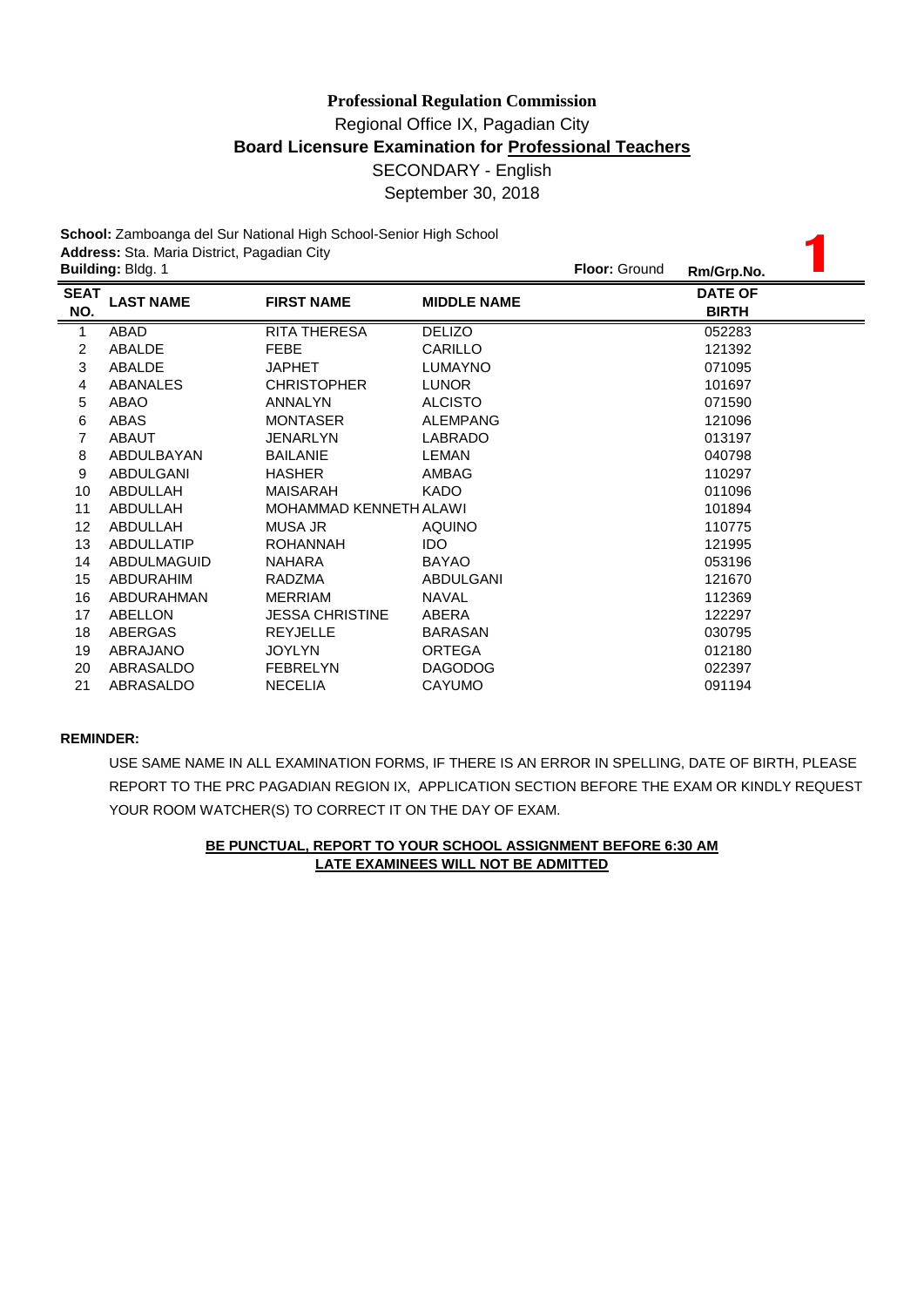**2**

**School:** Zamboanga del Sur National High School-Senior High School **Address:** Sta. Maria District, Pagadian City **Building:** Bldg. 1 **Floor:** Ground **Rm/Grp.No.**

|                    |                  |                        |                    | <b>WILD OF PHACE</b>           |
|--------------------|------------------|------------------------|--------------------|--------------------------------|
| <b>SEAT</b><br>NO. | <b>LAST NAME</b> | <b>FIRST NAME</b>      | <b>MIDDLE NAME</b> | <b>DATE OF</b><br><b>BIRTH</b> |
| 1                  | <b>ABULKHAIR</b> | <b>JUHAIMEN</b>        | <b>ADAPUN</b>      | 021886                         |
| 2                  | <b>ACAIN</b>     | RHEA MAE               | <b>ROSALIJOS</b>   | 061693                         |
| 3                  | <b>ACOP</b>      | <b>RIZA MAE</b>        | <b>TECSON</b>      | 091796                         |
| 4                  | <b>ACOPIADO</b>  | <b>MAESHIEL</b>        | <b>ZACIO</b>       | 101897                         |
| 5                  | <b>ACOT</b>      | <b>MARIA PRISCILLA</b> | LANUTAN            | 040480                         |
| 6                  | <b>ADALIM</b>    | <b>FLORE MAY</b>       | <b>MONSALOD</b>    | 121494                         |
| 7                  | <b>ADARO</b>     | WENDELL                | <b>CALUNSAG</b>    | 020382                         |
| 8                  | <b>ADJURAN</b>   | <b>MARK ANTHONY</b>    | <b>OMONGOS</b>     | 041296                         |
| 9                  | <b>ADLAWON</b>   | <b>JOSEPHINE</b>       | <b>BATOAMPO</b>    | 111781                         |
| 10                 | <b>ADORIANO</b>  | JEIZL                  | <b>SALINAS</b>     | 080997                         |
| 11                 | <b>ADRIATICO</b> | <b>JENNIFER</b>        | <b>GONZALES</b>    | 090484                         |
| 12                 | <b>AGOMEZ</b>    | <b>IVY CHEER</b>       | <b>CLAVIDO</b>     | 042998                         |
| 13                 | <b>AGOMEZ</b>    | <b>MARY GRACE</b>      | <b>IBONA</b>       | 010675                         |
| 14                 | <b>AGUHOB</b>    | <b>LEZYL JANE</b>      | <b>RECAÑA</b>      | 102897                         |
| 15                 | <b>AGUISANDA</b> | <b>CATHERINE</b>       | <b>CEBALLOS</b>    | 011290                         |
| 16                 | AGUM             | <b>CHERRY MAE</b>      | <b>DALAPO</b>      | 103092                         |
| 17                 | <b>AGUSPINA</b>  | <b>ALMA</b>            | <b>PEPITO</b>      | 111094                         |
| 18                 | <b>AGUTAYA</b>   | <b>NESMARIE</b>        | <b>CAPUNO</b>      | 092296                         |
| 19                 | <b>AKINUDDIN</b> | <b>JOHN SIEN</b>       | <b>BERBISADA</b>   | 051096                         |
| 20                 | ALAB             | <b>CLAREZA</b>         | APAG               | 090797                         |
| 21                 | ALANGILAN        | <b>MERRY ANN</b>       | <b>MUTIA</b>       | 061094                         |
|                    |                  |                        |                    |                                |

### **REMINDER:**

REPORT TO THE PRC PAGADIAN REGION IX, APPLICATION SECTION BEFORE THE EXAM OR KINDLY REQUEST YOUR ROOM WATCHER(S) TO CORRECT IT ON THE DAY OF EXAM. USE SAME NAME IN ALL EXAMINATION FORMS, IF THERE IS AN ERROR IN SPELLING, DATE OF BIRTH, PLEASE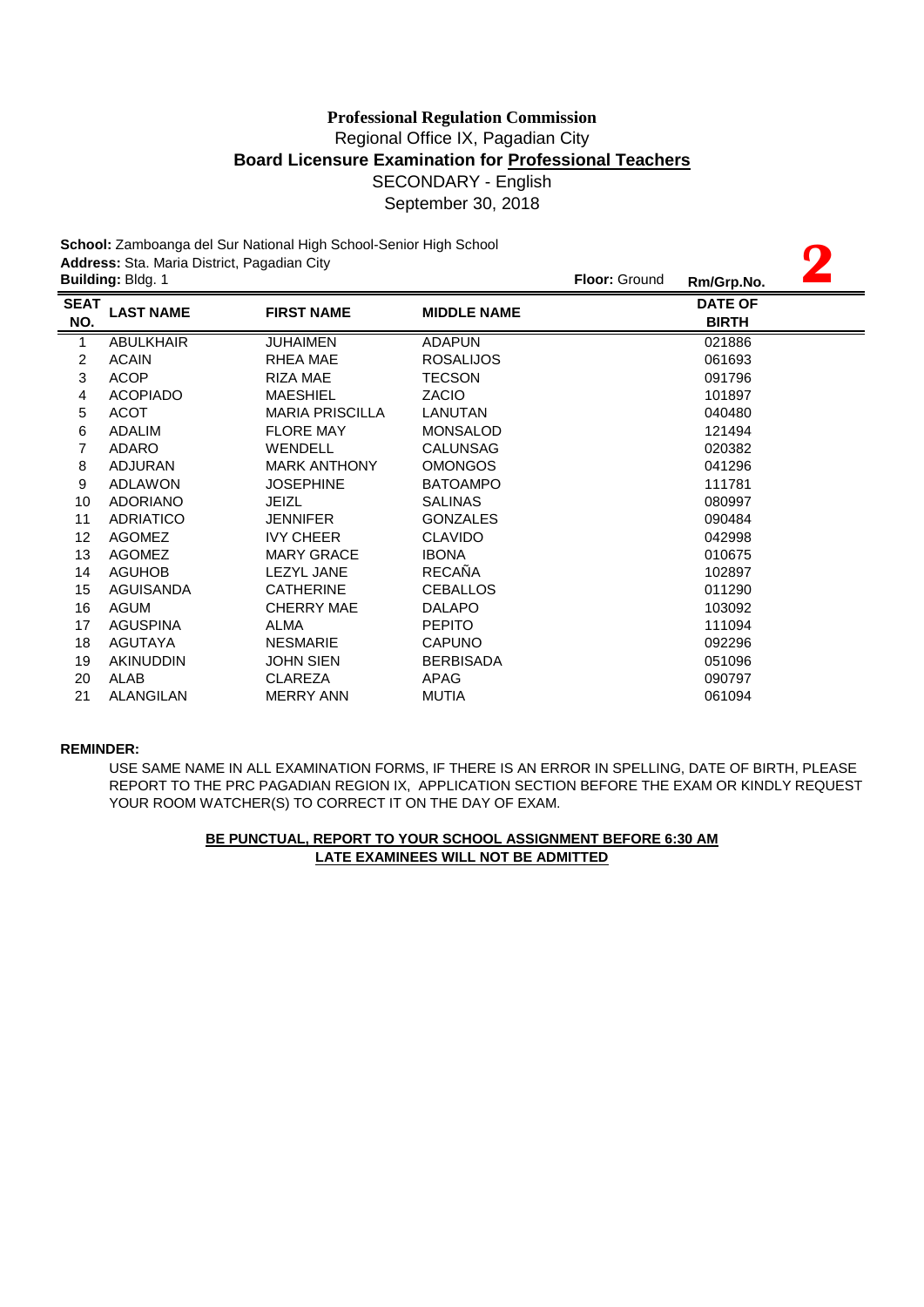| School: Zamboanga del Sur National High School-Senior High School |                                                                  |                      |                    |               |                                |  |  |
|-------------------------------------------------------------------|------------------------------------------------------------------|----------------------|--------------------|---------------|--------------------------------|--|--|
|                                                                   | Address: Sta. Maria District, Pagadian City<br>Building: Bldg. 1 |                      |                    | Floor: Ground | Rm/Grp.No.                     |  |  |
| <b>SEAT</b><br>NO.<br>=                                           | <b>LAST NAME</b>                                                 | <b>FIRST NAME</b>    | <b>MIDDLE NAME</b> |               | <b>DATE OF</b><br><b>BIRTH</b> |  |  |
| $\mathbf{1}$                                                      | <b>ALASAD</b>                                                    | <b>EVA</b>           | <b>GONZAGA</b>     |               | 081991                         |  |  |
| $\overline{c}$                                                    | ALAYA-AY                                                         | LEAH                 | <b>GAWISAO</b>     |               | 102597                         |  |  |
| 3                                                                 | <b>ALBACINO</b>                                                  | <b>MARIBEL</b>       | <b>ALUBOG</b>      |               | 030596                         |  |  |
| 4                                                                 | <b>ALBAÑO</b>                                                    | <b>ARTHUR</b>        | <b>BUENAVISTA</b>  |               | 090795                         |  |  |
| 5                                                                 | <b>ALBARICO</b>                                                  | <b>MARIA LUCILLE</b> | <b>RENDULA</b>     |               | 052169                         |  |  |
| 6                                                                 | <b>ALBARICO</b>                                                  | <b>MELJEAN</b>       | <b>FACIOL</b>      |               | 032589                         |  |  |
| 7                                                                 | <b>ALBIAD</b>                                                    | <b>REGINE GRACE</b>  | TABANIERA          |               | 021297                         |  |  |
| 8                                                                 | <b>ALBUFERA</b>                                                  | <b>JOAINA</b>        | <b>ABDULLA</b>     |               | 101789                         |  |  |
| 9                                                                 | <b>ALBURO</b>                                                    | <b>MARILYN</b>       | <b>VIDAL</b>       |               | 071197                         |  |  |
| 10                                                                | <b>ALCAIN</b>                                                    | <b>JURINDA</b>       | <b>PEJANA</b>      |               | 062894                         |  |  |
| 11                                                                | <b>ALCALDE</b>                                                   | MA CHRISTIEN JOY     | <b>EBALE</b>       |               | 122096                         |  |  |
| 12                                                                | <b>ALCANTARA</b>                                                 | <b>ROSELLE</b>       | <b>ESTANDARTE</b>  |               | 120996                         |  |  |
| 13                                                                | <b>ALCOSERO</b>                                                  | <b>GWYNN</b>         | <b>PARTOSA</b>     |               | 082789                         |  |  |
| 14                                                                | <b>ALFORQUE</b>                                                  | <b>JANE</b>          | <b>TILLOR</b>      |               | 012897                         |  |  |
| 15                                                                | <b>ALFORQUE</b>                                                  | <b>ZEKEE FAMEL</b>   | <b>CATANE</b>      |               | 053195                         |  |  |
| 16                                                                | <b>ALIAWAN</b>                                                   | <b>RAVIEN</b>        | <b>MAGALLANO</b>   |               | 052295                         |  |  |
| 17                                                                | <b>ALIBASA</b>                                                   | <b>OMRAJFFA</b>      | <b>SOLER</b>       |               | 022492                         |  |  |
| 18                                                                | <b>ALIM</b>                                                      | <b>ABDULNASSER</b>   | <b>KASAN</b>       |               | 101390                         |  |  |
| 19                                                                | ALIMANZA                                                         | <b>JESSA MAE</b>     | <b>CAMPOS</b>      |               | 042295                         |  |  |
| 20                                                                | <b>ALINGCO</b>                                                   | <b>JEANETTE</b>      | <b>GALAGATE</b>    |               | 041784                         |  |  |
| 21                                                                | <b>ALINOG</b>                                                    | AMERA                | <b>TARAGAYON</b>   |               | 021493                         |  |  |

### **REMINDER:**

YOUR ROOM WATCHER(S) TO CORRECT IT ON THE DAY OF EXAM. USE SAME NAME IN ALL EXAMINATION FORMS, IF THERE IS AN ERROR IN SPELLING, DATE OF BIRTH, PLEASE REPORT TO THE PRC PAGADIAN REGION IX, APPLICATION SECTION BEFORE THE EXAM OR KINDLY REQUEST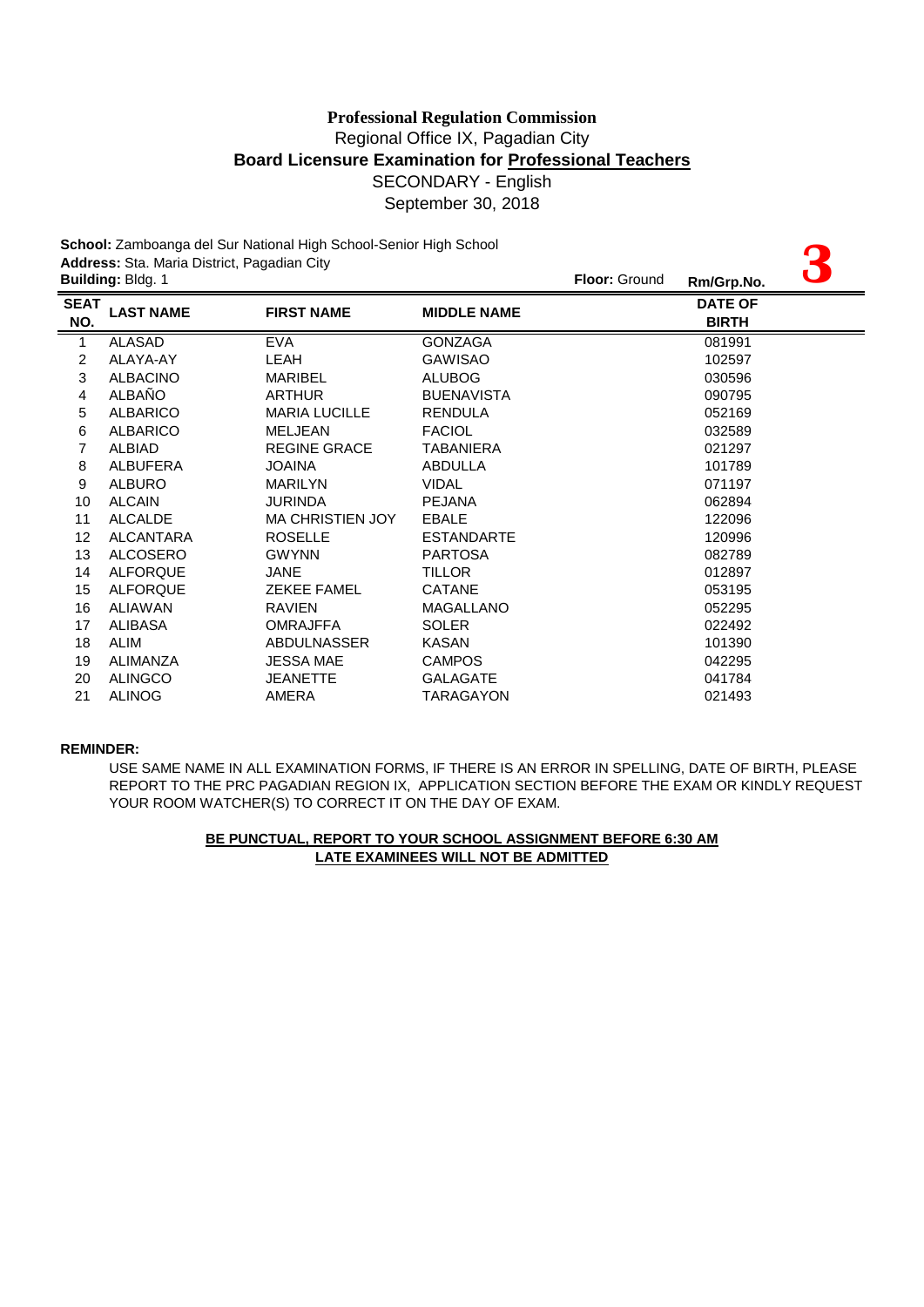**4**

**School:** Zamboanga del Sur National High School-Senior High School **Address:** Sta. Maria District, Pagadian City **Building:** Bldg. 1 **Floor:** Ground **Rm/Grp.No.**

|                    | Dununiyi Diuyi T |                    |                    | KIIVUI P.NO.                   |  |
|--------------------|------------------|--------------------|--------------------|--------------------------------|--|
| <b>SEAT</b><br>NO. | <b>LAST NAME</b> | <b>FIRST NAME</b>  | <b>MIDDLE NAME</b> | <b>DATE OF</b><br><b>BIRTH</b> |  |
| 1                  | <b>ALIPAN</b>    | <b>REDFORD</b>     | <b>BALAKI</b>      | 101888                         |  |
| 2                  | <b>ALIPOYO</b>   | <b>JESSA MAE</b>   | <b>FLOREZA</b>     | 122197                         |  |
| 3                  | <b>ALISER</b>    | <b>CORINA JANE</b> | <b>ARIOSA</b>      | 062097                         |  |
| 4                  | <b>ALIVIO</b>    | <b>GRECIL</b>      | <b>SUSON</b>       | 111493                         |  |
| 5                  | <b>ALIVIO</b>    | <b>KRIS</b>        |                    | 102893                         |  |
| 6                  | <b>ALLAMADO</b>  | DARLING MAE        | <b>GALINDO</b>     | 040498                         |  |
| 7                  | <b>ALLOSO</b>    | <b>NEVAMAE</b>     | <b>FEROLINO</b>    | 050995                         |  |
| 8                  | <b>ALMEDA</b>    | <b>JOHN MARK</b>   | <b>TEROL</b>       | 070397                         |  |
| 9                  | ALMEDA           | <b>MELODY</b>      | <b>BASCO</b>       | 080382                         |  |
| 10                 | ALMEROL          | <b>STIFANY</b>     | <b>ANGAY</b>       | 090593                         |  |
| 11                 | <b>ALONTO</b>    | ALIAH              | <b>MANSAWI</b>     | 060890                         |  |
| 12                 | <b>ALQUEZA</b>   | <b>JOCELYN</b>     | <b>FERRER</b>      | 043072                         |  |
| 13                 | <b>ALTEA</b>     | <b>ROSE ANN</b>    | <b>DUCO</b>        | 110796                         |  |
| 14                 | <b>ALUM</b>      | <b>JODENEL</b>     | <b>VILLALON</b>    | 061497                         |  |
| 15                 | ALVARADO         | <b>FREMZ XYVEE</b> | <b>FABROQUEZ</b>   | 051098                         |  |
| 16                 | ALVAREZ          | <b>MADELYN</b>     | <b>CARCUEVA</b>    | 062089                         |  |
| 17                 | <b>AMAM</b>      | <b>NORAFE</b>      | <b>JAUG</b>        | 051186                         |  |
| 18                 | AMAN             | ARBAYA             | LATIP              | 051690                         |  |
| 19                 | AMAN             | <b>BAI ASMIA</b>   | <b>QUEZON</b>      | 051893                         |  |
| 20                 | AMBA             | <b>JACKIELYN</b>   | <b>HIPOS</b>       | 102998                         |  |
| 21                 | AMBAT            | NOR-ANN            | KARIM              | 020787                         |  |
|                    |                  |                    |                    |                                |  |

### **REMINDER:**

USE SAME NAME IN ALL EXAMINATION FORMS, IF THERE IS AN ERROR IN SPELLING, DATE OF BIRTH, PLEASE REPORT TO THE PRC PAGADIAN REGION IX, APPLICATION SECTION BEFORE THE EXAM OR KINDLY REQUEST YOUR ROOM WATCHER(S) TO CORRECT IT ON THE DAY OF EXAM.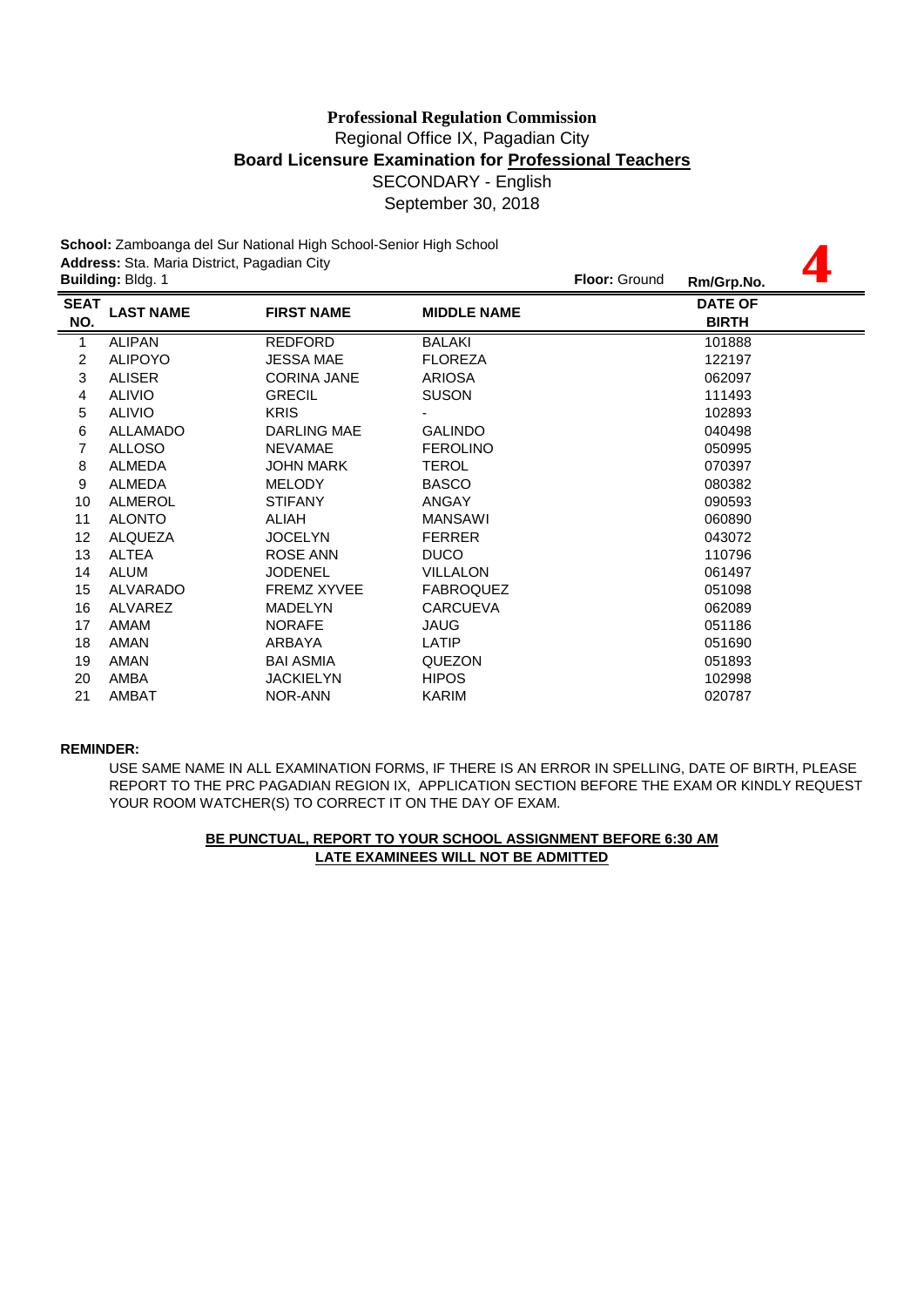|                         | School: Zamboanga del Sur National High School-Senior High School |                       |                     |            |                                |  |  |  |
|-------------------------|-------------------------------------------------------------------|-----------------------|---------------------|------------|--------------------------------|--|--|--|
|                         | Address: Sta. Maria District, Pagadian City<br>Building: Bldg. 1  |                       | Floor: Ground       | Rm/Grp.No. |                                |  |  |  |
| <b>SEAT</b><br>NO.<br>= | <b>LAST NAME</b>                                                  | <b>FIRST NAME</b>     | <b>MIDDLE NAME</b>  |            | <b>DATE OF</b><br><b>BIRTH</b> |  |  |  |
| $\mathbf{1}$            | AMBAWAS                                                           | <b>CHERRYLYN</b>      | <b>HANIO</b>        |            | 030898                         |  |  |  |
| 2                       | <b>AMBOLODE</b>                                                   | <b>GLEIZL</b>         | <b>MURRO</b>        |            | 091896                         |  |  |  |
| 3                       | <b>AMERODIN</b>                                                   | <b>ROHANA</b>         | <b>SARIP</b>        |            | 012086                         |  |  |  |
| 4                       | AMEROL                                                            | <b>SANAIMAH</b>       | <b>MAROHOMSALIC</b> |            | 091478                         |  |  |  |
| 5                       | <b>AMIHAN</b>                                                     | <b>MICAH</b>          | <b>CONDE</b>        |            | 092497                         |  |  |  |
| 6                       | <b>AMIRUL</b>                                                     | MARY-JENE             | ABDILLA             |            | 111292                         |  |  |  |
| 7                       | <b>AMISOLA</b>                                                    | <b>SHAHANIE</b>       | <b>NADAL</b>        |            | 111897                         |  |  |  |
| 8                       | <b>AMONCIO</b>                                                    | <b>ELLEN</b>          | <b>AGAN</b>         |            | 122277                         |  |  |  |
| 9                       | <b>AMONSOT</b>                                                    | LEE APRIL ANN         | PANG-AN             |            | 071197                         |  |  |  |
| 10                      | <b>AMOR</b>                                                       | <b>MECHELL</b>        | VILLAREAL           |            | 022398                         |  |  |  |
| 11                      | AMPATUAN                                                          | AIRA HAZNA            | <b>MODTIM</b>       |            | 092397                         |  |  |  |
| 12                      | <b>ANCES</b>                                                      | <b>MARJORIE</b>       | <b>MONDRAGON</b>    |            | 010893                         |  |  |  |
| 13                      | <b>ANDADI</b>                                                     | <b>ANNALIZA</b>       | <b>GAMUL</b>        |            | 032493                         |  |  |  |
| 14                      | ANDALES                                                           | <b>JENELYN</b>        | YABO                |            | 100593                         |  |  |  |
| 15                      | <b>ANDO</b>                                                       | <b>APIGYN</b>         | <b>PARAN</b>        |            | 101982                         |  |  |  |
| 16                      | ANGAD                                                             | AMINAH                | <b>GULAM</b>        |            | 030187                         |  |  |  |
| 17                      | ANGHAG                                                            | JULIE MAE             | <b>JETORO</b>       |            | 101097                         |  |  |  |
| 18                      | <b>ANIÑON</b>                                                     | <b>CHARITY JOY</b>    | <b>VISMANOS</b>     |            | 122797                         |  |  |  |
| 19                      | <b>ANOTADO</b>                                                    | <b>CRISTINE MARIE</b> | <b>DELA TORRE</b>   |            | 111595                         |  |  |  |
| 20                      | <b>ANSING</b>                                                     | <b>LYDIA</b>          | <b>RENDIZA</b>      |            | 062996                         |  |  |  |
| 21                      | <b>ANSING</b>                                                     | <b>RODILYN</b>        | <b>RENDIZA</b>      |            | 031598                         |  |  |  |

### **REMINDER:**

USE SAME NAME IN ALL EXAMINATION FORMS, IF THERE IS AN ERROR IN SPELLING, DATE OF BIRTH, PLEASE REPORT TO THE PRC PAGADIAN REGION IX, APPLICATION SECTION BEFORE THE EXAM OR KINDLY REQUEST YOUR ROOM WATCHER(S) TO CORRECT IT ON THE DAY OF EXAM.

# **LATE EXAMINEES WILL NOT BE ADMITTED BE PUNCTUAL, REPORT TO YOUR SCHOOL ASSIGNMENT BEFORE 6:30 AM**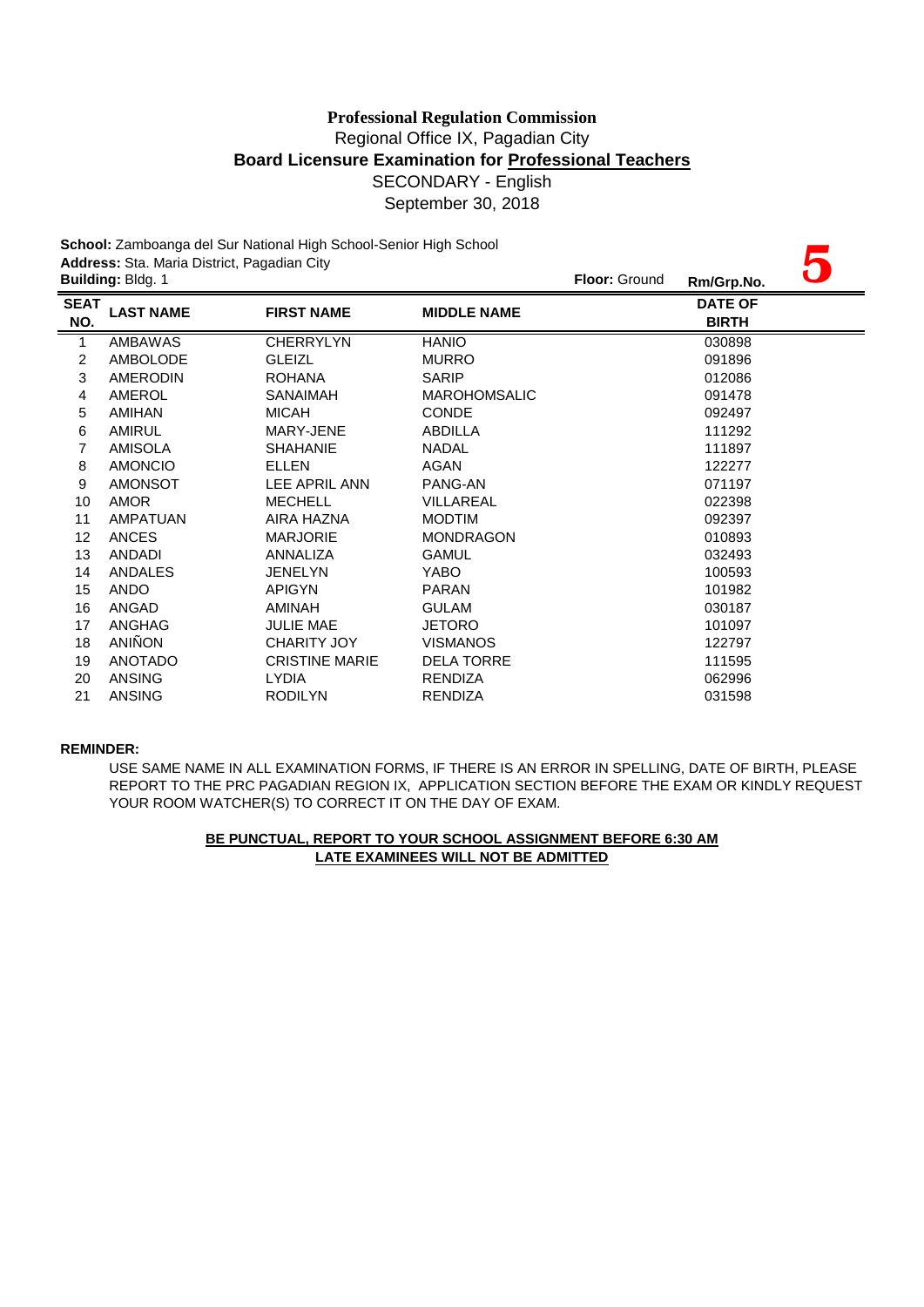**6**

**School:** Zamboanga del Sur National High School-Senior High School **Address:** Sta. Maria District, Pagadian City **Building:** Bldg. 1 **Floor:** First **Rm/Grp.No.**

|                    | Dununiyi Diuyi T  |                        |                    | . <b>.</b> | KIII/Urp.NO.                   |  |
|--------------------|-------------------|------------------------|--------------------|------------|--------------------------------|--|
| <b>SEAT</b><br>NO. | <b>LAST NAME</b>  | <b>FIRST NAME</b>      | <b>MIDDLE NAME</b> |            | <b>DATE OF</b><br><b>BIRTH</b> |  |
| 1                  | <b>ANSOR</b>      | <b>NISRIN</b>          | <b>SULTAN</b>      |            | 021194                         |  |
| 2                  | <b>ANTIGA</b>     | <b>MARICEL</b>         | <b>SIMBAJON</b>    |            | 032498                         |  |
| 3                  | <b>ANTIPUESTO</b> | <b>GERLIE JOY</b>      | <b>BRUCE</b>       |            | 111292                         |  |
| 4                  | <b>APARECIO</b>   | <b>GENE CARLO</b>      | LARANJO            |            | 072396                         |  |
| 5                  | <b>APAS</b>       | <b>MELQUIZEC</b>       | <b>CORNITO</b>     |            | 081295                         |  |
| 6                  | <b>APINARDO</b>   | SHEENA MAY             | <b>QUIROGA</b>     |            | 091888                         |  |
| 7                  | <b>APOSAGA</b>    | <b>JOHN KEVIN JOIE</b> | <b>LAMPAUOG</b>    |            | 033194                         |  |
| 8                  | <b>AQUE</b>       | <b>DESIRE</b>          | <b>PODIOTAN</b>    |            | 072795                         |  |
| 9                  | ARAN              | <b>RUBY FEL</b>        | <b>MAURICIO</b>    |            | 022992                         |  |
| 10                 | ARASANI           | <b>SIBLI</b>           | <b>MUSA</b>        |            | 020571                         |  |
| 11                 | <b>ARCILLA</b>    | <b>RODELYN</b>         | <b>POTOT</b>       |            | 060993                         |  |
| 12                 | <b>ARCILLAS</b>   | <b>RANELYN FAYE</b>    | MAÑALAC            |            | 071797                         |  |
| 13                 | <b>ARCITE</b>     | <b>FEMALYN</b>         | <b>DAGOHOY</b>     |            | 030879                         |  |
| 14                 | <b>ARIATA</b>     | <b>CONSOLACION</b>     | <b>BENSON</b>      |            | 120882                         |  |
| 15                 | <b>AROMBO</b>     | <b>JOHNNY</b>          | <b>TAMALA</b>      |            | 081674                         |  |
| 16                 | ARSENO            | <b>METU SHELLA</b>     | <b>PELIGRINO</b>   |            | 071590                         |  |
| 17                 | ARSOLA            | <b>ROMARIE</b>         | <b>TECSON</b>      |            | 071195                         |  |
| 18                 | <b>ARTIGAS</b>    | ROSE ANTONETTE         | <b>MIJARES</b>     |            | 010295                         |  |
| 19                 | <b>ARTIZONA</b>   | RAZEL JAY              | LANSICAN           |            | 110896                         |  |
| 20                 | <b>ASAMUDDIN</b>  | <b>SHARILENE</b>       | <b>DEAN</b>        |            | 090495                         |  |
| 21                 | ASAYAS            | <b>MARYCRIS</b>        | <b>MALALIS</b>     |            | 041295                         |  |
|                    |                   |                        |                    |            |                                |  |

### **REMINDER:**

USE SAME NAME IN ALL EXAMINATION FORMS, IF THERE IS AN ERROR IN SPELLING, DATE OF BIRTH, PLEASE REPORT TO THE PRC PAGADIAN REGION IX, APPLICATION SECTION BEFORE THE EXAM OR KINDLY REQUEST YOUR ROOM WATCHER(S) TO CORRECT IT ON THE DAY OF EXAM.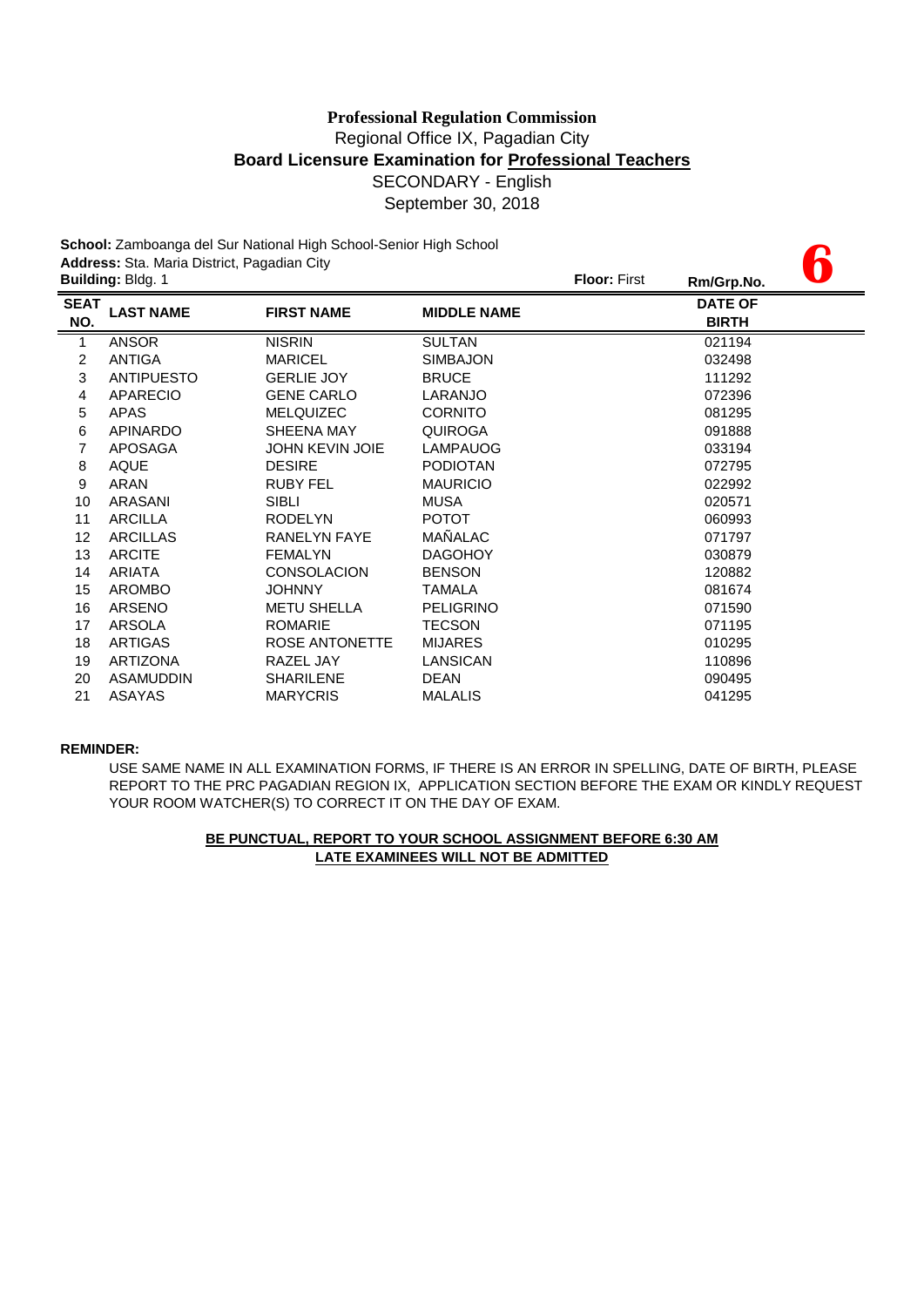|                    | School: Zamboanga del Sur National High School-Senior High School<br>Address: Sta. Maria District, Pagadian City |                    |                    |                     |                                |  |  |  |
|--------------------|------------------------------------------------------------------------------------------------------------------|--------------------|--------------------|---------------------|--------------------------------|--|--|--|
|                    | Building: Bldg. 1                                                                                                |                    |                    | <b>Floor: First</b> | Rm/Grp.No.                     |  |  |  |
| <b>SEAT</b><br>NO. | <b>LAST NAME</b>                                                                                                 | <b>FIRST NAME</b>  | <b>MIDDLE NAME</b> |                     | <b>DATE OF</b><br><b>BIRTH</b> |  |  |  |
| $\mathbf{1}$       | <b>ASOG</b>                                                                                                      | <b>HARVY</b>       | <b>MATINGUHA</b>   |                     | 081597                         |  |  |  |
| $\overline{c}$     | <b>ASUMBRADO</b>                                                                                                 | ANGELMAR           | <b>OLMOGUEZ</b>    |                     | 072898                         |  |  |  |
| 3                  | <b>ATAP</b>                                                                                                      | <b>LESLIE ANN</b>  | <b>MAYLON</b>      |                     | 091186                         |  |  |  |
| 4                  | <b>ATAY</b>                                                                                                      | <b>RUVILYN</b>     | CEPRADO            |                     | 101795                         |  |  |  |
| 5                  | <b>AYCO</b>                                                                                                      | <b>JENNY BABE</b>  | <b>MIDAL</b>       |                     | 022897                         |  |  |  |
| 6                  | <b>AYOB</b>                                                                                                      | <b>HAMIDA</b>      | <b>AKMAD</b>       |                     | 110696                         |  |  |  |
| 7                  | <b>AZCONA</b>                                                                                                    | <b>KATE</b>        | CARILLO            |                     | 022794                         |  |  |  |
| 8                  | <b>AZCUNA</b>                                                                                                    | <b>ROJEN</b>       | <b>NARVAEZ</b>     |                     | 012093                         |  |  |  |
| 9                  | <b>BABOR</b>                                                                                                     | <b>JIMELITO JR</b> | <b>MAANO</b>       |                     | 110488                         |  |  |  |
| 10                 | <b>BACALLA</b>                                                                                                   | <b>RICHMER</b>     | <b>HAYUDINI</b>    |                     | 081098                         |  |  |  |
| 11                 | <b>BACALSO</b>                                                                                                   | <b>VIVZER</b>      | <b>JUNTILLA</b>    |                     | 100596                         |  |  |  |
| 12                 | <b>BACO</b>                                                                                                      | <b>EMMELOU</b>     | ARQUIZA            |                     | 042895                         |  |  |  |
| 13                 | <b>BAES</b>                                                                                                      | AICEE JAN          | <b>DAPAC</b>       |                     | 011692                         |  |  |  |
| 14                 | <b>BAGAJO</b>                                                                                                    | EAST II            | <b>BADIANG</b>     |                     | 010491                         |  |  |  |
| 15                 | <b>BAGONA</b>                                                                                                    | <b>ANNADEL</b>     | <b>ANDALA</b>      |                     | 121997                         |  |  |  |
| 16                 | <b>BAGONOC</b>                                                                                                   | <b>KAREN</b>       | <b>QUINTANILLA</b> |                     | 012695                         |  |  |  |
| 17                 | <b>BAGUAN</b>                                                                                                    | <b>NAWAL</b>       | <b>MARUHOM</b>     |                     | 012397                         |  |  |  |
| 18                 | <b>BAGUINAT</b>                                                                                                  | <b>MELVIN</b>      | <b>OMANDAM</b>     |                     | 091094                         |  |  |  |
| 19                 | <b>BAGUIO</b>                                                                                                    | <b>AUBREY MAE</b>  | <b>TACANG</b>      |                     | 050297                         |  |  |  |
| 20                 | <b>BAGUIOSO</b>                                                                                                  | <b>NHORLIE MAE</b> | LABASTIDA          |                     | 033096                         |  |  |  |
| 21                 | <b>BAHIAN</b>                                                                                                    | <b>JERLYN</b>      | <b>GALAY</b>       |                     | 060292                         |  |  |  |

### **REMINDER:**

USE SAME NAME IN ALL EXAMINATION FORMS, IF THERE IS AN ERROR IN SPELLING, DATE OF BIRTH, PLEASE REPORT TO THE PRC PAGADIAN REGION IX, APPLICATION SECTION BEFORE THE EXAM OR KINDLY REQUEST YOUR ROOM WATCHER(S) TO CORRECT IT ON THE DAY OF EXAM.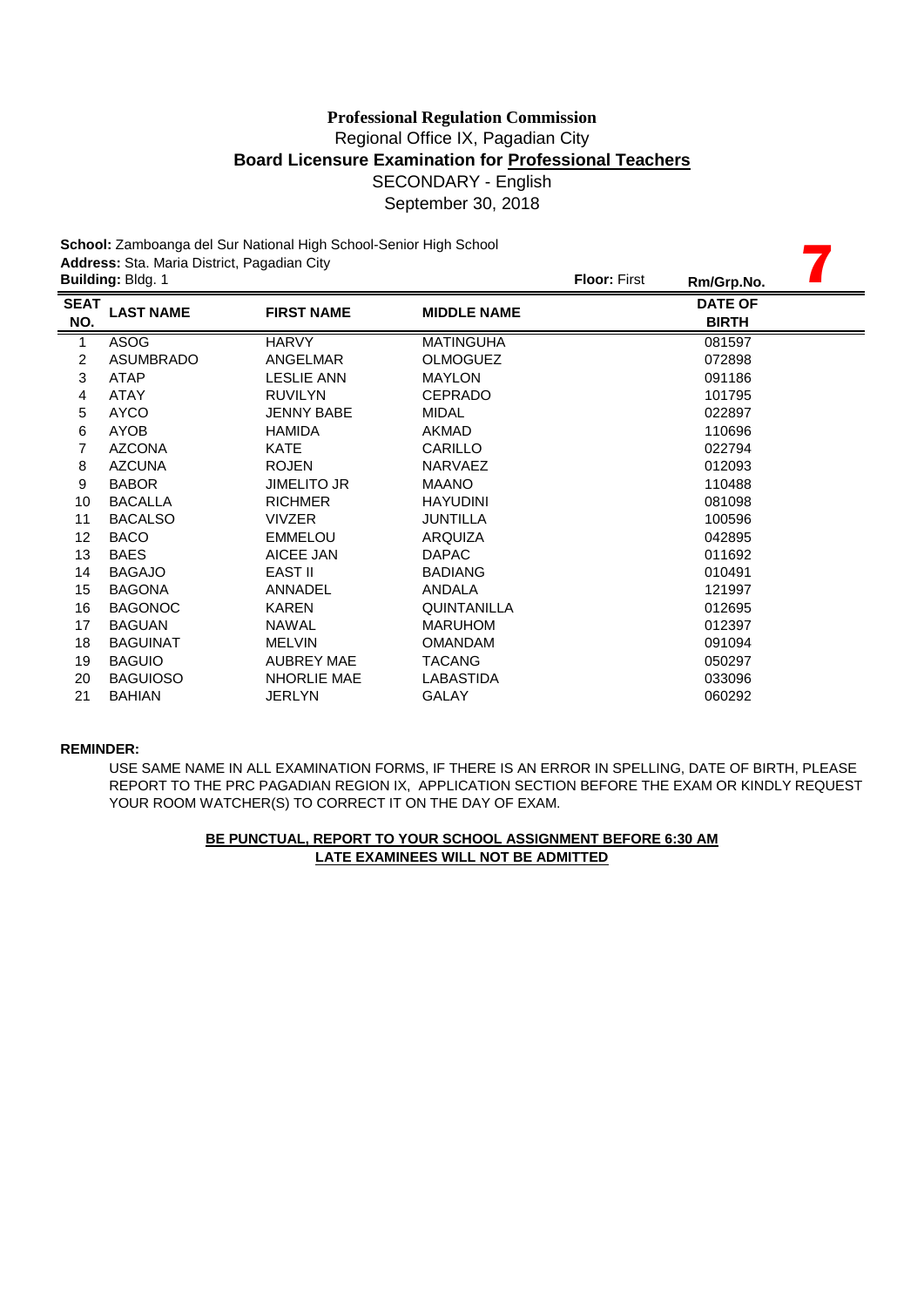# Regional Office IX, Pagadian City **Board Licensure Examination for Professional Teachers** SECONDARY - English September 30, 2018 **Professional Regulation Commission**

| School: Zamboanga del Sur National High School-Senior High School |                                                                  |                       |                    |  |                                |  |  |
|-------------------------------------------------------------------|------------------------------------------------------------------|-----------------------|--------------------|--|--------------------------------|--|--|
|                                                                   | Address: Sta. Maria District, Pagadian City<br>Building: Bldg. 1 |                       |                    |  | Rm/Grp.No.                     |  |  |
| <b>SEAT</b><br>NO.                                                | <b>LAST NAME</b>                                                 | <b>FIRST NAME</b>     | <b>MIDDLE NAME</b> |  | <b>DATE OF</b><br><b>BIRTH</b> |  |  |
| $\mathbf{1}$                                                      | <b>BAHIAN</b>                                                    | <b>REY</b>            | <b>CALISANG</b>    |  | 050998                         |  |  |
| 2                                                                 | <b>BAJAMUNDE</b>                                                 | <b>REY ANN</b>        | <b>EGIDO</b>       |  | 121794                         |  |  |
| 3                                                                 | <b>BALABAGAN</b>                                                 | AL-RASHEED            | <b>TORRES</b>      |  | 041196                         |  |  |
| 4                                                                 | <b>BALANSAG</b>                                                  | OMEH-FFIAJ            | <b>BAGAJO</b>      |  | 111797                         |  |  |
| 5                                                                 | <b>BALAOBAO</b>                                                  | <b>HONEY LOU</b>      | <b>JABLA</b>       |  | 120397                         |  |  |
| 6                                                                 | <b>BALATERO</b>                                                  | <b>BESSIE</b>         | <b>BALINGIT</b>    |  | 120795                         |  |  |
| 7                                                                 | <b>BALBUENA</b>                                                  | <b>FLORDELIZA</b>     | <b>NAMOWAG</b>     |  | 061969                         |  |  |
| 8                                                                 | <b>BALBUENA</b>                                                  | <b>WENDYL</b>         | <b>MALAYAN</b>     |  | 020698                         |  |  |
| 9                                                                 | <b>BALDECANTOS</b>                                               | <b>RAQUEL</b>         | <b>ALFETCHE</b>    |  | 020293                         |  |  |
| 10                                                                | <b>BALIDA</b>                                                    | <b>RHIZZAH FLAIRE</b> | <b>OLAM</b>        |  | 040498                         |  |  |
| 11                                                                | <b>BALIGNOT</b>                                                  | <b>ROY</b>            | <b>LICO</b>        |  | 050381                         |  |  |
| 12                                                                | <b>BALILING</b>                                                  | <b>ELEONOR</b>        | <b>ENRICOSO</b>    |  | 062672                         |  |  |
| 13                                                                | <b>BALILING</b>                                                  | <b>STACEY JANE</b>    | <b>ACASO</b>       |  | 103095                         |  |  |
| 14                                                                | <b>BALI-OS</b>                                                   | ROGELIO JR            | <b>PILAPIL</b>     |  | 050283                         |  |  |
| 15                                                                | <b>BALUMAGA</b>                                                  | <b>GRACE</b>          | VIÑA               |  | 021281                         |  |  |
| 16                                                                | BAMA                                                             | ANNABELLE             | WAMILDA            |  | 072488                         |  |  |
| 17                                                                | <b>BANCHUA</b>                                                   | <b>MILA</b>           | <b>POLINAR</b>     |  | 102086                         |  |  |
| 18                                                                | <b>BANDICO</b>                                                   | <b>BERNALYN</b>       | LEGASA             |  | 120997                         |  |  |
| 19                                                                | <b>BANGCOLA</b>                                                  | <b>ABDUL NADJAR</b>   | <b>BURONG</b>      |  | 121994                         |  |  |
| 20                                                                | <b>BANGQUIAO</b>                                                 | <b>ARCELYN</b>        | <b>BUGAWAN</b>     |  | 040184                         |  |  |
| 21                                                                | <b>BANSIL</b>                                                    | <b>SAMRAIDA</b>       | <b>GUMANDER</b>    |  | 061687                         |  |  |

### **REMINDER:**

USE SAME NAME IN ALL EXAMINATION FORMS, IF THERE IS AN ERROR IN SPELLING, DATE OF BIRTH, PLEASE REPORT TO THE PRC PAGADIAN REGION IX, APPLICATION SECTION BEFORE THE EXAM OR KINDLY REQUEST YOUR ROOM WATCHER(S) TO CORRECT IT ON THE DAY OF EXAM.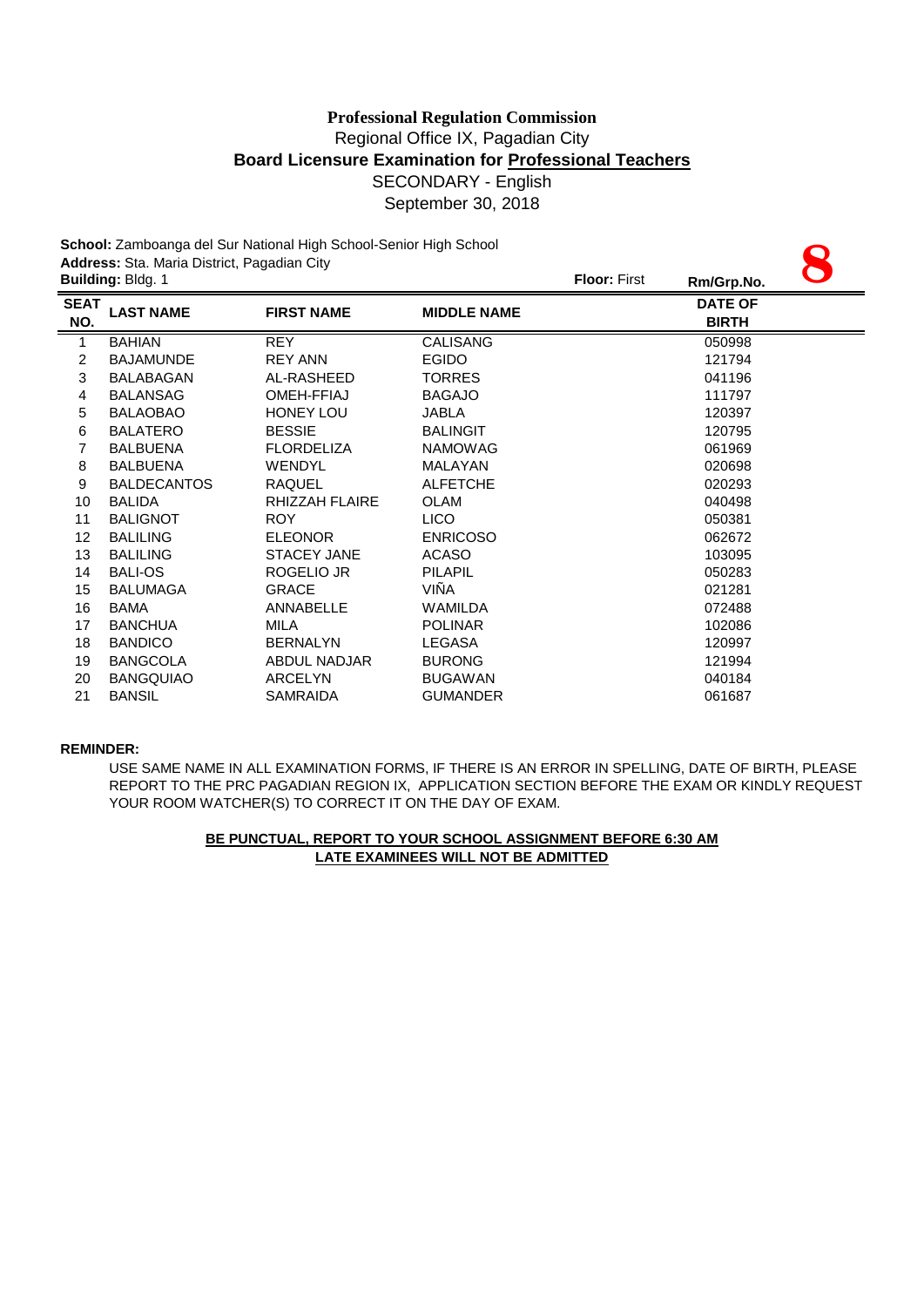# **Board Licensure Examination for Professional Teachers** SECONDARY - English September 30, 2018 **Professional Regulation Commission** Regional Office IX, Pagadian City

| School: Zamboanga del Sur National High School-Senior High School |                                             |                     |                    |                     |                |  |  |
|-------------------------------------------------------------------|---------------------------------------------|---------------------|--------------------|---------------------|----------------|--|--|
|                                                                   | Address: Sta. Maria District, Pagadian City |                     |                    |                     |                |  |  |
|                                                                   | Building: Bldg. 1                           |                     |                    | <b>Floor: First</b> | Rm/Grp.No.     |  |  |
| <b>SEAT</b>                                                       | <b>LAST NAME</b>                            | <b>FIRST NAME</b>   | <b>MIDDLE NAME</b> |                     | <b>DATE OF</b> |  |  |
| NO.                                                               |                                             |                     |                    |                     | <b>BIRTH</b>   |  |  |
| $\mathbf{1}$                                                      | <b>BANTAY</b>                               | <b>JESSELYN</b>     | <b>OYAO</b>        |                     | 110896         |  |  |
| 2                                                                 | <b>BANTAYA</b>                              | <b>MARICEL</b>      | <b>MAGSAYO</b>     |                     | 013184         |  |  |
| 3                                                                 | <b>BANZUELA</b>                             | <b>HEZEL</b>        | <b>BAGUIO</b>      |                     | 082297         |  |  |
| 4                                                                 | <b>BAQUERO</b>                              | <b>NAIDGLEEN</b>    | <b>BENITES</b>     |                     | 060895         |  |  |
| 5                                                                 | <b>BAQUILAN</b>                             | <b>EDNA</b>         | <b>BENAGLES</b>    |                     | 042279         |  |  |
| 6                                                                 | <b>BARACE</b>                               | <b>KHEMBERLY</b>    | <b>SIIT</b>        |                     | 072596         |  |  |
| $\overline{7}$                                                    | <b>BARBA</b>                                | <b>LOVELY QUEEN</b> | <b>DIGNUM</b>      |                     | 060797         |  |  |
| 8                                                                 | <b>BARBAJO</b>                              | <b>MARIA LINZY</b>  | <b>BACASMAS</b>    |                     | 101697         |  |  |
| 9                                                                 | <b>BARIMBAO</b>                             | <b>VELLIA</b>       | <b>ROPENDE</b>     |                     | 030996         |  |  |
| 10                                                                | <b>BARRIENTOS</b>                           | <b>JERONIMO</b>     | <b>BESORO</b>      |                     | 093093         |  |  |
| 11                                                                | <b>BARTIDO</b>                              | <b>FARRAH GRACE</b> | <b>DUNTAR</b>      |                     | 080798         |  |  |
| 12                                                                | <b>BASIAO</b>                               | <b>JANICE</b>       | <b>CASTILLON</b>   |                     | 040588         |  |  |
| 13                                                                | <b>BASILON</b>                              | <b>MARIFA</b>       | <b>SUGADOL</b>     |                     | 060489         |  |  |
| 14                                                                | <b>BATERNA</b>                              | <b>EMILY</b>        | <b>GUATNO</b>      |                     | 122380         |  |  |
| 15                                                                | <b>BATERNA</b>                              | <b>MARIA ALLEN</b>  | <b>COLOT</b>       |                     | 020397         |  |  |
| 16                                                                | <b>BATION</b>                               | <b>DIOSCELYN</b>    | <b>BULARON</b>     |                     | 070697         |  |  |
| 17                                                                | <b>BATION</b>                               | <b>NELSON</b>       | <b>BRANZUELA</b>   |                     | 022290         |  |  |
| 18                                                                | <b>BATLAG</b>                               | ELLA MAE            | <b>CUENTO</b>      |                     | 122297         |  |  |
| 19                                                                | <b>BATO</b>                                 | <b>JEFFIE</b>       | <b>ERANA</b>       |                     | 062690         |  |  |
| 20                                                                | <b>BATOBALUNOS</b>                          | <b>RODRIGO</b>      | ABEL               |                     | 111594         |  |  |
| 21                                                                | <b>BAYAWA</b>                               | <b>HANNIELOU</b>    | <b>CADUNGOG</b>    |                     | 011986         |  |  |

### **REMINDER:**

USE SAME NAME IN ALL EXAMINATION FORMS, IF THERE IS AN ERROR IN SPELLING, DATE OF BIRTH, PLEASE REPORT TO THE PRC PAGADIAN REGION IX, APPLICATION SECTION BEFORE THE EXAM OR KINDLY REQUEST YOUR ROOM WATCHER(S) TO CORRECT IT ON THE DAY OF EXAM.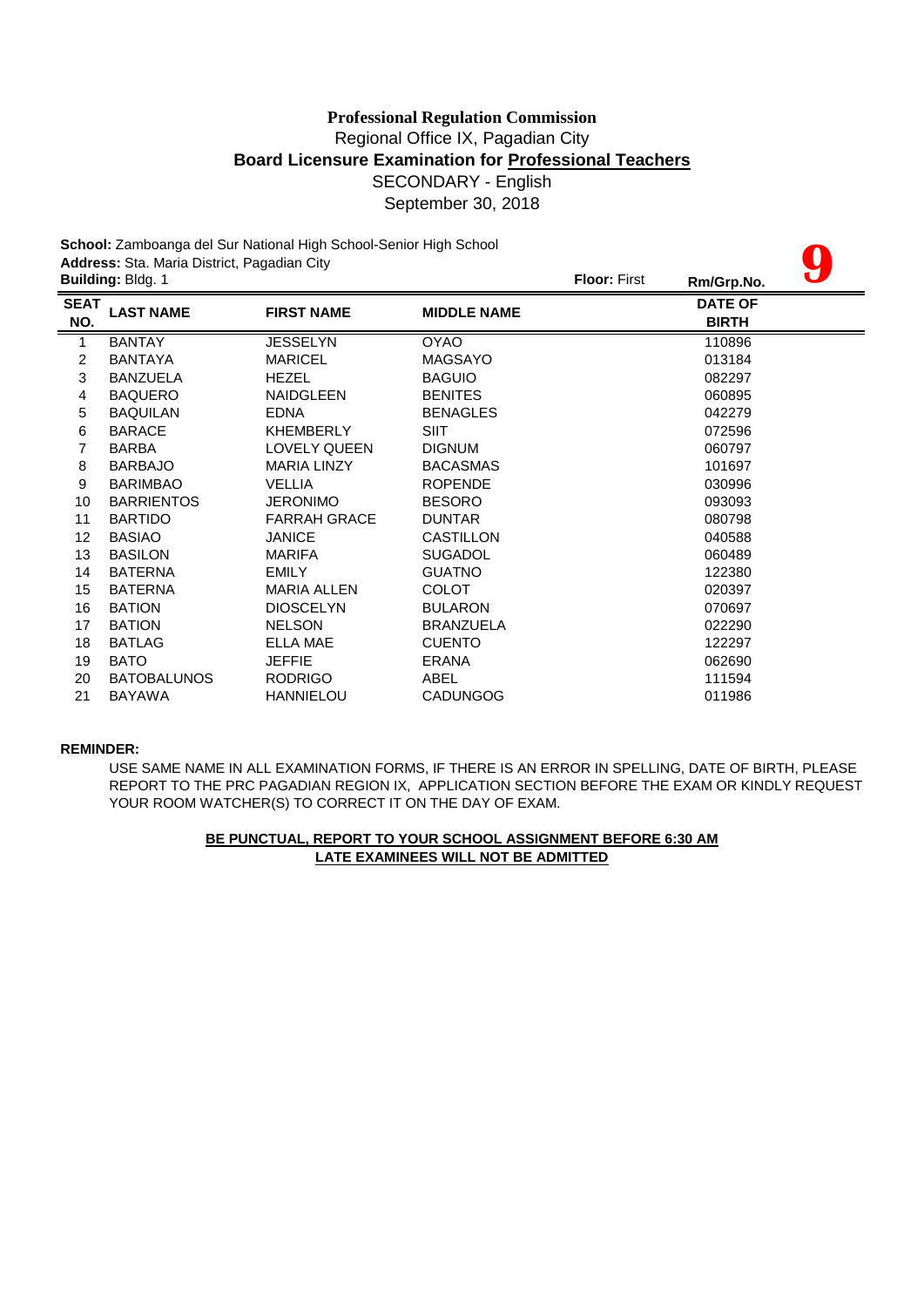# SECONDARY - English September 30, 2018 **Professional Regulation Commission** Regional Office IX, Pagadian City **Board Licensure Examination for Professional Teachers**

**10**

**School:** Zamboanga del Sur National High School-Senior High School **Address:** Sta. Maria District, Pagadian City

|                    | <b>Building: Bldg. 1</b> |                       |                    |  | Rm/Grp.No.                     | $\mathbf{U}$ |
|--------------------|--------------------------|-----------------------|--------------------|--|--------------------------------|--------------|
| <b>SEAT</b><br>NO. | <b>LAST NAME</b>         | <b>FIRST NAME</b>     | <b>MIDDLE NAME</b> |  | <b>DATE OF</b><br><b>BIRTH</b> |              |
| $\mathbf{1}$       | <b>BAYOCBOC</b>          | <b>LEYDILYN</b>       | <b>LEGUIRAN</b>    |  | 012297                         |              |
| $\overline{c}$     | <b>BAYOG</b>             | NELLIE JOY            | <b>SAPUAY</b>      |  | 061395                         |              |
| 3                  | <b>BAYRON</b>            | <b>DIVINE</b>         | <b>REDELOSA</b>    |  | 080997                         |              |
| 4                  | <b>BEDAYO</b>            | <b>MICHAEL</b>        | <b>MADRIGAL</b>    |  | 031993                         |              |
| 5                  | <b>BEJERANO</b>          | <b>ELOISA</b>         | <b>DESCALLAR</b>   |  | 012598                         |              |
| 6                  | <b>BELDA</b>             | LAVINEA               | <b>MONTEZA</b>     |  | 110496                         |              |
| 7                  | <b>BELINO</b>            | <b>SHEENA</b>         | LARIOSA            |  | 032797                         |              |
| 8                  | <b>BELZA</b>             | <b>VERSE FE</b>       | <b>NOBLE</b>       |  | 020790                         |              |
| 9                  | <b>BENARO</b>            | <b>SHERYL</b>         | <b>BALABAG</b>     |  | 070581                         |              |
| 10                 | <b>BENDAÑO</b>           | <b>MANUEL JR</b>      | <b>ABANTE</b>      |  | 041697                         |              |
| 11                 | <b>BENIGA</b>            | <b>ARNIE SHEENE</b>   | JAYME              |  | 091296                         |              |
| 12 <sup>°</sup>    | <b>BENITEZ</b>           | <b>MARIVIC</b>        | <b>OMILA</b>       |  | 091897                         |              |
| 13                 | <b>BENITEZ</b>           | WXYLA MAE             |                    |  | 051998                         |              |
| 14                 | <b>BENITO</b>            | <b>HARRY</b>          | <b>VICEDO</b>      |  | 021297                         |              |
| 15                 | <b>BENITO</b>            | <b>YSMAEL JR</b>      | <b>MAROHOM</b>     |  | 120492                         |              |
| 16                 | <b>BENSAUD</b>           | NUR-SHALMA            | <b>BANGGOYO</b>    |  | 112281                         |              |
| 17                 | <b>BERAL</b>             | LENY                  | <b>SUMILE</b>      |  | 041880                         |              |
| 18                 | <b>BERHAY</b>            | <b>RHENZELLE</b>      | <b>DANIEL</b>      |  | 060396                         |              |
| 19                 | <b>BERTULFO</b>          | <b>GIRALDINE</b>      | <b>ALTABARINO</b>  |  | 102393                         |              |
| 20                 | <b>BESA</b>              | <b>QUEENNY CLAIRE</b> | <b>MARIANO</b>     |  | 062197                         |              |
| 21                 | <b>BESAVILLA</b>         | <b>JENNY LOVE</b>     | BARANDA            |  | 021996                         |              |
|                    |                          |                       |                    |  |                                |              |

### **REMINDER:**

USE SAME NAME IN ALL EXAMINATION FORMS, IF THERE IS AN ERROR IN SPELLING, DATE OF BIRTH, PLEASE REPORT TO THE PRC PAGADIAN REGION IX, APPLICATION SECTION BEFORE THE EXAM OR KINDLY REQUEST YOUR ROOM WATCHER(S) TO CORRECT IT ON THE DAY OF EXAM.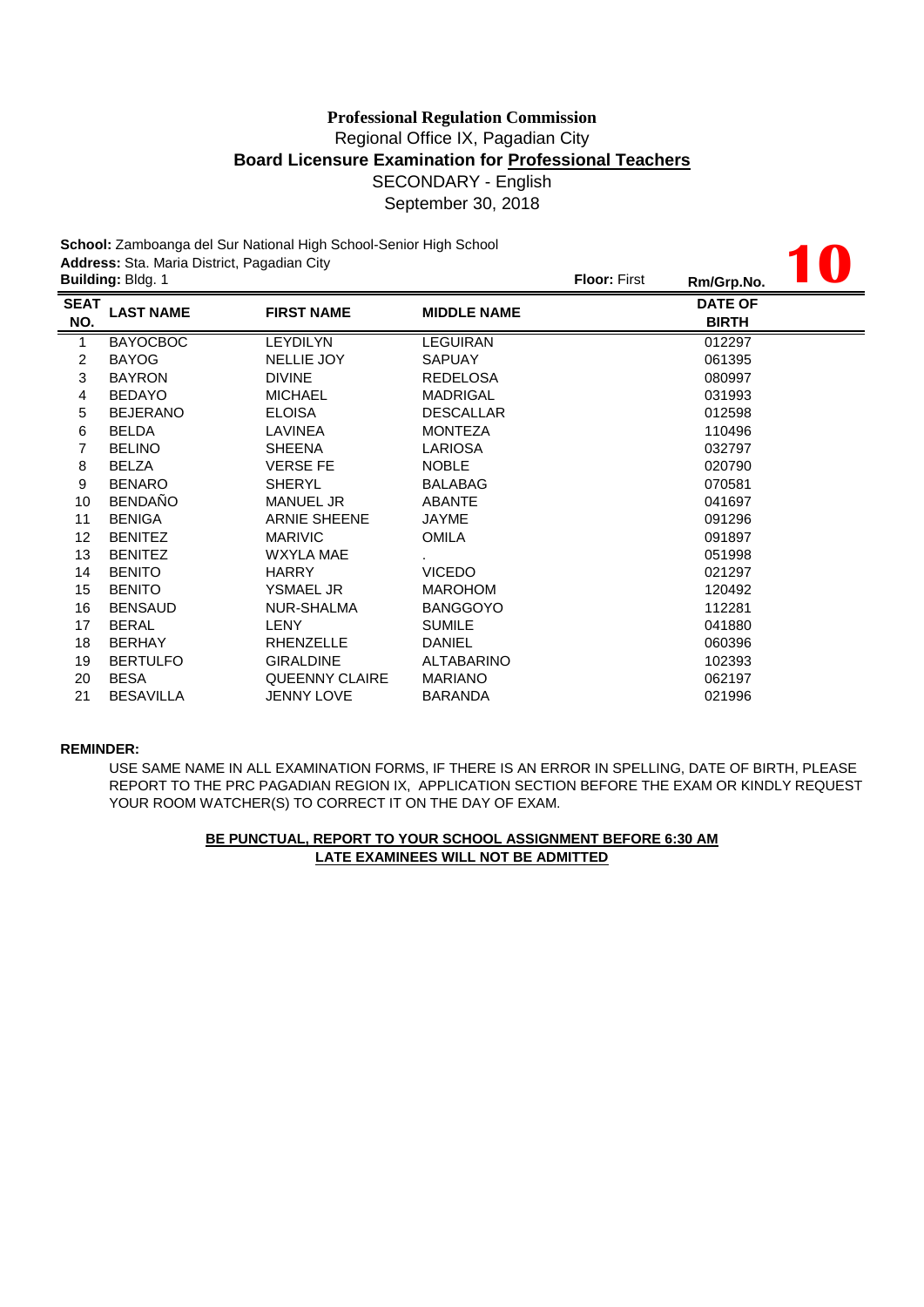**11**

**School:** Zamboanga del Sur National High School-Senior High School **Address:** Sta. Maria District, Pagadian City

| <b>Building: Bldg. 1</b> |                     | <b>Floor: Second</b> | Rm/Grp.No. |                                |  |
|--------------------------|---------------------|----------------------|------------|--------------------------------|--|
| <b>LAST NAME</b>         | <b>FIRST NAME</b>   | <b>MIDDLE NAME</b>   |            | <b>DATE OF</b><br><b>BIRTH</b> |  |
| <b>BIADNES</b>           | <b>CRISTINA</b>     | <b>CUBELO</b>        |            | 120387                         |  |
| <b>BIANAN</b>            | <b>DARLINJANE</b>   | <b>CASTRO</b>        |            | 051191                         |  |
| <b>BICOY</b>             | ANGELLI             | <b>MENDOZA</b>       |            | 010198                         |  |
| <b>BICOY</b>             | <b>MARY JUL</b>     | <b>TEJANO</b>        |            | 072188                         |  |
| <b>BIENES</b>            | JAYBIELYN           | <b>SAMORANO</b>      |            | 041696                         |  |
| <b>BIENES</b>            | JEYSA MAE           | <b>SAMORANO</b>      |            | 041696                         |  |
| <b>BILLONES</b>          | <b>KRISTINA VON</b> | <b>LIWAGON</b>       |            | 071296                         |  |
| <b>BILLONES</b>          | <b>MAE ANGELYN</b>  | QUIJADA              |            | 121094                         |  |
| <b>BINGAAN</b>           | <b>CHERRY</b>       | <b>DAGOOC</b>        |            | 101491                         |  |
| <b>BINOLIRAO</b>         | SANIÑA              | <b>ORMIDO</b>        |            | 011493                         |  |
| <b>BIOS</b>              | LADY RUTH           | ABA-A                |            | 040998                         |  |
| <b>BISTE</b>             | <b>SOPHIA</b>       | <b>HALIHANO</b>      |            | 040681                         |  |
| <b>BITONGA</b>           | JUVIE               | <b>RIDERA</b>        |            | 061793                         |  |
| <b>BLAH</b>              | NHOR-ALI            | <b>AMPUAN</b>        |            | 112796                         |  |
| <b>BLANCA</b>            | <b>JERRA CLAIRE</b> |                      |            | 110796                         |  |
| <b>BLOZO</b>             | CARLADY             | <b>ALEMAN</b>        |            | 110895                         |  |
| <b>BODOD</b>             | <b>SHELAMAE</b>     | <b>ONOY</b>          |            | 092995                         |  |
| <b>BOGOL</b>             | RHEA JEAN           | <b>SINANGOTE</b>     |            | 033096                         |  |
| <b>BOHOL</b>             | ANGELICA            | <b>DEMETERIO</b>     |            | 062198                         |  |
| <b>BONDAWOG</b>          | <b>ELJEN</b>        | <b>NOTARION</b>      |            | 100794                         |  |
| <b>BONDAWOG</b>          | <b>JONABELLE</b>    | <b>NOTARION</b>      |            | 062297                         |  |
|                          |                     |                      |            |                                |  |

### **REMINDER:**

USE SAME NAME IN ALL EXAMINATION FORMS, IF THERE IS AN ERROR IN SPELLING, DATE OF BIRTH, PLEASE REPORT TO THE PRC PAGADIAN REGION IX, APPLICATION SECTION BEFORE THE EXAM OR KINDLY REQUEST YOUR ROOM WATCHER(S) TO CORRECT IT ON THE DAY OF EXAM.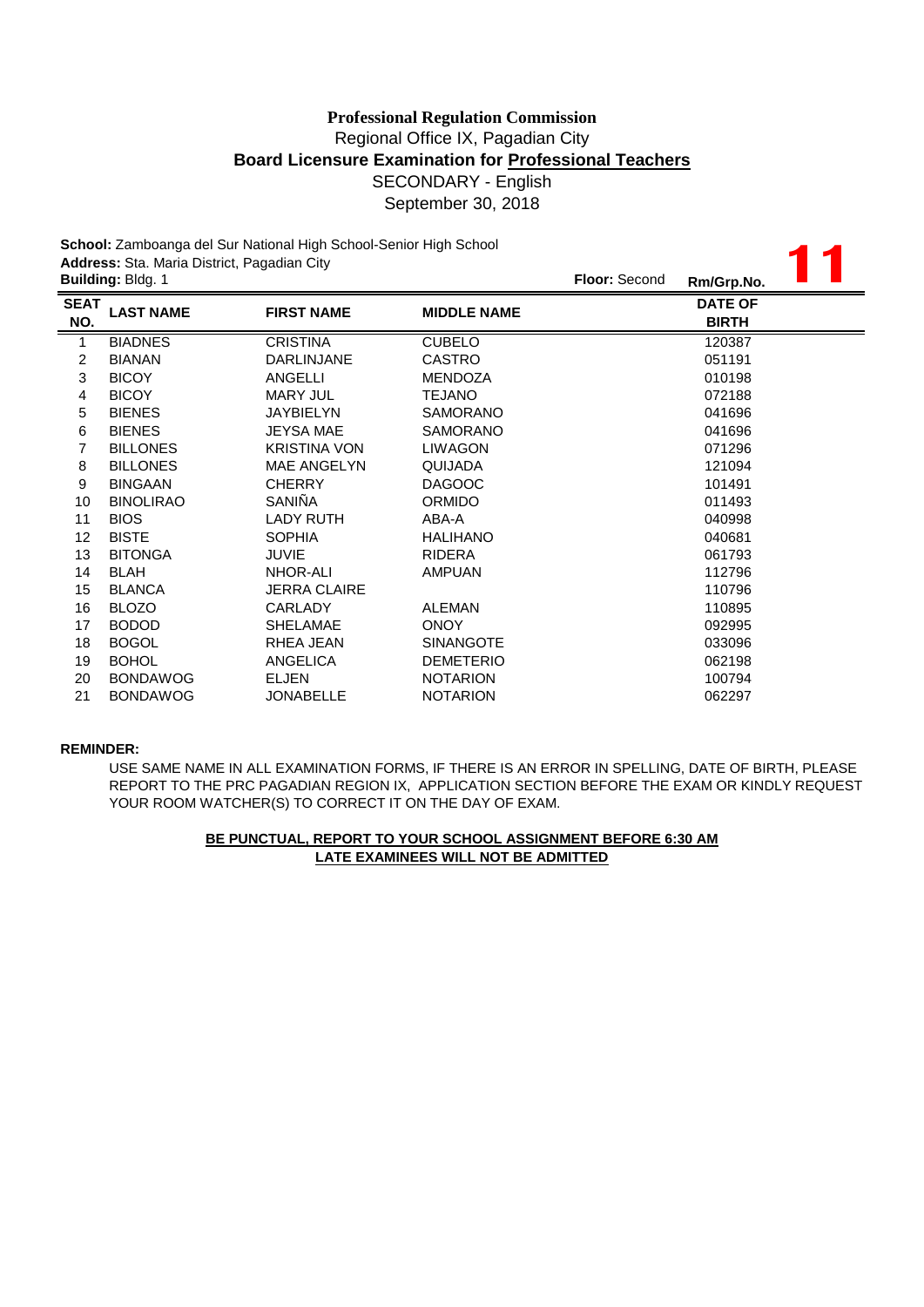|                    | Address: Sta. Maria District, Pagadian City | School: Zamboanga del Sur National High School-Senior High School |                    |               |                                |  |
|--------------------|---------------------------------------------|-------------------------------------------------------------------|--------------------|---------------|--------------------------------|--|
|                    | Building: Bldg. 1                           |                                                                   |                    | Floor: Second | Rm/Grp.No.                     |  |
| <b>SEAT</b><br>NO. | <b>LAST NAME</b>                            | <b>FIRST NAME</b>                                                 | <b>MIDDLE NAME</b> |               | <b>DATE OF</b><br><b>BIRTH</b> |  |
| $\mathbf{1}$       | <b>BONGHANOY</b>                            | <b>GLADIES</b>                                                    | <b>CABAHUG</b>     |               | 072697                         |  |
| $\overline{c}$     | <b>BONTUYAN</b>                             | <b>LORADEL</b>                                                    | <b>ROMANILLOS</b>  |               | 020679                         |  |
| 3                  | <b>BOSMION</b>                              | <b>MERFETT</b>                                                    | <b>SUMICAD</b>     |               | 060198                         |  |
| 4                  | <b>BRIONES</b>                              | <b>CHRISTIAN LOVE</b>                                             | <b>ESCONDE</b>     |               | 022397                         |  |
| 5                  | <b>BUAC</b>                                 | <b>RILYN GRACE</b>                                                | <b>BONGGOL</b>     |               | 061897                         |  |
| 6                  | <b>BUAGAS</b>                               | LUCRESIO JR                                                       | <b>SANTA ANA</b>   |               | 011098                         |  |
| 7                  | <b>BUCAG</b>                                | <b>PAULINA</b>                                                    | <b>GIANGAN</b>     |               | 020690                         |  |
| 8                  | <b>BUCAN</b>                                | <b>MARISA</b>                                                     | CABIL              |               | 102984                         |  |
| 9                  | <b>BUCO</b>                                 | AIMEE JEAN                                                        | <b>ALBACITE</b>    |               | 011097                         |  |
| 10                 | <b>BUCOL</b>                                | <b>CHARO MAE</b>                                                  | <b>CAPORTE</b>     |               | 101491                         |  |
| 11                 | <b>BUCOL</b>                                | VICTOR JR                                                         | <b>FLORES</b>      |               | 091297                         |  |
| 12                 | <b>BUENAOBRA</b>                            | <b>BLANCHE</b>                                                    | <b>DAGUM</b>       |               | 040296                         |  |
| 13                 | <b>BUENBRAZO</b>                            | <b>NICOLE KATE</b>                                                | <b>SALINAS</b>     |               | 120598                         |  |
| 14                 | <b>BUENO</b>                                | <b>MARIA ANGELA</b>                                               | CAGALITAN          |               | 011296                         |  |
| 15                 | <b>BUGARIN</b>                              | <b>JIMMYLYN</b>                                                   | <b>BUGUAT</b>      |               | 030292                         |  |
| 16                 | <b>BUHISAN</b>                              | <b>CHARIZA</b>                                                    | <b>CUETO</b>       |               | 120898                         |  |
| 17                 | <b>BULA</b>                                 | <b>GRACEL MAY</b>                                                 | <b>CANDIDO</b>     |               | 021897                         |  |
| 18                 | <b>BULADO</b>                               | <b>DONGIE ALTYNEE</b>                                             | <b>TALLEDO</b>     |               | 021697                         |  |
| 19                 | <b>BULANDRES</b>                            | <b>KEINETT</b>                                                    | <b>MAGPARO</b>     |               | 102191                         |  |
| 20                 | <b>BULAYBULAY</b>                           | <b>SHIENA MAE</b>                                                 | <b>ESTAÑOL</b>     |               | 052095                         |  |
| 21                 | <b>BUNAL</b>                                | <b>VELMA</b>                                                      | CABELLON           |               | 060270                         |  |

### **REMINDER:**

USE SAME NAME IN ALL EXAMINATION FORMS, IF THERE IS AN ERROR IN SPELLING, DATE OF BIRTH, PLEASE REPORT TO THE PRC PAGADIAN REGION IX, APPLICATION SECTION BEFORE THE EXAM OR KINDLY REQUEST YOUR ROOM WATCHER(S) TO CORRECT IT ON THE DAY OF EXAM.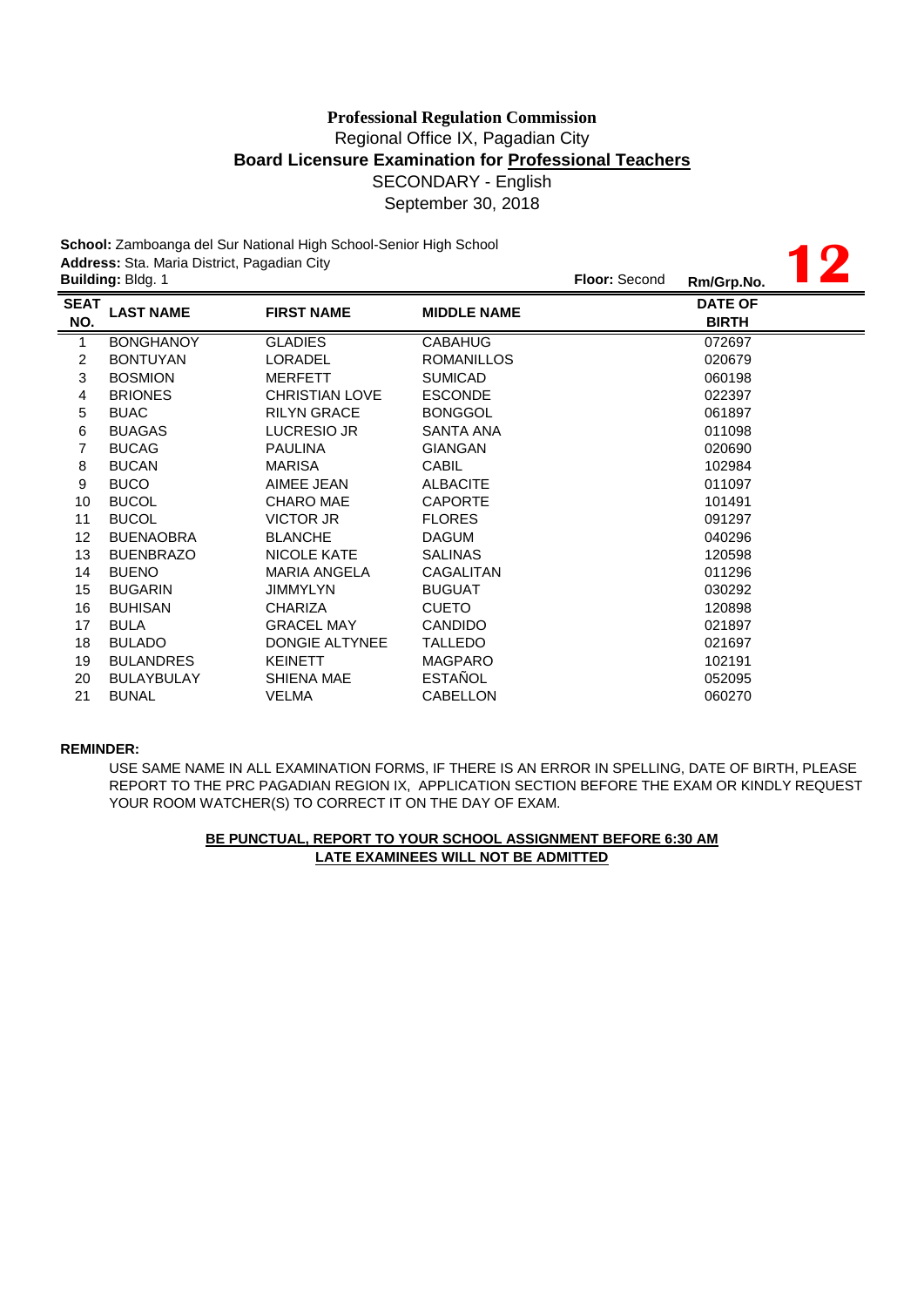|                    | Address: Sta. Maria District, Pagadian City | School: Zamboanga del Sur National High School-Senior High School |                    |               |                                |  |
|--------------------|---------------------------------------------|-------------------------------------------------------------------|--------------------|---------------|--------------------------------|--|
|                    | Building: Bldg. 1                           |                                                                   |                    | Floor: Second | Rm/Grp.No.                     |  |
| <b>SEAT</b><br>NO. | <b>LAST NAME</b>                            | <b>FIRST NAME</b>                                                 | <b>MIDDLE NAME</b> |               | <b>DATE OF</b><br><b>BIRTH</b> |  |
| $\overline{1}$     | <b>BUNIAO</b>                               | <b>ELIZABETH</b>                                                  | <b>MARTENITO</b>   |               | 061491                         |  |
| $\overline{2}$     | <b>BURDA</b>                                | <b>MARJURIE JEAN</b>                                              | <b>SARABIA</b>     |               | 111397                         |  |
| 3                  | <b>BUSRAN</b>                               | <b>MONIQUE</b>                                                    | <b>BESA</b>        |               | 111095                         |  |
| 4                  | <b>BUSTAMANTE</b>                           | <b>NORYN MAE</b>                                                  | <b>LUBANDINA</b>   |               | 082997                         |  |
| 5                  | <b>BUTASLAC</b>                             | <b>GLADYS</b>                                                     | <b>TIZON</b>       |               | 062394                         |  |
| 6                  | <b>BUTONGKAY</b>                            | <b>JERAISY</b>                                                    | <b>MAKALIDSIG</b>  |               | 112197                         |  |
| 7                  | <b>BUTUAN</b>                               | <b>ABDULKADIL</b>                                                 | <b>MELOD</b>       |               | 050195                         |  |
| 8                  | <b>BUTUKAN</b>                              | <b>HASMA</b>                                                      | <b>UMPONG</b>      |               | 010491                         |  |
| 9                  | <b>CAANG</b>                                | <b>CARLYNNE JOY</b>                                               | <b>TOPIA</b>       |               | 081496                         |  |
| 10                 | CA-ANG                                      | <b>MERLYN</b>                                                     | <b>GENEROSO</b>    |               | 010576                         |  |
| 11                 | <b>CABAJAR</b>                              | <b>NOVELYN</b>                                                    | DE LA PEÑA         |               | 113096                         |  |
| 12                 | CABALE                                      | <b>EDMUND</b>                                                     | <b>ATIS</b>        |               | 123097                         |  |
| 13                 | <b>CABALHUG</b>                             | ANA MAE                                                           | <b>ANDALES</b>     |               | 061794                         |  |
| 14                 | CABALLERO                                   | RHEA MAE                                                          | <b>TIMAMAO</b>     |               | 040697                         |  |
| 15                 | <b>CABASAG</b>                              | <b>CHELLE DEE</b>                                                 | EBAO               |               | 100697                         |  |
| 16                 | <b>CABASAG</b>                              | <b>MELVIN</b>                                                     | <b>RECAMARA</b>    |               | 083098                         |  |
| 17                 | <b>CABILAN</b>                              | <b>MICHELLE</b>                                                   | <b>PINONGGAN</b>   |               | 090696                         |  |
| 18                 | <b>CABILI</b>                               | <b>TARHATA</b>                                                    | <b>RADZAK</b>      |               | 030683                         |  |
| 19                 | <b>CABILIN</b>                              | <b>CAREN</b>                                                      | <b>CADALSO</b>     |               | 120597                         |  |
| 20                 | <b>CABOL</b>                                | <b>NORMIE</b>                                                     | <b>BARLITA</b>     |               | 110796                         |  |
| 21                 | <b>CABRERA</b>                              | <b>ALNIA</b>                                                      | LAGARNIA           |               | 050796                         |  |

### **REMINDER:**

USE SAME NAME IN ALL EXAMINATION FORMS, IF THERE IS AN ERROR IN SPELLING, DATE OF BIRTH, PLEASE REPORT TO THE PRC PAGADIAN REGION IX, APPLICATION SECTION BEFORE THE EXAM OR KINDLY REQUEST YOUR ROOM WATCHER(S) TO CORRECT IT ON THE DAY OF EXAM.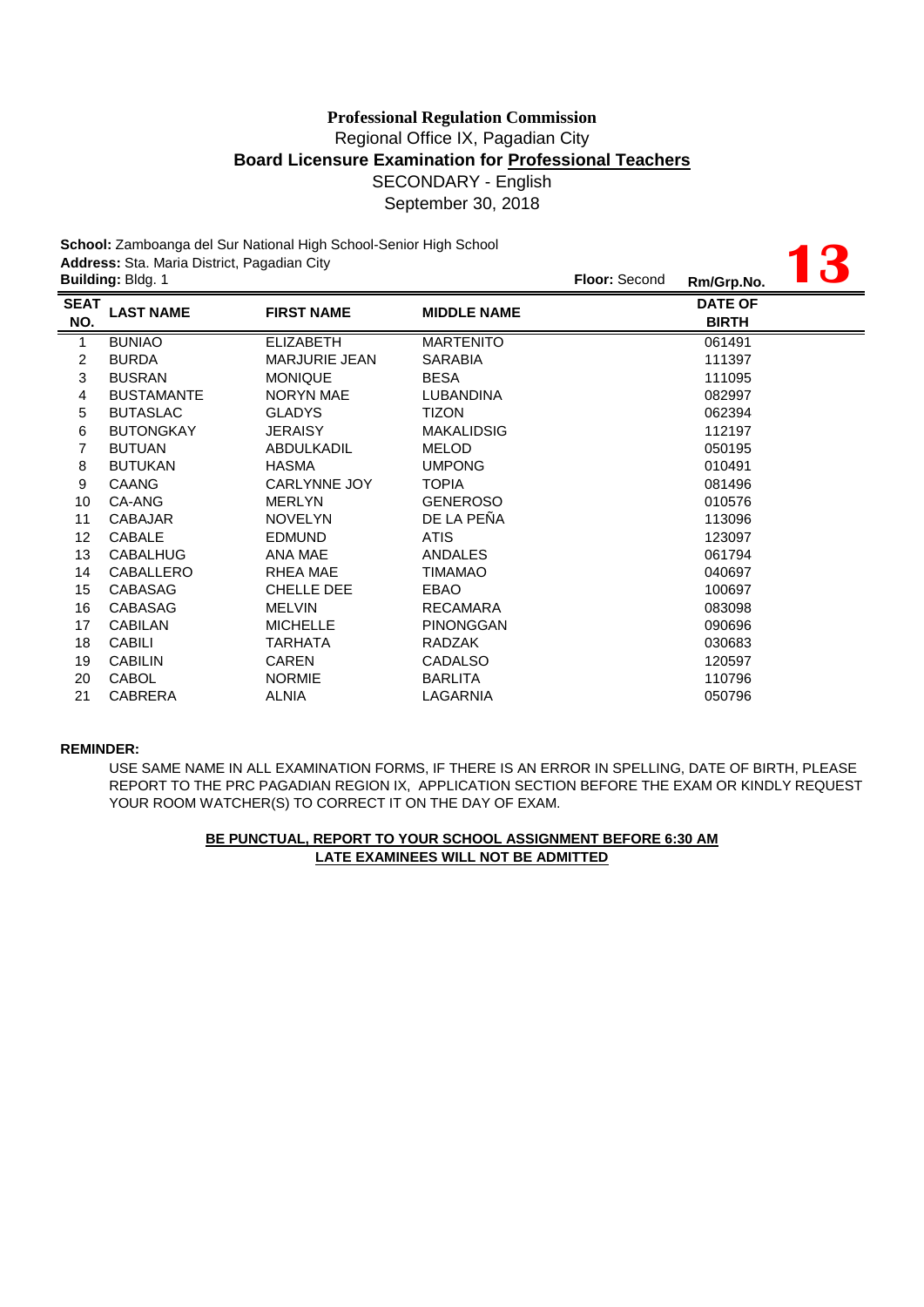**14**

**School:** Zamboanga del Sur National High School-Senior High School **Address:** Sta. Maria District, Pagadian City

| <b>Building: Bldg. 1</b> |                        |                    | <b>Floor: Second</b> | Rm/Grp.No.                     |  |
|--------------------------|------------------------|--------------------|----------------------|--------------------------------|--|
| <b>LAST NAME</b>         | <b>FIRST NAME</b>      | <b>MIDDLE NAME</b> |                      | <b>DATE OF</b><br><b>BIRTH</b> |  |
| <b>CABRERA</b>           | <b>MARY GRACE</b>      | <b>BAYRON</b>      |                      | 051895                         |  |
| <b>CABUGATAN</b>         | AMERAH                 | <b>DIMAKUTA</b>    |                      | 020989                         |  |
| <b>CABURNAY</b>          | MARY JANE              | <b>PUERTO</b>      |                      | 071086                         |  |
| <b>CABUSAS</b>           | <b>GERALDINE</b>       | ARCEO              |                      | 082984                         |  |
| <b>CABUSAS</b>           | <b>PRINCESS RAHMAN</b> | ARCEO              |                      | 072697                         |  |
| CADALLO                  | LIBERTY MAE            | <b>CONDA</b>       |                      | 020896                         |  |
| <b>CADORNA</b>           | <b>JELLY MAY</b>       | CAPARIDA           |                      | 071592                         |  |
| <b>CADOTDOT</b>          | <b>ELJANE</b>          | <b>EMO</b>         |                      | 071396                         |  |
| <b>CAGBABANUA</b>        | JESSA                  | <b>UGNIT</b>       |                      | 061798                         |  |
| <b>CAGULADA</b>          | <b>MONICA</b>          | <b>BALLADARES</b>  |                      | 020297                         |  |
| <b>CAHIGAS</b>           | <b>JESSIE MAE</b>      | <b>MAQUILING</b>   |                      | 021096                         |  |
| <b>CAINTA</b>            | <b>BERNADINE</b>       | <b>FEROLINO</b>    |                      | 062697                         |  |
| <b>CALAPIZ</b>           | <b>LEOVILLE II</b>     | <b>BUNTAG</b>      |                      | 040197                         |  |
| CALBI                    | <b>WILSON</b>          | <b>ISRAEL</b>      |                      | 030289                         |  |
| <b>CALIAO</b>            | SHEM                   | <b>CERELINOS</b>   |                      | 091991                         |  |
| CALIB-OG                 | <b>AIKO JANE</b>       | TAUTHO             |                      | 010897                         |  |
| CALIBUGAN                | LOVELY JOY             | SINADJAN           |                      | 052495                         |  |
| <b>CALIMBANG</b>         | <b>MAILYN</b>          | <b>BAYOGBOG</b>    |                      | 121595                         |  |
| <b>CALISANG</b>          | <b>NORAVEL</b>         | AGAN               |                      | 111991                         |  |
| <b>CALMA</b>             | <b>JUMAR</b>           | ABALDE             |                      | 122991                         |  |
| <b>CALUNSAG</b>          | <b>BLES</b>            | JUMAWAN            |                      | 092296                         |  |
|                          |                        |                    |                      |                                |  |

### **REMINDER:**

REPORT TO THE PRC PAGADIAN REGION IX, APPLICATION SECTION BEFORE THE EXAM OR KINDLY REQUEST YOUR ROOM WATCHER(S) TO CORRECT IT ON THE DAY OF EXAM. USE SAME NAME IN ALL EXAMINATION FORMS, IF THERE IS AN ERROR IN SPELLING, DATE OF BIRTH, PLEASE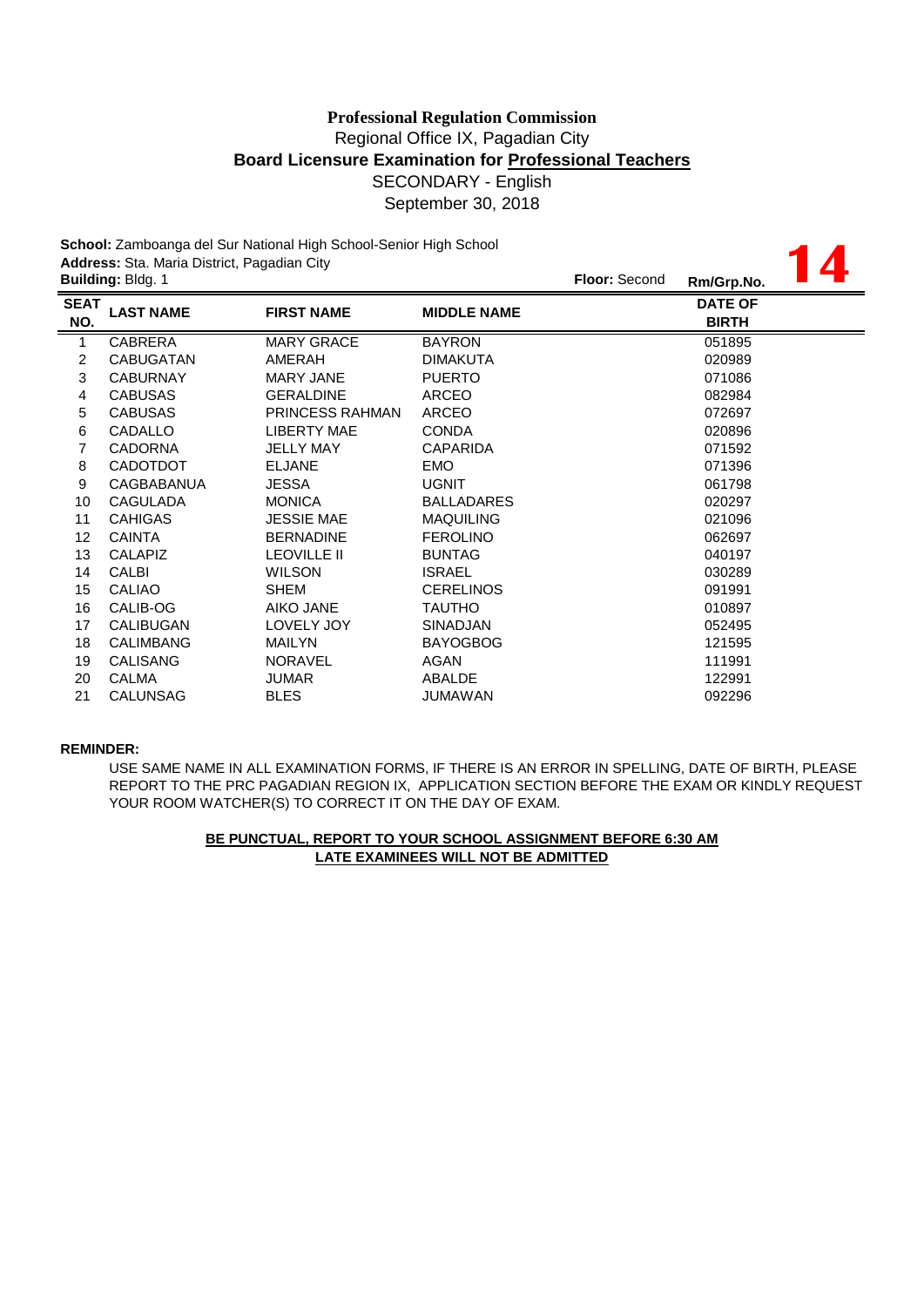**School:** Zamboanga del Sur National High School-Senior High School **Address:** Sta. Maria District, Pagadian City

|                    | Address: Sta. Maria District, Pagadian City | ochool. Zamboanga del our national mgn ochool-oemor mgn ochool |                    |                                |  |
|--------------------|---------------------------------------------|----------------------------------------------------------------|--------------------|--------------------------------|--|
|                    | Building: Bldg. 1                           |                                                                |                    | Floor: Second<br>Rm/Grp.No.    |  |
| <b>SEAT</b><br>NO. | <b>LAST NAME</b>                            | <b>FIRST NAME</b>                                              | <b>MIDDLE NAME</b> | <b>DATE OF</b><br><b>BIRTH</b> |  |
| $\mathbf{1}$       | <b>CALUNSAG</b>                             | <b>GLYCEL</b>                                                  | PAÑA               | 100496                         |  |
| 2                  | <b>CALUNSAG</b>                             | <b>NAOME</b>                                                   | JUMAWAN            | 101587                         |  |
| 3                  | <b>CAMPILAN</b>                             | <b>SYKEEN</b>                                                  | <b>RAZO</b>        | 011996                         |  |
| 4                  | <b>CAMPOMANES</b>                           | <b>CHERRIE MAE</b>                                             | <b>LEGASPI</b>     | 063091                         |  |
| 5                  | <b>CAMPOY</b>                               | NIÑO RHYXZLL VHNZ                                              | <b>BARBASO</b>     | 021097                         |  |
| 6                  | CAÑETE                                      | <b>RUTCHIE</b>                                                 | <b>GADAYAN</b>     | 012096                         |  |
| 7                  | <b>CARATOR</b>                              | <b>JOHN EFRAIM</b>                                             | <b>TANGUAMOS</b>   | 032096                         |  |
| 8                  | <b>CARCOSIA</b>                             | <b>JENYVIB</b>                                                 | <b>LAMPONG</b>     | 120287                         |  |
| 9                  | <b>CARIGANDA</b>                            | <b>CECIL</b>                                                   | <b>FERNANDO</b>    | 060297                         |  |
| 10                 | <b>CARREON</b>                              | <b>JASMENE</b>                                                 | MAGSALAY           | 090394                         |  |
| 11                 | <b>CARREON</b>                              | <b>KIMBERLY</b>                                                | <b>MAGLINTE</b>    | 102992                         |  |
| 12                 | <b>CARUBIO</b>                              | PEARLS DAVE ANN                                                | <b>RAMOS</b>       | 050598                         |  |
| 13                 | CASABAGAN                                   | SITTIE HAINA                                                   | LIDASAN            | 111687                         |  |
| 14                 | <b>CASIDA</b>                               | <b>DIANA CLAIRE</b>                                            | <b>ANDRIN</b>      | 032195                         |  |
| 15                 | <b>CASINTO</b>                              | <b>FERNALYN</b>                                                | <b>TIONGCO</b>     | 092889                         |  |
| 16                 | <b>CASINTO</b>                              | <b>NOEL</b>                                                    | SANDALAN           | 102094                         |  |
| 17                 | CASTILLON                                   | <b>MELBERT</b>                                                 | <b>GOMEZ</b>       | 011783                         |  |
| 18                 | <b>CASTRO</b>                               | <b>CHRISTINE MIA</b>                                           | <b>GALAY</b>       | 121392                         |  |
| 19                 | <b>CASTRO</b>                               | <b>GRACE JOY</b>                                               | <b>LUARDO</b>      | 110592                         |  |
| 20                 | CATALAN                                     | <b>JONAVIE</b>                                                 | <b>PANO</b>        | 063095                         |  |
| 21                 | CATALUÑA                                    | <b>THELMA</b>                                                  | <b>DEO</b>         | 030797                         |  |

### **REMINDER:**

YOUR ROOM WATCHER(S) TO CORRECT IT ON THE DAY OF EXAM. USE SAME NAME IN ALL EXAMINATION FORMS, IF THERE IS AN ERROR IN SPELLING, DATE OF BIRTH, PLEASE REPORT TO THE PRC PAGADIAN REGION IX, APPLICATION SECTION BEFORE THE EXAM OR KINDLY REQUEST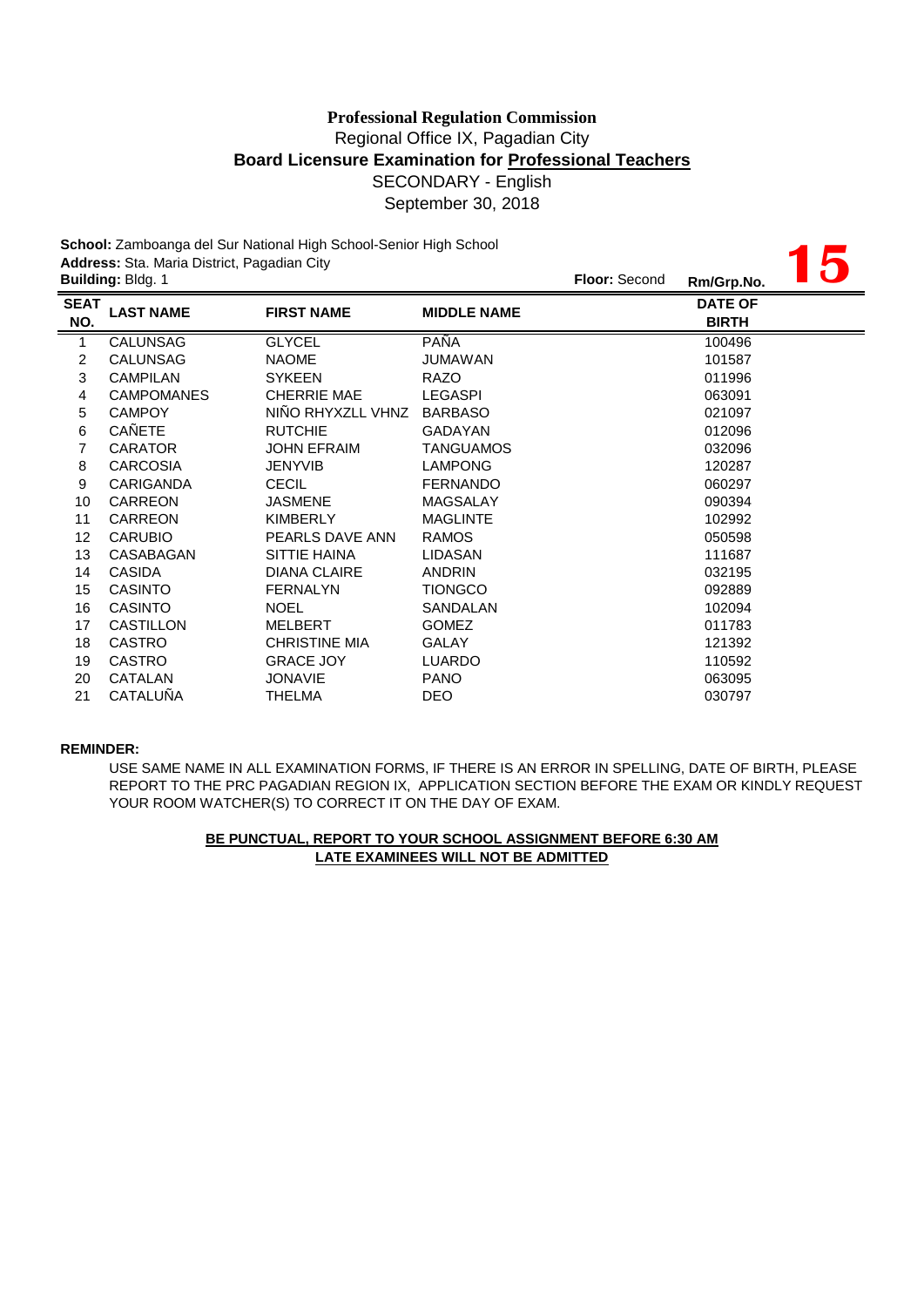**16**

**School:** Zamboanga del Sur National High School-Senior High School **Address:** Sta. Maria District, Pagadian City

|                    | <b>Building: Bldg. 1</b> |                      |                     |  | Rm/Grp.No.                     | W |
|--------------------|--------------------------|----------------------|---------------------|--|--------------------------------|---|
| <b>SEAT</b><br>NO. | <b>LAST NAME</b>         | <b>FIRST NAME</b>    | <b>MIDDLE NAME</b>  |  | <b>DATE OF</b><br><b>BIRTH</b> |   |
| 1                  | <b>CATAYAS</b>           | JENNY                | <b>HEMONAG</b>      |  | 031389                         |   |
| 2                  | CAYACAP                  | <b>AGUSTINA</b>      | <b>CARPO</b>        |  | 082070                         |   |
| 3                  | <b>CEBALLOS</b>          | <b>MILDRED</b>       | <b>MELON</b>        |  | 092297                         |   |
| 4                  | <b>CELERINOS</b>         | <b>CATHEMER</b>      | CARABALLO           |  | 051885                         |   |
| 5                  | <b>CELESTIAN</b>         | <b>MARY JANE</b>     | <b>BANGCOLONGAN</b> |  | 060495                         |   |
| 6                  | <b>CELORIO</b>           | ANGELO               | <b>BORJA</b>        |  | 120494                         |   |
| 7                  | <b>CENIZA</b>            | SERGIO GODOFREDO     | <b>CODENIERA</b>    |  | 050491                         |   |
| 8                  | <b>CEPRADO</b>           | <b>CRYSTEL FAITH</b> | <b>FLORITO</b>      |  | 032897                         |   |
| 9                  | <b>CERCADO</b>           | ANNABEL              | <b>DUCOY</b>        |  | 041997                         |   |
| 10                 | <b>CHARCOS</b>           | MARY JOY             | <b>LLESIS</b>       |  | 051195                         |   |
| 11                 | <b>CLAVER</b>            | <b>HONEY GRACE</b>   | <b>DURANO</b>       |  | 100296                         |   |
| 12                 | <b>CLAVERIA</b>          | KIMBERLY JEL         | <b>SUMILHIG</b>     |  | 080997                         |   |
| 13                 | <b>CLETO</b>             | PERLA                | <b>PALER</b>        |  | 041172                         |   |
| 14                 | <b>COLA</b>              | <b>MICHELLE</b>      | <b>TUNDAG</b>       |  | 021292                         |   |
| 15                 | <b>COLLADO</b>           | <b>BOB ZIFHER</b>    | <b>MENDEZ</b>       |  | 031893                         |   |
| 16                 | <b>CONCORDAS</b>         | <b>EMMA</b>          | <b>LORYO</b>        |  | 120881                         |   |
| 17                 | <b>CONCORDIA</b>         | <b>GLADYS</b>        | <b>SALAZAR</b>      |  | 010495                         |   |
| 18                 | <b>CONCORDIA</b>         | <b>ROXAN</b>         | <b>YUSON</b>        |  | 061497                         |   |
| 19                 | <b>CONCORDIA</b>         | <b>RUSTOM</b>        | <b>GAPOL</b>        |  | 032996                         |   |
| 20                 | <b>CONSERMAN</b>         | <b>DAISY LOU</b>     | <b>BENITEZ</b>      |  | 090297                         |   |
| 21                 | <b>COPIN</b>             | <b>MAY</b>           | <b>MOSQUEZA</b>     |  | 050296                         |   |
|                    |                          |                      |                     |  |                                |   |

### **REMINDER:**

USE SAME NAME IN ALL EXAMINATION FORMS, IF THERE IS AN ERROR IN SPELLING, DATE OF BIRTH, PLEASE REPORT TO THE PRC PAGADIAN REGION IX, APPLICATION SECTION BEFORE THE EXAM OR KINDLY REQUEST YOUR ROOM WATCHER(S) TO CORRECT IT ON THE DAY OF EXAM.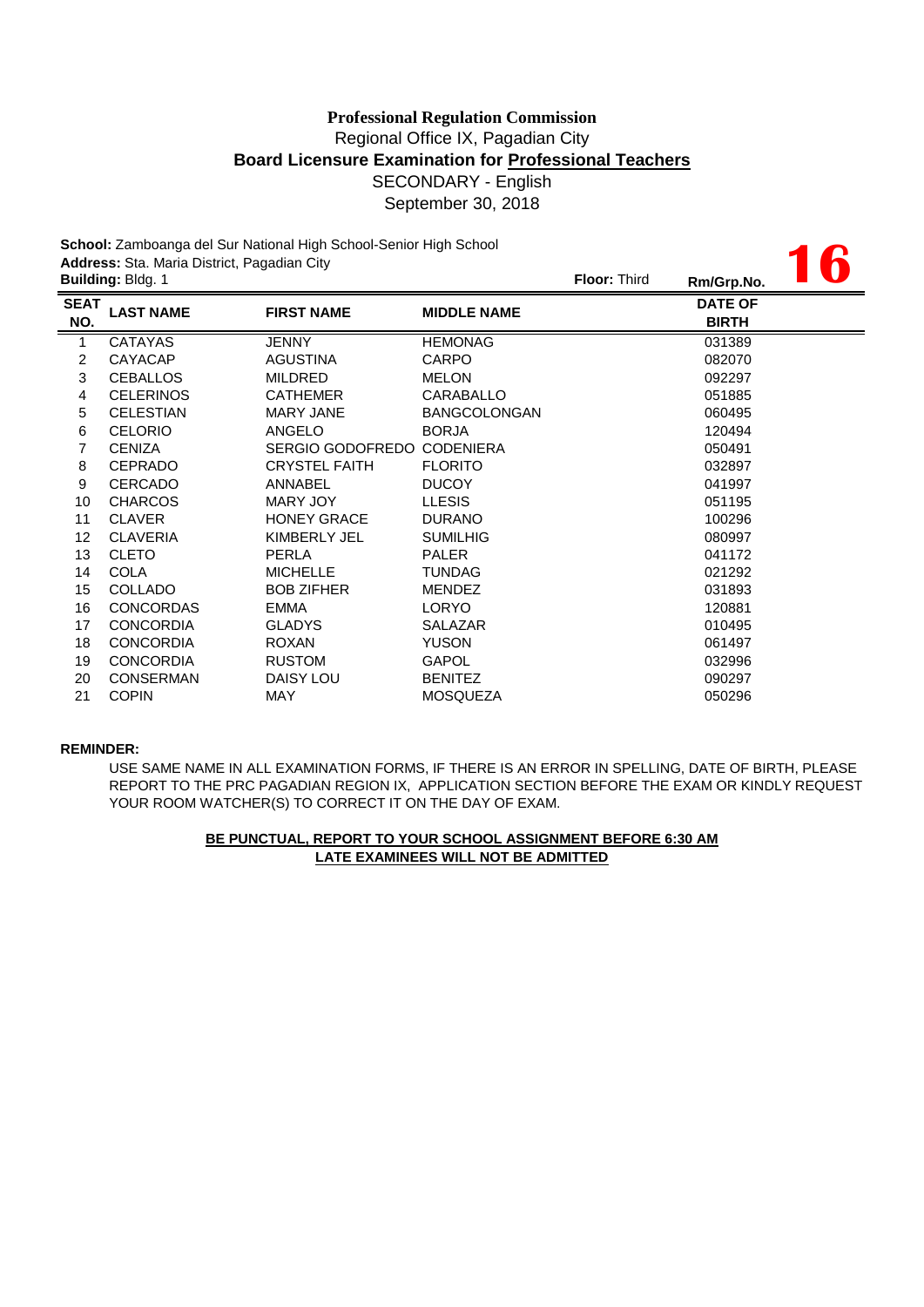**17**

**School:** Zamboanga del Sur National High School-Senior High School **Address:** Sta. Maria District, Pagadian City

|                    | <b>Building: Bldg. 1</b> |                        |                    | <b>Floor: Third</b> | Rm/Grp.No.                     |  |
|--------------------|--------------------------|------------------------|--------------------|---------------------|--------------------------------|--|
| <b>SEAT</b><br>NO. | <b>LAST NAME</b>         | <b>FIRST NAME</b>      | <b>MIDDLE NAME</b> |                     | <b>DATE OF</b><br><b>BIRTH</b> |  |
| 1                  | <b>CORALES</b>           | <b>DESZA GRACE</b>     | LARGO              |                     | 120498                         |  |
| 2                  | CORAZA                   | <b>REYMARK</b>         | <b>BALANSAG</b>    |                     | 100594                         |  |
| 3                  | <b>CORBITA</b>           | <b>RHANNIE</b>         | <b>DAYDAY</b>      |                     | 112896                         |  |
| 4                  | <b>CORONG</b>            | <b>ELJUN</b>           | <b>SILABAY</b>     |                     | 102393                         |  |
| 5                  | <b>CORREA</b>            | <b>CORLIS ANGELICA</b> | <b>MALALIS</b>     |                     | 020398                         |  |
| 6                  | <b>COSIDO</b>            | <b>LEONELYN</b>        | <b>GASCO</b>       |                     | 111592                         |  |
| 7                  | <b>CRAMPATANTA</b>       | <b>MICHELLE</b>        | <b>SURIBA</b>      |                     | 072897                         |  |
| 8                  | <b>CRUZ</b>              | <b>MARY GRACE</b>      | <b>ARANSIS</b>     |                     | 102397                         |  |
| 9                  | <b>CRUZ</b>              | <b>PEARLYN</b>         | <b>RABAYA</b>      |                     | 010985                         |  |
| 10                 | <b>CUATON</b>            | <b>RUDILYN</b>         | <b>GICALE</b>      |                     | 042397                         |  |
| 11                 | <b>CUBIO</b>             | QUEENIE LOVE           | <b>SALOMON</b>     |                     | 091897                         |  |
| 12                 | <b>CUBRADO</b>           | <b>CAROLENE</b>        | <b>JAPSON</b>      |                     | 041385                         |  |
| 13                 | <b>CUDAL</b>             | <b>RUBY JANE</b>       | <b>CLAVER</b>      |                     | 112595                         |  |
| 14                 | <b>CUERING</b>           | LAIGENE                | <b>GARCIA</b>      |                     | 042596                         |  |
| 15                 | <b>CUIZON</b>            | <b>BEVIRLYN</b>        | <b>BAYO</b>        |                     | 041796                         |  |
| 16                 | <b>CULIS</b>             | <b>RICHELLE</b>        | ALAS               |                     | 100795                         |  |
| 17                 | <b>CUPAT</b>             | <b>EDELYN</b>          | <b>GENELASO</b>    |                     | 012496                         |  |
| 18                 | <b>CUTAMORA</b>          | VANESSA JANE           | <b>CANAWAY</b>     |                     | 121897                         |  |
| 19                 | DA-AL                    | <b>JAYCEL</b>          | <b>TOLEDO</b>      |                     | 112196                         |  |
| 20                 | <b>DACAY</b>             | <b>JANNAH FE</b>       | <b>CUPON</b>       |                     | 060587                         |  |
| 21                 | <b>DACULA</b>            | <b>HAMINA</b>          | <b>BIDAY</b>       |                     | 071795                         |  |
|                    |                          |                        |                    |                     |                                |  |

### **REMINDER:**

USE SAME NAME IN ALL EXAMINATION FORMS, IF THERE IS AN ERROR IN SPELLING, DATE OF BIRTH, PLEASE REPORT TO THE PRC PAGADIAN REGION IX, APPLICATION SECTION BEFORE THE EXAM OR KINDLY REQUEST YOUR ROOM WATCHER(S) TO CORRECT IT ON THE DAY OF EXAM.

# **LATE EXAMINEES WILL NOT BE ADMITTED BE PUNCTUAL, REPORT TO YOUR SCHOOL ASSIGNMENT BEFORE 6:30 AM**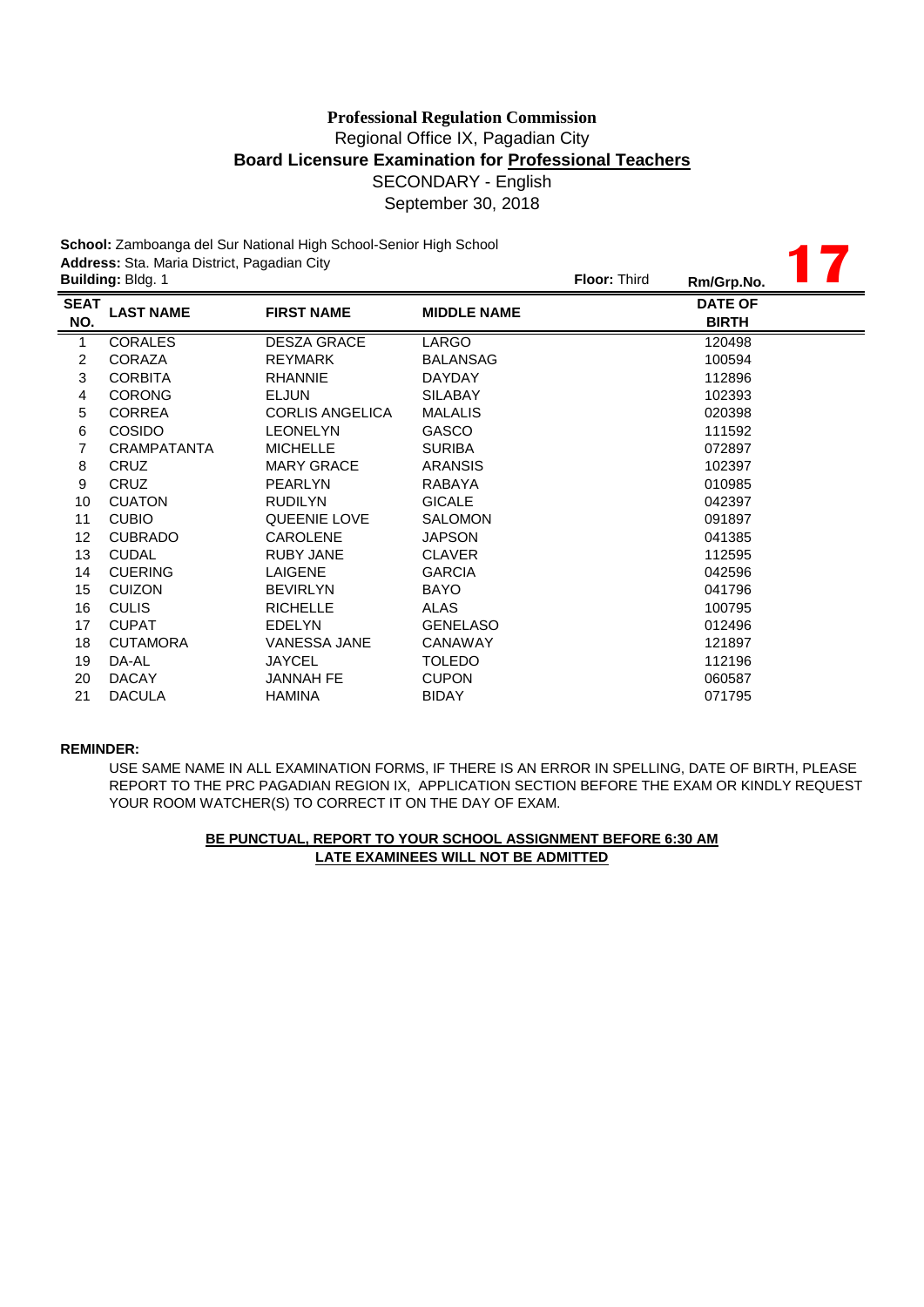|                         | Address: Sta. Maria District, Pagadian City | School: Zamboanga del Sur National High School-Senior High School |                    |  |                                |  |
|-------------------------|---------------------------------------------|-------------------------------------------------------------------|--------------------|--|--------------------------------|--|
|                         | Building: Bldg. 1                           |                                                                   |                    |  | Rm/Grp.No.                     |  |
| <b>SEAT</b><br>NO.      | <b>LAST NAME</b>                            | <b>FIRST NAME</b>                                                 | <b>MIDDLE NAME</b> |  | <b>DATE OF</b><br><b>BIRTH</b> |  |
| $\mathbf{1}$            | <b>DACUP</b>                                | <b>HARIE FLOYD</b>                                                | <b>LABASTILLA</b>  |  | 111490                         |  |
| 2                       | <b>DADAN</b>                                | <b>KRIS</b>                                                       | <b>TIALA</b>       |  | 120195                         |  |
| $\mathfrak{S}$          | <b>DAGA</b>                                 | <b>MARYDEL</b>                                                    | CRUZ               |  | 050697                         |  |
| $\overline{\mathbf{4}}$ | <b>DAGA</b>                                 | <b>MICHAEL</b>                                                    | <b>LOOD</b>        |  | 042280                         |  |
| 5                       | <b>DAGASDAS</b>                             | <b>ALEANIE</b>                                                    | <b>BAJO</b>        |  | 102397                         |  |
| 6                       | <b>DAGDAG</b>                               | <b>MERYCRIS</b>                                                   | <b>BENTE</b>       |  | 122095                         |  |
| 7                       | <b>DAGODOG</b>                              | <b>INGRID GAY</b>                                                 | <b>SALASAYO</b>    |  | 072897                         |  |
| 8                       | <b>DAGOHOY</b>                              | <b>AIVIE</b>                                                      | <b>OBEDENCIA</b>   |  | 061394                         |  |
| 9                       | <b>DAGUMAN</b>                              | <b>JADE MARIE</b>                                                 | CAÑADA             |  | 072897                         |  |
| 10                      | <b>DAGUMAN</b>                              | <b>JERIELLE</b>                                                   | <b>RUIZ</b>        |  | 101997                         |  |
| 11                      | <b>DAGUPLO</b>                              | <b>RHEA</b>                                                       | <b>DAPITILLO</b>   |  | 100294                         |  |
| 12                      | <b>DAHUYA</b>                               | <b>CHRISTY JEAN</b>                                               | <b>MONTEZA</b>     |  | 112497                         |  |
| 13                      | <b>DALAGON</b>                              | <b>MARY ANN</b>                                                   | <b>ENDIG</b>       |  | 100381                         |  |
| 14                      | <b>DALAGON</b>                              | <b>MICHAEL</b>                                                    | <b>PUCOT</b>       |  | 121294                         |  |
| 15                      | <b>DALAMON</b>                              | <b>SARAH JANE</b>                                                 | <b>OLANDES</b>     |  | 092193                         |  |
| 16                      | <b>DALUMBAR</b>                             | <b>DYNA MAE</b>                                                   | <b>SABANAL</b>     |  | 091497                         |  |
| 17                      | <b>DANCAC</b>                               | MARIAE JOAN NIÑA                                                  | <b>LAPUT</b>       |  | 111297                         |  |
| 18                      | <b>DANGGOD</b>                              | <b>ROSE JEAN</b>                                                  | <b>EYAS</b>        |  | 072998                         |  |
| 19                      | <b>DANTE</b>                                | ALTHIA JOY                                                        | <b>EUDILLA</b>     |  | 051697                         |  |
| 20                      | <b>DAQUIPIL</b>                             | <b>ANNA MARIE</b>                                                 | <b>SENCIL</b>      |  | 111396                         |  |
| 21                      | <b>DARI</b>                                 | <b>SORAIDA</b>                                                    | <b>ASOK</b>        |  | 032268                         |  |

#### **REMINDER:**

USE SAME NAME IN ALL EXAMINATION FORMS, IF THERE IS AN ERROR IN SPELLING, DATE OF BIRTH, PLEASE REPORT TO THE PRC PAGADIAN REGION IX, APPLICATION SECTION BEFORE THE EXAM OR KINDLY REQUEST YOUR ROOM WATCHER(S) TO CORRECT IT ON THE DAY OF EXAM.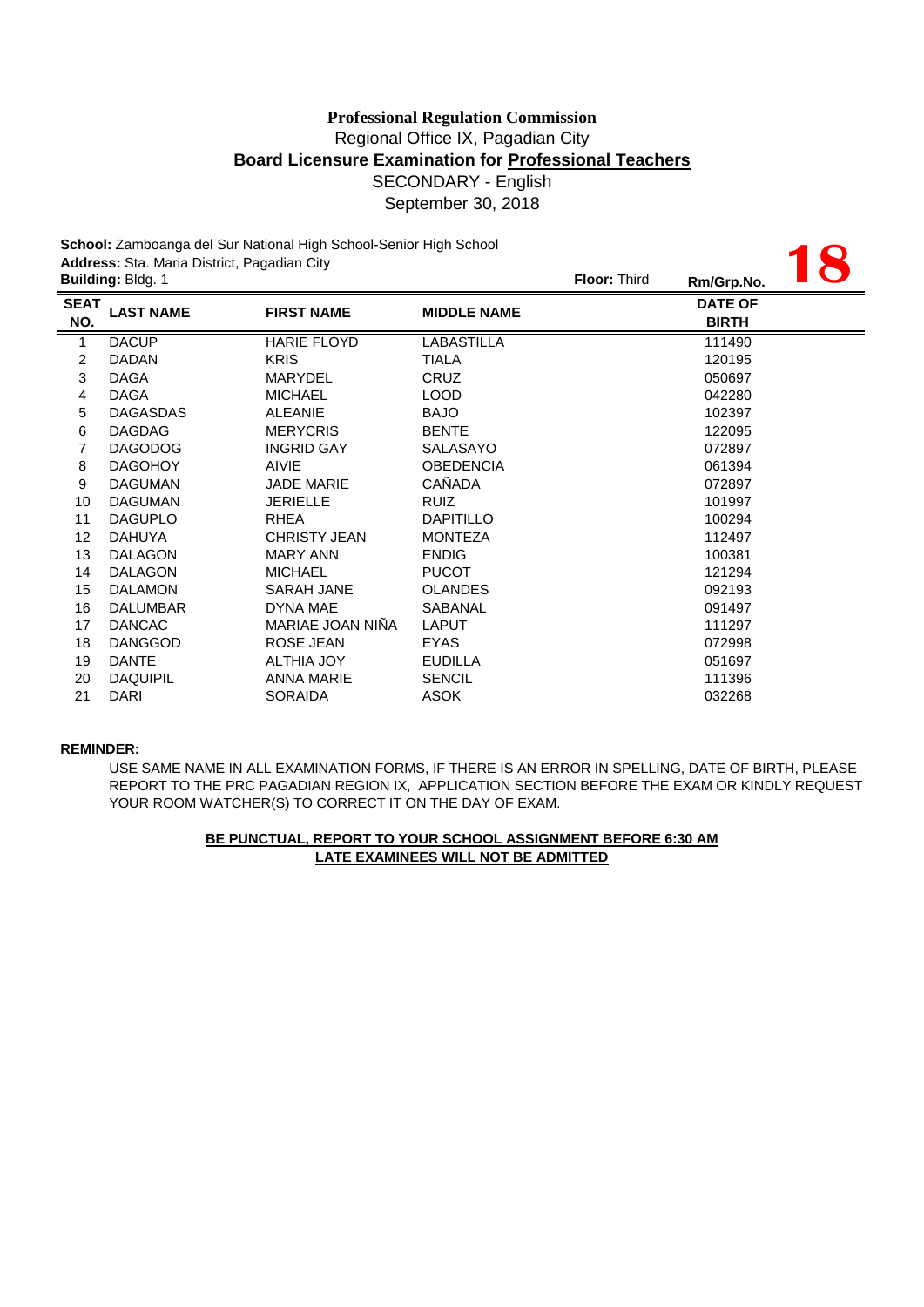**19**

**School:** Zamboanga del Sur National High School-Senior High School **Address:** Sta. Maria District, Pagadian City

|                    | <b>Building: Bldg. 1</b> |                    |                    | <b>Floor: Third</b> | Rm/Grp.No.                     | $\mathbf{U}$ |
|--------------------|--------------------------|--------------------|--------------------|---------------------|--------------------------------|--------------|
| <b>SEAT</b><br>NO. | <b>LAST NAME</b>         | <b>FIRST NAME</b>  | <b>MIDDLE NAME</b> |                     | <b>DATE OF</b><br><b>BIRTH</b> |              |
| $\mathbf{1}$       | DATU-OTO                 | <b>MARAH CAROL</b> | <b>BAGUIO</b>      |                     | 032392                         |              |
| 2                  | <b>DAUD</b>              | LAISA              | <b>PINDEWATA</b>   |                     | 042498                         |              |
| 3                  | <b>DAWANA</b>            | <b>NADELYN</b>     | <b>DALAY</b>       |                     | 061197                         |              |
| 4                  | <b>DAYAGRO</b>           | RELIYA JOY         | <b>CARUMBA</b>     |                     | 042698                         |              |
| 5                  | <b>DAYONDON</b>          | <b>ELENIZA</b>     | <b>ECDANG</b>      |                     | 022189                         |              |
| 6                  | DE LA CRUZ               | <b>BLESSIE</b>     | <b>AVILES</b>      |                     | 020281                         |              |
| 7                  | DE LA CRUZ               | <b>JANE CARMEL</b> | <b>ORTIZ</b>       |                     | 112997                         |              |
| 8                  | DE LA CRUZ               | <b>JANE KAREN</b>  | ORTIZ              |                     | 112997                         |              |
| 9                  | DE LA CRUZ               | <b>JANINE</b>      | <b>LONZON</b>      |                     | 011393                         |              |
| 10                 | DE LA ROSA               | <b>RONY ANN</b>    | <b>ONGANIZA</b>    |                     | 101697                         |              |
| 11                 | DEE.                     | <b>SHERLYN</b>     | <b>BALABAD</b>     |                     | 090693                         |              |
| 12                 | <b>DEGAMON</b>           | <b>GINA</b>        | <b>ARAPON</b>      |                     | 081893                         |              |
| 13                 | <b>DEL ROSARIO</b>       | SHERA MAE          | TAÑAN              |                     | 072197                         |              |
| 14                 | DELA CRUZ                | APPLE JEAN         | <b>OBIDO</b>       |                     | 120484                         |              |
| 15                 | DELA CRUZ                | <b>JOSEJADE</b>    | <b>ARENAS</b>      |                     | 072193                         |              |
| 16                 | DELA RAMA                | MARY FE            | <b>DOLOTALLAS</b>  |                     | 112988                         |              |
| 17                 | <b>DELA ROSA</b>         | <b>KAREN FAYE</b>  | <b>JANDOQUILE</b>  |                     | 090897                         |              |
| 18                 | <b>DELARMENTE</b>        | <b>KIMBERLY</b>    | <b>EVANGELIO</b>   |                     | 010297                         |              |
| 19                 | <b>DELASAS</b>           | <b>VIANNEY</b>     | <b>CAMPASAS</b>    |                     | 072395                         |              |
| 20                 | <b>DELGUERA</b>          | <b>WILMA</b>       | <b>PLATA</b>       |                     | 090368                         |              |
| 21                 | <b>DELOS REYES</b>       | <b>MICHELLE</b>    | TOMPONG            |                     | 082797                         |              |

### **REMINDER:**

USE SAME NAME IN ALL EXAMINATION FORMS, IF THERE IS AN ERROR IN SPELLING, DATE OF BIRTH, PLEASE REPORT TO THE PRC PAGADIAN REGION IX, APPLICATION SECTION BEFORE THE EXAM OR KINDLY REQUEST YOUR ROOM WATCHER(S) TO CORRECT IT ON THE DAY OF EXAM.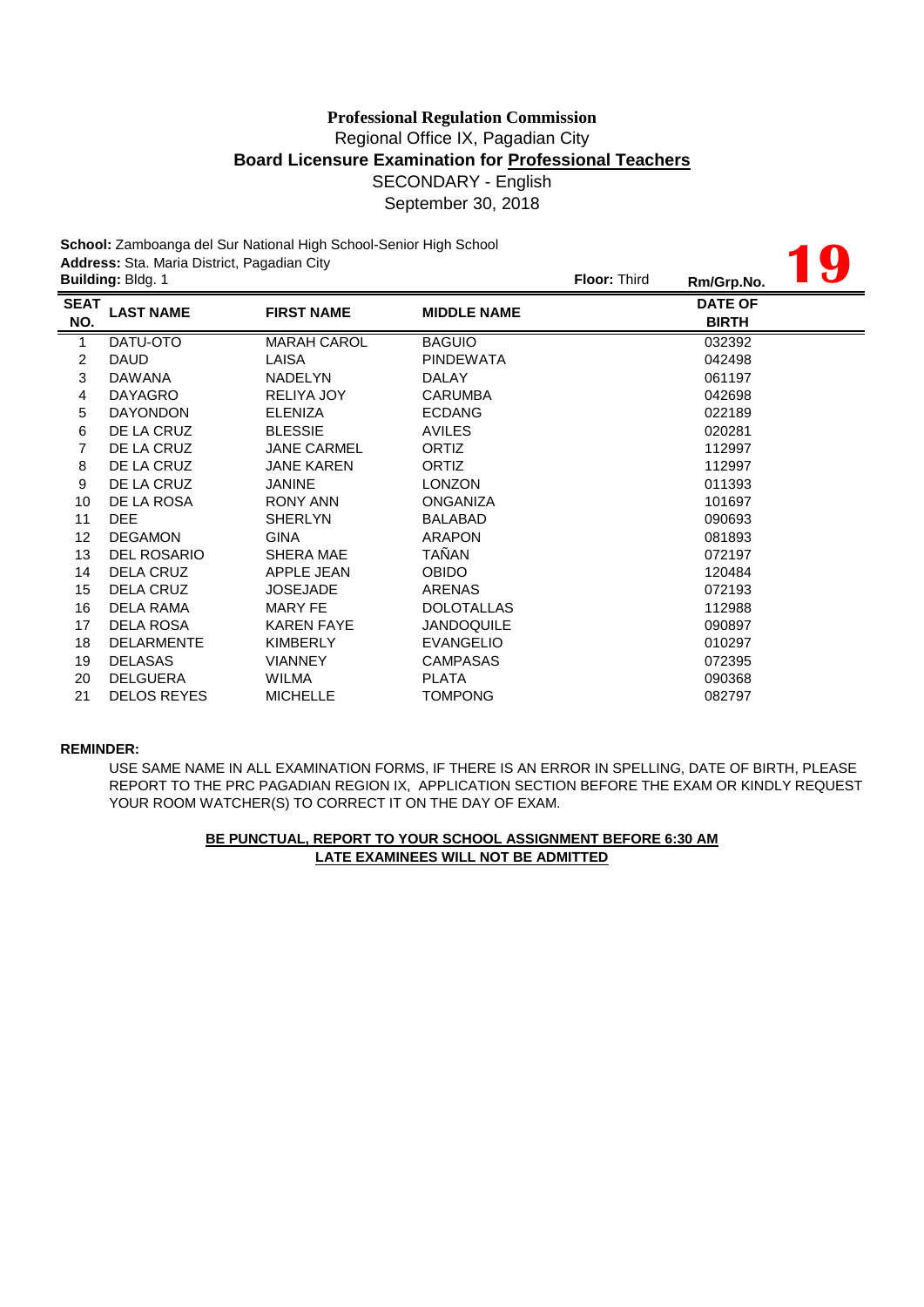# Regional Office IX, Pagadian City **Board Licensure Examination for Professional Teachers** SECONDARY - English September 30, 2018 **Professional Regulation Commission**

**20**

**School:** Zamboanga del Sur National High School-Senior High School **Address:** Sta. Maria District, Pagadian City

| <b>TIME</b><br><b>Floor: Third</b><br>Rm/Grp.No. |                    | <b>Building: Bldg. 1</b> |                     |                    |
|--------------------------------------------------|--------------------|--------------------------|---------------------|--------------------|
| <b>DATE OF</b><br><b>BIRTH</b>                   | <b>MIDDLE NAME</b> | <b>FIRST NAME</b>        | <b>LAST NAME</b>    | <b>SEAT</b><br>NO. |
| 121577                                           | <b>ARMADA</b>      | <b>MARCELIN</b>          | <b>DELOS SANTOS</b> | 1                  |
| 022198                                           | QUIAMJOT           | STEPHANIE JOY            | <b>DELOS SANTOS</b> | 2                  |
| 113096                                           | <b>ORONG</b>       | <b>MARY SHEAN</b>        | <b>DENLAOSO</b>     | 3                  |
| 100997                                           | SY                 | JEISSABEL                | <b>DENOLAN</b>      | 4                  |
| 011991                                           | <b>GACER</b>       | <b>ELLA</b>              | <b>DEPOL</b>        | 5                  |
| 120697                                           | AMRAD              | <b>HONEY FLOR</b>        | <b>DESMANOS</b>     | 6                  |
| 050483                                           | <b>COLONIA</b>     | <b>MARICEL</b>           | <b>DEVADASAR</b>    | 7                  |
| 031772                                           | <b>GALAURA</b>     | <b>TEODORA</b>           | <b>DIAMANTE</b>     | 8                  |
| 060495                                           | ARAGASI            | <b>SALIMA</b>            | <b>DIAMLA</b>       | 9                  |
| 082392                                           | <b>MASCARDO</b>    | <b>ANTONETTE</b>         | <b>DIAROS</b>       | 10                 |
| 030591                                           | <b>BANGON</b>      | <b>NORHANIE</b>          | <b>DICAAMPAWAN</b>  | 11                 |
| 061694                                           | <b>ANDUJAR</b>     | <b>JOMARIE</b>           | <b>DIGOL</b>        | 12                 |
| 072194                                           | KASIM              | JONATHAN                 | <b>DILNA</b>        | 13                 |
| 122696                                           | <b>PAYABYAB</b>    | <b>DALE</b>              | <b>DIMAIN</b>       | 14                 |
| 093096                                           | <b>MAULANA</b>     | ARAISA                   | <b>DIMALAO</b>      | 15                 |
| 102586                                           | <b>BOCOT</b>       | <b>BADRODIN</b>          | <b>DIMASANGCA</b>   | 16                 |
| 111781                                           | <b>SALINAS</b>     | <b>IREEN</b>             | <b>DIN</b>          | 17                 |
| 061998                                           | PAGLINAWAN         | ALEXA                    | <b>DINGLASA</b>     | 18                 |
| 020198                                           | <b>ALISNA</b>      | <b>DAVE</b>              | <b>DINGLE</b>       | 19                 |
| 031785                                           | <b>OLASIMAN</b>    | <b>GRACELYN</b>          | <b>DINOPOL</b>      | 20                 |
| 040576                                           | <b>MADARIMOT</b>   | JAVIER JR                | <b>DINOPOL</b>      | 21                 |
|                                                  |                    |                          |                     |                    |

### **REMINDER:**

USE SAME NAME IN ALL EXAMINATION FORMS, IF THERE IS AN ERROR IN SPELLING, DATE OF BIRTH, PLEASE REPORT TO THE PRC PAGADIAN REGION IX, APPLICATION SECTION BEFORE THE EXAM OR KINDLY REQUEST YOUR ROOM WATCHER(S) TO CORRECT IT ON THE DAY OF EXAM.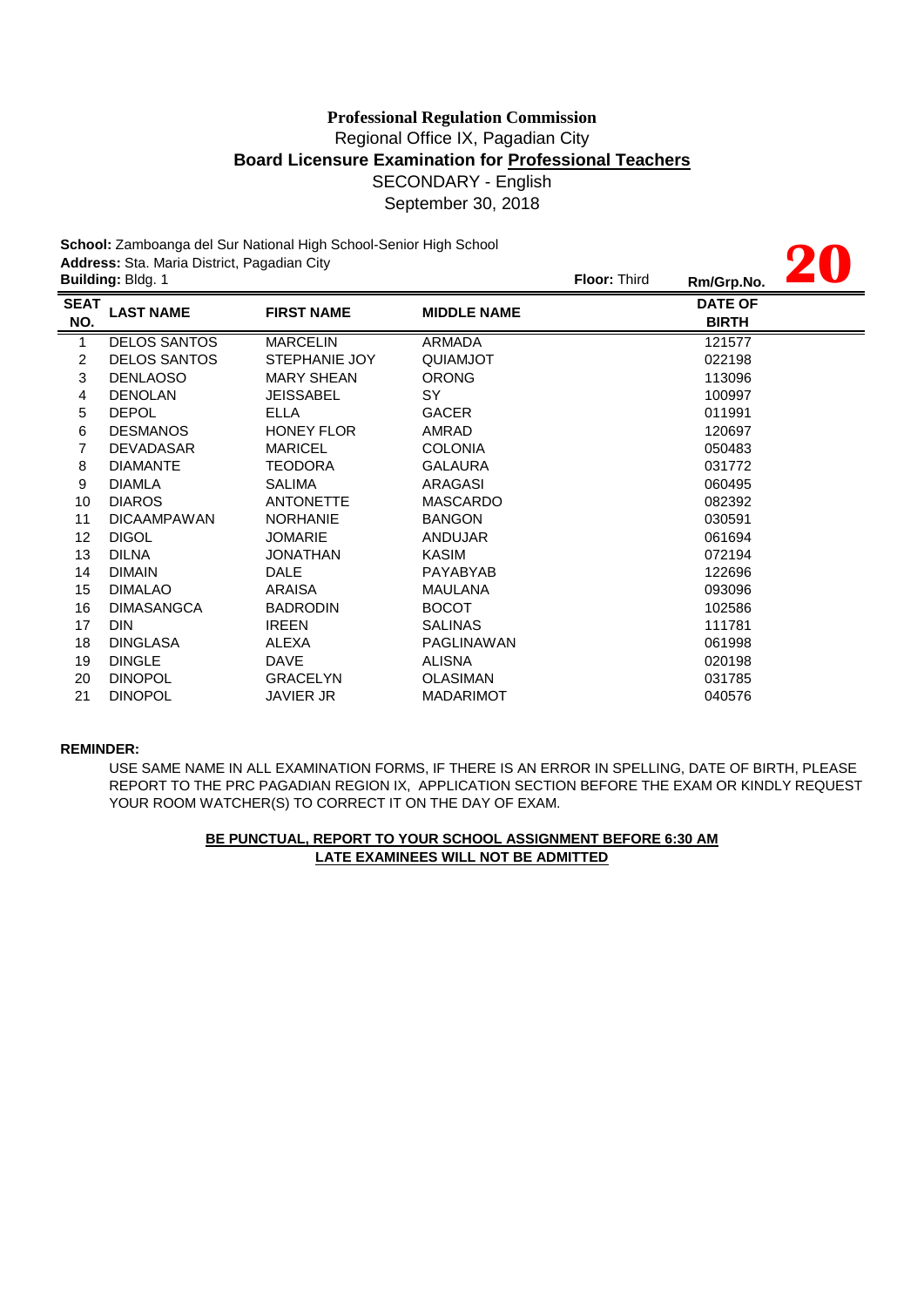# **Board Licensure Examination for Professional Teachers** SECONDARY - English September 30, 2018 **Professional Regulation Commission** Regional Office IX, Pagadian City

**21**

**School:** Zamboanga del Sur National High School-Senior High School **Address:** Sta. Maria District, Pagadian City

|                    | <b>Building: Bldg. 1</b> |                      |                    | <b>Floor: Fourth</b> | Rm/Grp.No.                     |
|--------------------|--------------------------|----------------------|--------------------|----------------------|--------------------------------|
| <b>SEAT</b><br>NO. | <b>LAST NAME</b>         | <b>FIRST NAME</b>    | <b>MIDDLE NAME</b> |                      | <b>DATE OF</b><br><b>BIRTH</b> |
| $\mathbf{1}$       | <b>DINOY</b>             | <b>AMALIA</b>        | <b>GARUPA</b>      |                      | 052596                         |
| $\overline{c}$     | <b>DINOY</b>             | <b>VENUS</b>         | <b>RONE</b>        |                      | 090696                         |
| 3                  | <b>DIOLA</b>             | <b>ROSEMARIE</b>     | <b>PACANUT</b>     |                      | 031082                         |
| 4                  | <b>DIONSON</b>           | <b>HAZEL</b>         |                    |                      | 090497                         |
| 5                  | <b>DOMATO</b>            | <b>ESRAEL</b>        | <b>KABUNTO</b>     |                      | 072595                         |
| 6                  | <b>DOMOSMOG</b>          | <b>ISSHIN</b>        | <b>MIQUIABAS</b>   |                      | 011797                         |
| 7                  | <b>DONTAR</b>            | <b>KHRISTER</b>      | DUMAT-OL           |                      | 081997                         |
| 8                  | <b>DUEÑAS</b>            | <b>ESTANISLAO JR</b> | <b>PEPITO</b>      |                      | 012396                         |
| 9                  | <b>DUEÑAS</b>            | <b>JOCELYN</b>       | <b>COLINARES</b>   |                      | 011398                         |
| 10                 | <b>DUGA</b>              | MARY ANN             | <b>AMORO</b>       |                      | 070797                         |
| 11                 | DUHAYLUNGSOD             | <b>ROCHELLE</b>      | <b>DELA TORRE</b>  |                      | 111679                         |
| 12 <sup>°</sup>    | <b>DULLIN</b>            | <b>JEBETH</b>        | <b>MAHAWAN</b>     |                      | 072485                         |
| 13                 | <b>DUMADAG</b>           | <b>MARY ANN</b>      | <b>BUTALID</b>     |                      | 112894                         |
| 14                 | <b>DUMALA</b>            | <b>RHEA</b>          | <b>VISAYA</b>      |                      | 012097                         |
| 15                 | <b>DUMAPIG</b>           | <b>AIAN JANE</b>     | <b>TABILIRAN</b>   |                      | 072197                         |
| 16                 | <b>DUNTAR</b>            | <b>RHEINA</b>        | <b>CARPILA</b>     |                      | 070997                         |
| 17                 | <b>DURAN</b>             | <b>RUDELYN</b>       | <b>CHAVEZ</b>      |                      | 061518                         |
| 18                 | <b>DUYAG</b>             | <b>NELIJOY</b>       | <b>DIANO</b>       |                      | 033193                         |
| 19                 | <b>EBRADA</b>            | <b>CYRA MAE</b>      | <b>ETOL</b>        |                      | 040498                         |
| 20                 | <b>ECIJA</b>             | <b>RONEL</b>         | <b>VICTORIANO</b>  |                      | 042992                         |
| 21                 | <b>EDENA</b>             | <b>ELJOY</b>         | <b>HISTORIA</b>    |                      | 012688                         |
|                    |                          |                      |                    |                      |                                |

### **REMINDER:**

USE SAME NAME IN ALL EXAMINATION FORMS, IF THERE IS AN ERROR IN SPELLING, DATE OF BIRTH, PLEASE REPORT TO THE PRC PAGADIAN REGION IX, APPLICATION SECTION BEFORE THE EXAM OR KINDLY REQUEST YOUR ROOM WATCHER(S) TO CORRECT IT ON THE DAY OF EXAM.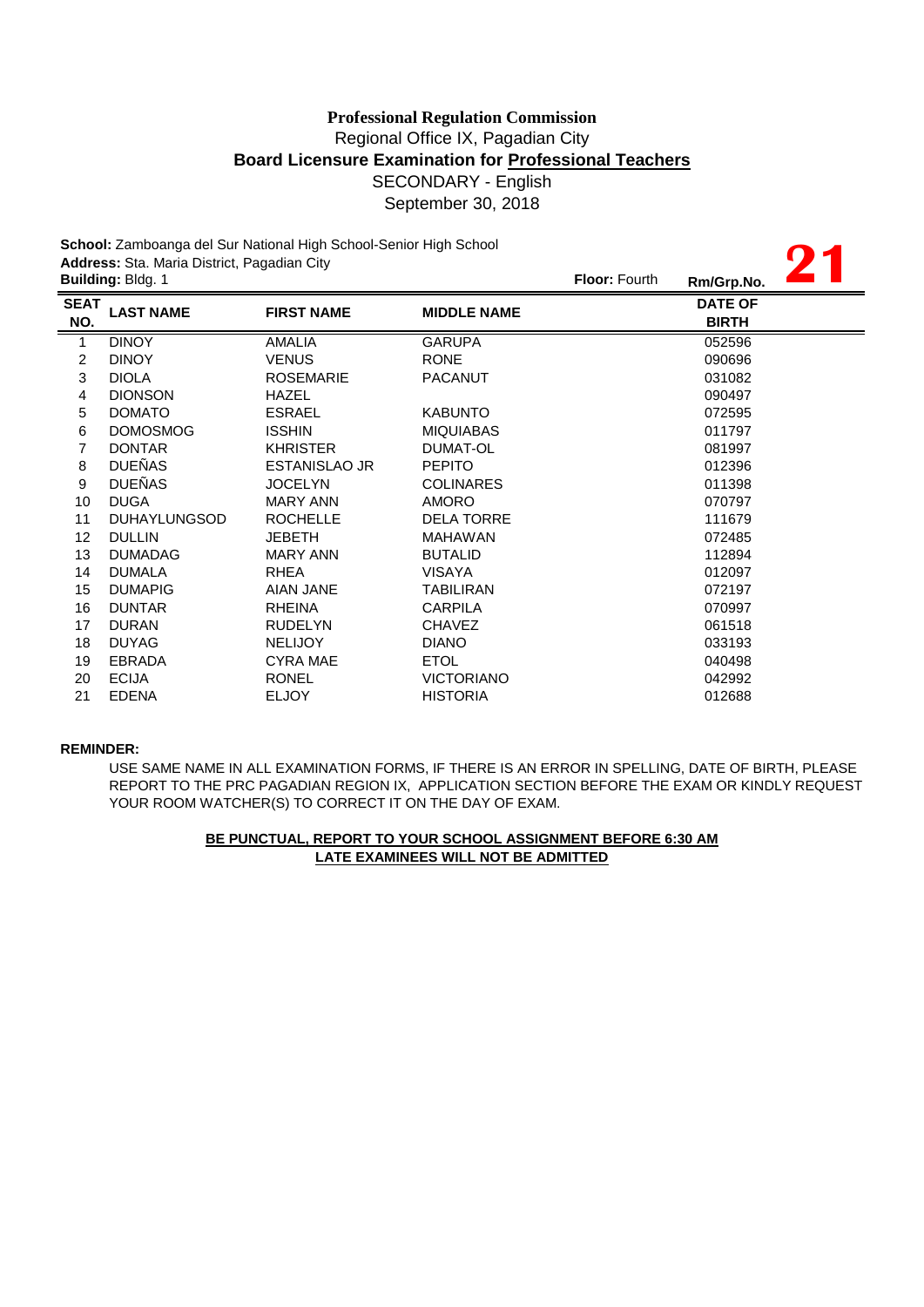# SECONDARY - English September 30, 2018 **Professional Regulation Commission** Regional Office IX, Pagadian City **Board Licensure Examination for Professional Teachers**

**School:** Zamboanga del Sur National High School-Senior High School **Address:** Sta. Maria District, Pagadian City

|                    | Address: Sta. Maria District, Pagadian City | <b>OCHOOI.</b> Lamboanga del Odi Tradonial High Ochool-Oehior High Ochool |                    |                      |                                |  |
|--------------------|---------------------------------------------|---------------------------------------------------------------------------|--------------------|----------------------|--------------------------------|--|
|                    | Building: Bldg. 1                           |                                                                           |                    | <b>Floor: Fourth</b> | Rm/Grp.No.                     |  |
| <b>SEAT</b><br>NO. | <b>LAST NAME</b>                            | <b>FIRST NAME</b>                                                         | <b>MIDDLE NAME</b> |                      | <b>DATE OF</b><br><b>BIRTH</b> |  |
| $\mathbf{1}$       | <b>EGUIA</b>                                | <b>JOYRIEL</b>                                                            | <b>SUMAWAY</b>     |                      | 022492                         |  |
| 2                  | <b>EJERA</b>                                | <b>MARY ANGELIE</b>                                                       | ALMAZAN            |                      | 021997                         |  |
| 3                  | <b>EKONG</b>                                | <b>DAYAN</b>                                                              | QUIMNO             |                      | 032096                         |  |
| 4                  | <b>ELAN</b>                                 | <b>MARIA FAITH</b>                                                        | <b>QUIÑANOLA</b>   |                      | 071996                         |  |
| 5                  | <b>ELCANO</b>                               | <b>MENZI</b>                                                              | <b>TUMAPON</b>     |                      | 081477                         |  |
| 6                  | <b>ELENTORIO</b>                            | <b>JENNEFER</b>                                                           | <b>GUMIALA</b>     |                      | 010697                         |  |
| 7                  | <b>ELIAS</b>                                | <b>HAMIDA</b>                                                             | <b>REGARO</b>      |                      | 011598                         |  |
| 8                  | <b>ELNAS</b>                                | <b>PAUL JOVEN</b>                                                         | <b>SUMAGANG</b>    |                      | 021896                         |  |
| 9                  | <b>ELUMBARING</b>                           | <b>ANICETA</b>                                                            | <b>PABRIGA</b>     |                      | 042493                         |  |
| 10                 | <b>EMPINADO</b>                             | <b>JULIE CARL</b>                                                         | <b>UROT</b>        |                      | 071990                         |  |
| 11                 | <b>ENCABO</b>                               | ROMEO III                                                                 | <b>ARONG</b>       |                      | 081995                         |  |
| 12                 | <b>ENCIO</b>                                | <b>IRENE ANN</b>                                                          | <b>RECOSOSA</b>    |                      | 121975                         |  |
| 13                 | ENDEREZ                                     | <b>JEISA FE</b>                                                           | <b>LUMANTA</b>     |                      | 022198                         |  |
| 14                 | <b>ENERIO</b>                               | <b>LUCILA</b>                                                             | JUMAWAN            |                      | 103197                         |  |
| 15                 | <b>ENGRACIA</b>                             | RALPH                                                                     | <b>BONTONG</b>     |                      | 121197                         |  |
| 16                 | <b>ENOMAR</b>                               | RAY-ANN                                                                   | JALEM              |                      | 100496                         |  |
| 17                 | <b>ENON</b>                                 | <b>BEVERLY</b>                                                            | PAGASIAN           |                      | 112197                         |  |
| 18                 | <b>ENRIQUEZ</b>                             | <b>REA MAE</b>                                                            | MANABA             |                      | 090798                         |  |
| 19                 | <b>ENRIQUEZ</b>                             | <b>RONALYN</b>                                                            | <b>BENITEZ</b>     |                      | 012493                         |  |
| 20                 | <b>ENTAL</b>                                | <b>ALIBABA</b>                                                            | <b>KAMID</b>       |                      | 020697                         |  |
| 21                 | <b>ENTERO</b>                               | <b>JOJIE PEARL</b>                                                        | <b>BATOON</b>      |                      | 121997                         |  |

### **REMINDER:**

USE SAME NAME IN ALL EXAMINATION FORMS, IF THERE IS AN ERROR IN SPELLING, DATE OF BIRTH, PLEASE REPORT TO THE PRC PAGADIAN REGION IX, APPLICATION SECTION BEFORE THE EXAM OR KINDLY REQUEST YOUR ROOM WATCHER(S) TO CORRECT IT ON THE DAY OF EXAM.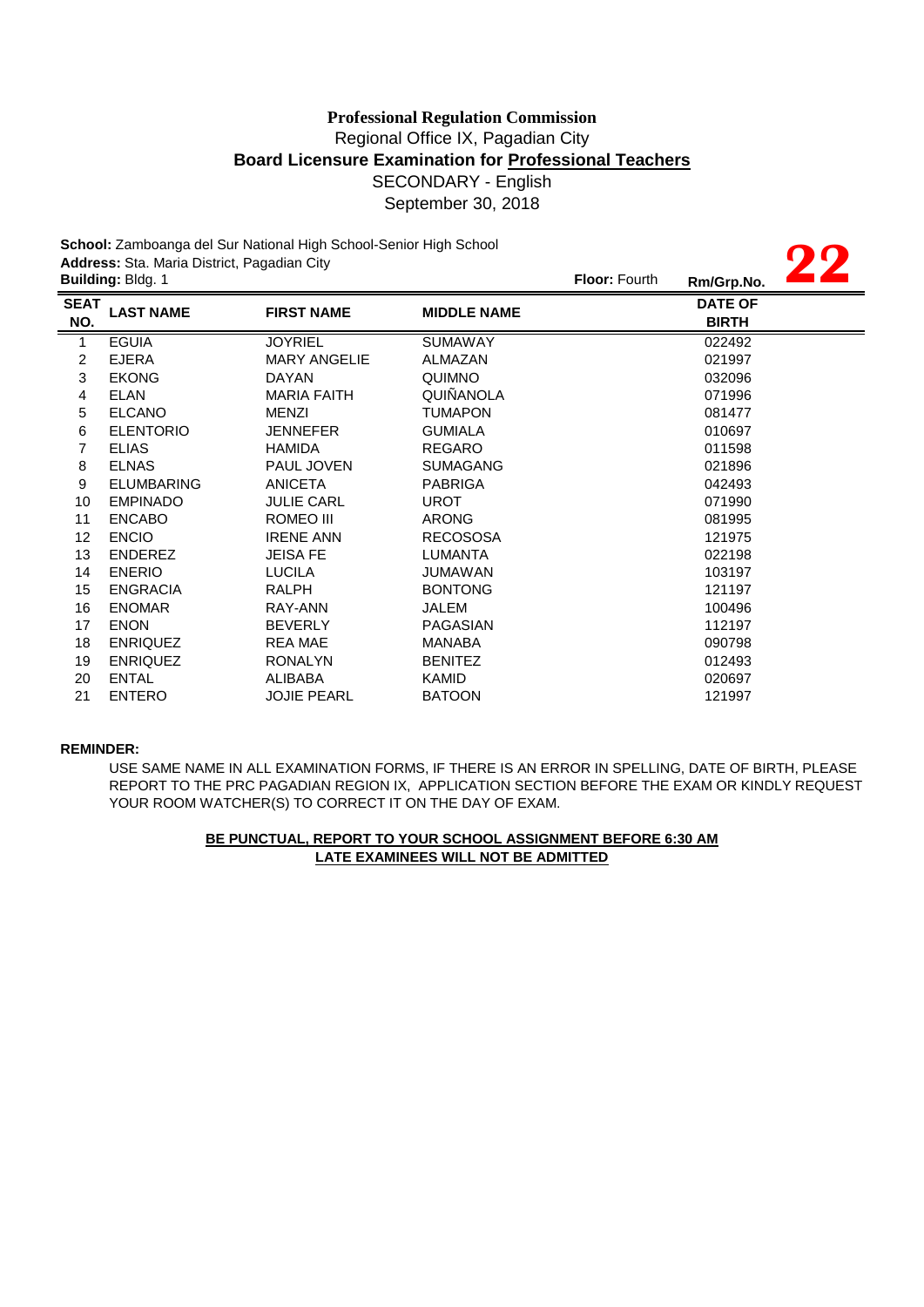**23**

**School:** Zamboanga del Sur National High School-Senior High School **Address:** Sta. Maria District, Pagadian City

|                    | <b>Building: Bldg. 1</b> |                         |                    | <b>Floor: Fourth</b> | Rm/Grp.No.                     | <b>TU</b> |
|--------------------|--------------------------|-------------------------|--------------------|----------------------|--------------------------------|-----------|
| <b>SEAT</b><br>NO. | <b>LAST NAME</b>         | <b>FIRST NAME</b>       | <b>MIDDLE NAME</b> |                      | <b>DATE OF</b><br><b>BIRTH</b> |           |
| $\mathbf{1}$       | <b>EPE</b>               | <b>JERYLLE</b>          | <b>BUSCA</b>       |                      | 090397                         |           |
| 2                  | <b>ERANA</b>             | <b>JESSIEMAE</b>        | <b>PEJANA</b>      |                      | 121597                         |           |
| 3                  | <b>ESCABARTE</b>         | RONIEL SHANE            |                    |                      | 032095                         |           |
| 4                  | <b>ESIC</b>              | <b>JOCELYN</b>          | <b>SACEL</b>       |                      | 051996                         |           |
| 5                  | <b>ESMAIL</b>            | <b>MAIMONA</b>          | <b>OROLIO</b>      |                      | 121291                         |           |
| 6                  | <b>ESPEJO</b>            | <b>VINCENT RICSON</b>   | <b>ONGCOL</b>      |                      | 060697                         |           |
| 7                  | <b>ESPINOZA</b>          | <b>MARIA RHODA</b>      | <b>ALUK</b>        |                      | 100792                         |           |
| 8                  | <b>ESTAN</b>             | <b>CHANNWOOD</b>        | <b>COMIE</b>       |                      | 030193                         |           |
| $\boldsymbol{9}$   | <b>ESTE</b>              | <b>HAZZY NICHE DAWN</b> | <b>CODILLA</b>     |                      | 120196                         |           |
| 10                 | <b>ESTOLATAN</b>         | <b>CINDY</b>            | <b>CADIL</b>       |                      | 080397                         |           |
| 11                 | <b>ESTRADA</b>           | <b>CATHERINE JOY</b>    | <b>ALETA</b>       |                      | 061096                         |           |
| 12 <sup>°</sup>    | <b>ESTRERA</b>           | <b>ANALYN</b>           | <b>BANUNO</b>      |                      | 111882                         |           |
| 13                 | <b>ESTRERA</b>           | <b>RUBY LYNN</b>        | <b>LAHOYLAHOY</b>  |                      | 111397                         |           |
| 14                 | <b>ETULLE</b>            | <b>JEANNY MAY</b>       | <b>DIAZ</b>        |                      | 050895                         |           |
| 15                 | <b>EVANGELISTA</b>       | LYN MAE                 | <b>SOMOSO</b>      |                      | 090996                         |           |
| 16                 | <b>EZRAIL</b>            | <b>INTISAR</b>          | <b>BALTAO</b>      |                      | 032996                         |           |
| 17                 | FABELLARAN               | <b>JUNREY</b>           | <b>CALUNSAG</b>    |                      | 013191                         |           |
| 18                 | FABIAÑA                  | <b>LEIZEL</b>           | <b>TUMANDAY</b>    |                      | 050296                         |           |
| 19                 | <b>FABILLAR</b>          | <b>HONEY MAE</b>        | <b>CAMPANER</b>    |                      | 010698                         |           |
| 20                 | <b>FABILLAR</b>          | <b>RUTH</b>             | <b>BACONG</b>      |                      | 081576                         |           |
| 21                 | <b>FABRIA</b>            | <b>MARIFE</b>           | <b>OSMAN</b>       |                      | 090296                         |           |
|                    |                          |                         |                    |                      |                                |           |

### **REMINDER:**

USE SAME NAME IN ALL EXAMINATION FORMS, IF THERE IS AN ERROR IN SPELLING, DATE OF BIRTH, PLEASE REPORT TO THE PRC PAGADIAN REGION IX, APPLICATION SECTION BEFORE THE EXAM OR KINDLY REQUEST YOUR ROOM WATCHER(S) TO CORRECT IT ON THE DAY OF EXAM.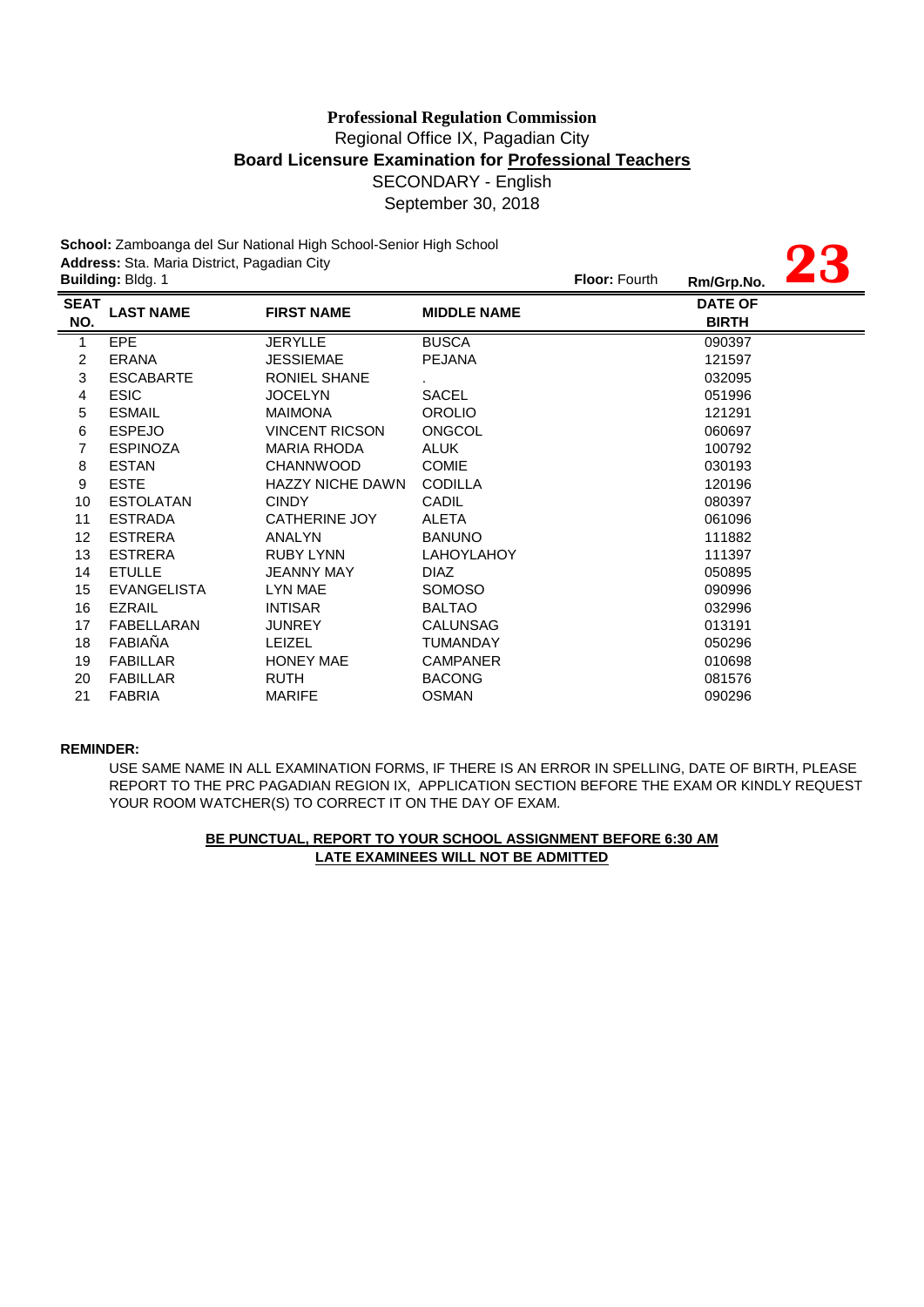**24**

**School:** Zamboanga del Sur National High School-Senior High School **Address:** Sta. Maria District, Pagadian City

|                    | Building: Bldg. 1 |                        |                    | Floor: Fourth | Rm/Grp.No.                     |  |
|--------------------|-------------------|------------------------|--------------------|---------------|--------------------------------|--|
| <b>SEAT</b><br>NO. | <b>LAST NAME</b>  | <b>FIRST NAME</b>      | <b>MIDDLE NAME</b> |               | <b>DATE OF</b><br><b>BIRTH</b> |  |
| $\mathbf{1}$       | <b>FAJARDO</b>    | DANILO JR              | <b>ABSIN</b>       |               | 012498                         |  |
| 2                  | <b>FAJARDO</b>    | <b>JESSEL MAE</b>      | <b>LAJOS</b>       |               | 080295                         |  |
| 3                  | <b>FELISARTA</b>  | JAMES                  | <b>VELASCO</b>     |               | 013197                         |  |
| 4                  | <b>FELMIN</b>     | <b>FAIRODZ</b>         | <b>SALON</b>       |               | 040997                         |  |
| 5                  | <b>FERNANDEZ</b>  | DECE JOY               | <b>PATCHO</b>      |               | 122398                         |  |
| 6                  | <b>FERNANDEZ</b>  | <b>MARIA VIRGINIA</b>  | <b>DISTRAJO</b>    |               | 103086                         |  |
| 7                  | <b>FERNANDEZ</b>  | NOR-AIZA               |                    |               | 100592                         |  |
| 8                  | <b>FEROLINO</b>   | <b>CHERRIE MAE</b>     | <b>DUMPIT</b>      |               | 101797                         |  |
| $\boldsymbol{9}$   | <b>FEROLINO</b>   | <b>JAYRIE</b>          | <b>PAMUNAG</b>     |               | 103197                         |  |
| 10                 | <b>FIEL</b>       | ARIEL                  | <b>MANDAS</b>      |               | 080496                         |  |
| 11                 | <b>FIEL</b>       | <b>MARICEL</b>         | <b>VILLAREAL</b>   |               | 112386                         |  |
| 12                 | <b>FILOSOFO</b>   | <b>MARIA CRIS</b>      | <b>ANCES</b>       |               | 120296                         |  |
| 13                 | <b>FLORES</b>     | <b>DAISY</b>           | <b>CENTINO</b>     |               | 060880                         |  |
| 14                 | <b>FLORES</b>     | <b>DHEL MARIE</b>      | CAGAS              |               | 092197                         |  |
| 15                 | <b>FLORES</b>     | <b>EVE</b>             | <b>CALING</b>      |               | 011191                         |  |
| 16                 | <b>FLORES</b>     | <b>JULIEROSE</b>       | <b>PATOC</b>       |               | 072997                         |  |
| 17                 | <b>FLORES</b>     | <b>MARIA LEAHFAITH</b> | CALDERON           |               | 042597                         |  |
| 18                 | <b>FLORES</b>     | <b>RECIL</b>           | <b>MONTALBAN</b>   |               | 111987                         |  |
| 19                 | <b>FLORES</b>     | <b>RIA</b>             | <b>HORTILANO</b>   |               | 071196                         |  |
| 20                 | <b>FLORIDA</b>    | <b>NOVA</b>            | <b>MAGHANOY</b>    |               | 111695                         |  |
| 21                 | <b>FRANCISCO</b>  | <b>EMERALD GYLL</b>    | <b>BALOYO</b>      |               | 091995                         |  |
|                    |                   |                        |                    |               |                                |  |

### **REMINDER:**

USE SAME NAME IN ALL EXAMINATION FORMS, IF THERE IS AN ERROR IN SPELLING, DATE OF BIRTH, PLEASE REPORT TO THE PRC PAGADIAN REGION IX, APPLICATION SECTION BEFORE THE EXAM OR KINDLY REQUEST YOUR ROOM WATCHER(S) TO CORRECT IT ON THE DAY OF EXAM.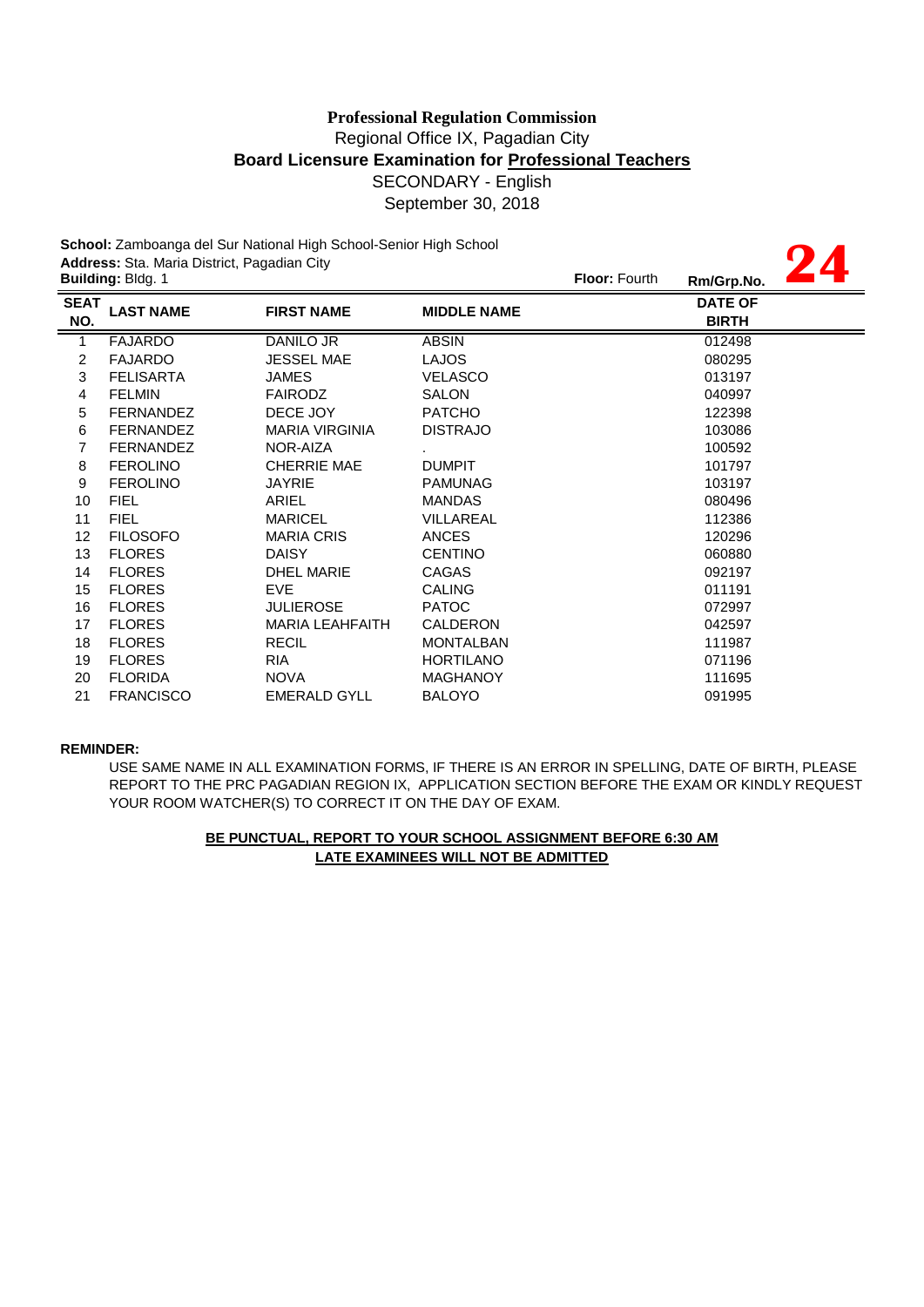September 30, 2018

| School: Sta. Lucia National High School |                                                                 |                     |                    |  |                                |  |
|-----------------------------------------|-----------------------------------------------------------------|---------------------|--------------------|--|--------------------------------|--|
|                                         | Address: Sta. Lucia District, Pagadian City<br><b>Building:</b> |                     |                    |  | Rm/Grp.No.                     |  |
| <b>SEAT</b><br>NO.                      | <b>LAST NAME</b>                                                | <b>FIRST NAME</b>   | <b>MIDDLE NAME</b> |  | <b>DATE OF</b><br><b>BIRTH</b> |  |
| 1                                       | <b>FRANCISCO</b>                                                | KAYE                | DELA PEÑA          |  | 121094                         |  |
| 2                                       | <b>FUERTES</b>                                                  | JILL                | <b>GUNGOB</b>      |  | 111993                         |  |
| 3                                       | <b>FUERZAS</b>                                                  | <b>BLENDA</b>       | <b>BONGGO</b>      |  | 072080                         |  |
| 4                                       | <b>GABRIEL</b>                                                  | <b>CECIL</b>        | <b>MILA</b>        |  | 041697                         |  |
| 5                                       | <b>GALINDO</b>                                                  | <b>ANNA LIZA</b>    | <b>MENDIORO</b>    |  | 072981                         |  |
| 6                                       | <b>GALLEMIT</b>                                                 | <b>JANAH RECHEL</b> | <b>MAYLON</b>      |  | 062497                         |  |
| 7                                       | <b>GALLON</b>                                                   | <b>EUGINE</b>       | <b>GONZAGA</b>     |  | 011696                         |  |
| 8                                       | <b>GALVINEZ</b>                                                 | <b>GLEAN FORD</b>   | <b>OSCILLADA</b>   |  | 021198                         |  |
| 9                                       | <b>GANDAMON</b>                                                 | <b>MARICEL</b>      | <b>SABERON</b>     |  | 030494                         |  |
| 10                                      | <b>GANDUYO</b>                                                  | <b>CHERRY</b>       | <b>GALTAC</b>      |  | 101697                         |  |
| 11                                      | <b>GANI</b>                                                     | <b>NAILAH</b>       | SAWAL              |  | 111896                         |  |
| 12                                      | <b>GAPO</b>                                                     | <b>RUBIEJEN</b>     | <b>CALANTE</b>     |  | 110192                         |  |
| 13                                      | <b>GARCIA</b>                                                   | <b>BRYCH</b>        | <b>SIARES</b>      |  | 072696                         |  |
| 14                                      | <b>GARGAR</b>                                                   | <b>JENELIZA</b>     | <b>ALBETE</b>      |  | 061690                         |  |
| 15                                      | <b>GARING</b>                                                   | <b>MICHELLE</b>     | <b>GUTIERREZ</b>   |  | 011797                         |  |
| 16                                      | <b>GARSUTA</b>                                                  | SHEILA MARIZ        | <b>PUERTO</b>      |  | 030485                         |  |
| 17                                      | <b>GARZO</b>                                                    | LEAH                | <b>MELENDRES</b>   |  | 040498                         |  |
| 18                                      | <b>GASPAR</b>                                                   | <b>EUNICE</b>       | <b>DELA CRUZ</b>   |  | 071397                         |  |
| 19                                      | <b>GATERA</b>                                                   | <b>JOED</b>         | <b>MORALES</b>     |  | 011597                         |  |
| 20                                      | <b>GEBEROLA</b>                                                 | <b>ELGEN</b>        | <b>EPE</b>         |  | 121097                         |  |

### **REMINDER:**

USE SAME NAME IN ALL EXAMINATION FORMS, IF THERE IS AN ERROR IN SPELLING, DATE OF BIRTH, PLEASE REPORT TO THE PRC PAGADIAN REGION IX, APPLICATION SECTION BEFORE THE EXAM OR KINDLY REQUEST YOUR ROOM WATCHER(S) TO CORRECT IT ON THE DAY OF EXAM.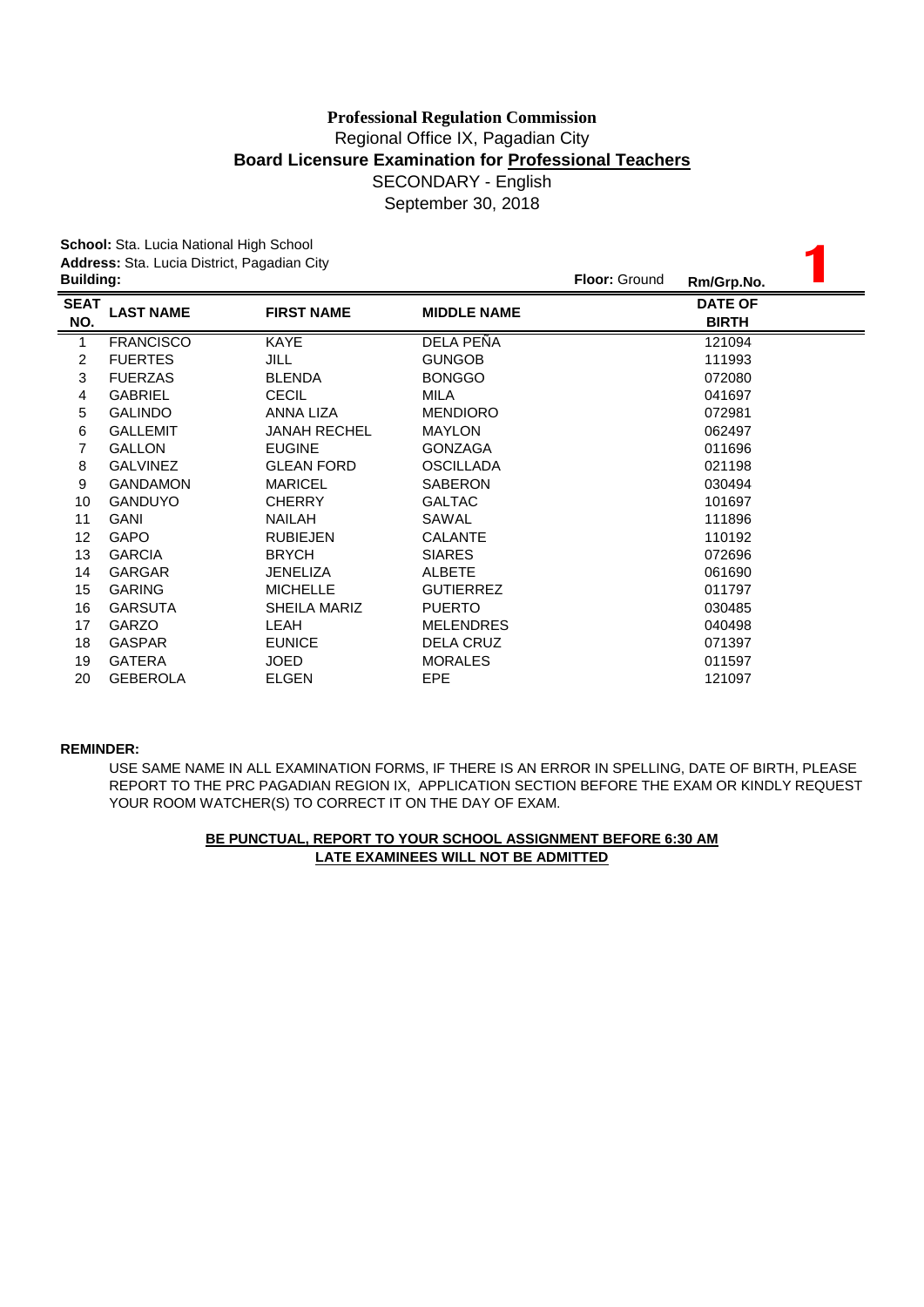**2**

**School:** Sta. Lucia National High School **Address:** Sta. Lucia District, Pagadian City

| <b>Building:</b> |                       |                     | <b>Floor: Ground</b> | Rm/Grp.No.                     |  |
|------------------|-----------------------|---------------------|----------------------|--------------------------------|--|
| <b>LAST NAME</b> | <b>FIRST NAME</b>     | <b>MIDDLE NAME</b>  |                      | <b>DATE OF</b><br><b>BIRTH</b> |  |
| <b>GELERO</b>    | <b>KRISSEANE JANE</b> | <b>ALISON</b>       |                      | 033097                         |  |
| <b>GEMAR</b>     | <b>ELLAINE FAITH</b>  | <b>BATOTO</b>       |                      | 122197                         |  |
| <b>GEMINA</b>    | <b>FEBBIE</b>         | <b>SULPOT</b>       |                      | 020297                         |  |
| <b>GENERAL</b>   | <b>ELIZABETH</b>      | <b>DUAZO</b>        |                      | 121683                         |  |
| <b>GENERAOLE</b> | <b>MIA FRITZ</b>      | <b>TUMILAP</b>      |                      | 122697                         |  |
| <b>GENOVEA</b>   | DARLENE FAYE          | AGULLANA            |                      | 021197                         |  |
| <b>GERONA</b>    | <b>KHRISTINE</b>      | JABAY               |                      | 041486                         |  |
| <b>GETIGAN</b>   | APPLE GLAZE           | <b>LUBGUBAN</b>     |                      | 112494                         |  |
| <b>GILOS</b>     | <b>GEVIE ROSE</b>     | ADLAO               |                      | 042193                         |  |
| <b>GOCELA</b>    | <b>EILEENE</b>        | <b>CABIGAS</b>      |                      | 011586                         |  |
| GOGO             | <b>NORAISA</b>        | TAM                 |                      | 060496                         |  |
| <b>GOMERA</b>    | <b>ROBELIN</b>        | SARO-AY             |                      | 010983                         |  |
| <b>GOMEZ</b>     | <b>GRACE</b>          | <b>PESUDAS</b>      |                      | 041685                         |  |
| <b>GONZAGA</b>   | <b>MARA GEN</b>       | SELIM               |                      | 052398                         |  |
| <b>GONZAGA</b>   | <b>MICHELLE</b>       | <b>BANALO</b>       |                      | 100196                         |  |
| <b>GONZAGA</b>   | QUEENIE ROSE          | <b>DUHAYLUNGSOD</b> |                      | 091590                         |  |
| <b>GONZALES</b>  | <b>JAYMART</b>        | <b>BUTIGAN</b>      |                      | 100596                         |  |
| <b>GONZALES</b>  | <b>MAVELL</b>         | <b>SOLIS</b>        |                      | 050396                         |  |
| <b>GOOPIO</b>    | DANICA MAR            | DELA-RAMA           |                      | 032398                         |  |
| <b>GREGORIO</b>  | <b>LOVELY</b>         | <b>ESPARCIA</b>     |                      | 052997                         |  |
|                  |                       |                     |                      |                                |  |

### **REMINDER:**

REPORT TO THE PRC PAGADIAN REGION IX, APPLICATION SECTION BEFORE THE EXAM OR KINDLY REQUEST YOUR ROOM WATCHER(S) TO CORRECT IT ON THE DAY OF EXAM. USE SAME NAME IN ALL EXAMINATION FORMS, IF THERE IS AN ERROR IN SPELLING, DATE OF BIRTH, PLEASE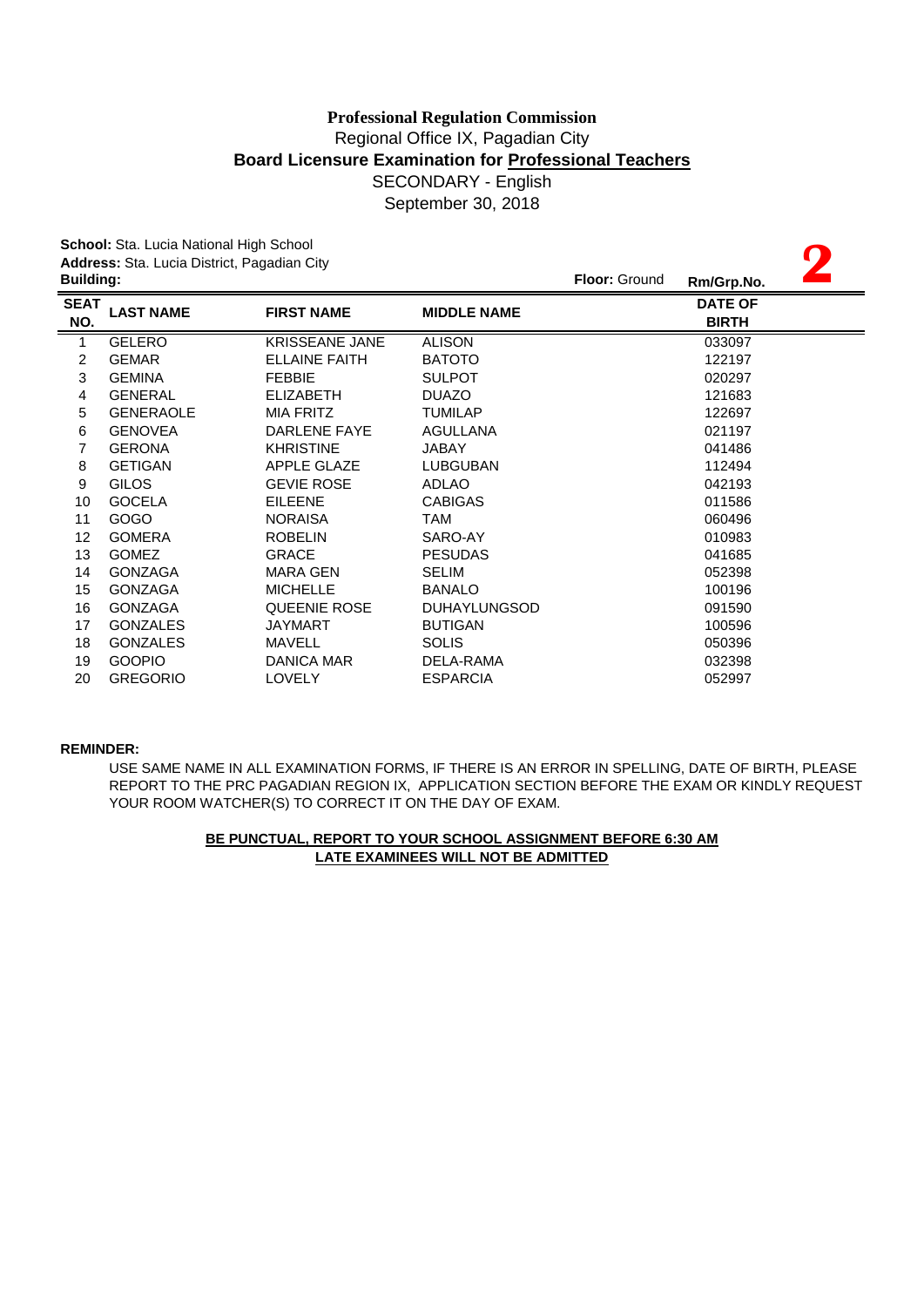|                  | School: Sta. Lucia National High School     |                    |                     |               |                |  |
|------------------|---------------------------------------------|--------------------|---------------------|---------------|----------------|--|
|                  | Address: Sta. Lucia District, Pagadian City |                    |                     |               |                |  |
| <b>Building:</b> |                                             |                    |                     | Floor: Ground | Rm/Grp.No.     |  |
| <b>SEAT</b>      | <b>LAST NAME</b>                            | <b>FIRST NAME</b>  | <b>MIDDLE NAME</b>  |               | <b>DATE OF</b> |  |
| NO.              |                                             |                    |                     |               | <b>BIRTH</b>   |  |
| 1                | <b>GUANGCO</b>                              | <b>JENNIFER</b>    | <b>ENRIQUEZ</b>     |               | 010779         |  |
| 2                | <b>GUATNO</b>                               | <b>MIAFE</b>       | <b>PETILUNA</b>     |               | 052394         |  |
| 3                | <b>GUDMALIN</b>                             | <b>REMY</b>        | <b>DUYAG</b>        |               | 091096         |  |
| 4                | <b>GUEGUE</b>                               | JILL               | <b>BRIOSO</b>       |               | 051684         |  |
| 5                | <b>GUIAMAN</b>                              | <b>HALIL</b>       | <b>BALABAGAN</b>    |               | 123184         |  |
| 6                | <b>GUIMBARDA</b>                            | <b>SIMON FEROD</b> | <b>PAREJA</b>       |               | 072897         |  |
| 7                | <b>GUINANDAL</b>                            | <b>JOBERT</b>      | <b>BOYLES</b>       |               | 081097         |  |
| 8                | <b>GUINIT</b>                               | <b>JOEL REY</b>    | <b>FLORES</b>       |               | 083092         |  |
| 9                | <b>GULPAN</b>                               | <b>GREFER</b>      | <b>ALCANO</b>       |               | 070697         |  |
| 10               | <b>GUMAMAY</b>                              | <b>RUTCHAN</b>     | <b>NALUG</b>        |               | 090396         |  |
| 11               | <b>GUMELA</b>                               | KNILE              | ABEJUELA            |               | 081596         |  |
| 12               | <b>GUMEN</b>                                | <b>MICHELLE</b>    | <b>MAMINTOD</b>     |               | 041297         |  |
| 13               | <b>GUMERA</b>                               | <b>LORDAN</b>      | <b>DELOS SANTOS</b> |               | 062697         |  |
| 14               | <b>GUNDUL</b>                               | NOR-AYNAH          | <b>TANGGOTE</b>     |               | 012794         |  |
| 15               | <b>GUTIERREZ</b>                            | <b>ANA MARY</b>    | <b>PENAREJO</b>     |               | 081082         |  |
| 16               | <b>GUZMAN</b>                               | JOANNE SAMANTHA    | <b>ZORRILLA</b>     |               | 110797         |  |
| 17               | H ABBAS                                     | <b>NORJAIDA</b>    | <b>MANAN</b>        |               | 042493         |  |
| 18               | H SUWAIB                                    | SANDRA             | <b>SALEM</b>        |               | 042996         |  |
| 19               | H. NOR                                      | <b>MONAIRA</b>     | <b>RONDA</b>        |               | 052494         |  |
| 20               | <b>HABONG</b>                               | ALEEH              | <b>MOJACKARIN</b>   |               | 081394         |  |

#### **REMINDER:**

YOUR ROOM WATCHER(S) TO CORRECT IT ON THE DAY OF EXAM. USE SAME NAME IN ALL EXAMINATION FORMS, IF THERE IS AN ERROR IN SPELLING, DATE OF BIRTH, PLEASE REPORT TO THE PRC PAGADIAN REGION IX, APPLICATION SECTION BEFORE THE EXAM OR KINDLY REQUEST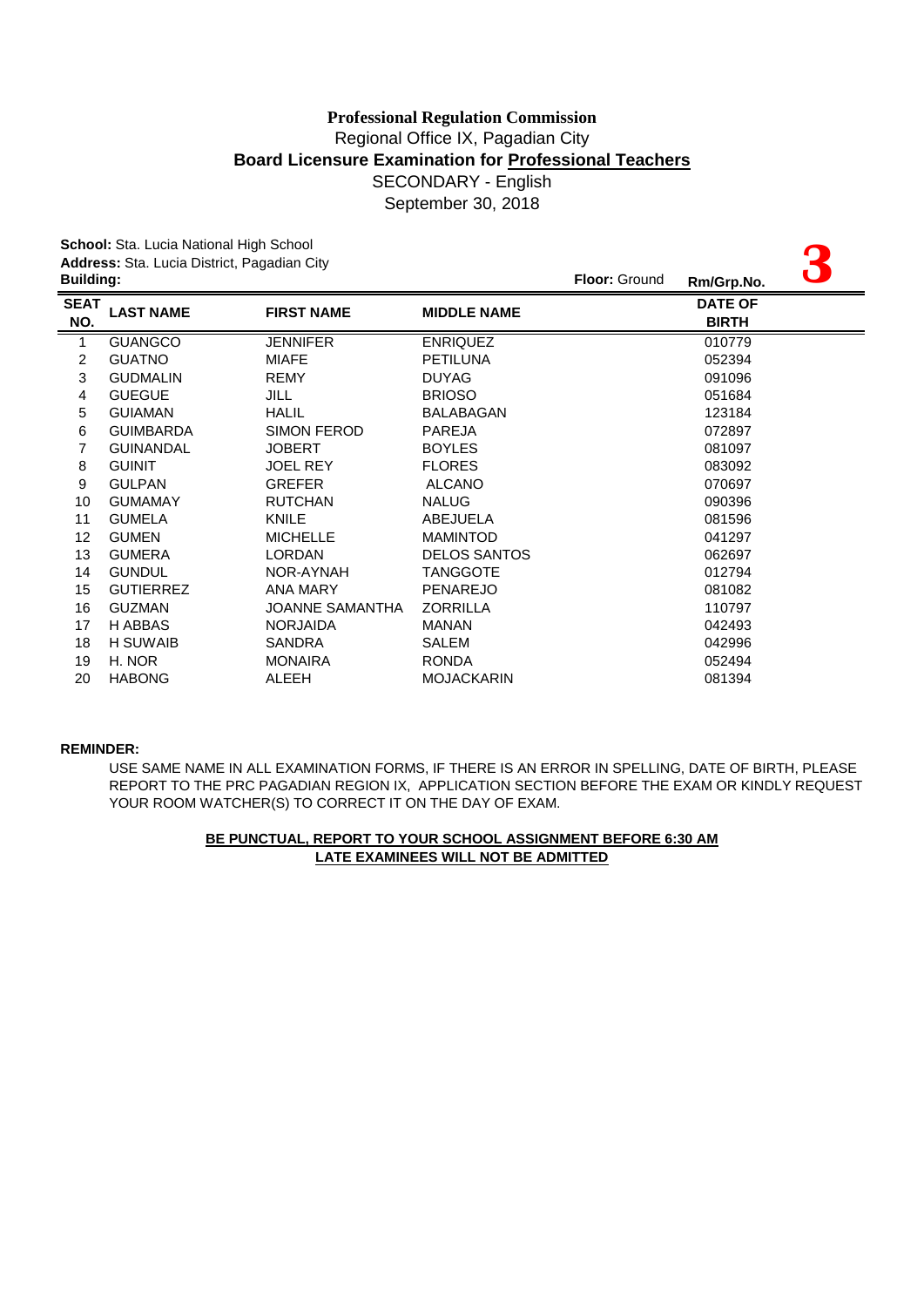**4**

**School:** Sta. Lucia National High School **Address:** Sta. Lucia District, Pagadian City

| <b>Building:</b>                |                      |                    | <b>Floor: Ground</b><br>Rm/Grp.No. |
|---------------------------------|----------------------|--------------------|------------------------------------|
| <b>SEAT</b><br><b>LAST NAME</b> | <b>FIRST NAME</b>    | <b>MIDDLE NAME</b> | <b>DATE OF</b><br><b>BIRTH</b>     |
| <b>HADJI ESMAIL</b>             | <b>SAHRAL</b>        | <b>SARIP</b>       | 100680                             |
| <b>HADJIABUBACAR</b>            | <b>WALID</b>         | SAAD               | 032482                             |
| <b>HADJISARIEF</b>              | <b>BAINARIE</b>      | <b>BORNGAWAN</b>   | 121284                             |
| <b>HAINAR</b>                   | <b>MAY ANN</b>       | <b>BINADLES</b>    | 050195                             |
| <b>HAMAC</b>                    | <b>JOLLIBEE</b>      | <b>ERAN</b>        | 070597                             |
| <b>HARUN</b>                    | <b>GASINIE</b>       | SALI               | 021391                             |
| <b>HASSAN</b>                   | <b>NORONISA</b>      | <b>MANGURANDA</b>  | 031893                             |
| <b>HAYAHAY</b>                  | <b>JUDEL</b>         | <b>CUMIDA</b>      | 061796                             |
| <b>HELAR</b>                    | <b>SANDEE RUCEL</b>  | <b>NOGUID</b>      | 020694                             |
| <b>HELIDO</b>                   | JIA-EL               | QUILICON           | 040684                             |
| <b>HELME</b>                    | <b>RUHAMEDAH</b>     | ALAWI              | 061191                             |
| <b>HERRERA</b>                  | <b>ANGELIE</b>       | <b>VIADNES</b>     | 111896                             |
| <b>HERRERA</b>                  | <b>EDUARD</b>        | <b>MAGSAYO</b>     | 021669                             |
| <b>HESOLER</b>                  | LANIE                | <b>MALHIN</b>      | 072880                             |
| <b>HIBAYA</b>                   | ANGELA               |                    | 021095                             |
| <b>HILAY</b>                    | <b>KATHREEN JOY</b>  | <b>BARAZON</b>     | 071896                             |
| <b>HISONA</b>                   | <b>CHRISTINE MAE</b> | <b>QUITONG</b>     | 092996                             |
| <b>HORTELANO</b>                | <b>ANNALOU</b>       | <b>PIEZA</b>       | 080782                             |
| <b>HORTELANO</b>                | <b>JOEDAMAE</b>      | <b>BEBITA</b>      | 092596                             |
| <b>HORTILANO</b>                | ANGEL MAY            | <b>BOGOL</b>       | 091097                             |
|                                 |                      |                    |                                    |

### **REMINDER:**

USE SAME NAME IN ALL EXAMINATION FORMS, IF THERE IS AN ERROR IN SPELLING, DATE OF BIRTH, PLEASE REPORT TO THE PRC PAGADIAN REGION IX, APPLICATION SECTION BEFORE THE EXAM OR KINDLY REQUEST YOUR ROOM WATCHER(S) TO CORRECT IT ON THE DAY OF EXAM.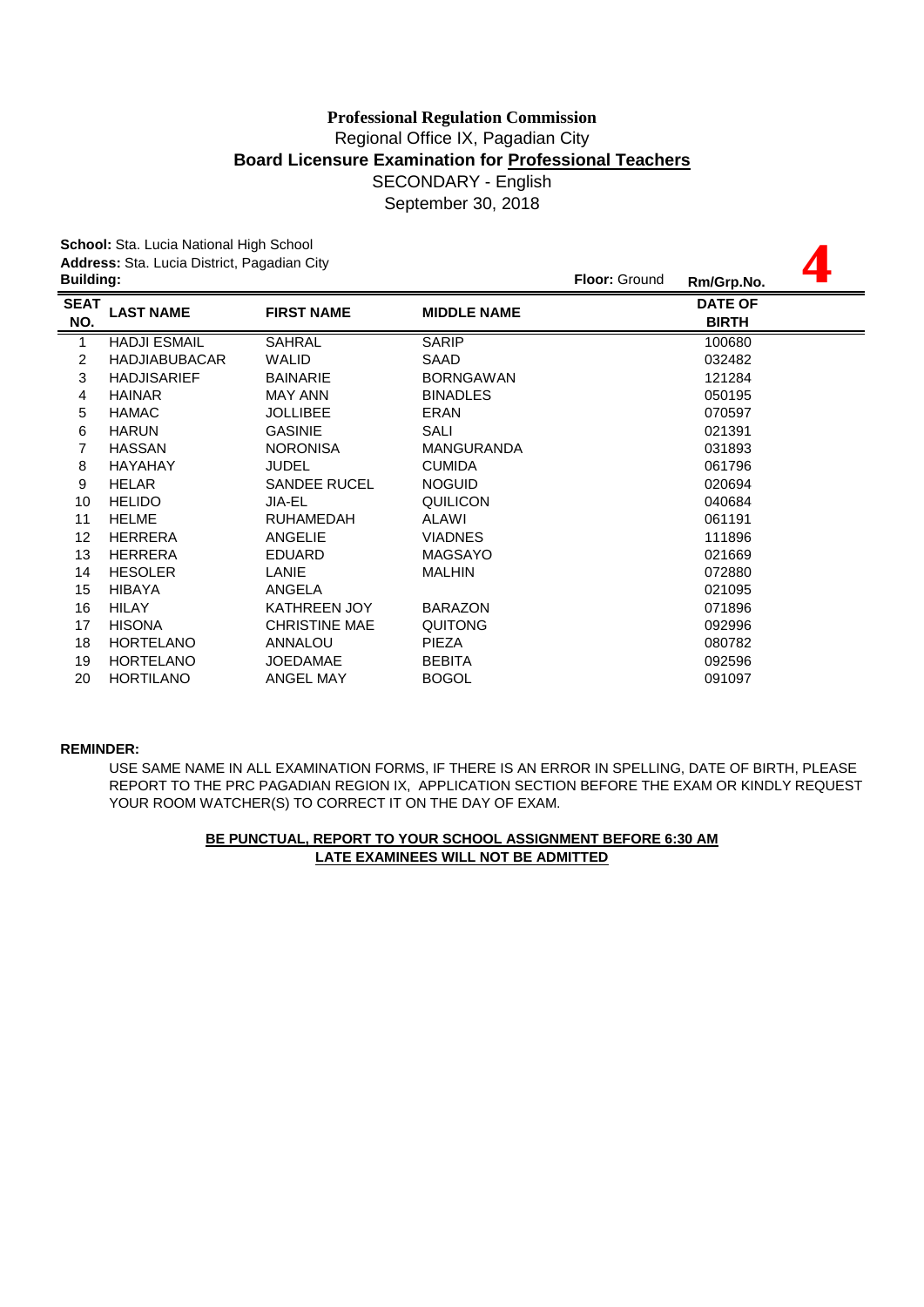|                  | School: Sta. Lucia National High School     |                    |                    |               |                |  |
|------------------|---------------------------------------------|--------------------|--------------------|---------------|----------------|--|
| <b>Building:</b> | Address: Sta. Lucia District, Pagadian City |                    |                    | Floor: Ground |                |  |
|                  |                                             |                    |                    |               | Rm/Grp.No.     |  |
| <b>SEAT</b>      | <b>LAST NAME</b>                            | <b>FIRST NAME</b>  | <b>MIDDLE NAME</b> |               | <b>DATE OF</b> |  |
| NO.              |                                             |                    |                    |               | <b>BIRTH</b>   |  |
| 1                | <b>HUNIS</b>                                | <b>JOANNA JANE</b> | <b>ABANAN</b>      |               | 062395         |  |
| 2                | <b>HUPA</b>                                 | <b>CHENDY LOU</b>  | <b>IMBING</b>      |               | 061298         |  |
| $\mathbf{3}$     | <b>HUSSAIN</b>                              | <b>NORAIDA</b>     | <b>DACULA</b>      |               | 092489         |  |
| 4                | <b>IBRAHIM</b>                              | <b>NORLAILAH</b>   | <b>SULTAN</b>      |               | 033098         |  |
| 5                | <b>ILAGAN</b>                               | <b>CHRISLYN</b>    | <b>ORTILANO</b>    |               | 041185         |  |
| 6                | <b>ILIGAN</b>                               | <b>EMMA</b>        | <b>BAEL</b>        |               | 100793         |  |
| 7                | <b>INOT</b>                                 | ARJIE              | <b>SABEJON</b>     |               | 071495         |  |
| 8                | <b>INTO</b>                                 | <b>JONREY</b>      | <b>SEVILLA</b>     |               | 012598         |  |
| 9                | <b>INTONG</b>                               | AMELIA             | <b>PANGLIMA</b>    |               | 031498         |  |
| 10               | <b>INTONG</b>                               | <b>JOLLIBEE</b>    | <b>CALISO</b>      |               | 062297         |  |
| 11               | <b>IWAY</b>                                 | <b>JOAN</b>        | <b>LABAJO</b>      |               | 120889         |  |
| 12               | <b>JAECTIN</b>                              | <b>BRYNA LIZA</b>  | <b>RUGAY</b>       |               | 041395         |  |
| 13               | JAILANI                                     | <b>ROHAYA</b>      | <b>BANGON</b>      |               | 112696         |  |
| 14               | <b>JALALUDDIN</b>                           | <b>NARISSAH</b>    | YACOB              |               | 080297         |  |
| 15               | <b>JALJALIS</b>                             | <b>SULAIMA</b>     | <b>ASLIM</b>       |               | 051080         |  |
| 16               | <b>JAMBO</b>                                | <b>GLYDEI</b>      | <b>FAMOR</b>       |               | 110297         |  |
| 17               | <b>JAMERO</b>                               | <b>ROSELYN</b>     | <b>GOMEZ</b>       |               | 101591         |  |
| 18               | <b>JAMISOLA</b>                             | RIZA               | LO-OC              |               | 031180         |  |
| 19               | <b>JANABAN</b>                              | ARIANNE            | <b>MERTALLA</b>    |               | 042291         |  |
| 20               | <b>JANDOGAN</b>                             | <b>MICO JAN</b>    | <b>JUMALON</b>     |               | 010295         |  |

### **REMINDER:**

USE SAME NAME IN ALL EXAMINATION FORMS, IF THERE IS AN ERROR IN SPELLING, DATE OF BIRTH, PLEASE REPORT TO THE PRC PAGADIAN REGION IX, APPLICATION SECTION BEFORE THE EXAM OR KINDLY REQUEST YOUR ROOM WATCHER(S) TO CORRECT IT ON THE DAY OF EXAM.

# **LATE EXAMINEES WILL NOT BE ADMITTED BE PUNCTUAL, REPORT TO YOUR SCHOOL ASSIGNMENT BEFORE 6:30 AM**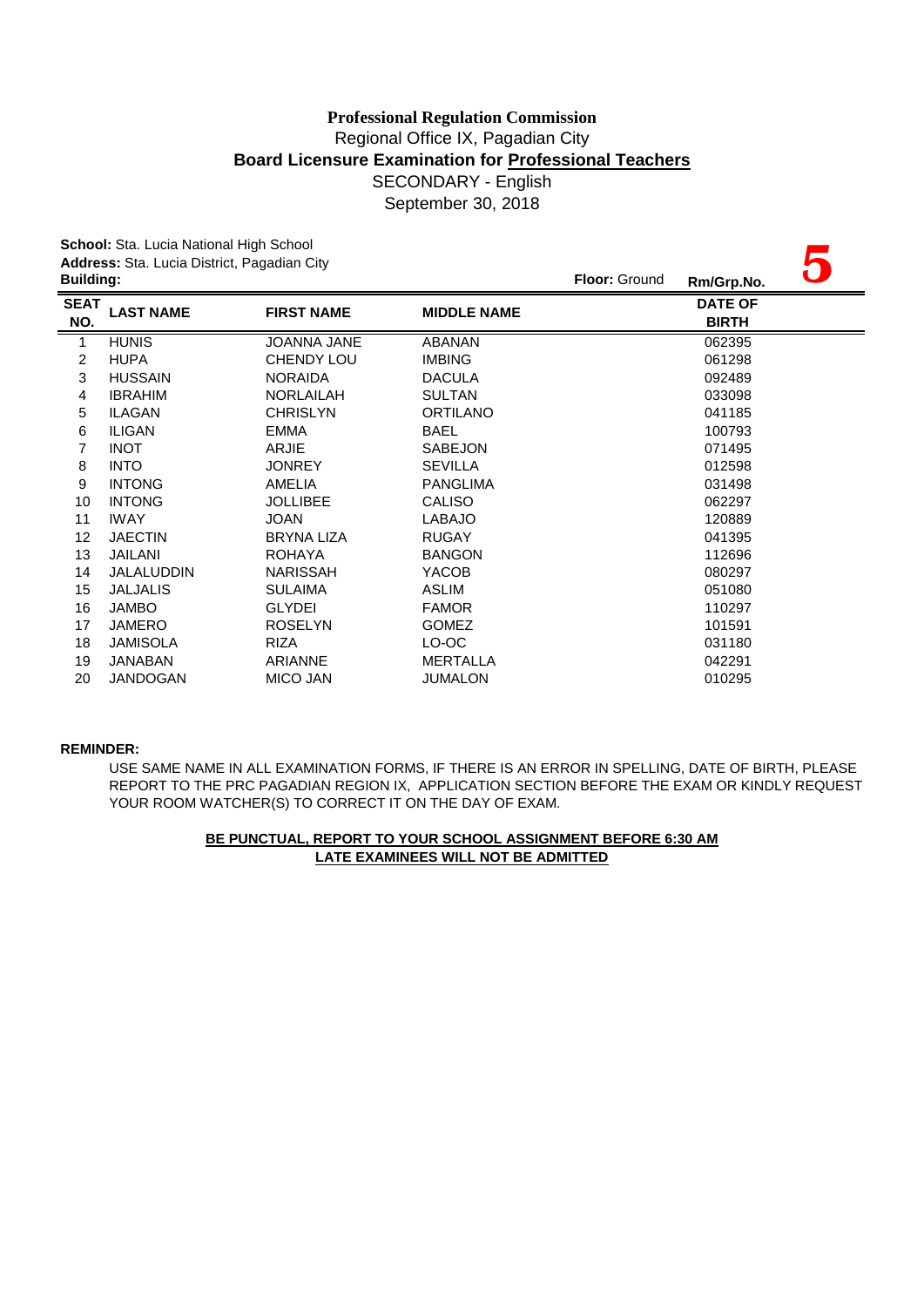**6**

**School:** Sta. Lucia National High School **Address:** Sta. Lucia District, Pagadian City

| <b>Building:</b>   |                  |                     |                    | <b>Floor: Ground</b> | Rm/Grp.No.                     | U J |
|--------------------|------------------|---------------------|--------------------|----------------------|--------------------------------|-----|
| <b>SEAT</b><br>NO. | <b>LAST NAME</b> | <b>FIRST NAME</b>   | <b>MIDDLE NAME</b> |                      | <b>DATE OF</b><br><b>BIRTH</b> |     |
| 1                  | <b>JANIHIM</b>   | <b>NORMA</b>        | <b>SALVADOR</b>    |                      | 052694                         |     |
| 2                  | <b>JASMIN</b>    | ARXELY              | <b>ETOL</b>        |                      | 093097                         |     |
| 3                  | <b>JAYNAL</b>    | <b>HALIMA</b>       | ABDULLA            |                      | 061481                         |     |
| 4                  | <b>JEREZ</b>     | <b>DEVIE ELLYN</b>  | <b>MONTEBON</b>    |                      | 050297                         |     |
| 5                  | <b>JESULGA</b>   | <b>GLADYS JOY</b>   | LOSBAÑOS           |                      | 033196                         |     |
| 6                  | <b>JIMENEZ</b>   | <b>DEXTER</b>       | <b>OLANDAG</b>     |                      | 042395                         |     |
| 7                  | <b>JIPULAN</b>   | <b>MYLA FE</b>      | DAGO-OC            |                      | 110696                         |     |
| 8                  | <b>JOCSON</b>    | <b>CLAIRE</b>       | <b>DAHUNAN</b>     |                      | 092996                         |     |
| 9                  | <b>JOSE</b>      | <b>EVANGELINE</b>   | <b>FRANCO</b>      |                      | 030878                         |     |
| 10                 | <b>JUBAY</b>     | <b>MERLY</b>        | <b>BANGUIS</b>     |                      | 032597                         |     |
| 11                 | <b>JUMALON</b>   | <b>REGINE</b>       | <b>ADORABLE</b>    |                      | 110292                         |     |
| 12                 | <b>JUMALON</b>   | <b>XERRIES KAYE</b> | <b>ABRICA</b>      |                      | 090895                         |     |
| 13                 | <b>JUMUAD</b>    | <b>KIMBERLY</b>     | <b>VELASCO</b>     |                      | 101097                         |     |
| 14                 | KADIL            | ARNEL               | <b>DAMENDA</b>     |                      | 020593                         |     |
| 15                 | <b>KANAING</b>   | <b>ISMAEL</b>       | <b>IBRAHIM</b>     |                      | 091683                         |     |
| 16                 | <b>KASUYO</b>    | ZAMRA               | <b>MUSA</b>        |                      | 100294                         |     |
| 17                 | KAYAMA           | <b>SHAHODA</b>      | <b>BROWN</b>       |                      | 042591                         |     |
| 18                 | <b>KAYAMA</b>    | <b>SHEHADA</b>      | <b>BROWN</b>       |                      | 061093                         |     |
| 19                 | <b>KING</b>      | <b>CYRILLE</b>      | <b>ASONG</b>       |                      | 070394                         |     |
| 20                 | <b>KIPLI</b>     | <b>AMOLIA</b>       | AHMAD              |                      | 020384                         |     |

### **REMINDER:**

USE SAME NAME IN ALL EXAMINATION FORMS, IF THERE IS AN ERROR IN SPELLING, DATE OF BIRTH, PLEASE REPORT TO THE PRC PAGADIAN REGION IX, APPLICATION SECTION BEFORE THE EXAM OR KINDLY REQUEST YOUR ROOM WATCHER(S) TO CORRECT IT ON THE DAY OF EXAM.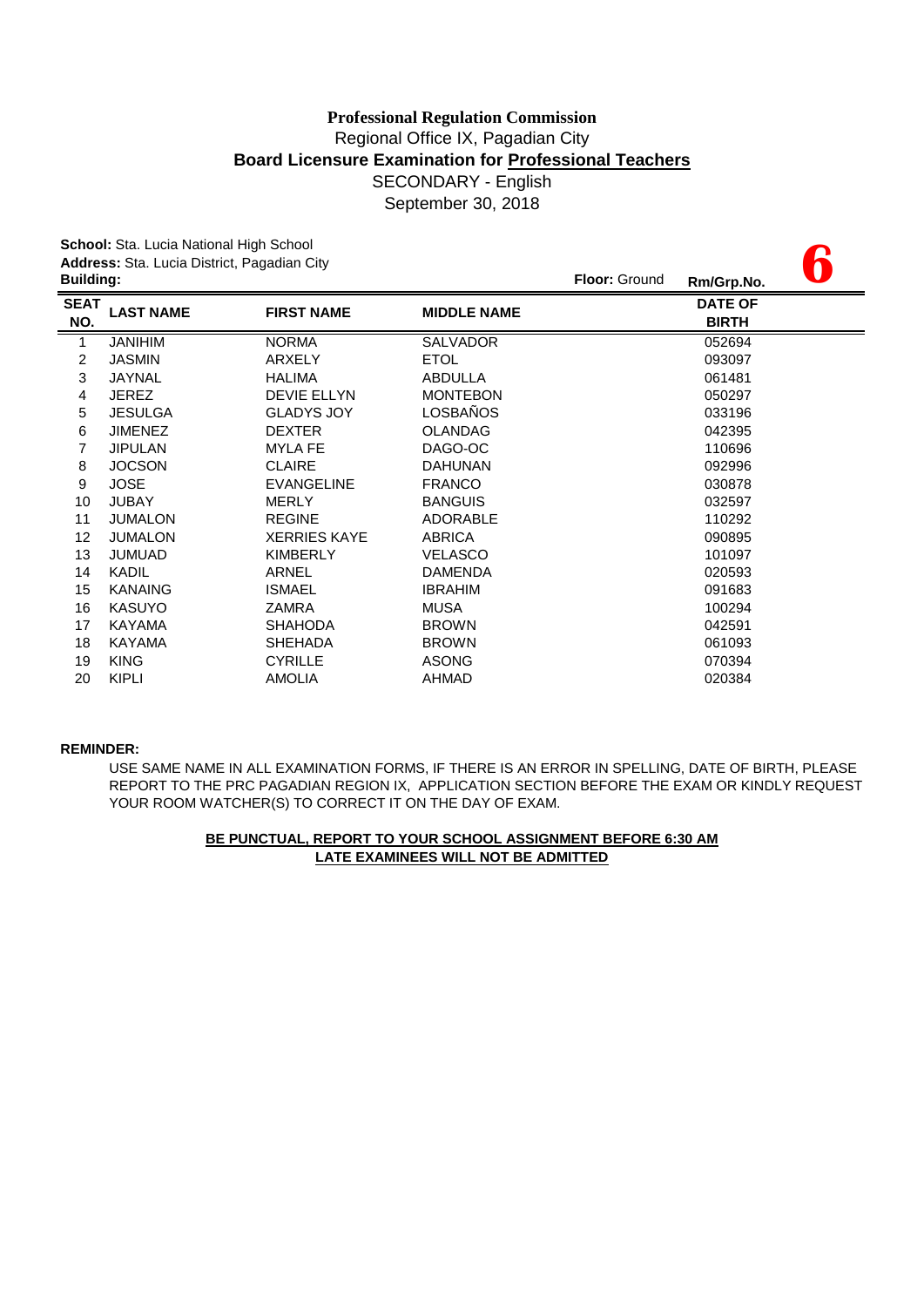September 30, 2018

|                  | School: Sta. Lucia National High School     |                                   |                    |               |                |
|------------------|---------------------------------------------|-----------------------------------|--------------------|---------------|----------------|
|                  | Address: Sta. Lucia District, Pagadian City |                                   |                    |               |                |
| <b>Building:</b> |                                             |                                   |                    | Floor: Ground | Rm/Grp.No.     |
| <b>SEAT</b>      | <b>LAST NAME</b>                            | <b>FIRST NAME</b>                 | <b>MIDDLE NAME</b> |               | <b>DATE OF</b> |
| NO.              |                                             |                                   |                    |               | <b>BIRTH</b>   |
| 1                | <b>KUDA</b>                                 | NOR-AIN                           | <b>TAPAGAY</b>     |               | 062396         |
| 2                | <b>KUDARAT</b>                              | <b>NORHAN</b>                     | <b>BASILAN</b>     |               | 090887         |
| 3                | <b>KURANGKING</b>                           | <b>JALANIE</b>                    | <b>MAUNA</b>       |               | 011570         |
| 4                | LAANO                                       | <b>KAREN MAE</b>                  | <b>SAPUAY</b>      |               | 063092         |
| 5                | LABALAN                                     | <b>BEVERLY</b>                    | <b>OCAYA</b>       |               | 011595         |
| 6                | LABANG                                      | <b>REYNEL</b>                     | <b>ALBIOS</b>      |               | 072989         |
| 7                | <b>LABASTILLA</b>                           | ANABEL                            | <b>VALENCIA</b>    |               | 100983         |
| 8                | LABAYO                                      | <b>GABRIEL</b>                    | <b>DURAN</b>       |               | 040983         |
| 9                | LABBAY                                      | JIE-JIE                           | <b>NADONZA</b>     |               | 041595         |
| 10               | <b>LABISTO</b>                              | <b>RHEALEE</b>                    | <b>ALEGRE</b>      |               | 013091         |
| 11               | <b>LABRADOR</b>                             | <b>JUDY-ANN</b>                   | <b>BAJA</b>        |               | 101496         |
| 12               | LACAY                                       | <b>CHRISTINE</b>                  | MALIN              |               | 082696         |
| 13               | <b>LACIA</b>                                | <b>AITIE</b>                      | <b>TAMPOY</b>      |               | 011494         |
| 14               | <b>LACLAC</b>                               | <b>ELJEAN</b>                     | <b>SARUCAM</b>     |               | 113097         |
| 15               | <b>LACSAO</b>                               | <b>ROWENA</b>                     | <b>ANDUGO</b>      |               | 111792         |
| 16               | LAGARNIA                                    | MAY                               | MAG-ABO            |               | 052881         |
| 17               | LAGORRA                                     | <b>JONALYN</b>                    | <b>PERMITES</b>    |               | 050380         |
| 18               | <b>LAGUD</b>                                | <b>LEAH MARIE CASANDRLUCRESIA</b> |                    |               | 102997         |
| 19               | <b>LAGUITAO</b>                             | MARY JOY                          | <b>ESLIT</b>       |               | 071297         |
| 20               | LAGURA                                      | <b>JEANNE</b>                     | <b>TUTOR</b>       |               | 090381         |
|                  |                                             |                                   |                    |               |                |

### **REMINDER:**

USE SAME NAME IN ALL EXAMINATION FORMS, IF THERE IS AN ERROR IN SPELLING, DATE OF BIRTH, PLEASE REPORT TO THE PRC PAGADIAN REGION IX, APPLICATION SECTION BEFORE THE EXAM OR KINDLY REQUEST YOUR ROOM WATCHER(S) TO CORRECT IT ON THE DAY OF EXAM.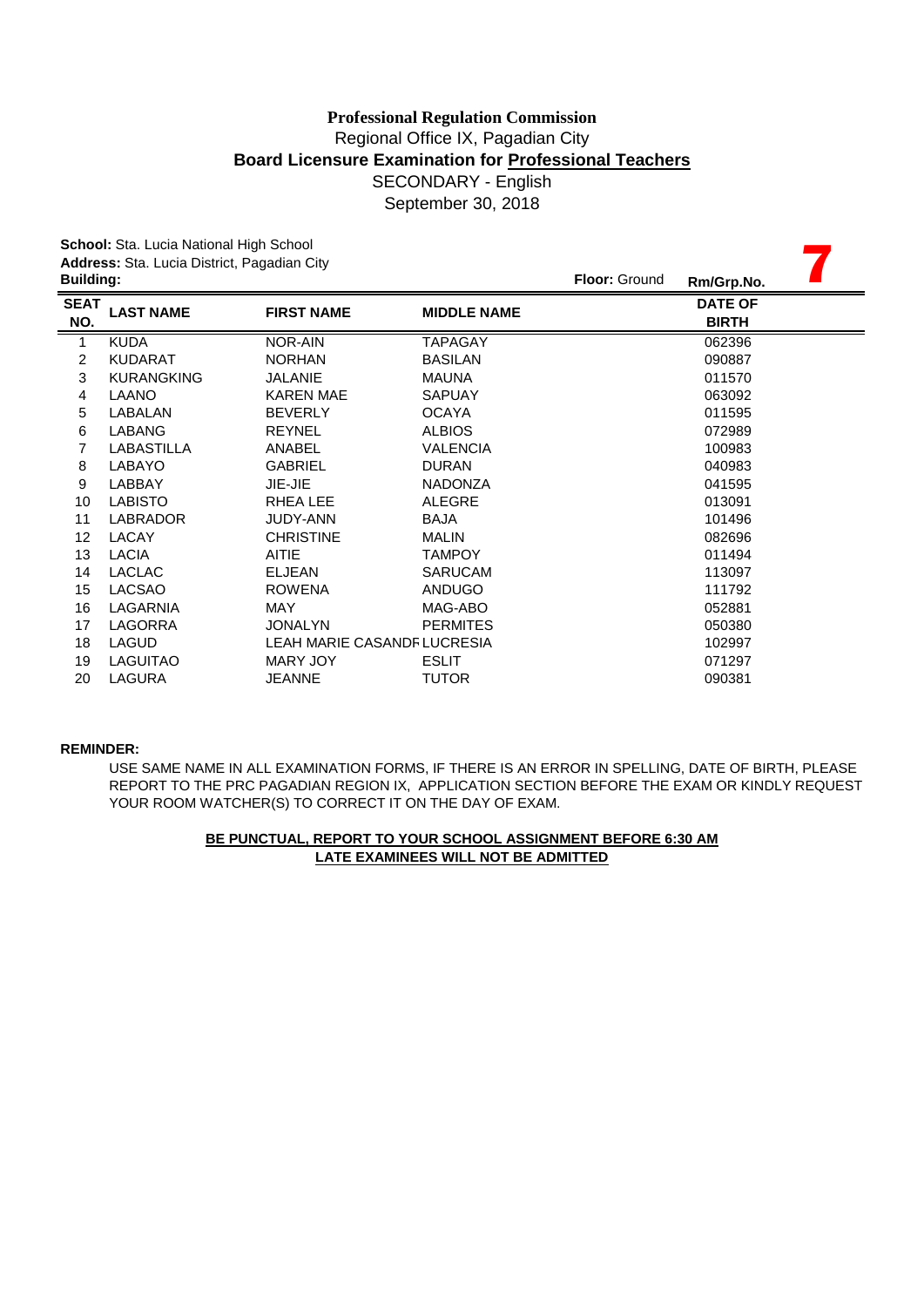# Regional Office IX, Pagadian City **Board Licensure Examination for Professional Teachers** SECONDARY - English September 30, 2018 **Professional Regulation Commission**

|                    | School: Sta. Lucia National High School     |                     |                      |            |                                |  |
|--------------------|---------------------------------------------|---------------------|----------------------|------------|--------------------------------|--|
| <b>Building:</b>   | Address: Sta. Lucia District, Pagadian City |                     | <b>Floor: Ground</b> | Rm/Grp.No. |                                |  |
| <b>SEAT</b><br>NO. | <b>LAST NAME</b>                            | <b>FIRST NAME</b>   | <b>MIDDLE NAME</b>   |            | <b>DATE OF</b><br><b>BIRTH</b> |  |
| 1                  | LAIG                                        | <b>JEBRIZ</b>       | <b>CUSTIN</b>        |            | 100894                         |  |
| 2                  | <b>LAMBIQUIT</b>                            | <b>HILTONE MARK</b> | <b>MELODI</b>        |            | 120593                         |  |
| 3                  | LANAT                                       | <b>JENNIFER</b>     | <b>SILAGAN</b>       |            | 022595                         |  |
| 4                  | LANDUNGAN                                   | ABSAR               | <b>SUMBING</b>       |            | 090882                         |  |
| 5                  | LANGHAY                                     | NERESA              | <b>TIMBANG</b>       |            | 081390                         |  |
| 6                  | LAÑOJAN                                     | <b>RODRIGO</b>      | <b>DELICANO</b>      |            | 031587                         |  |
| $\overline{7}$     | LANTAYA                                     | <b>GODOFREDO</b>    | <b>GARCIANO</b>      |            | 062279                         |  |
| 8                  | <b>LANTICSE</b>                             | <b>EMELY</b>        | <b>VISANDE</b>       |            | 081690                         |  |
| 9                  | <b>LAO</b>                                  | <b>SUHAIRAH</b>     | <b>PARIBA</b>        |            | 112692                         |  |
| 10                 | LARAGA                                      | <b>RACHEL</b>       | <b>MALICAY</b>       |            | 061597                         |  |
| 11                 | LARANJO                                     | <b>JELENE</b>       | <b>INOC</b>          |            | 021296                         |  |
| 12                 | LARGO                                       | <b>JOSIE</b>        | <b>ESTOQUE</b>       |            | 072596                         |  |
| 13                 | <b>LARIOSA</b>                              | LANIE               | <b>LABAJO</b>        |            | 072293                         |  |
| 14                 | LASTIMOSA                                   | <b>KENNETH</b>      | <b>DUYO</b>          |            | 081297                         |  |
| 15                 | <b>LASTIMOSO</b>                            | <b>ROSEMELYN</b>    | <b>DIMASUHID</b>     |            | 032798                         |  |
| 16                 | LAYAG                                       | <b>GLECILDA</b>     | <b>EROCIDO</b>       |            | 090480                         |  |
| 17                 | LAYAN                                       | <b>BEBERLY</b>      | <b>TUBOS</b>         |            | 090595                         |  |
| 18                 | LAYAWAN                                     | <b>LYN</b>          | <b>LIBRADO</b>       |            | 051885                         |  |
| 19                 | <b>LEBII</b>                                | <b>SARGANIO</b>     | <b>ADARO</b>         |            | 120978                         |  |
| 20                 | <b>LEDESMA</b>                              | <b>EMJALE MAY</b>   | JAIM                 |            | 032398                         |  |

### **REMINDER:**

USE SAME NAME IN ALL EXAMINATION FORMS, IF THERE IS AN ERROR IN SPELLING, DATE OF BIRTH, PLEASE REPORT TO THE PRC PAGADIAN REGION IX, APPLICATION SECTION BEFORE THE EXAM OR KINDLY REQUEST YOUR ROOM WATCHER(S) TO CORRECT IT ON THE DAY OF EXAM.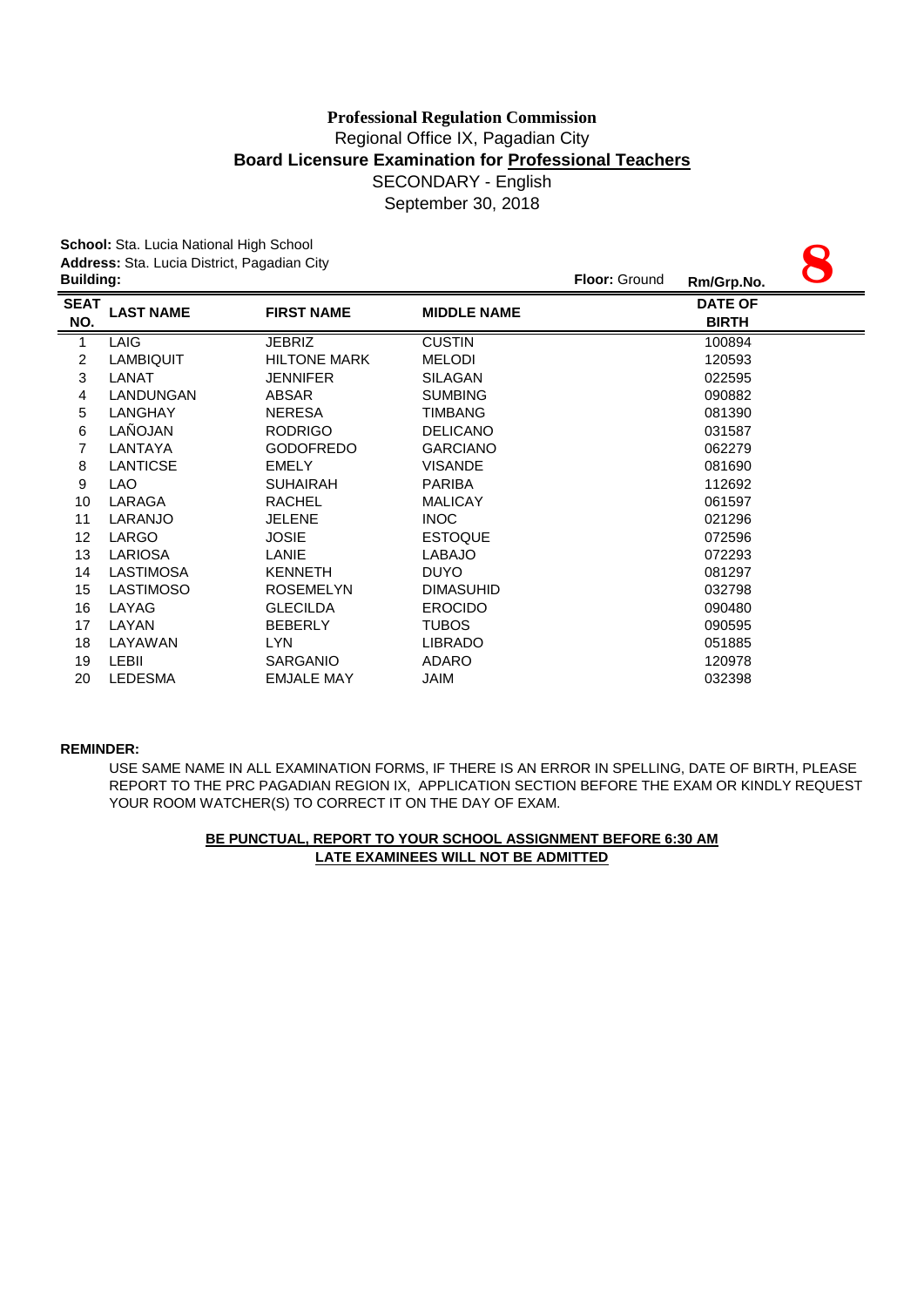# **Board Licensure Examination for Professional Teachers** SECONDARY - English September 30, 2018 **Professional Regulation Commission** Regional Office IX, Pagadian City

|                  | School: Sta. Lucia National High School     |                      |                    |                      |                |  |
|------------------|---------------------------------------------|----------------------|--------------------|----------------------|----------------|--|
|                  | Address: Sta. Lucia District, Pagadian City |                      |                    |                      |                |  |
| <b>Building:</b> |                                             |                      |                    | <b>Floor: Ground</b> | Rm/Grp.No.     |  |
| <b>SEAT</b>      | <b>LAST NAME</b>                            | <b>FIRST NAME</b>    | <b>MIDDLE NAME</b> |                      | <b>DATE OF</b> |  |
| NO.              |                                             |                      |                    |                      | <b>BIRTH</b>   |  |
| 1                | LEGARDE                                     | <b>JEROME</b>        | <b>DALUYON</b>     |                      | 010192         |  |
| $\overline{c}$   | <b>LERIN</b>                                | <b>MERIANNE</b>      | <b>SORIANO</b>     |                      | 030397         |  |
| 3                | <b>LERIO</b>                                | <b>JERALYN</b>       | <b>GONZAGA</b>     |                      | 101697         |  |
| 4                | <b>LIABADO</b>                              | <b>NARCISA</b>       | <b>DIGAL</b>       |                      | 040968         |  |
| 5                | LIBRADILLA                                  | <b>JOYCEZA</b>       | N/A                |                      | 091595         |  |
| 6                | LIGAN                                       | <b>JULIET</b>        | <b>ENOT</b>        |                      | 072386         |  |
| $\overline{7}$   | <b>LIGONES</b>                              | <b>MARICHEL</b>      | <b>OMANIA</b>      |                      | 012182         |  |
| 8                | <b>LIGORO</b>                               | <b>GREATCHEL GAY</b> | RAYDAN             |                      | 010198         |  |
| 9                | LIM                                         | <b>AINOR</b>         | <b>ONDONG</b>      |                      | 062897         |  |
| 10               | LIM                                         | <b>ROSEHUR</b>       | <b>SAYSON</b>      |                      | 120688         |  |
| 11               | <b>LIMANSAG</b>                             | <b>CHRISLYR</b>      | <b>CALIMPON</b>    |                      | 100394         |  |
| 12               | <b>LIMPAG</b>                               | <b>JEL JANE</b>      | <b>OYANGURIN</b>   |                      | 031898         |  |
| 13               | <b>LINAO</b>                                | <b>JENNOEL</b>       | <b>JABINES</b>     |                      | 072588         |  |
| 14               | <b>LINGAWLINGAW</b>                         | <b>JUDELYN</b>       | CATINGAN           |                      | 031397         |  |
| 15               | <b>LIQUIT</b>                               | <b>JOANNE</b>        | <b>VILLALON</b>    |                      | 092877         |  |
| 16               | <b>LLAMAS</b>                               | <b>APRIL JUNE</b>    | <b>ENOT</b>        |                      | 040996         |  |
| 17               | <b>LLUVIDO</b>                              | <b>CAROLYN</b>       | <b>TECSON</b>      |                      | 121088         |  |
| 18               | LOFRANCO                                    | <b>MARIEL</b>        | <b>BORDIOS</b>     |                      | 102295         |  |
| 19               | <b>LONGCOB</b>                              | <b>SHERYL</b>        | DEL MAR            |                      | 060886         |  |
| 20               | LONTAYAO                                    | JEMAR                | <b>NAPUNE</b>      |                      | 122697         |  |

### **REMINDER:**

USE SAME NAME IN ALL EXAMINATION FORMS, IF THERE IS AN ERROR IN SPELLING, DATE OF BIRTH, PLEASE REPORT TO THE PRC PAGADIAN REGION IX, APPLICATION SECTION BEFORE THE EXAM OR KINDLY REQUEST YOUR ROOM WATCHER(S) TO CORRECT IT ON THE DAY OF EXAM.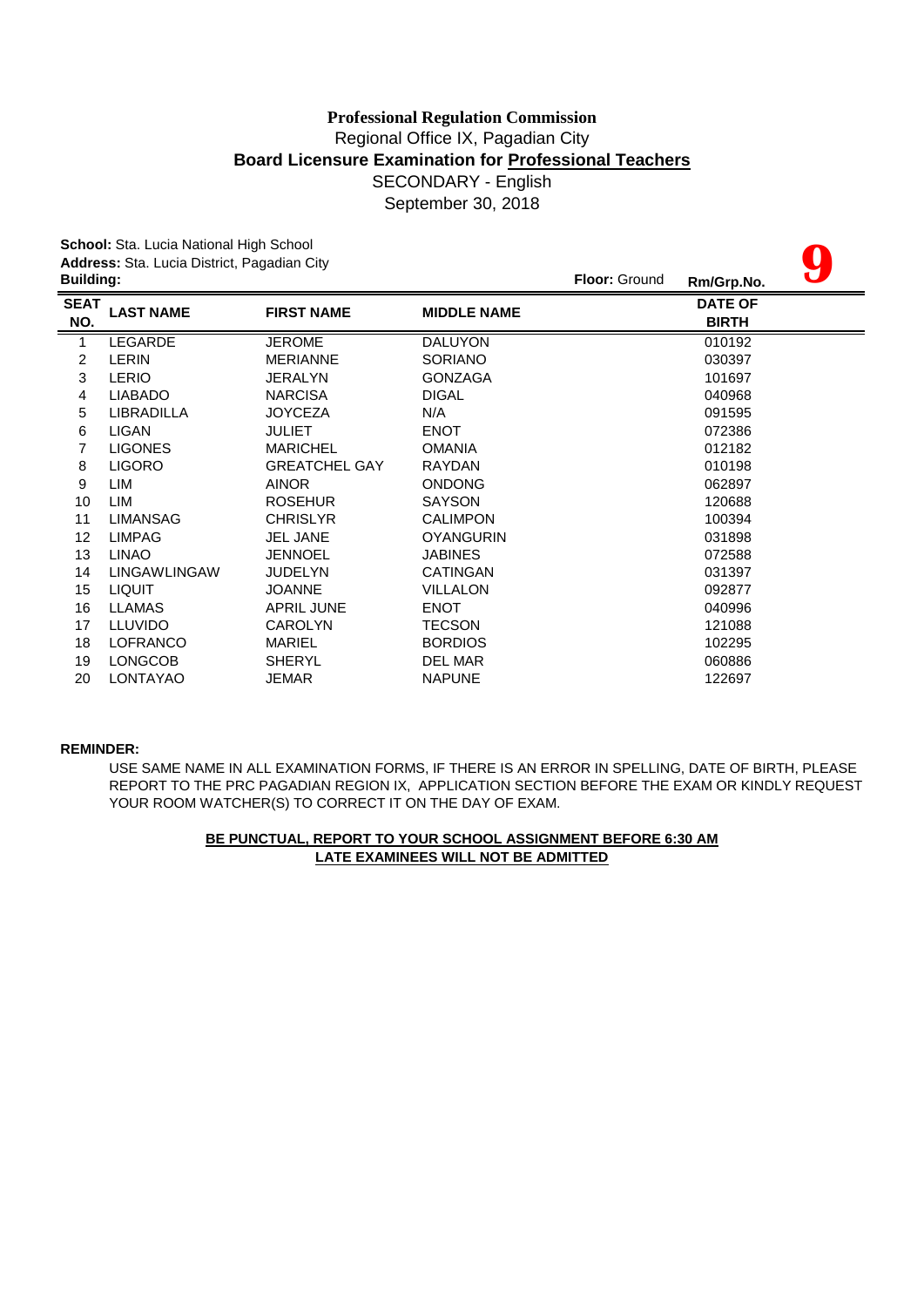# SECONDARY - English September 30, 2018 **Professional Regulation Commission** Regional Office IX, Pagadian City **Board Licensure Examination for Professional Teachers**

**10**

**School:** Sta. Lucia National High School **Address:** Sta. Lucia District, Pagadian City

| <b>Building:</b>   |                    |                      |                    | <b>Floor: Ground</b> | Rm/Grp.No.                     | <b>III</b> W |
|--------------------|--------------------|----------------------|--------------------|----------------------|--------------------------------|--------------|
| <b>SEAT</b><br>NO. | <b>LAST NAME</b>   | <b>FIRST NAME</b>    | <b>MIDDLE NAME</b> |                      | <b>DATE OF</b><br><b>BIRTH</b> |              |
| 1                  | <b>LOZADA</b>      | <b>KAREN</b>         | <b>PATLUNAG</b>    |                      | 072891                         |              |
| 2                  | LU-ANG             | <b>JACKIELOU</b>     | TEMPLADO           |                      | 070787                         |              |
| 3                  | <b>LUBIRANES</b>   | JAY-AR               | <b>BALUD</b>       |                      | 053095                         |              |
| 4                  | <b>LUCERO</b>      | <b>MEA KATHERINE</b> | <b>MALANOG</b>     |                      | 051595                         |              |
| 5                  | <b>LUMAMIG</b>     | <b>CHERRY MAY</b>    | ARELLANO           |                      | 070495                         |              |
| 6                  | <b>LUMAYAG</b>     | <b>FAITH LANIE</b>   | QUIRANTE           |                      | 100897                         |              |
| 7                  | <b>LUMENDA</b>     | <b>NORAIDA</b>       | <b>SINSUAT</b>     |                      | 122780                         |              |
| 8                  | <b>LUMINGA</b>     | <b>REZYL JANE</b>    | <b>BANCIL</b>      |                      | 030596                         |              |
| 9                  | <b>LUMPAYAO</b>    | <b>FLORDELIS</b>     | <b>CADORNA</b>     |                      | 041695                         |              |
| 10                 | <b>LUNA</b>        | <b>VIEL ANNELIN</b>  | <b>VILLAMAR</b>    |                      | 100896                         |              |
| 11                 | LUNIZA             | JAY-AN               | <b>CANDADO</b>     |                      | 062994                         |              |
| 12                 | <b>LUY</b>         | <b>JANE CLAIRE</b>   | <b>MAYORDOMO</b>   |                      | 021190                         |              |
| 13                 | <b>LUZA</b>        | <b>JESSAH MAE</b>    | <b>MAULAS</b>      |                      | 121797                         |              |
| 14                 | MAATA              | <b>REA JEAN</b>      | <b>PADAYAO</b>     |                      | 121695                         |              |
| 15                 | <b>MABAO</b>       | <b>RENEBETH</b>      | <b>ONGY</b>        |                      | 101482                         |              |
| 16                 | MACA-AYONG         | NOR-AIN              | ALI                |                      | 062285                         |              |
| 17                 | <b>MACABANDING</b> | <b>JUNAID</b>        | <b>SALIC</b>       |                      | 010168                         |              |
| 18                 | <b>MACABANTOG</b>  | <b>RAIDAH</b>        | <b>KIBAD</b>       |                      | 040393                         |              |
| 19                 | <b>MACADILDIG</b>  | <b>VINA SHIEN</b>    | <b>REMOLLO</b>     |                      | 080897                         |              |
| 20                 | <b>MACAPAAR</b>    | ANALISA              | <b>APON</b>        |                      | 032183                         |              |

### **REMINDER:**

USE SAME NAME IN ALL EXAMINATION FORMS, IF THERE IS AN ERROR IN SPELLING, DATE OF BIRTH, PLEASE REPORT TO THE PRC PAGADIAN REGION IX, APPLICATION SECTION BEFORE THE EXAM OR KINDLY REQUEST YOUR ROOM WATCHER(S) TO CORRECT IT ON THE DAY OF EXAM.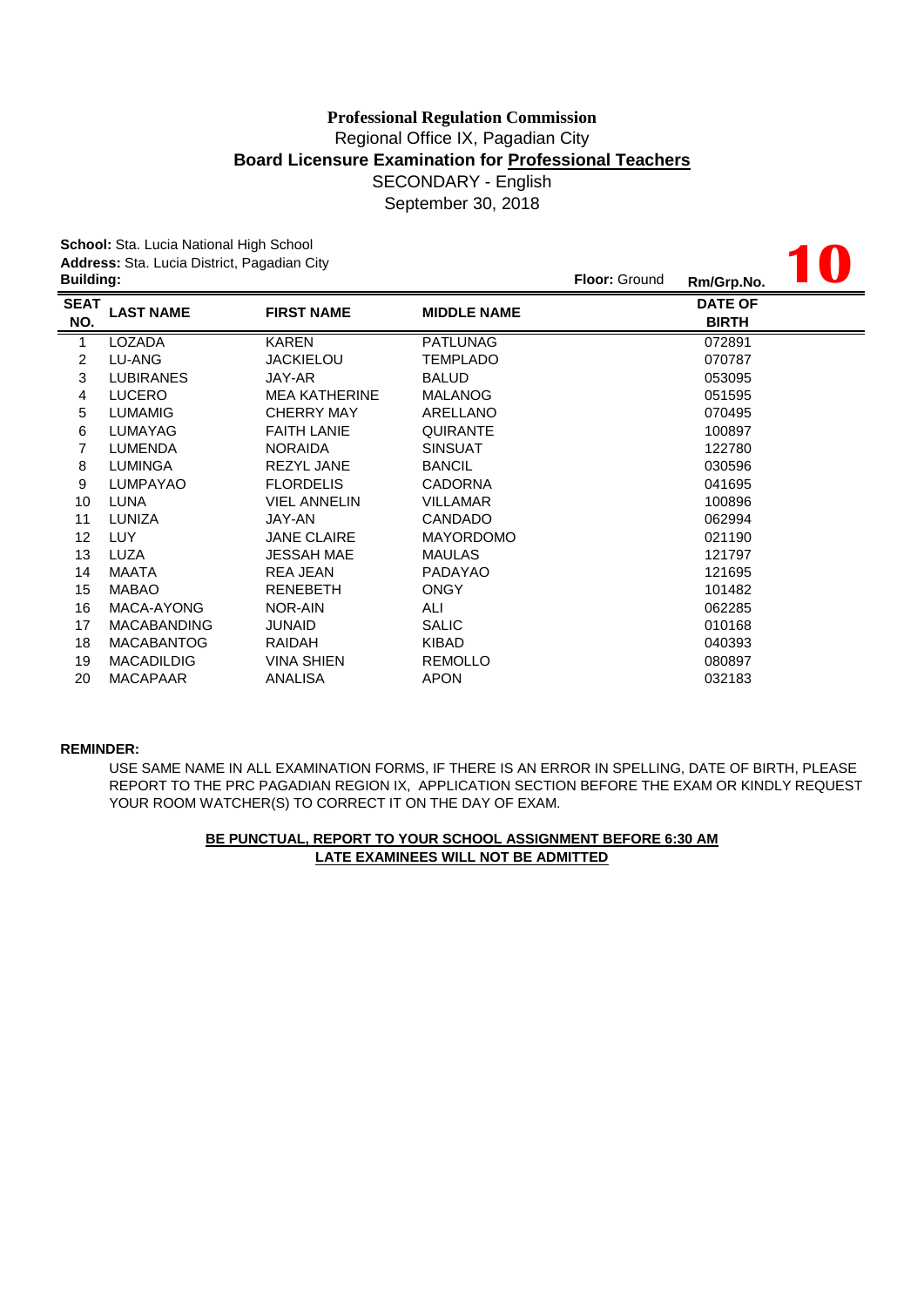September 30, 2018

|                  | School: Sta. Lucia National High School     |                   |                    |                      |                |  |
|------------------|---------------------------------------------|-------------------|--------------------|----------------------|----------------|--|
|                  | Address: Sta. Lucia District, Pagadian City |                   |                    |                      |                |  |
| <b>Building:</b> |                                             |                   |                    | <b>Floor: Ground</b> | Rm/Grp.No.     |  |
| <b>SEAT</b>      | <b>LAST NAME</b>                            | <b>FIRST NAME</b> | <b>MIDDLE NAME</b> |                      | <b>DATE OF</b> |  |
| NO.              |                                             |                   |                    |                      | <b>BIRTH</b>   |  |
| 1                | <b>MACASLING</b>                            | <b>FLORITA</b>    | TABANAO            |                      | 010879         |  |
| 2                | <b>MADRID</b>                               | ALMERA            | <b>GUMERA</b>      |                      | 062098         |  |
| 3                | <b>MADRIGAL</b>                             | <b>LELIT</b>      | <b>MATEO</b>       |                      | 080793         |  |
| 4                | <b>MAGALLANES</b>                           | <b>AIKO</b>       | <b>RAMA</b>        |                      | 051996         |  |
| 5                | <b>MAGANDOGA</b>                            | AMIRA             | <b>MACABAGO</b>    |                      | 013094         |  |
| 6                | <b>MAGAWAY</b>                              | <b>JENELYN</b>    | ANDRADA            |                      | 042880         |  |
| $\overline{7}$   | <b>MAGBANUA</b>                             | SHIELOU MAE       | <b>PINEDA</b>      |                      | 121090         |  |
| 8                | <b>MAGDULA</b>                              | <b>JOEMARIEFE</b> | <b>PACATANG</b>    |                      | 112387         |  |
| 9                | <b>MAGHINAY</b>                             | <b>CHERRA MAE</b> | <b>OBEDENCIA</b>   |                      | 121390         |  |
| 10               | <b>MAGHINAY</b>                             | <b>JOAN</b>       | <b>ALBURO</b>      |                      | 071798         |  |
| 11               | <b>MAGHINAY</b>                             | <b>MARK JOHN</b>  | <b>GALLEGO</b>     |                      | 041993         |  |
| 12               | <b>MAGHUYOP</b>                             | LYNIVER DOMINGO   | DE VERA            |                      | 120490         |  |
| 13               | <b>MAGKONG</b>                              | <b>ANNAMARIE</b>  | <b>MAGKONG</b>     |                      | 042798         |  |
| 14               | <b>MAGLANGIT</b>                            | <b>MARY JANE</b>  | <b>PALEONAY</b>    |                      | 101697         |  |
| 15               | <b>MAGTAGAD</b>                             | <b>LANI JANE</b>  |                    |                      | 050397         |  |
| 16               | <b>MAGTUBA</b>                              | <b>JUNADY</b>     | <b>TARUC</b>       |                      | 061286         |  |
| 17               | <b>MAGTUBA</b>                              | <b>ROSSEL</b>     | <b>BACAN</b>       |                      | 113097         |  |
| 18               | <b>MAHUSAY</b>                              | <b>DORCAS</b>     | JAYPE              |                      | 102196         |  |
| 19               | <b>MAICON</b>                               | <b>JANICE</b>     | <b>LUMPAYAO</b>    |                      | 112989         |  |
| 20               | <b>MAITOM</b>                               | <b>IVY</b>        | <b>UMANGAY</b>     |                      | 092297         |  |

#### **REMINDER:**

USE SAME NAME IN ALL EXAMINATION FORMS, IF THERE IS AN ERROR IN SPELLING, DATE OF BIRTH, PLEASE REPORT TO THE PRC PAGADIAN REGION IX, APPLICATION SECTION BEFORE THE EXAM OR KINDLY REQUEST YOUR ROOM WATCHER(S) TO CORRECT IT ON THE DAY OF EXAM.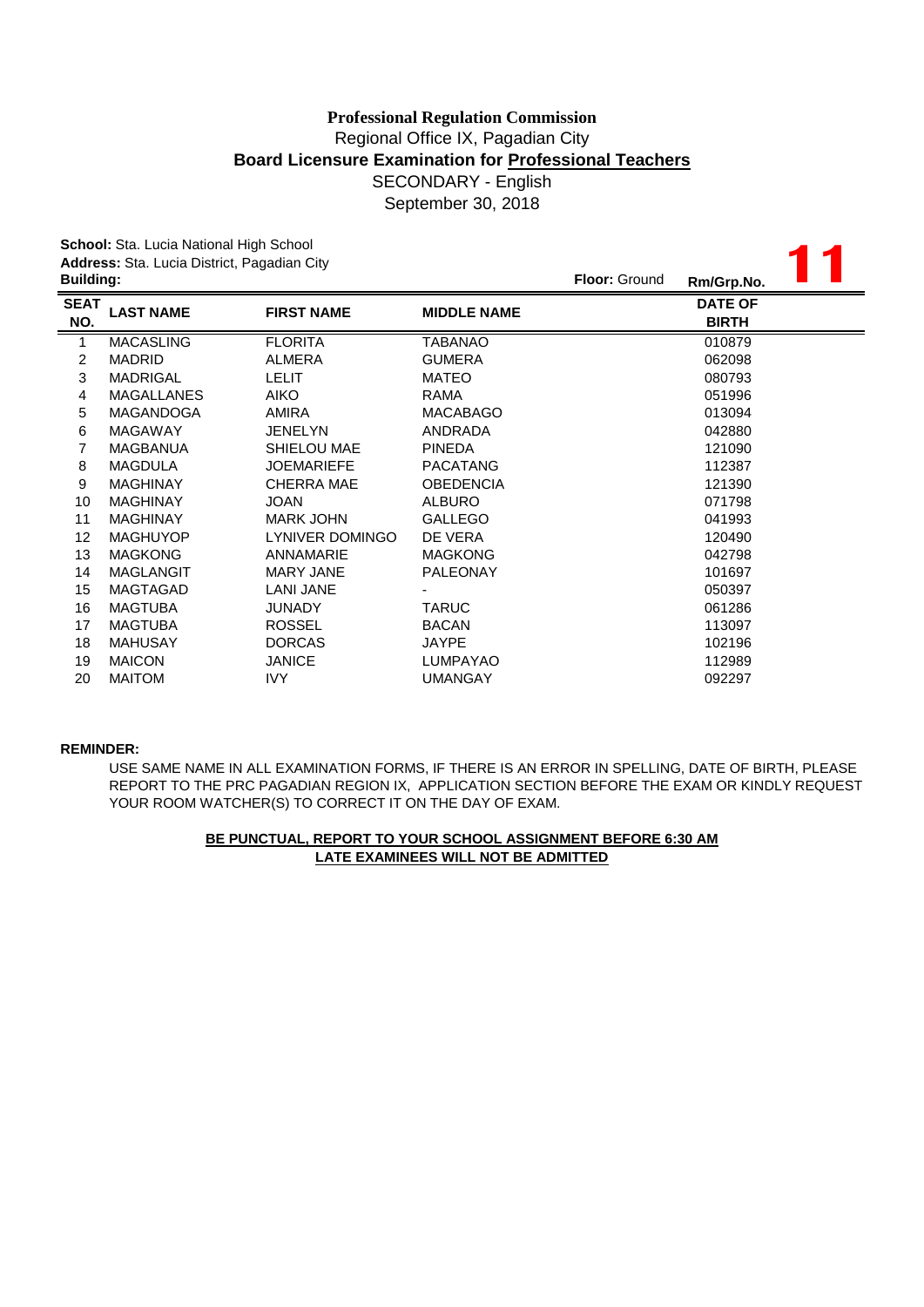**12**

**School:** Sta. Lucia National High School **Address:** Sta. Lucia District, Pagadian City

|                    | <b>Building:</b> |                   |                    | <b>Floor: Ground</b><br>Rm/Grp.No. |  |
|--------------------|------------------|-------------------|--------------------|------------------------------------|--|
| <b>SEAT</b><br>NO. | <b>LAST NAME</b> | <b>FIRST NAME</b> | <b>MIDDLE NAME</b> | <b>DATE OF</b><br><b>BIRTH</b>     |  |
| 1                  | <b>MALABAR</b>   | <b>MARY CRIS</b>  | <b>OPERIO</b>      | 013194                             |  |
| 2                  | MALAWANI         | <b>MAGONORA</b>   | <b>MASBUD</b>      | 091373                             |  |
| 3                  | <b>MALCO</b>     | <b>FLORIZA</b>    | <b>TAGSIP</b>      | 102596                             |  |
| 4                  | MALEM            | <b>ASMALYN</b>    | <b>ESMAEL</b>      | 050469                             |  |
| 5                  | <b>MALICAY</b>   | IVY               | CAÑETE             | 072294                             |  |
| 6                  | <b>MALIGA</b>    | <b>BAISANIE</b>   | <b>KULI</b>        | 031387                             |  |
| 7                  | <b>MALINAO</b>   | <b>MARY JANE</b>  | <b>ALQUIZAR</b>    | 060772                             |  |
| 8                  | MANA-AY          | <b>RONITH</b>     | <b>JAMORA</b>      | 080795                             |  |
| 9                  | <b>MANABAT</b>   | <b>DORIS JANE</b> | <b>ANTON</b>       | 062796                             |  |
| 10                 | <b>MANAIT</b>    | ANNA JANE         | <b>PERALTA</b>     | 032796                             |  |
| 11                 | MANAIT           | <b>RENEBOY</b>    | <b>TORRINO</b>     | 102692                             |  |
| 12                 | <b>MANCENIDO</b> | <b>GLADYS</b>     | <b>ALANA</b>       | 121382                             |  |
| 13                 | <b>MANCIA</b>    | AILYN             | <b>ALBARICO</b>    | 031897                             |  |
| 14                 | <b>MANDI</b>     | <b>HAYBA</b>      | <b>BACALA</b>      | 112594                             |  |
| 15                 | <b>MANDIN</b>    | <b>REXON</b>      | <b>CABALIS</b>     | 062595                             |  |
| 16                 | <b>MANDUGAY</b>  | ABDULLAH          | <b>ESMAEL</b>      | 010796                             |  |
| 17                 | <b>MANGGALON</b> | <b>CLINE</b>      | <b>VELARDE</b>     | 072496                             |  |
| 18                 | <b>MANGONA</b>   | <b>MARISA</b>     | TARADJI            | 070494                             |  |
| 19                 | <b>MANGUBAT</b>  | ALLAN             | RIO.               | 032272                             |  |
| 20                 | <b>MANIBPEL</b>  | <b>HANIPA</b>     | <b>KASAN</b>       | 082474                             |  |

### **REMINDER:**

USE SAME NAME IN ALL EXAMINATION FORMS, IF THERE IS AN ERROR IN SPELLING, DATE OF BIRTH, PLEASE REPORT TO THE PRC PAGADIAN REGION IX, APPLICATION SECTION BEFORE THE EXAM OR KINDLY REQUEST YOUR ROOM WATCHER(S) TO CORRECT IT ON THE DAY OF EXAM.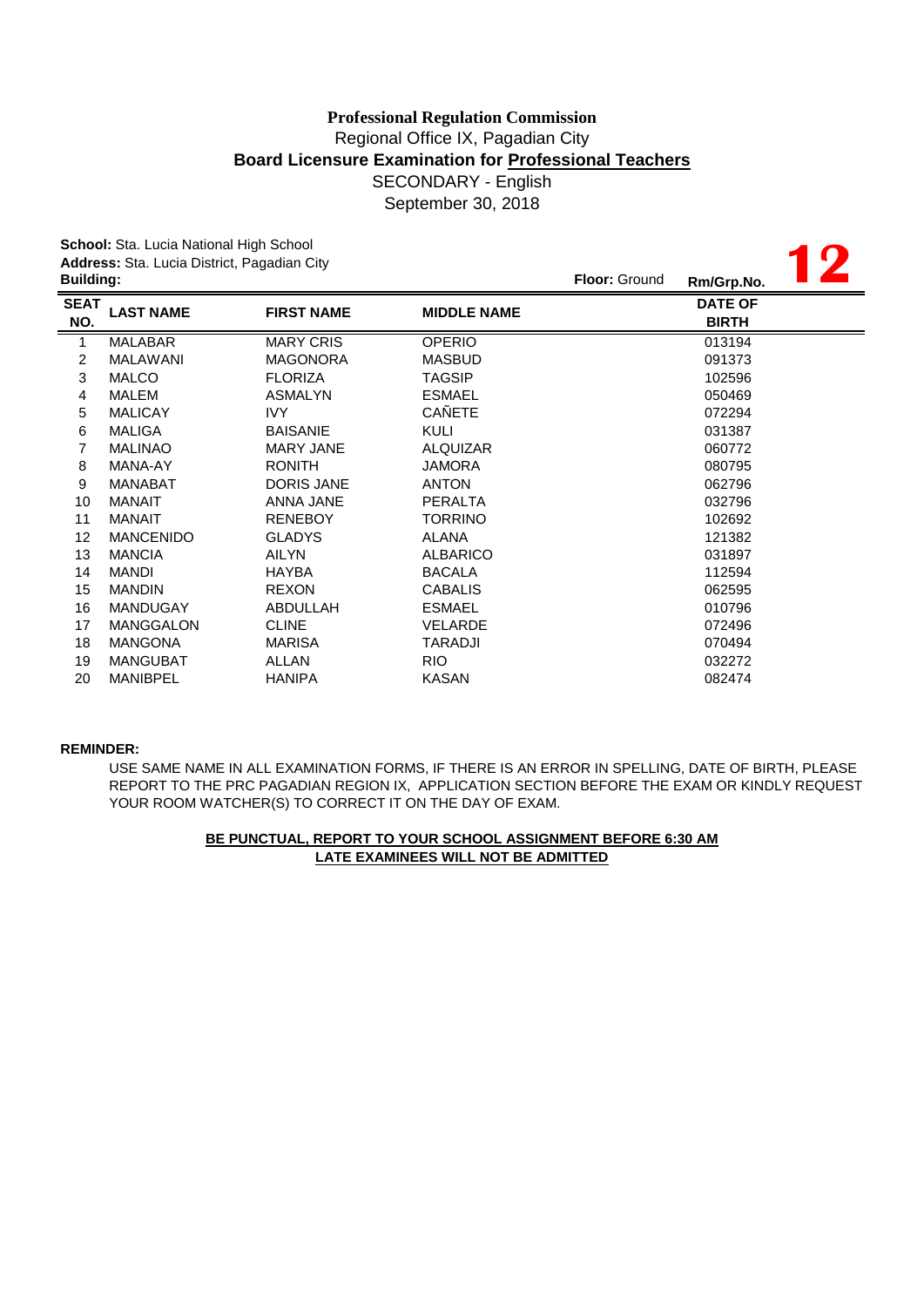**13**

**School:** Sta. Lucia National High School **Address:** Sta. Lucia District, Pagadian City

|                                 |                     |                    | Rm/Grp.No.                     |  |
|---------------------------------|---------------------|--------------------|--------------------------------|--|
| <b>SEAT</b><br><b>LAST NAME</b> | <b>FIRST NAME</b>   | <b>MIDDLE NAME</b> | <b>DATE OF</b><br><b>BIRTH</b> |  |
| <b>MANINDIG</b>                 | <b>ZAINODIN</b>     | <b>BASAGAN</b>     | 011593                         |  |
| <b>MANIWANG</b>                 | <b>JESSAMAE</b>     | <b>DIADEL</b>      | 061296                         |  |
| MANJAAL                         | <b>MIA MARJORIE</b> | <b>AGURA</b>       | 092397                         |  |
| <b>MANLANGIT</b>                | <b>MERLYN</b>       | LAGARE             | 040773                         |  |
| <b>MANONGGAL</b>                | <b>SHERIDAN</b>     | <b>SECUGAL</b>     | 102395                         |  |
| <b>MANOS</b>                    | <b>ELYN</b>         | <b>MANDAWAN</b>    | 102997                         |  |
| <b>MANRIQUEZ</b>                | <b>JESTONI</b>      | <b>MOTICA</b>      | 081789                         |  |
| <b>MANTILLA</b>                 | <b>MARGIE</b>       | <b>ABITONA</b>     | 080996                         |  |
| <b>MANTOS</b>                   | <b>REZEL</b>        | <b>BONIEL</b>      | 081188                         |  |
| <b>MANULONG</b>                 | <b>LOUTIZS</b>      | <b>BAGARINAO</b>   | 092787                         |  |
| <b>MANZANAS</b>                 | <b>MARY JOY</b>     | <b>TULABING</b>    | 122397                         |  |
| <b>MAPUTE</b>                   | <b>CHERRY MAE</b>   | <b>FLORES</b>      | 042494                         |  |
| <b>MAQUILING</b>                | <b>MELEGEN</b>      | <b>ESPINOSA</b>    | 101196                         |  |
| <b>MARAPAO</b>                  | <b>JAYBEE</b>       | <b>ZAMORAS</b>     | 091497                         |  |
| <b>MARATA</b>                   | JAEL                | <b>GEMANG</b>      | 060797                         |  |
| <b>MARATAS</b>                  | <b>ESTRELLION</b>   | <b>MARQUEZ</b>     | 110290                         |  |
| <b>MARCASA</b>                  | ANGELECA            | TERADO             | 040797                         |  |
| <b>MARCO</b>                    | <b>NHEL GEN</b>     | <b>SERATO</b>      | 121795                         |  |
| <b>MARIOLA</b>                  | <b>RODELYN</b>      | PANDAYAN           | 041296                         |  |
| <b>MARQUEZ</b>                  | <b>MEANGELIE</b>    | <b>ARADO</b>       | 051189                         |  |
|                                 | <b>Building:</b>    |                    |                                |  |

### **REMINDER:**

USE SAME NAME IN ALL EXAMINATION FORMS, IF THERE IS AN ERROR IN SPELLING, DATE OF BIRTH, PLEASE REPORT TO THE PRC PAGADIAN REGION IX, APPLICATION SECTION BEFORE THE EXAM OR KINDLY REQUEST YOUR ROOM WATCHER(S) TO CORRECT IT ON THE DAY OF EXAM.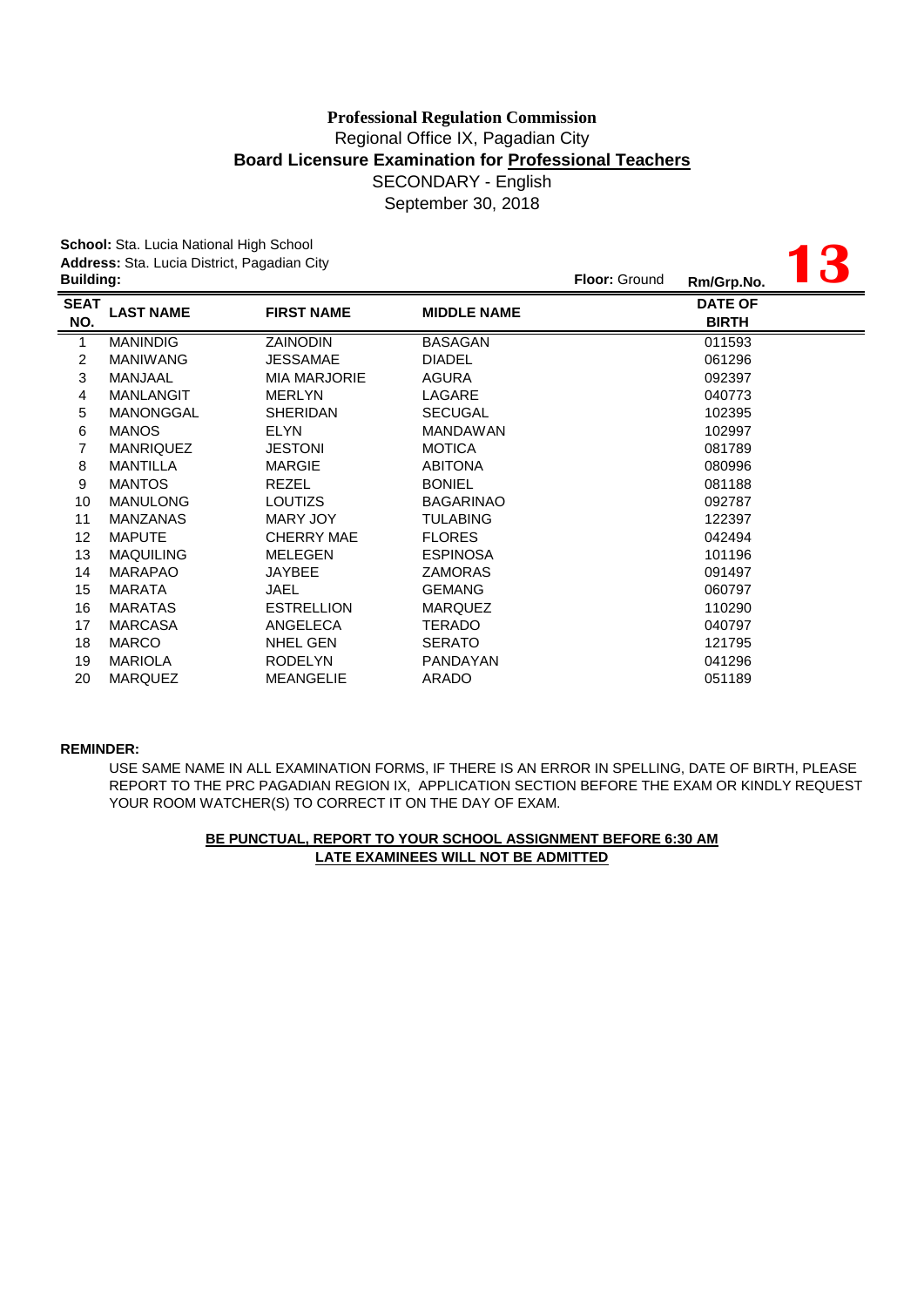**14**

**School:** Sta. Lucia National High School **Address:** Sta. Lucia District, Pagadian City

| <b>Building:</b>   |                    |                    |                    | <b>Floor: Ground</b><br>Rm/Grp.No. |
|--------------------|--------------------|--------------------|--------------------|------------------------------------|
| <b>SEAT</b><br>NO. | <b>LAST NAME</b>   | <b>FIRST NAME</b>  | <b>MIDDLE NAME</b> | <b>DATE OF</b><br><b>BIRTH</b>     |
| 1                  | <b>MARQUITA</b>    | <b>MARIEFE</b>     | <b>EMPHASIS</b>    | 120596                             |
| 2                  | <b>MARTINEZ</b>    | AL                 | <b>NIGREDO</b>     | 042473                             |
| 3                  | <b>MARTINEZ</b>    | <b>CHERISSE</b>    | <b>GARCIA</b>      | 042291                             |
| 4                  | <b>MARTURILLAS</b> | <b>GLADYS MEER</b> | <b>MARAVILLA</b>   | 031390                             |
| 5                  | <b>MARUHOM</b>     | <b>TAMMY</b>       | <b>ACOB</b>        | 121672                             |
| 6                  | <b>MASAYON</b>     | <b>DEVILYN</b>     | ANG-OG             | 051692                             |
| 7                  | <b>MASAYON</b>     | <b>FHELYN</b>      | ANG-OG             | 021698                             |
| 8                  | <b>MASAYON</b>     | <b>GRACE</b>       | LAMPARAS           | 022597                             |
| 9                  | MATA               | <b>JAN IVAN</b>    | <b>BITAY</b>       | 121195                             |
| 10                 | <b>MATIN-AO</b>    | <b>JOCIEL</b>      | <b>LUMILIS</b>     | 010496                             |
| 11                 | <b>MATO</b>        | <b>RAIMA</b>       | <b>MONIB</b>       | 112296                             |
| 12                 | <b>MATUSALEM</b>   | <b>FLORAMIE</b>    | <b>MILLARTE</b>    | 060293                             |
| 13                 | <b>MAYONADO</b>    | <b>REMELYN</b>     | AMBABANG           | 052696                             |
| 14                 | <b>MAYORDO</b>     | <b>JESSERIE</b>    | <b>SUMALPONG</b>   | 121598                             |
| 15                 | <b>MAYORDO</b>     | <b>RIZA MHAE</b>   | <b>LINDAYAO</b>    | 022890                             |
| 16                 | <b>MEDIANA</b>     | <b>REYJEN</b>      | <b>BALBUENA</b>    | 021294                             |
| 17                 | <b>MEJORADA</b>    | <b>ALYSSA</b>      |                    | 081196                             |
| 18                 | <b>MEJORADA</b>    | <b>JERRY</b>       | <b>MONTON</b>      | 011775                             |
| 19                 | <b>MEJOS</b>       | RODRIGO JR         | <b>IMBO</b>        | 022296                             |
| 20                 | <b>MENCIDOR</b>    | <b>DULCE</b>       | <b>POCONG</b>      | 062084                             |
|                    |                    |                    |                    |                                    |

### **REMINDER:**

REPORT TO THE PRC PAGADIAN REGION IX, APPLICATION SECTION BEFORE THE EXAM OR KINDLY REQUEST YOUR ROOM WATCHER(S) TO CORRECT IT ON THE DAY OF EXAM. USE SAME NAME IN ALL EXAMINATION FORMS, IF THERE IS AN ERROR IN SPELLING, DATE OF BIRTH, PLEASE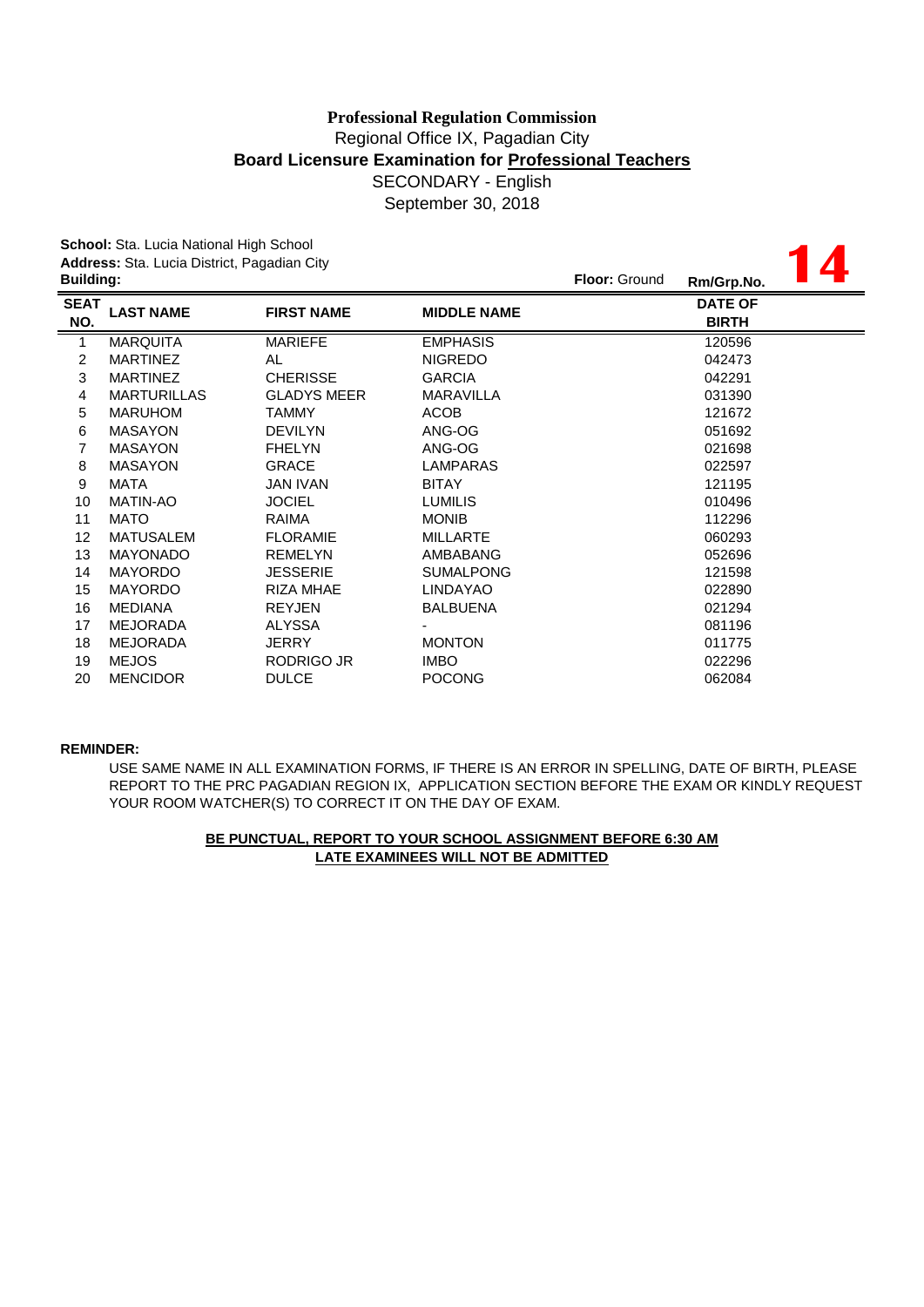September 30, 2018

**15**

**School:** Sta. Lucia National High School **Address:** Sta. Lucia District, Pagadian City

| <b>Building:</b>   |                    |                     |                    | <b>Floor: Ground</b> | Rm/Grp.No.                     | HI UZ |
|--------------------|--------------------|---------------------|--------------------|----------------------|--------------------------------|-------|
| <b>SEAT</b><br>NO. | <b>LAST NAME</b>   | <b>FIRST NAME</b>   | <b>MIDDLE NAME</b> |                      | <b>DATE OF</b><br><b>BIRTH</b> |       |
| 1                  | <b>MENDAROS</b>    | <b>MONYEEN</b>      | <b>ENDIG</b>       |                      | 110383                         |       |
| 2                  | MEÑOZA             | <b>BEVILYN</b>      | <b>MANDA</b>       |                      | 073082                         |       |
| 3                  | <b>MENTOLAROC</b>  | <b>APRIL JOY</b>    | <b>REALIZA</b>     |                      | 042497                         |       |
| 4                  | <b>MERONTOS</b>    | <b>DARLYN</b>       | <b>ANDING</b>      |                      | 041794                         |       |
| 5                  | <b>MESAGRANDE</b>  | <b>CHARESSA MAE</b> | <b>FIEL</b>        |                      | 102295                         |       |
| 6                  | <b>METE</b>        | <b>RACHEL</b>       | LARANJO            |                      | 100689                         |       |
| 7                  | <b>MICULOB</b>     | <b>JENILOU</b>      | <b>SALIBIO</b>     |                      | 011395                         |       |
| 8                  | <b>MIGUE</b>       | <b>LOREPE JANE</b>  | VALLE              |                      | 030792                         |       |
| 9                  | <b>MIJOS</b>       | <b>ROSALIE</b>      | <b>ANDAO</b>       |                      | 031179                         |       |
| 10                 | <b>MIKUNUG</b>     | <b>RAKIMA</b>       | <b>USMAN</b>       |                      | 101484                         |       |
| 11                 | <b>MILALLOS</b>    | <b>JOZELYN</b>      | SAGRADO            |                      | 032671                         |       |
| 12                 | <b>MINIRIGUE</b>   | <b>ARLIEN</b>       | <b>LUMBOS</b>      |                      | 011991                         |       |
| 13                 | <b>MIPARANUM</b>   | <b>DENISE</b>       | <b>BINAG</b>       |                      | 100994                         |       |
| 14                 | <b>MIPARANUM</b>   | <b>JANETH</b>       | <b>ALCE</b>        |                      | 070497                         |       |
| 15                 | <b>MIPARANUM</b>   | <b>JOAN</b>         | <b>BASADRE</b>     |                      | 061998                         |       |
| 16                 | <b>MIRAFUENTES</b> | <b>JULINDA</b>      | <b>NILLAS</b>      |                      | 111696                         |       |
| 17                 | <b>MIRAS</b>       | <b>RONALD</b>       | <b>GENES</b>       |                      | 101495                         |       |
| 18                 | <b>MISLOS</b>      | <b>GAUDCHITO</b>    | <b>PEDROSA</b>     |                      | 120982                         |       |
| 19                 | <b>MODJUNGAN</b>   | <b>SERNAN</b>       | SALAHI             |                      | 010590                         |       |
| 20                 | <b>MOHALIN</b>     | MAILA               | <b>ANOK</b>        |                      | 101397                         |       |
|                    |                    |                     |                    |                      |                                |       |

### **REMINDER:**

YOUR ROOM WATCHER(S) TO CORRECT IT ON THE DAY OF EXAM. USE SAME NAME IN ALL EXAMINATION FORMS, IF THERE IS AN ERROR IN SPELLING, DATE OF BIRTH, PLEASE REPORT TO THE PRC PAGADIAN REGION IX, APPLICATION SECTION BEFORE THE EXAM OR KINDLY REQUEST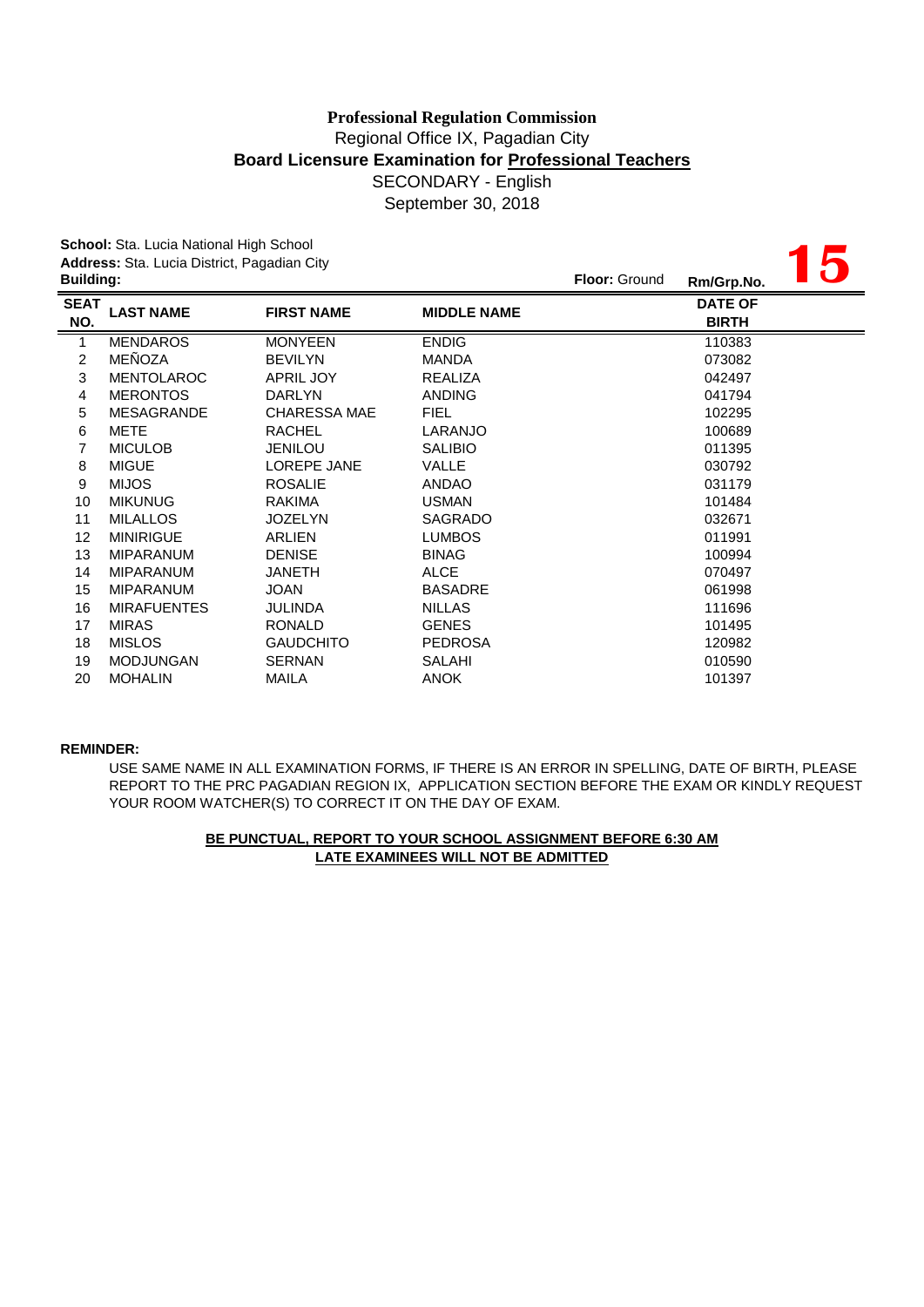**16**

**School:** Sta. Lucia National High School **Address:** Sta. Lucia District, Pagadian City

| <b>Building:</b>  |                      |                     | <b>Floor: Ground</b> | Rm/Grp.No.                     | W. |
|-------------------|----------------------|---------------------|----------------------|--------------------------------|----|
| <b>LAST NAME</b>  | <b>FIRST NAME</b>    | <b>MIDDLE NAME</b>  |                      | <b>DATE OF</b><br><b>BIRTH</b> |    |
| <b>MOHAMAD</b>    | <b>NORSIDA</b>       | <b>MODIN</b>        |                      | 030395                         |    |
| <b>MOHAMAD</b>    | <b>SAIDA</b>         | SABAN               |                      | 030293                         |    |
| <b>MOHAMMAD</b>   | <b>ALJIM</b>         | <b>JAMUDDIN</b>     |                      | 122591                         |    |
| <b>MOHAMMAD</b>   | SHARIEFA JAIRIYA     | <b>MOHAMMAD</b>     |                      | 060295                         |    |
| <b>MOLEJON</b>    | <b>MADELICE</b>      | <b>TOLEDO</b>       |                      | 100191                         |    |
| <b>MOLIG</b>      | <b>ALGELLIBE</b>     | <b>VILLACRUSIS</b>  |                      | 072995                         |    |
| <b>MOLIJON</b>    | <b>JOYCIE</b>        | <b>SOLATORIO</b>    |                      | 041597                         |    |
| <b>MONDARES</b>   | <b>JIMMIELYN</b>     | <b>MACION</b>       |                      | 061898                         |    |
| <b>MONDIDO</b>    | <b>JERMIS</b>        | <b>ROMA</b>         |                      | 022190                         |    |
| <b>MONDIDO</b>    | <b>JONH CLIESTER</b> | <b>INDANGAN</b>     |                      | 022393                         |    |
| <b>MONOPOLLO</b>  | <b>MARICAR</b>       | <b>MAGBAGO</b>      |                      | 092697                         |    |
| <b>MONSALUD</b>   | <b>RANDO</b>         | <b>ESTAÑERO</b>     |                      | 020987                         |    |
| <b>MONTEALTO</b>  | <b>WARLIE JOY</b>    | QUILO               |                      | 071993                         |    |
| <b>MONTECLARO</b> | <b>LYNAR</b>         | <b>JOCSON</b>       |                      | 122277                         |    |
| <b>MONTEJO</b>    | <b>KYLA SOL</b>      | <b>MICUBO</b>       |                      | 092392                         |    |
| <b>MONTEVEROS</b> | <b>JENNY</b>         | <b>CAMPOREDONDO</b> |                      | 120198                         |    |
| <b>MONTILLANO</b> | <b>JAMAICA</b>       | LANUZA              |                      | 100297                         |    |
| <b>MONTILLANO</b> | <b>JESA MAE</b>      |                     |                      | 122597                         |    |
| <b>MORADOS</b>    | ANGIE                | <b>BALUDO</b>       |                      | 101782                         |    |
| <b>MORCILLA</b>   | <b>EDELYN</b>        | <b>DAVAL</b>        |                      | 122892                         |    |
|                   |                      |                     |                      |                                |    |

### **REMINDER:**

USE SAME NAME IN ALL EXAMINATION FORMS, IF THERE IS AN ERROR IN SPELLING, DATE OF BIRTH, PLEASE REPORT TO THE PRC PAGADIAN REGION IX, APPLICATION SECTION BEFORE THE EXAM OR KINDLY REQUEST YOUR ROOM WATCHER(S) TO CORRECT IT ON THE DAY OF EXAM.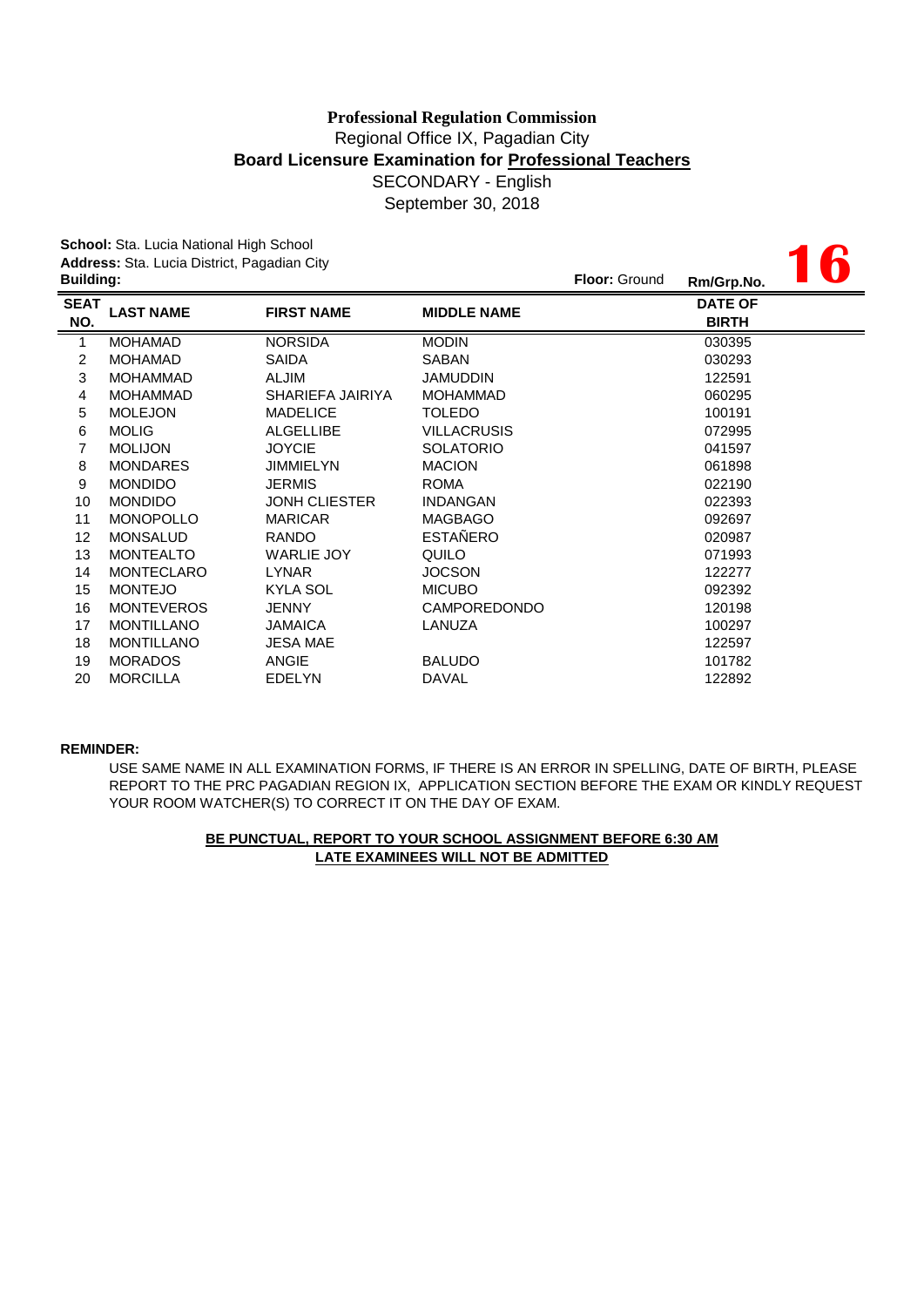|                  | School: Sta. Lucia National High School     |                     |                    |               |                |  |
|------------------|---------------------------------------------|---------------------|--------------------|---------------|----------------|--|
|                  | Address: Sta. Lucia District, Pagadian City |                     |                    | Floor: Ground |                |  |
| <b>Building:</b> |                                             |                     |                    |               | Rm/Grp.No.     |  |
| <b>SEAT</b>      | <b>LAST NAME</b>                            | <b>FIRST NAME</b>   | <b>MIDDLE NAME</b> |               | <b>DATE OF</b> |  |
| NO.              |                                             |                     |                    |               | <b>BIRTH</b>   |  |
| 1                | <b>MUDAG</b>                                | <b>OMAIMA</b>       | <b>ONTONGA</b>     |               | 110793         |  |
| 2                | <b>MUSA</b>                                 | <b>NORELLAH</b>     | ABAS               |               | 012198         |  |
| 3                | <b>MUSTAPHA</b>                             | <b>MERIAM</b>       | <b>KASAN</b>       |               | 092470         |  |
| 4                | <b>MUSTARIL</b>                             | ZORAYDA             | SAURAGAL           |               | 092982         |  |
| 5                | <b>NACION</b>                               | ANNALIZA            | <b>ALAYON</b>      |               | 052587         |  |
| 6                | <b>NACION</b>                               | <b>MARILOU</b>      | <b>TAAMBONG</b>    |               | 112894         |  |
| 7                | <b>NAONG</b>                                | <b>MERPE</b>        | CARBAJAL           |               | 072285         |  |
| 8                | <b>NARIE</b>                                | <b>NAHOR</b>        | <b>TANADE</b>      |               | 010281         |  |
| 9                | <b>NARO</b>                                 | <b>HONEY BEE</b>    | <b>PUNO</b>        |               | 101196         |  |
| 10               | <b>NASSER</b>                               | <b>AYNAH</b>        | SANGGACALA         |               | 062888         |  |
| 11               | <b>NAVAJA</b>                               | <b>JESSICA</b>      | <b>CAPUNO</b>      |               | 103096         |  |
| 12               | <b>NAWAL</b>                                | <b>NORAISA</b>      | <b>TASIL</b>       |               | 012997         |  |
| 13               | <b>NAYNAY</b>                               | <b>RECHIEL</b>      | MANON-OG           |               | 042176         |  |
| 14               | <b>NEJARDA</b>                              | <b>ELONA JANE</b>   | CALLA              |               | 021294         |  |
| 15               | <b>NIANGA</b>                               | JOEL IV             | <b>SARAOS</b>      |               | 032198         |  |
| 16               | <b>NIÑAL</b>                                | <b>ADELISA</b>      | <b>ZAMORA</b>      |               | 120990         |  |
| 17               | <b>NORODIN</b>                              | ARLAN               | LAYOG              |               | 072274         |  |
| 18               | <b>NUEVA</b>                                | <b>RECEJEL</b>      | <b>GACETA</b>      |               | 072481         |  |
| 19               | <b>OBENIETA</b>                             | <b>MARIA ANGELA</b> | <b>BARROGA</b>     |               | 103096         |  |
| 20               | <b>OBIAL</b>                                | <b>ANGELICA</b>     | <b>BATION</b>      |               | 112796         |  |

### **REMINDER:**

USE SAME NAME IN ALL EXAMINATION FORMS, IF THERE IS AN ERROR IN SPELLING, DATE OF BIRTH, PLEASE REPORT TO THE PRC PAGADIAN REGION IX, APPLICATION SECTION BEFORE THE EXAM OR KINDLY REQUEST YOUR ROOM WATCHER(S) TO CORRECT IT ON THE DAY OF EXAM.

# **LATE EXAMINEES WILL NOT BE ADMITTED BE PUNCTUAL, REPORT TO YOUR SCHOOL ASSIGNMENT BEFORE 6:30 AM**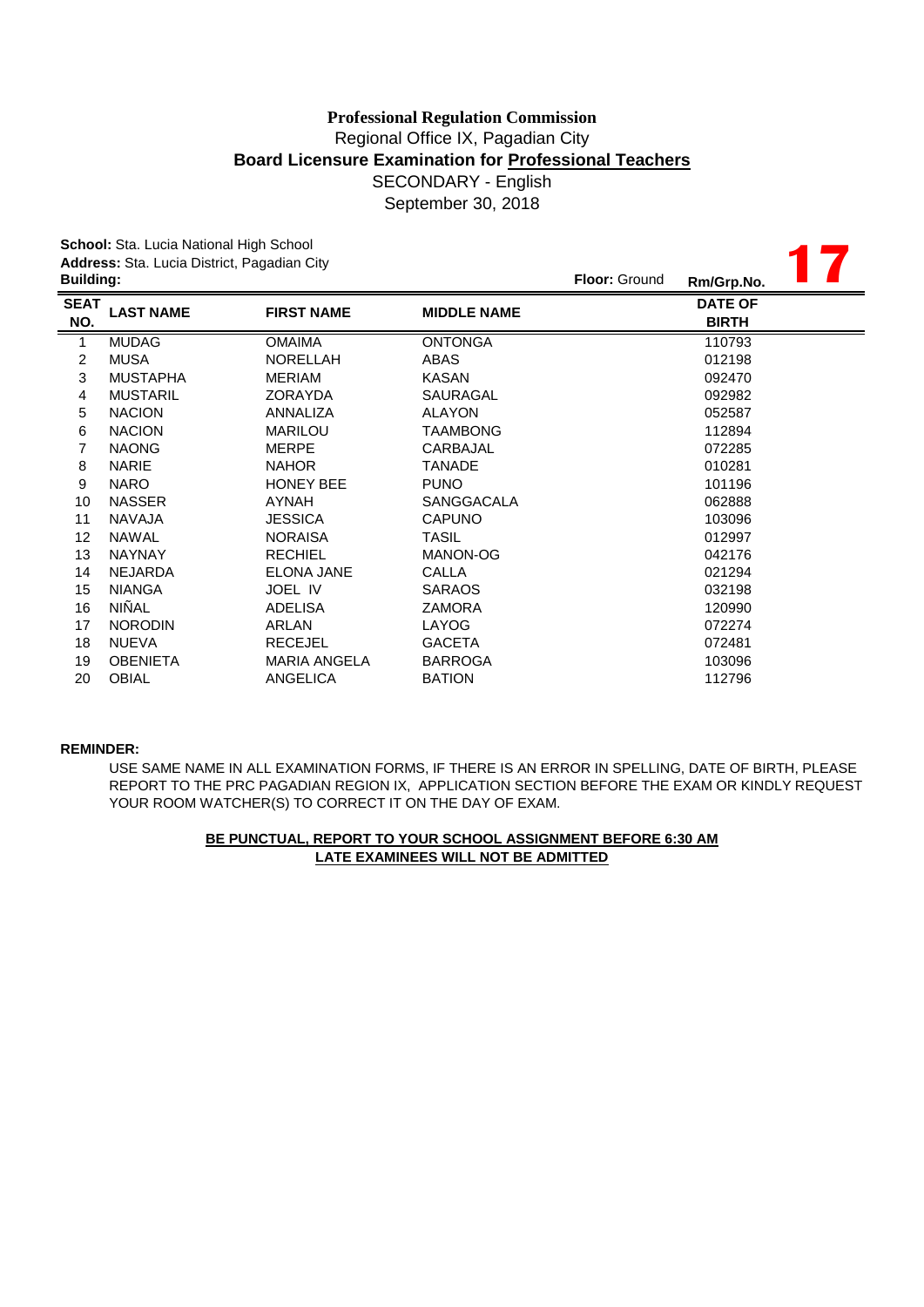September 30, 2018

|                  | School: Sta. Lucia National High School     |                       |                    |                      |                |  |
|------------------|---------------------------------------------|-----------------------|--------------------|----------------------|----------------|--|
|                  | Address: Sta. Lucia District, Pagadian City |                       |                    |                      |                |  |
| <b>Building:</b> |                                             |                       |                    | <b>Floor: Ground</b> | Rm/Grp.No.     |  |
| <b>SEAT</b>      | <b>LAST NAME</b>                            | <b>FIRST NAME</b>     | <b>MIDDLE NAME</b> |                      | <b>DATE OF</b> |  |
| NO.              |                                             |                       |                    |                      | <b>BIRTH</b>   |  |
| 1                | <b>OBORDO</b>                               | <b>CLAUDETTE VINA</b> | <b>FAELDIN</b>     |                      | 022198         |  |
| 2                | <b>OBSEMAN</b>                              | <b>MARK LLOYD</b>     | <b>UBAY</b>        |                      | 061197         |  |
| $\mathbf{3}$     | <b>OCAMPO</b>                               | <b>LUIGI MAR</b>      | <b>ORTUOSTE</b>    |                      | 061088         |  |
| $\overline{4}$   | <b>OCOL</b>                                 | <b>MARLYN</b>         | <b>ORCULLO</b>     |                      | 081366         |  |
| 5                | <b>OGOCIERDA</b>                            | <b>JANETH</b>         | <b>DOMINGO</b>     |                      | 051293         |  |
| 6                | <b>OLAM</b>                                 | <b>IRRES</b>          | <b>SARONA</b>      |                      | 090186         |  |
| 7                | <b>OLINO</b>                                | <b>APRILMARIES</b>    | <b>BILAR</b>       |                      | 043097         |  |
| 8                | <b>OLIVAR</b>                               | ALEX JR               | <b>PIELAGO</b>     |                      | 123190         |  |
| 9                | <b>OLIVEROS</b>                             | <b>DEA NOVIEANN</b>   | <b>TAMBAG</b>      |                      | 111797         |  |
| 10               | <b>OMICTIN</b>                              | <b>JUDE MAY</b>       | <b>ROMANO</b>      |                      | 122197         |  |
| 11               | <b>OMPOY</b>                                | <b>JESIEL</b>         | <b>LOMONGO</b>     |                      | 123180         |  |
| 12               | <b>ONG</b>                                  | ANGEL                 | <b>MINGKIE</b>     |                      | 042092         |  |
| 13               | <b>ONGOS</b>                                | JAY-ANN               | <b>TIMTIM</b>      |                      | 091597         |  |
| 14               | <b>ONGUE</b>                                | <b>JONAFE</b>         | <b>BONGCA</b>      |                      | 011096         |  |
| 15               | <b>OPRESINA</b>                             | <b>MARY KRIS</b>      | <b>SINDAY</b>      |                      | 121896         |  |
| 16               | <b>OPSAR</b>                                | ANALIZA               | <b>GUMLA</b>       |                      | 092192         |  |
| 17               | <b>OPSAR</b>                                | <b>PRINCESS MAE</b>   | <b>GUMLA</b>       |                      | 082997         |  |
| 18               | <b>ORIOLA</b>                               | <b>MAY ANN</b>        | <b>CATIPAY</b>     |                      | 051498         |  |
| 19               | <b>ORION</b>                                | <b>JERZON</b>         | <b>DANIEL</b>      |                      | 100382         |  |
| 20               | <b>ORSIA</b>                                | <b>GRACELDA</b>       | <b>CANSANG</b>     |                      | 121089         |  |

#### **REMINDER:**

USE SAME NAME IN ALL EXAMINATION FORMS, IF THERE IS AN ERROR IN SPELLING, DATE OF BIRTH, PLEASE REPORT TO THE PRC PAGADIAN REGION IX, APPLICATION SECTION BEFORE THE EXAM OR KINDLY REQUEST YOUR ROOM WATCHER(S) TO CORRECT IT ON THE DAY OF EXAM.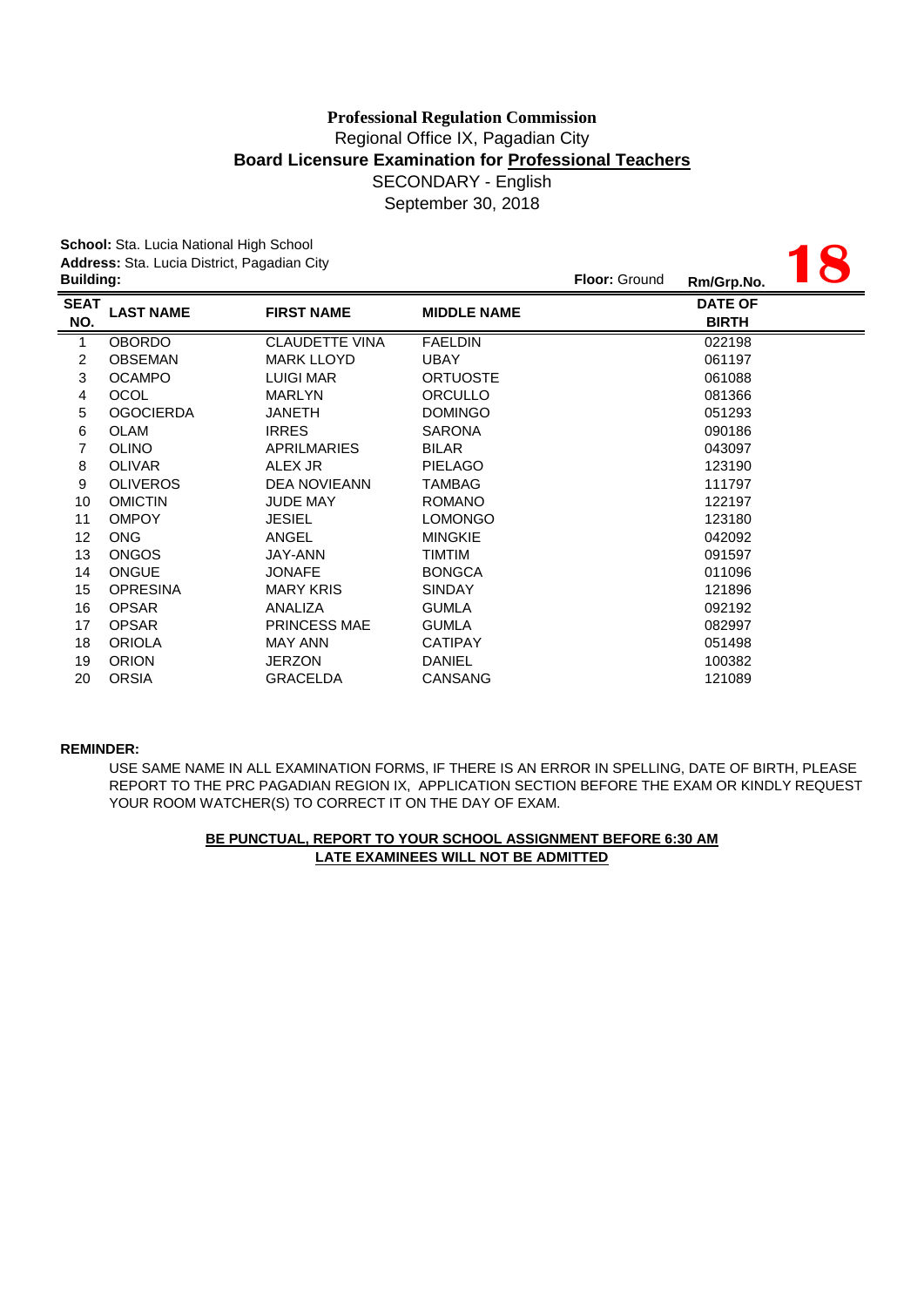**19**

**School:** Sta. Lucia National High School **Address:** Sta. Lucia District, Pagadian City

| <b>Building:</b>   |                   |                         |                    | <b>Floor: Ground</b> | Rm/Grp.No.                     | $\bullet$ |
|--------------------|-------------------|-------------------------|--------------------|----------------------|--------------------------------|-----------|
| <b>SEAT</b><br>NO. | <b>LAST NAME</b>  | <b>FIRST NAME</b>       | <b>MIDDLE NAME</b> |                      | <b>DATE OF</b><br><b>BIRTH</b> |           |
| 1                  | <b>ORTIZ</b>      | RODRIGO JR              | LAGUMBAY           |                      | 121395                         |           |
| 2                  | <b>OSMAN</b>      | <b>EFONIA</b>           | <b>HIMANG</b>      |                      | 120778                         |           |
| 3                  | <b>OSORES</b>     | <b>JINKIE</b>           | MAKIG-ANGAY        |                      | 070280                         |           |
| 4                  | <b>OVALO</b>      | <b>JEANIZA ANN</b>      | <b>LIVA</b>        |                      | 011894                         |           |
| 5                  | <b>OVALO</b>      | <b>URLIEL</b>           | <b>GAMOK</b>       |                      | 050587                         |           |
| 6                  | <b>OYOA</b>       | AILYN                   | <b>IBURAN</b>      |                      | 010486                         |           |
| 7                  | <b>PABATAO</b>    | <b>GINALYN</b>          | <b>MACATUAL</b>    |                      | 031493                         |           |
| 8                  | <b>PABLEO</b>     | <b>CHELDY</b>           | <b>ELUMBA</b>      |                      | 091974                         |           |
| 9                  | <b>PACAÑA</b>     | <b>ELIZABETH</b>        | <b>NAONG</b>       |                      | 010196                         |           |
| 10                 | PACAÑA            | <b>MARIA STELLA MAY</b> | <b>VILLACERAN</b>  |                      | 031398                         |           |
| 11                 | <b>PACULANANG</b> | <b>JEAN</b>             | <b>SANDIGON</b>    |                      | 030798                         |           |
| 12                 | <b>PACULANANG</b> | MAY                     | <b>SANDIGON</b>    |                      | 072799                         |           |
| 13                 | <b>PACULBA</b>    | <b>LOLIT</b>            | <b>LEMOSNERO</b>   |                      | 110495                         |           |
| 14                 | <b>PADABOC</b>    | SHEENA MAY              | LANZADERAS         |                      | 051696                         |           |
| 15                 | <b>PADAYOGDOG</b> | <b>EMELY</b>            | <b>LABAJO</b>      |                      | 051984                         |           |
| 16                 | PADERANGA         | <b>ZOREN</b>            | <b>MACAPAS</b>     |                      | 083096                         |           |
| 17                 | <b>PADILLA</b>    | <b>FEDERICO</b>         | <b>ALANIA</b>      |                      | 031983                         |           |
| 18                 | <b>PADILLA</b>    | <b>RECA MARIE</b>       | <b>CABER</b>       |                      | 071897                         |           |
| 19                 | <b>PADILLA</b>    | <b>RESSA MARIE</b>      | <b>CABER</b>       |                      | 071897                         |           |
| 20                 | PAGASIAN          | <b>LENIE ROSE</b>       | <b>MAGSILONG</b>   |                      | 082797                         |           |

### **REMINDER:**

USE SAME NAME IN ALL EXAMINATION FORMS, IF THERE IS AN ERROR IN SPELLING, DATE OF BIRTH, PLEASE REPORT TO THE PRC PAGADIAN REGION IX, APPLICATION SECTION BEFORE THE EXAM OR KINDLY REQUEST YOUR ROOM WATCHER(S) TO CORRECT IT ON THE DAY OF EXAM.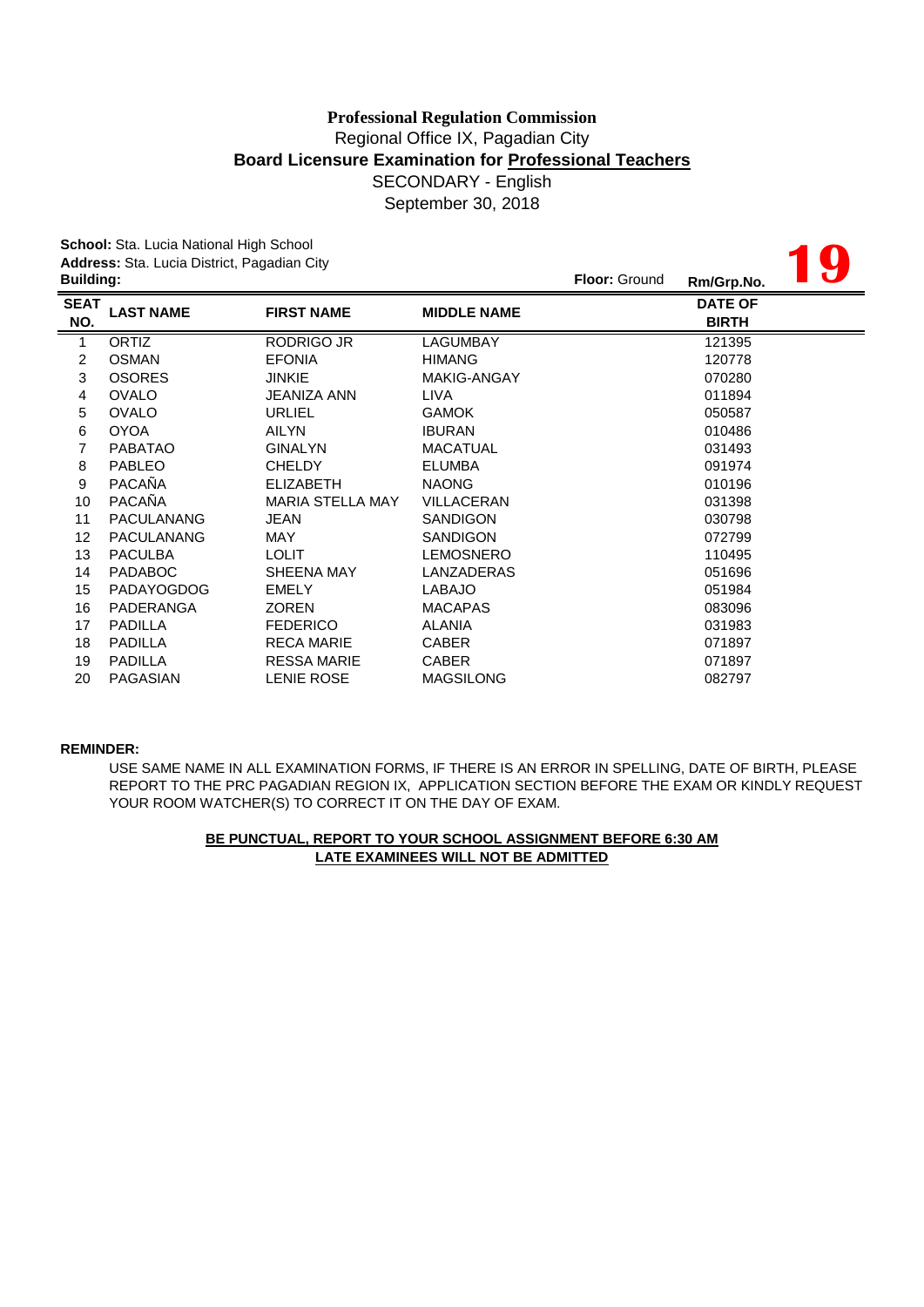# Regional Office IX, Pagadian City **Board Licensure Examination for Professional Teachers** SECONDARY - English September 30, 2018 **Professional Regulation Commission**

|                  | School: Sta. Lucia National High School     |                      |                    |               |                |  |
|------------------|---------------------------------------------|----------------------|--------------------|---------------|----------------|--|
|                  | Address: Sta. Lucia District, Pagadian City |                      |                    |               |                |  |
| <b>Building:</b> |                                             |                      |                    | Floor: Ground | Rm/Grp.No.     |  |
| <b>SEAT</b>      | <b>LAST NAME</b>                            | <b>FIRST NAME</b>    | <b>MIDDLE NAME</b> |               | <b>DATE OF</b> |  |
| NO.              |                                             |                      |                    |               | <b>BIRTH</b>   |  |
| 1                | <b>PAGAT</b>                                | RHEZA LEE            | <b>RIZANO</b>      |               | 050772         |  |
| 2                | <b>PAGENTE</b>                              | <b>CHARMING</b>      | OBEÑA              |               | 062084         |  |
| 3                | <b>PAGKA</b>                                | <b>MUSMIRA</b>       | <b>KATO</b>        |               | 011195         |  |
| 4                | PAGLALUNAN                                  | <b>EMELYN</b>        | <b>SUMUNDONG</b>   |               | 031291         |  |
| 5                | <b>PAGLINAWAN</b>                           | <b>MEYER</b>         | <b>PALMA</b>       |               | 050384         |  |
| 6                | PAGRANGAN                                   | ARSAD                | <b>OBINA</b>       |               | 100194         |  |
| 7                | <b>PAGUE</b>                                | <b>WILMA</b>         | <b>CABURAL</b>     |               | 060491         |  |
| 8                | PAHAYAHAY                                   | <b>NEZIEL</b>        | <b>CONCORDIA</b>   |               | 081097         |  |
| 9                | <b>PALABRICA</b>                            | <b>MEANN CELESTE</b> | <b>DACUT</b>       |               | 030888         |  |
| 10               | <b>PALACAY</b>                              | <b>LOUIE</b>         | <b>SOMOSA</b>      |               | 012881         |  |
| 11               | <b>PALACIO</b>                              | ALLEN                | <b>ZULUETA</b>     |               | 102284         |  |
| 12               | <b>PALARAO</b>                              | <b>ERMAJANE</b>      | <b>SALGAN</b>      |               | 102396         |  |
| 13               | PALPAGAN                                    | <b>NANCY</b>         | <b>BORALO</b>      |               | 112795         |  |
| 14               | <b>PAMATIN</b>                              | ARIES JAY            | <b>IBABAO</b>      |               | 081297         |  |
| 15               | <b>PAMPILO</b>                              | <b>ANGELICA</b>      | <b>ABING</b>       |               | 021092         |  |
| 16               | PANDA-AG                                    | <b>NORHANA</b>       | <b>MAGOMNANG</b>   |               | 030495         |  |
| 17               | <b>PANGISARAN</b>                           | JUNAIFA              | <b>BALADING</b>    |               | 032595         |  |
| 18               | <b>PANILLO</b>                              | <b>JUDITH</b>        | <b>TUYOR</b>       |               | 052794         |  |
| 19               | <b>PANTALIANO</b>                           | <b>KEVIN ALEX</b>    | <b>CARPIO</b>      |               | 042193         |  |
| 20               | <b>PANTORILLA</b>                           | <b>RACHEL</b>        | <b>EBUA</b>        |               | 030380         |  |

### **REMINDER:**

USE SAME NAME IN ALL EXAMINATION FORMS, IF THERE IS AN ERROR IN SPELLING, DATE OF BIRTH, PLEASE REPORT TO THE PRC PAGADIAN REGION IX, APPLICATION SECTION BEFORE THE EXAM OR KINDLY REQUEST YOUR ROOM WATCHER(S) TO CORRECT IT ON THE DAY OF EXAM.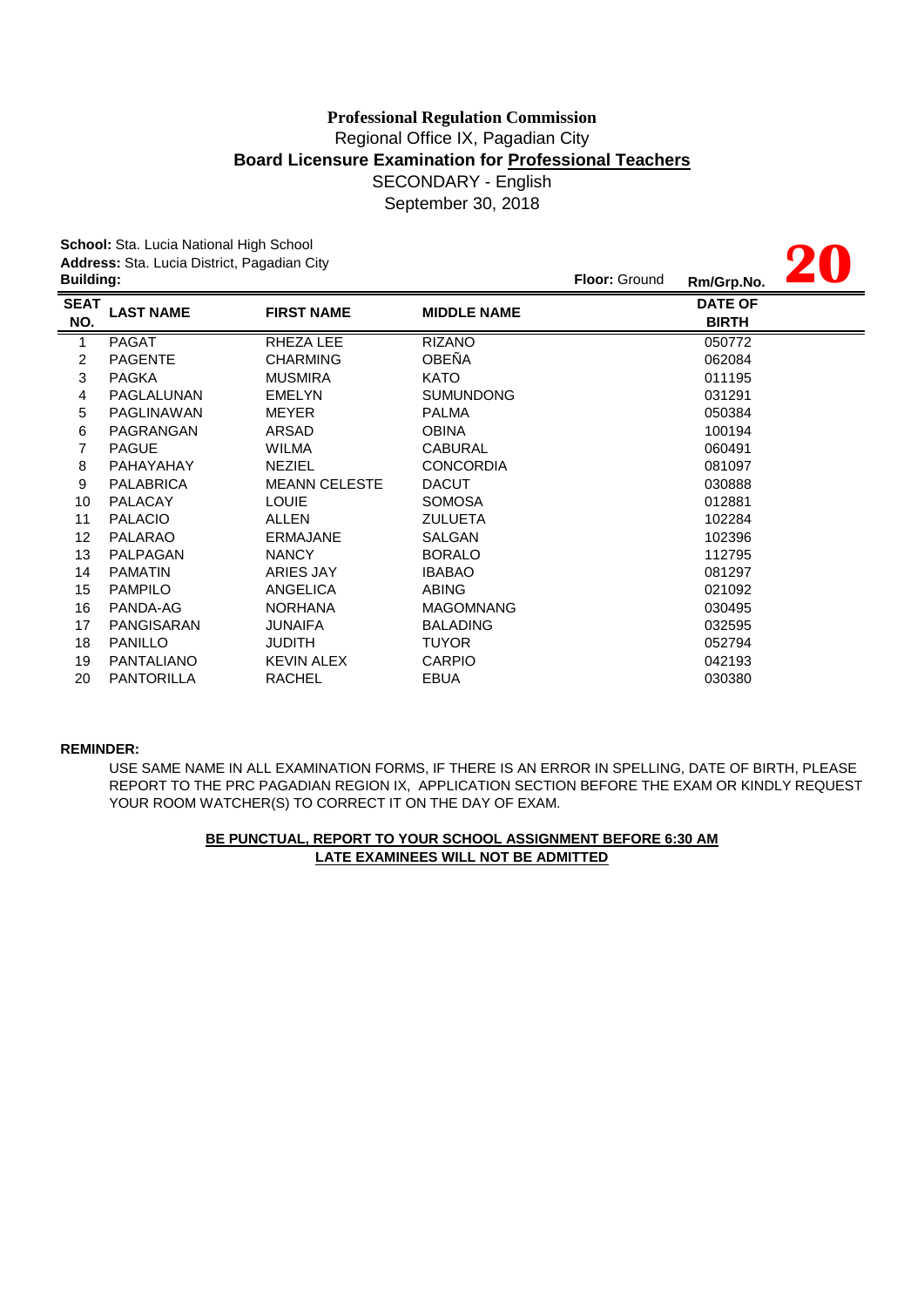# **Board Licensure Examination for Professional Teachers** SECONDARY - English **Professional Regulation Commission** Regional Office IX, Pagadian City

September 30, 2018

**21**

**School:** Sta. Lucia National High School **Address:** Sta. Lucia District, Pagadian City

|                    | <b>Address:</b> Sta. Lucia District, Pagadian City<br><b>Building:</b> |                    |                    |  | Rm/Grp.No.                     |  |
|--------------------|------------------------------------------------------------------------|--------------------|--------------------|--|--------------------------------|--|
| <b>SEAT</b><br>NO. | <b>LAST NAME</b>                                                       | <b>FIRST NAME</b>  | <b>MIDDLE NAME</b> |  | <b>DATE OF</b><br><b>BIRTH</b> |  |
| 1                  | <b>PANUMPANG</b>                                                       | <b>JUHONEY</b>     | <b>BANTUAS</b>     |  | 010985                         |  |
| $\overline{c}$     | <b>PAQUILIT</b>                                                        | <b>EVANIE</b>      | <b>GAJONERA</b>    |  | 012397                         |  |
| 3                  | <b>PAQUILIT</b>                                                        | <b>JULIET</b>      | <b>PANUNCILLON</b> |  | 033183                         |  |
| 4                  | <b>PAQUILIT</b>                                                        | <b>JULIETO</b>     | <b>LANIOJAN</b>    |  | 060680                         |  |
| 5                  | PARADERO                                                               | <b>MAREBIL</b>     | <b>BANGLOS</b>     |  | 120296                         |  |
| 6                  | PARAMI                                                                 | <b>ARLENE</b>      | <b>INOFERIO</b>    |  | 041089                         |  |
| 7                  | <b>PARAN</b>                                                           | <b>ARIANE</b>      | <b>MANOS</b>       |  | 052797                         |  |
| 8                  | <b>PARDILLO</b>                                                        | <b>ABYGAILE</b>    | <b>SICAT</b>       |  | 022198                         |  |
| 9                  | <b>PAREJA</b>                                                          | <b>MARIEL VHIE</b> | <b>TUCAS</b>       |  | 092096                         |  |
| 10                 | PARELA                                                                 | ANALYN             | <b>PEPITO</b>      |  | 081795                         |  |
| 11                 | <b>PAROHINOG</b>                                                       | JESSA              | <b>CASTRO</b>      |  | 121195                         |  |
| 12                 | <b>PAROHINOG</b>                                                       | <b>MILFIE</b>      | <b>PAGUBO</b>      |  | 090297                         |  |
| 13                 | <b>PARTOSA</b>                                                         | <b>ALONA</b>       | <b>EUCOGCO</b>     |  | 030189                         |  |
| 14                 | PASANDALAN                                                             | <b>RUBY</b>        | <b>OCHATE</b>      |  | 112280                         |  |
| 15                 | <b>PASCULADO</b>                                                       | <b>RANSEL</b>      | <b>CEBUCO</b>      |  | 111896                         |  |
| 16                 | <b>PASIA</b>                                                           | <b>VIVIAN</b>      | <b>ESTRADA</b>     |  | 010286                         |  |
| 17                 | PASIGNASIGNA                                                           | <b>LYDIA</b>       | <b>COMPOC</b>      |  | 080392                         |  |
| 18                 | <b>PATAGOC</b>                                                         | HANOL              | <b>GALICIA</b>     |  | 122496                         |  |
| 19                 | <b>PATALINGHUG</b>                                                     | <b>JUDY ANN</b>    | <b>GERVISE</b>     |  | 062196                         |  |
| 20                 | <b>PATOY</b>                                                           | <b>VANESSA</b>     | <b>ESPINOSA</b>    |  | 010195                         |  |

### **REMINDER:**

USE SAME NAME IN ALL EXAMINATION FORMS, IF THERE IS AN ERROR IN SPELLING, DATE OF BIRTH, PLEASE REPORT TO THE PRC PAGADIAN REGION IX, APPLICATION SECTION BEFORE THE EXAM OR KINDLY REQUEST YOUR ROOM WATCHER(S) TO CORRECT IT ON THE DAY OF EXAM.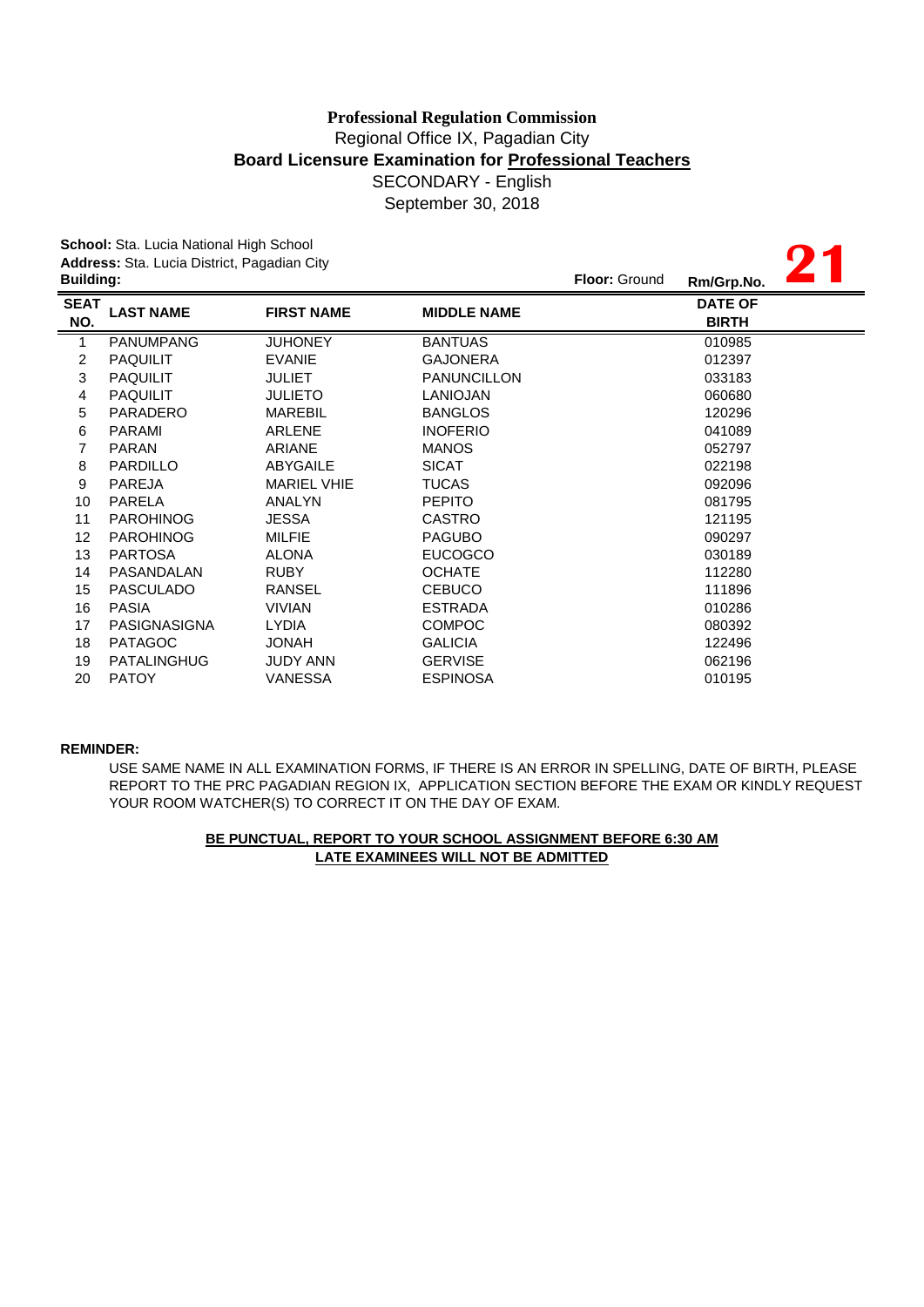# SECONDARY - English September 30, 2018 **Professional Regulation Commission** Regional Office IX, Pagadian City **Board Licensure Examination for Professional Teachers**

**School:** Sta. Lucia National High School **Address:** Sta. Lucia District, Pagadian City

|                    | <b>sonson</b> cla. Eacla Hallonar High Concor<br>Address: Sta. Lucia District, Pagadian City |                    |                     |            |                                |  |
|--------------------|----------------------------------------------------------------------------------------------|--------------------|---------------------|------------|--------------------------------|--|
| <b>Building:</b>   |                                                                                              |                    | Floor: Ground       | Rm/Grp.No. |                                |  |
| <b>SEAT</b><br>NO. | <b>LAST NAME</b>                                                                             | <b>FIRST NAME</b>  | <b>MIDDLE NAME</b>  |            | <b>DATE OF</b><br><b>BIRTH</b> |  |
| 1                  | <b>PATRICIO</b>                                                                              | <b>ROD BRYANT</b>  | <b>TARIO</b>        |            | 032993                         |  |
| 2                  | <b>PAUSAL</b>                                                                                | <b>ROSEVILLA</b>   | AGAPAY              |            | 072288                         |  |
| 3                  | <b>PAUSANOS</b>                                                                              | <b>RONALD</b>      | <b>BOVIDA</b>       |            | 091583                         |  |
| 4                  | <b>PAYOPANIN</b>                                                                             | <b>ELDIN</b>       | <b>CASINTO</b>      |            | 060982                         |  |
| 5                  | PELAYO                                                                                       | <b>JUDELINE</b>    | <b>GUALIN</b>       |            | 010598                         |  |
| 6                  | PEÑAFIEL                                                                                     | <b>JURALYN MAE</b> | <b>CANDILA</b>      |            | 100495                         |  |
| 7                  | PEÑARANDA                                                                                    | <b>JAYNETH</b>     | <b>PRENIO</b>       |            | 011677                         |  |
| 8                  | <b>PEÑOLBO</b>                                                                               | <b>GENALYN</b>     | <b>MAGHINAY</b>     |            | 103188                         |  |
| 9                  | <b>PEREGRINO</b>                                                                             | <b>JERRY JR</b>    | <b>BAÑEZ</b>        |            | 013093                         |  |
| 10                 | <b>PEREZ</b>                                                                                 | <b>GELO</b>        | <b>AMACNA</b>       |            | 110986                         |  |
| 11                 | <b>PERMANO</b>                                                                               | <b>SARAH JANE</b>  | <b>MONTEMAYORES</b> |            | 020894                         |  |
| 12                 | PETALLAR                                                                                     | <b>JEANELLIE</b>   | <b>LEGUIZ</b>       |            | 040887                         |  |
| 13                 | <b>PIDO</b>                                                                                  | <b>CHARISA</b>     | <b>JUSOL</b>        |            | 041892                         |  |
| 14                 | <b>PIEDROS</b>                                                                               | <b>RENE</b>        | <b>ROSA</b>         |            | 110285                         |  |
| 15                 | <b>PIELAGO</b>                                                                               | <b>EARL JAMES</b>  | <b>BUSTAMANTE</b>   |            | 092995                         |  |
| 16                 | <b>PILAPIL</b>                                                                               | <b>JAERA MAY</b>   | AÑABEZA             |            | 091197                         |  |
| 17                 | <b>PILONES</b>                                                                               | <b>JUDELYN</b>     | <b>PALAHANG</b>     |            | 082495                         |  |
| 18                 | <b>PINILI</b>                                                                                | <b>DENNIS</b>      | PEÑAFLORIDA         |            | 021596                         |  |
| 19                 | <b>PINTAC</b>                                                                                | <b>HONEY CIELO</b> | <b>GARZO</b>        |            | 062392                         |  |
| 20                 | <b>PIOJO</b>                                                                                 | <b>CLAUDINE</b>    | <b>ALCALA</b>       |            | 062298                         |  |
| 21                 | <b>POGOY</b>                                                                                 | <b>JOMARIE</b>     | <b>PILA</b>         |            | 052093                         |  |

### **REMINDER:**

USE SAME NAME IN ALL EXAMINATION FORMS, IF THERE IS AN ERROR IN SPELLING, DATE OF BIRTH, PLEASE REPORT TO THE PRC PAGADIAN REGION IX, APPLICATION SECTION BEFORE THE EXAM OR KINDLY REQUEST YOUR ROOM WATCHER(S) TO CORRECT IT ON THE DAY OF EXAM.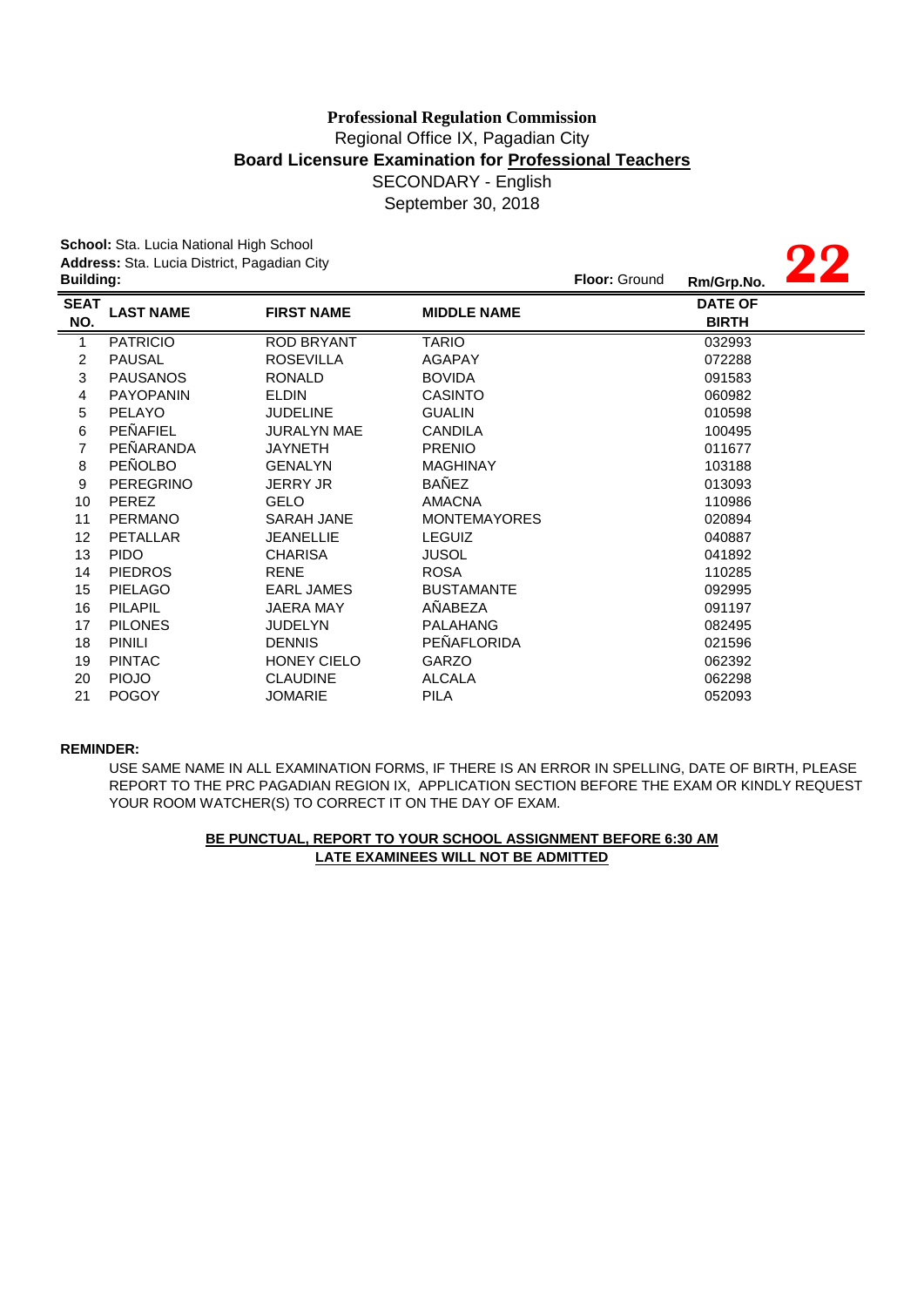September 30, 2018

|                    | School: Sta. Lucia National High School<br>Address: Sta. Lucia District, Pagadian City |                                  |                    |                      |                                |  |
|--------------------|----------------------------------------------------------------------------------------|----------------------------------|--------------------|----------------------|--------------------------------|--|
| <b>Building:</b>   |                                                                                        |                                  |                    | <b>Floor: Ground</b> | Rm/Grp.No.                     |  |
| <b>SEAT</b><br>NO. | <b>LAST NAME</b>                                                                       | <b>FIRST NAME</b>                | <b>MIDDLE NAME</b> |                      | <b>DATE OF</b><br><b>BIRTH</b> |  |
| 1                  | <b>POLAO</b>                                                                           | <b>NORAIN</b>                    | <b>MASTURA</b>     |                      | 010669                         |  |
| $\overline{2}$     | <b>POLIRAN</b>                                                                         | <b>HANNAH LYN</b>                | <b>MIRANDA</b>     |                      | 091890                         |  |
| 3                  | <b>POLLESCAS</b>                                                                       | <b>ELVIRA</b>                    | <b>INDIG</b>       |                      | 111367                         |  |
| 4                  | <b>POLPOL</b>                                                                          | <b>ALWIN</b>                     | WAMILDA            |                      | 031997                         |  |
| 5                  | <b>POMICPIC</b>                                                                        | <b>CHINA MAE</b>                 | <b>GRADO</b>       |                      | 121197                         |  |
| 6                  | <b>PON</b>                                                                             | <b>NERISSA</b>                   | AREÑAS             |                      | 111596                         |  |
| $\overline{7}$     | <b>PONCE</b>                                                                           | <b>SHYLENE</b>                   | <b>MARCHAN</b>     |                      | 071298                         |  |
| 8                  | <b>PONDOC</b>                                                                          | <b>GRACELYN</b>                  | <b>BONGO</b>       |                      | 033197                         |  |
| 9                  | <b>PORAN</b>                                                                           | <b>ELICITO</b>                   | <b>GOT</b>         |                      | 051570                         |  |
| 10                 | <b>PRAILES</b>                                                                         | <b>ROGER</b>                     | <b>OLIVEROS</b>    |                      | 051978                         |  |
| 11                 | <b>PROVIDENCIA</b>                                                                     | <b>DAYLINDA</b>                  | <b>OLUYA</b>       |                      | 021583                         |  |
| 12                 | <b>PUAQUE</b>                                                                          | <b>VINCENT</b>                   | <b>ESCONDE</b>     |                      | 082486                         |  |
| 13                 | <b>PUERTOS</b>                                                                         | <b>FARAH DIVAH BENEDI(SAMSON</b> |                    |                      | 103194                         |  |
| 14                 | <b>PUGATE</b>                                                                          | <b>LEOLYN MARIE</b>              | <b>VELASCO</b>     |                      | 070689                         |  |
| 15                 | <b>PUMBAYA</b>                                                                         | <b>NAIMAH</b>                    | <b>BALINDONG</b>   |                      | 022179                         |  |
| 16                 | <b>PUTIAN</b>                                                                          | <b>MARICAR</b>                   | <b>DIOLA</b>       |                      | 092495                         |  |
| 17                 | <b>QUARENTA</b>                                                                        | <b>JENILYN</b>                   | <b>ABENES</b>      |                      | 080189                         |  |
| 18                 | <b>QUEZON</b>                                                                          | <b>FRINCESS</b>                  | <b>SALDIVAR</b>    |                      | 010998                         |  |
| 19                 | <b>QUIDLAT</b>                                                                         | <b>NARCISA</b>                   | AM-IS              |                      | 010284                         |  |
| 20                 | QUIJADA                                                                                | <b>IRENE</b>                     | <b>ZARAGOSA</b>    |                      | 052892                         |  |
| 21                 | QUIMSON                                                                                | <b>HAZEL</b>                     | <b>TAOC</b>        |                      | 042079                         |  |

### **REMINDER:**

USE SAME NAME IN ALL EXAMINATION FORMS, IF THERE IS AN ERROR IN SPELLING, DATE OF BIRTH, PLEASE REPORT TO THE PRC PAGADIAN REGION IX, APPLICATION SECTION BEFORE THE EXAM OR KINDLY REQUEST YOUR ROOM WATCHER(S) TO CORRECT IT ON THE DAY OF EXAM.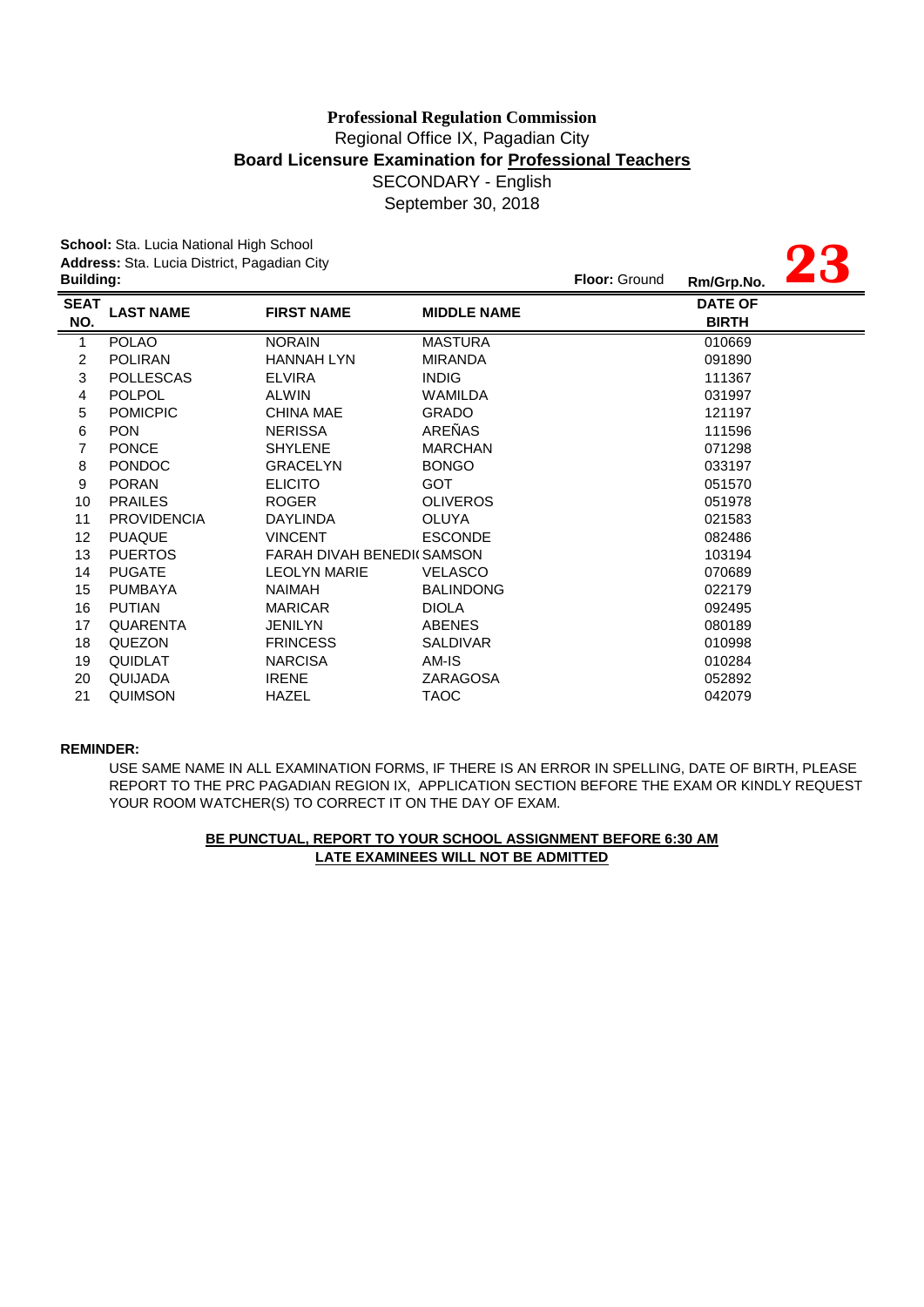September 30, 2018

|                    | <b>School:</b> Co Tek Chun National Trade School<br>Address: Sunrise Village, Tiguma, Pagadian City |                      |                    |                      |                                |  |  |
|--------------------|-----------------------------------------------------------------------------------------------------|----------------------|--------------------|----------------------|--------------------------------|--|--|
| <b>Building:</b>   |                                                                                                     |                      |                    | <b>Floor: Ground</b> | Rm/Grp.No.                     |  |  |
| <b>SEAT</b><br>NO. | <b>LAST NAME</b>                                                                                    | <b>FIRST NAME</b>    | <b>MIDDLE NAME</b> |                      | <b>DATE OF</b><br><b>BIRTH</b> |  |  |
| 1                  | QUIÑAHAN                                                                                            | <b>MARY JANE</b>     | <b>PEPITO</b>      |                      | 122689                         |  |  |
| $\overline{2}$     | <b>QUINES</b>                                                                                       | <b>CHRISTINEJERA</b> | <b>ELUMBA</b>      |                      | 031397                         |  |  |
| 3                  | QUINIMON                                                                                            | <b>FAITH ROSE</b>    | <b>QUINLET</b>     |                      | 082997                         |  |  |
| $\overline{4}$     | <b>QUIRANTE</b>                                                                                     | <b>JESSA</b>         | <b>PANTUAN</b>     |                      | 060799                         |  |  |
| 5                  | <b>QUIRANTE</b>                                                                                     | <b>REYNALINE</b>     | <b>VERANO</b>      |                      | 090693                         |  |  |
| 6                  | <b>QUIROS</b>                                                                                       | <b>GUINAR</b>        | <b>PADAONG</b>     |                      | 101679                         |  |  |
| $\overline{7}$     | <b>QUIROS</b>                                                                                       | <b>REDFORD</b>       | <b>MORALES</b>     |                      | 042389                         |  |  |
| 8                  | <b>QUISEL</b>                                                                                       | <b>MARY ANN</b>      | <b>PIALAGO</b>     |                      | 052681                         |  |  |
| 9                  | <b>RAAGAS</b>                                                                                       | CHERRY JEAN          | <b>BERSALES</b>    |                      | 070597                         |  |  |
| 10                 | <b>RADA</b>                                                                                         | <b>ALMIRA</b>        | ANDAGAN            |                      | 121797                         |  |  |
| 11                 | <b>RADA</b>                                                                                         | <b>MARY FREDCEL</b>  | <b>ZORILLA</b>     |                      | 091897                         |  |  |
| 12                 | <b>RAMBER</b>                                                                                       | <b>MONALISA</b>      | <b>SULTAN</b>      |                      | 031084                         |  |  |
| 13                 | <b>RAMIREZ</b>                                                                                      | <b>MARY JOY</b>      | <b>MATAPA</b>      |                      | 070498                         |  |  |
| 14                 | <b>RAMOS</b>                                                                                        | <b>AIZA</b>          | <b>EMPALMADO</b>   |                      | 041385                         |  |  |
| 15                 | <b>RANQUE</b>                                                                                       | <b>ILYN</b>          | <b>SUMOLAY</b>     |                      | 060496                         |  |  |
| 16                 | RARA                                                                                                | <b>CHRISTINE</b>     | <b>EBONDAS</b>     |                      | 121693                         |  |  |
| 17                 | <b>RAWLINSON</b>                                                                                    | <b>JULIET</b>        | <b>CAHILAP</b>     |                      | 071573                         |  |  |
| 18                 | REALIZA                                                                                             | MA. CHARYN           | <b>SALDON</b>      |                      | 103197                         |  |  |
| 19                 | <b>REAMBONANZA</b>                                                                                  | <b>ELSIE</b>         | <b>LOBETANIA</b>   |                      | 082092                         |  |  |
| 20                 | <b>REBECCA</b>                                                                                      | SARAH                | <b>OPIMA</b>       |                      | 012897                         |  |  |
| 21                 | <b>RECHA</b>                                                                                        | <b>MILFE</b>         | ATAY               |                      | 092176                         |  |  |

### **REMINDER:**

USE SAME NAME IN ALL EXAMINATION FORMS, IF THERE IS AN ERROR IN SPELLING, DATE OF BIRTH, PLEASE REPORT TO THE PRC PAGADIAN REGION IX, APPLICATION SECTION BEFORE THE EXAM OR KINDLY REQUEST YOUR ROOM WATCHER(S) TO CORRECT IT ON THE DAY OF EXAM.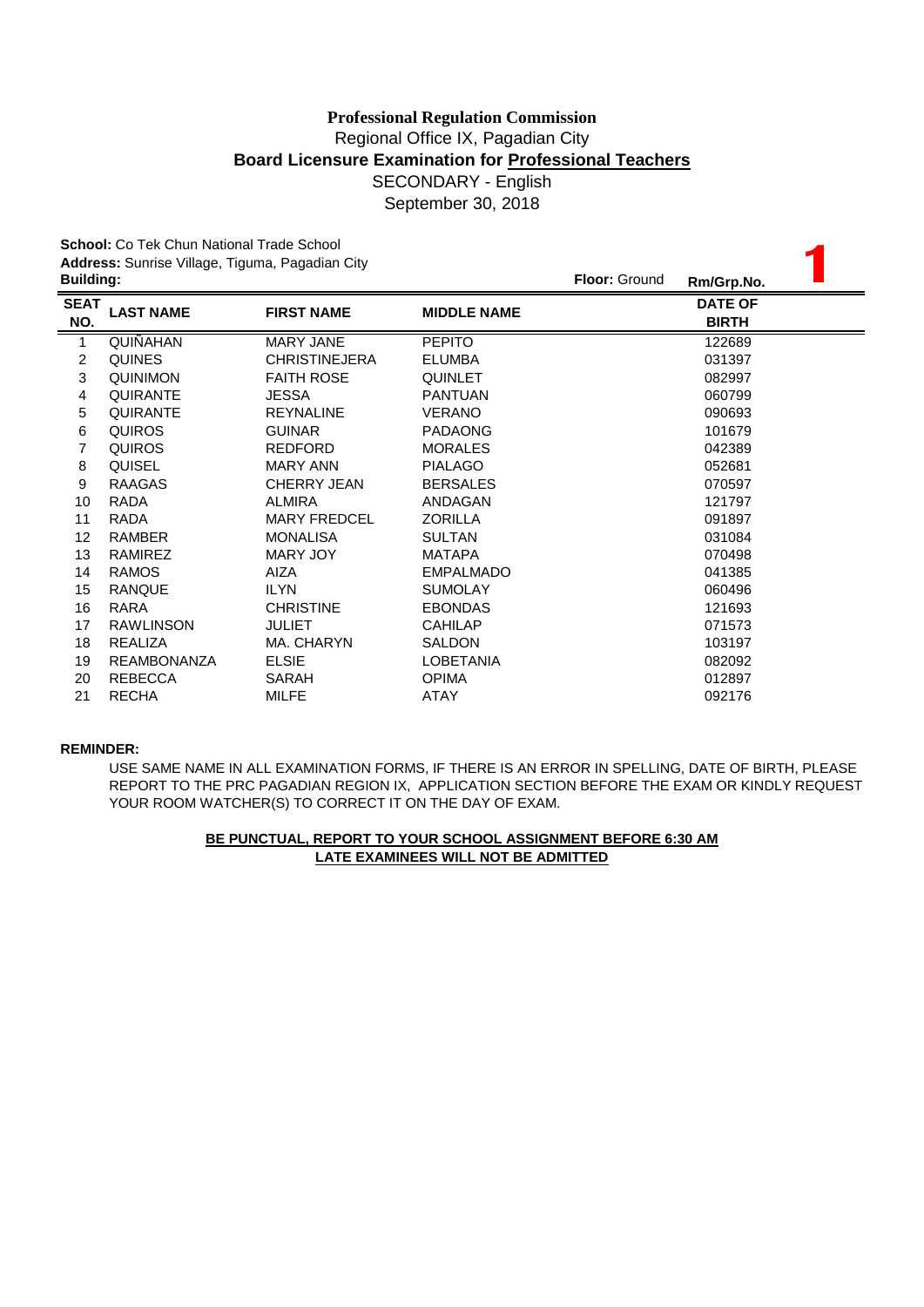September 30, 2018

**2**

**School:** Co Tek Chun National Trade School **Address:** Sunrise Village, Tiguma, Pagadian City

|                    | <b>Building:</b> |                                |                    | <b>Floor: Ground</b> | Rm/Grp.No.                     |  |
|--------------------|------------------|--------------------------------|--------------------|----------------------|--------------------------------|--|
| <b>SEAT</b><br>NO. | <b>LAST NAME</b> | <b>FIRST NAME</b>              | <b>MIDDLE NAME</b> |                      | <b>DATE OF</b><br><b>BIRTH</b> |  |
| 1                  | <b>RECTO</b>     | ANALOU                         | <b>BACORNAY</b>    |                      | 071182                         |  |
| $\overline{c}$     | <b>REDOBLE</b>   | <b>RONAFE</b>                  | <b>RUIZ</b>        |                      | 070393                         |  |
| 3                  | <b>REDUBLADO</b> | <b>JESICA</b>                  | <b>BAGUNDOL</b>    |                      | 083097                         |  |
| 4                  | REGALA           | <b>LUNETA</b>                  | <b>RADA</b>        |                      | 012387                         |  |
| 5                  | <b>REGENCIA</b>  | <b>RACHEL</b>                  | <b>PENE</b>        |                      | 010998                         |  |
| 6                  | <b>RELLENTE</b>  | <b>LEE DENICE</b>              | <b>CAPUYAN</b>     |                      | 082497                         |  |
| 7                  | <b>REMECIAL</b>  | <b>JIESZA</b>                  | <b>MABASA</b>      |                      | 101897                         |  |
| 8                  | <b>REMOLINO</b>  | <b>DIANNE</b>                  | <b>SARABIA</b>     |                      | 120996                         |  |
| 9                  | <b>REMULTA</b>   | <b>HERALD</b>                  | <b>GUTIERREZ</b>   |                      | 122883                         |  |
| 10                 | <b>RENDULA</b>   | <b>RUENA</b>                   | <b>GANTALAO</b>    |                      | 090695                         |  |
| 11                 | <b>REQUIRME</b>  | <b>ROSECELYN</b>               | <b>BENDOY</b>      |                      | 112393                         |  |
| 12 <sup>°</sup>    | <b>RETES</b>     | <b>ROSELYN</b>                 | ALABATA            |                      | 020195                         |  |
| 13                 | <b>REVILLA</b>   | <b>MARIE BETH</b>              | <b>DALAOTA</b>     |                      | 120597                         |  |
| 14                 | <b>REYES</b>     | <b>DAREY</b>                   | <b>DAYMIEL</b>     |                      | 021295                         |  |
| 15                 | <b>REYES</b>     | <b>LORNA</b>                   | SACIL              |                      | 052081                         |  |
| 16                 | <b>REYES</b>     | PIO JADE                       | LIM                |                      | 072790                         |  |
| 17                 | <b>RIVERA</b>    | <b>CHARIE LOVELY ROEN RONE</b> |                    |                      | 120589                         |  |
| 18                 | <b>RIVERA</b>    | KAY.                           | CANO-OG            |                      | 120294                         |  |
| 19                 | <b>ROCALDO</b>   | <b>DISNEY</b>                  | <b>APDUJAN</b>     |                      | 043089                         |  |
| 20                 | <b>RODRIGO</b>   | ANNA MARIZ                     | <b>CANOY</b>       |                      | 071398                         |  |
| 21                 | <b>RODRIGUEZ</b> | SHERELY DEE                    | <b>RADA</b>        |                      | 061694                         |  |
|                    |                  |                                |                    |                      |                                |  |

### **REMINDER:**

USE SAME NAME IN ALL EXAMINATION FORMS, IF THERE IS AN ERROR IN SPELLING, DATE OF BIRTH, PLEASE REPORT TO THE PRC PAGADIAN REGION IX, APPLICATION SECTION BEFORE THE EXAM OR KINDLY REQUEST YOUR ROOM WATCHER(S) TO CORRECT IT ON THE DAY OF EXAM.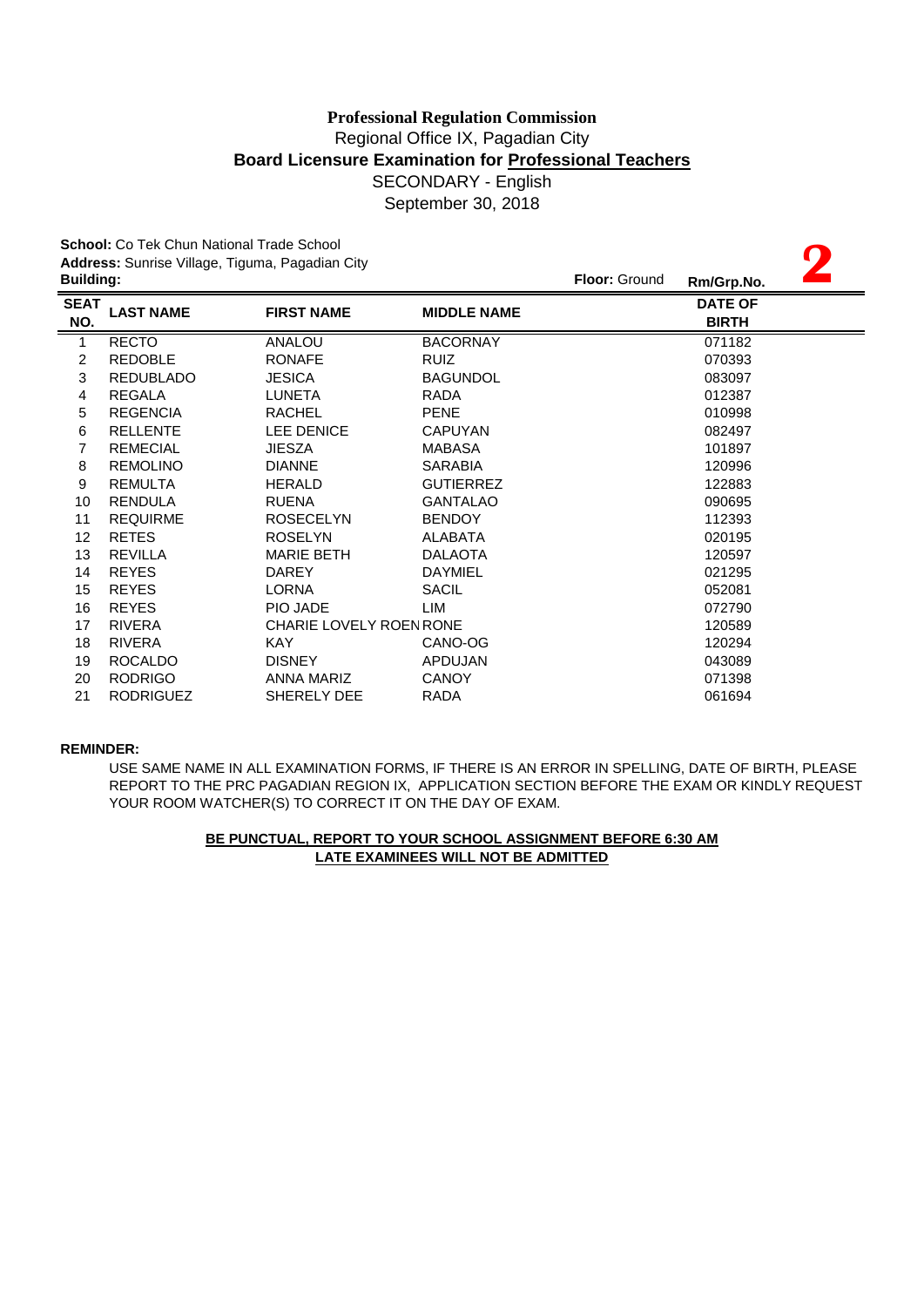|                    | <b>School:</b> Co Tek Chun National Trade School<br>Address: Sunrise Village, Tiguma, Pagadian City |                    |                     |               |                                |  |
|--------------------|-----------------------------------------------------------------------------------------------------|--------------------|---------------------|---------------|--------------------------------|--|
| <b>Building:</b>   |                                                                                                     |                    |                     | Floor: Ground | Rm/Grp.No.                     |  |
| <b>SEAT</b><br>NO. | <b>LAST NAME</b>                                                                                    | <b>FIRST NAME</b>  | <b>MIDDLE NAME</b>  |               | <b>DATE OF</b><br><b>BIRTH</b> |  |
| $\mathbf{1}$       | <b>ROJO</b>                                                                                         | <b>JUNALEE</b>     | <b>TIZON</b>        |               | 100597                         |  |
| $\overline{c}$     | <b>ROMARATE</b>                                                                                     | ANDREA VANESSA     | <b>CERICO</b>       |               | 113089                         |  |
| 3                  | <b>RONE</b>                                                                                         | <b>JENNELYN</b>    | <b>VILLAPANIA</b>   |               | 091295                         |  |
| $\overline{4}$     | <b>RUILES</b>                                                                                       | <b>HANNAH ROSE</b> | <b>EBOL</b>         |               | 092692                         |  |
| 5                  | <b>RUIZ</b>                                                                                         | <b>ELME ROSE</b>   | <b>MARCIAL</b>      |               | 020898                         |  |
| 6                  | <b>RUIZ</b>                                                                                         | <b>MERCY</b>       | <b>SILVANO</b>      |               | 092197                         |  |
| 7                  | <b>RULE</b>                                                                                         | <b>STEFANIE</b>    | <b>MENDOZA</b>      |               | 091896                         |  |
| 8                  | <b>RUSIANA</b>                                                                                      | <b>MARY</b>        | <b>MADRIDONDO</b>   |               | 122369                         |  |
| 9                  | SAAD                                                                                                | AILAH              | A                   |               | 062389                         |  |
| 10                 | <b>SAAD</b>                                                                                         | <b>ASNIA</b>       | <b>ONTONGA</b>      |               | 011988                         |  |
| 11                 | <b>SABASALES</b>                                                                                    | <b>NONETTE</b>     | <b>ALVAREZ</b>      |               | 022896                         |  |
| 12                 | <b>SABILLA</b>                                                                                      | <b>JINGKY</b>      | <b>QUIRANTE</b>     |               | 051483                         |  |
| 13                 | <b>SABROSO</b>                                                                                      | <b>FERLY</b>       | <b>LOGRONIO</b>     |               | 110296                         |  |
| 14                 | <b>SACATROPEZ</b>                                                                                   | <b>CHYRYL</b>      | <b>LISONDRA</b>     |               | 102584                         |  |
| 15                 | <b>SADDAE</b>                                                                                       | <b>NARSIM</b>      | <b>DELOS SANTOS</b> |               | 032298                         |  |
| 16                 | <b>SAGANG</b>                                                                                       | <b>JORIFE</b>      | <b>BACORDO</b>      |               | 091692                         |  |
| 17                 | <b>SAGANG</b>                                                                                       | <b>SHARON JOY</b>  | <b>TICON</b>        |               | 100397                         |  |
| 18                 | <b>SAHANG</b>                                                                                       | <b>JOSEPHINE</b>   | IDJI                |               | 083189                         |  |
| 19                 | SAI                                                                                                 | <b>JESSIE</b>      | <b>ILAMON</b>       |               | 050490                         |  |
| 20                 | <b>SAKANDAL</b>                                                                                     | <b>NORZAIDA</b>    | ABO.                |               | 111095                         |  |
| 21                 | SALAC                                                                                               | <b>MARGIE</b>      | <b>BUAC</b>         |               | 100797                         |  |

### **REMINDER:**

REPORT TO THE PRC PAGADIAN REGION IX, APPLICATION SECTION BEFORE THE EXAM OR KINDLY REQUEST YOUR ROOM WATCHER(S) TO CORRECT IT ON THE DAY OF EXAM. USE SAME NAME IN ALL EXAMINATION FORMS, IF THERE IS AN ERROR IN SPELLING, DATE OF BIRTH, PLEASE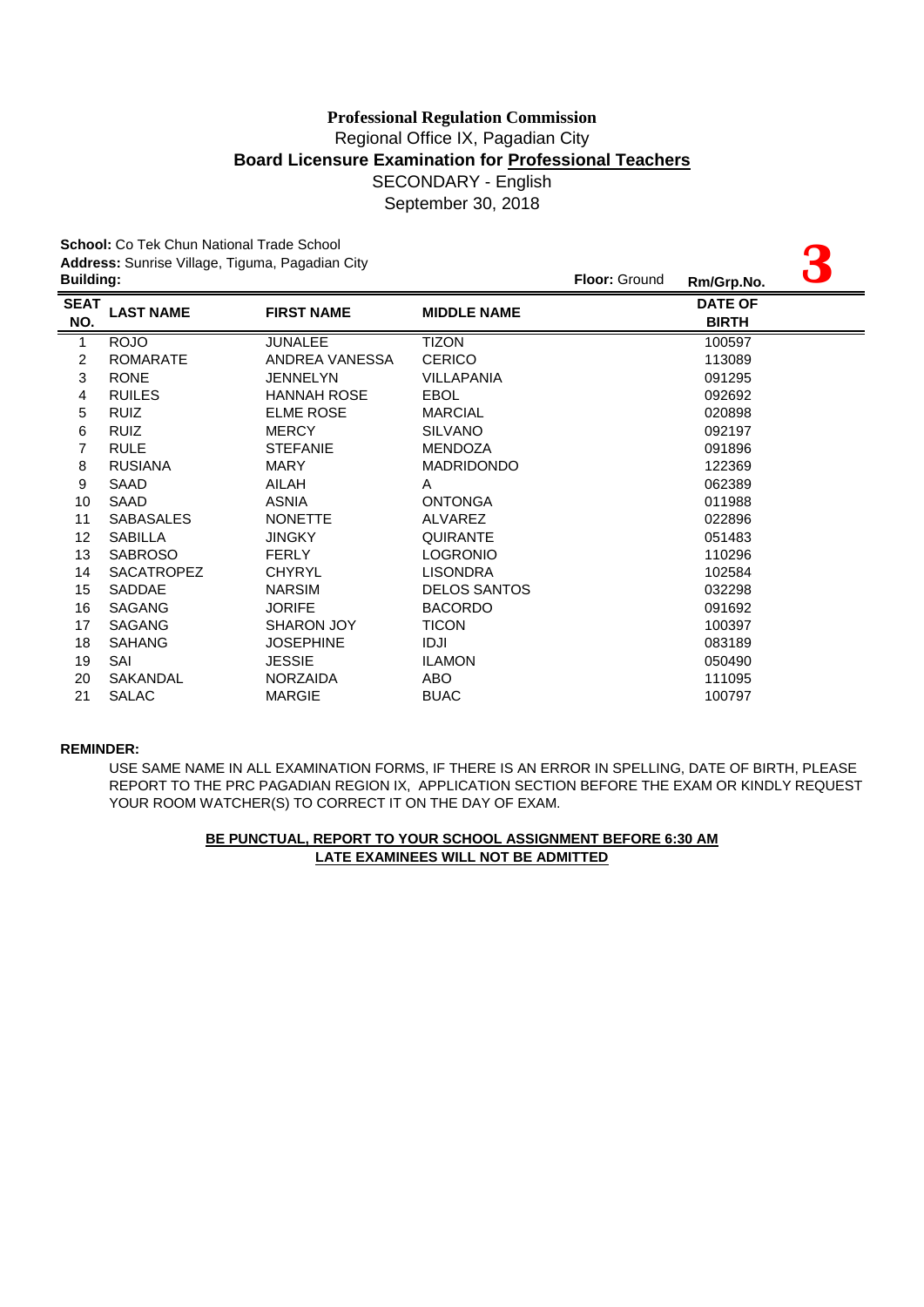**4**

September 30, 2018

**School:** Co Tek Chun National Trade School **Address:** Sunrise Village, Tiguma, Pagadian City

| <b>Building:</b> |                      |                    | <b>Floor: Ground</b> | Rm/Grp.No.                     |
|------------------|----------------------|--------------------|----------------------|--------------------------------|
| <b>LAST NAME</b> | <b>FIRST NAME</b>    | <b>MIDDLE NAME</b> |                      | <b>DATE OF</b><br><b>BIRTH</b> |
| <b>SALADAGA</b>  | <b>KENT JAMES</b>    | <b>NEGRO</b>       |                      | 121897                         |
| <b>SALAMAT</b>   | <b>CHRISTINE MAE</b> | LOZADA             |                      | 052293                         |
| <b>SALAS</b>     | <b>ARNEL</b>         | <b>AMIGOS</b>      |                      | 070375                         |
| <b>SALASAYO</b>  | <b>STEPHANIE</b>     | TACORDA            |                      | 111894                         |
| <b>SALDIA</b>    | IZA                  | <b>SUMALPONG</b>   |                      | 073097                         |
| <b>SALGARINO</b> | <b>JADE MAY</b>      | <b>SOLIS</b>       |                      | 050198                         |
| <b>SALIK</b>     | <b>SAHARA</b>        | <b>UNOTAN</b>      |                      | 042997                         |
| <b>SALIM</b>     | RAMLA                | <b>HARON</b>       |                      | 090297                         |
| SALLAVE          | <b>IRENE</b>         | <b>ANTOLO</b>      |                      | 021987                         |
| <b>SALLES</b>    | <b>MILDRED</b>       | <b>NIEVES</b>      |                      | 022273                         |
| <b>SALUAN</b>    | <b>BENSALI</b>       | <b>LUTOK</b>       |                      | 043087                         |
| <b>SALUBA</b>    | <b>HANSEL</b>        | <b>ELCAMEL</b>     |                      | 100480                         |
| <b>SALVADOR</b>  | <b>LEA ROCEL</b>     | <b>GEMINA</b>      |                      | 022897                         |
| <b>SALVIDOS</b>  | <b>MARY JEAN</b>     | <b>CAPUNO</b>      |                      | 052596                         |
| <b>SAMAMA</b>    | <b>ANORJANE</b>      | <b>ANGKO</b>       |                      | 081088                         |
| <b>SAMBIOG</b>   | <b>ECHEL</b>         | <b>DAGPIN</b>      |                      | 071895                         |
| <b>SAMSON</b>    | EDELYN JAY           | <b>SAPAO</b>       |                      | 062897                         |
| <b>SAMUYAG</b>   | <b>JOMAR</b>         | <b>DAYAGANG</b>    |                      | 062995                         |
| <b>SANALIN</b>   | <b>GREJIE</b>        | <b>FUNA</b>        |                      | 011488                         |
| <b>SANCHEZ</b>   | <b>JEA-ANN</b>       | <b>NILLAS</b>      |                      | 091893                         |
| <b>SANCHEZ</b>   | <b>RHEANDJIE</b>     | <b>MACASARTE</b>   |                      | 121686                         |
|                  |                      |                    |                      |                                |

### **REMINDER:**

YOUR ROOM WATCHER(S) TO CORRECT IT ON THE DAY OF EXAM. USE SAME NAME IN ALL EXAMINATION FORMS, IF THERE IS AN ERROR IN SPELLING, DATE OF BIRTH, PLEASE REPORT TO THE PRC PAGADIAN REGION IX, APPLICATION SECTION BEFORE THE EXAM OR KINDLY REQUEST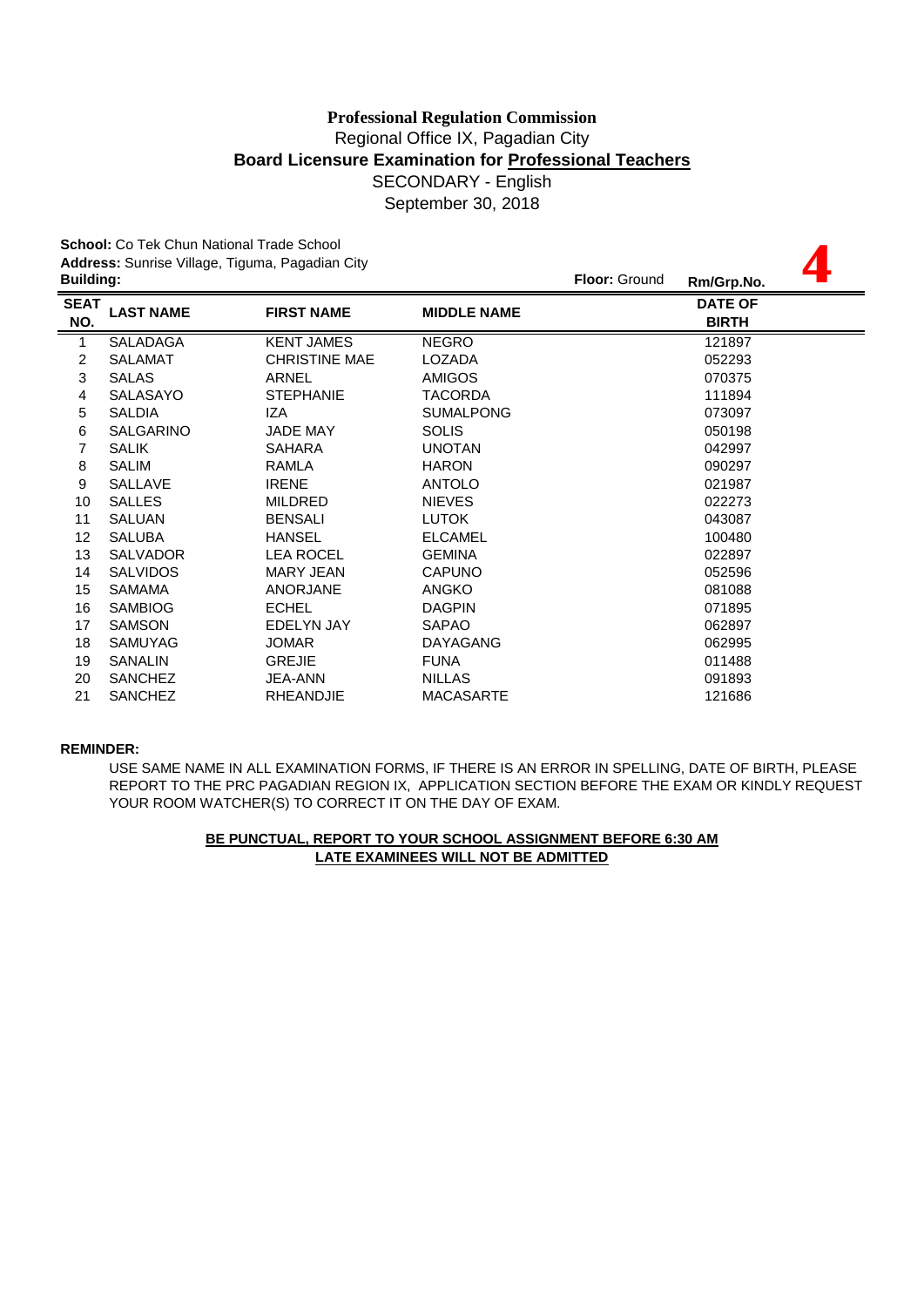September 30, 2018

|                  | <b>School:</b> Co Tek Chun National Trade School |                    |                     |               |                |  |  |  |
|------------------|--------------------------------------------------|--------------------|---------------------|---------------|----------------|--|--|--|
|                  | Address: Sunrise Village, Tiguma, Pagadian City  |                    |                     |               |                |  |  |  |
| <b>Building:</b> |                                                  |                    |                     | Floor: Ground | Rm/Grp.No.     |  |  |  |
| <b>SEAT</b>      | <b>LAST NAME</b>                                 | <b>FIRST NAME</b>  | <b>MIDDLE NAME</b>  |               | <b>DATE OF</b> |  |  |  |
| NO.<br>=         |                                                  |                    |                     |               | <b>BIRTH</b>   |  |  |  |
| 1                | SANGGACALA                                       | <b>RUFAIDA</b>     | <b>CAJETA</b>       |               | 100297         |  |  |  |
| 2                | SANGHILAN                                        | <b>MARY CRIS</b>   | <b>HIMAYA</b>       |               | 050995         |  |  |  |
| 3                | <b>SANGOAN</b>                                   | MARIE JOY          | <b>SOMASAO</b>      |               | 030491         |  |  |  |
| 4                | <b>SANICO</b>                                    | GIN I              | <b>CASTANEDA</b>    |               | 062378         |  |  |  |
| 5                | SARAHADIL                                        | <b>RIZMALYN</b>    | <b>FIEL</b>         |               | 080497         |  |  |  |
| 6                | <b>SAREP</b>                                     | <b>OMAIRA</b>      | <b>ALANG</b>        |               | 080873         |  |  |  |
| 7                | <b>SARIP</b>                                     | <b>ALANODEN</b>    | <b>BABANGGOL</b>    |               | 080891         |  |  |  |
| 8                | <b>SARIPADA</b>                                  | LUR DAVES          | <b>ARTICHE</b>      |               | 121898         |  |  |  |
| 9                | <b>SARMIENTO</b>                                 | <b>MAIKO</b>       | <b>VALLEJO</b>      |               | 103091         |  |  |  |
| 10               | <b>SARMIENTO</b>                                 | <b>RODELYN</b>     | <b>HITGUIN</b>      |               | 032497         |  |  |  |
| 11               | <b>SARMIENTO</b>                                 | <b>TARCISIO JR</b> | <b>EDRIAL</b>       |               | 102795         |  |  |  |
| 12               | SARU-AY                                          | <b>ARCHELL</b>     | <b>MASUELA</b>      |               | 123097         |  |  |  |
| 13               | <b>SAVILLANO</b>                                 | SHEILA LYN         | <b>ANGCAY</b>       |               | 112194         |  |  |  |
| 14               | <b>SAYLES</b>                                    | <b>EVEROSE</b>     | В.                  |               | 123096         |  |  |  |
| 15               | <b>SAYSON</b>                                    | <b>KAREN</b>       | <b>MONTEMAYORES</b> |               | 120880         |  |  |  |
| 16               | <b>SEBPAO</b>                                    | <b>JHORIA</b>      | <b>MANGIGIN</b>     |               | 021697         |  |  |  |
| 17               | <b>SECRETARIO</b>                                | <b>MARY FATIMA</b> | <b>ROSALES</b>      |               | 101397         |  |  |  |
| 18               | <b>SEDENIO</b>                                   | <b>JAILYN</b>      | <b>MANGOMPIT</b>    |               | 071681         |  |  |  |
| 19               | <b>SEDIK</b>                                     | <b>NORAIN</b>      | <b>MALIWANAG</b>    |               | 050993         |  |  |  |
| 20               | <b>SENABRE</b>                                   | JOHN ROBERT        | <b>LOZANO</b>       |               | 070191         |  |  |  |
| 21               | SEÑAGAN                                          | FRED NIÑO          | <b>CORNELIO</b>     |               | 011296         |  |  |  |

### **REMINDER:**

USE SAME NAME IN ALL EXAMINATION FORMS, IF THERE IS AN ERROR IN SPELLING, DATE OF BIRTH, PLEASE REPORT TO THE PRC PAGADIAN REGION IX, APPLICATION SECTION BEFORE THE EXAM OR KINDLY REQUEST YOUR ROOM WATCHER(S) TO CORRECT IT ON THE DAY OF EXAM.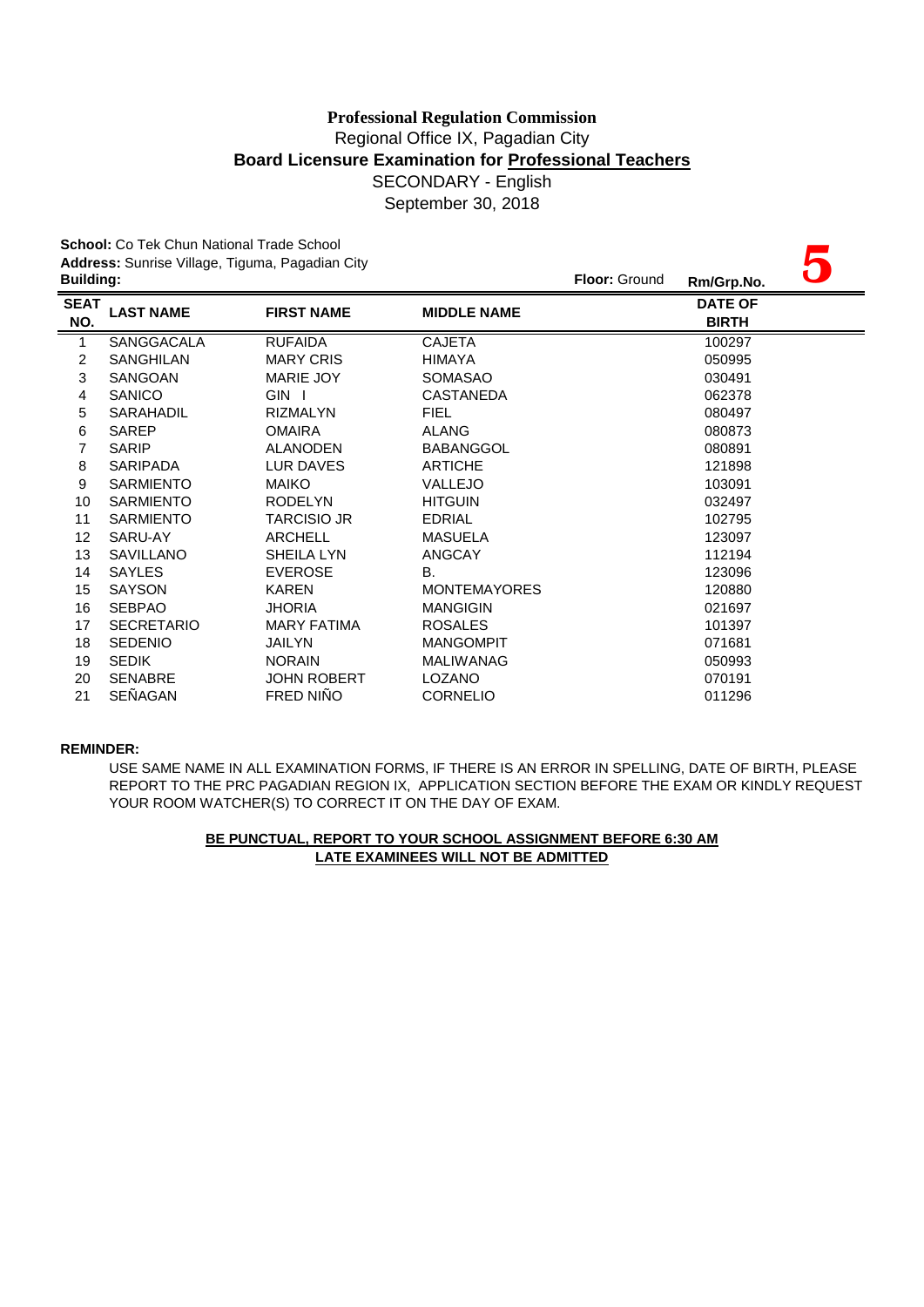**6**

September 30, 2018

**School:** Co Tek Chun National Trade School **Address:** Sunrise Village, Tiguma, Pagadian City

| <b>Building:</b>   |                  |                           |                    | Floor: Ground | Rm/Grp.No.                     | U |
|--------------------|------------------|---------------------------|--------------------|---------------|--------------------------------|---|
| <b>SEAT</b><br>NO. | <b>LAST NAME</b> | <b>FIRST NAME</b>         | <b>MIDDLE NAME</b> |               | <b>DATE OF</b><br><b>BIRTH</b> |   |
| 1                  | <b>SENDEL</b>    | <b>RUTH</b>               | <b>BARBASO</b>     |               | 020466                         |   |
| $\overline{c}$     | <b>SENO</b>      | <b>JOEL</b>               | <b>SARNO</b>       |               | 110391                         |   |
| 3                  | <b>SEPULVEDA</b> | <b>EMEE ROSE</b>          | PELOBELLO          |               | 033098                         |   |
| 4                  | <b>SERAD</b>     | <b>RAHIMA</b>             | <b>KUSAIN</b>      |               | 012197                         |   |
| 5                  | <b>SERANIA</b>   | NEÑA ESTEFANIE            | <b>BESIRA</b>      |               | 022795                         |   |
| 6                  | <b>SERUELA</b>   | SARAH MAE                 | AMBA               |               | 032197                         |   |
| 7                  | <b>SEVILLE</b>   | <b>RHEA MAE</b>           | LANGGURAYAN        |               | 031896                         |   |
| 8                  | <b>SIALANA</b>   | <b>LUTTY JANE</b>         | <b>MONTEJO</b>     |               | 042594                         |   |
| 9                  | <b>SIANGCO</b>   | <b>REYJE</b>              | <b>NACARIO</b>     |               | 110693                         |   |
| 10                 | <b>SIANO</b>     | <b>JOMARIE</b>            | <b>BERNARDO</b>    |               | 050897                         |   |
| 11                 | <b>SIASON</b>    | <b>RAYNALEY</b>           | <b>MAPA</b>        |               | 102397                         |   |
| 12                 | <b>SIERAS</b>    | <b>JO-ANE</b>             | <b>TUBON</b>       |               | 082692                         |   |
| 13                 | <b>SIETE</b>     | <b>RECHYL</b>             | <b>CAMARILLO</b>   |               | 041998                         |   |
| 14                 | <b>SILA</b>      | <b>JENIEROSE</b>          | <b>BAJADOR</b>     |               | 011896                         |   |
| 15                 | <b>SINDATOC</b>  | <b>RUZELLE JANE</b>       | <b>SEVILLA</b>     |               | 101192                         |   |
| 16                 | <b>SIPLON</b>    | <b>CLARE</b>              | TUBIL              |               | 052295                         |   |
| 17                 | <b>SIUYCO</b>    | <b>OLIVE</b>              | <b>MANABA</b>      |               | 050396                         |   |
| 18                 | <b>SOLAMBAO</b>  | <b>MARY JOY</b>           | <b>TAAMBONG</b>    |               | 100896                         |   |
| 19                 | <b>SOMOSO</b>    | <b>RICKA</b>              | <b>ETABLE</b>      |               | 090395                         |   |
| 20                 | <b>SORIA</b>     | KATHRINA SOFIA DAW BULADO |                    |               | 090595                         |   |
| 21                 | <b>SOTTO</b>     | <b>MARIA THERESA</b>      | PABARAN            |               | 092082                         |   |

### **REMINDER:**

USE SAME NAME IN ALL EXAMINATION FORMS, IF THERE IS AN ERROR IN SPELLING, DATE OF BIRTH, PLEASE REPORT TO THE PRC PAGADIAN REGION IX, APPLICATION SECTION BEFORE THE EXAM OR KINDLY REQUEST YOUR ROOM WATCHER(S) TO CORRECT IT ON THE DAY OF EXAM.

# **LATE EXAMINEES WILL NOT BE ADMITTED BE PUNCTUAL, REPORT TO YOUR SCHOOL ASSIGNMENT BEFORE 6:30 AM**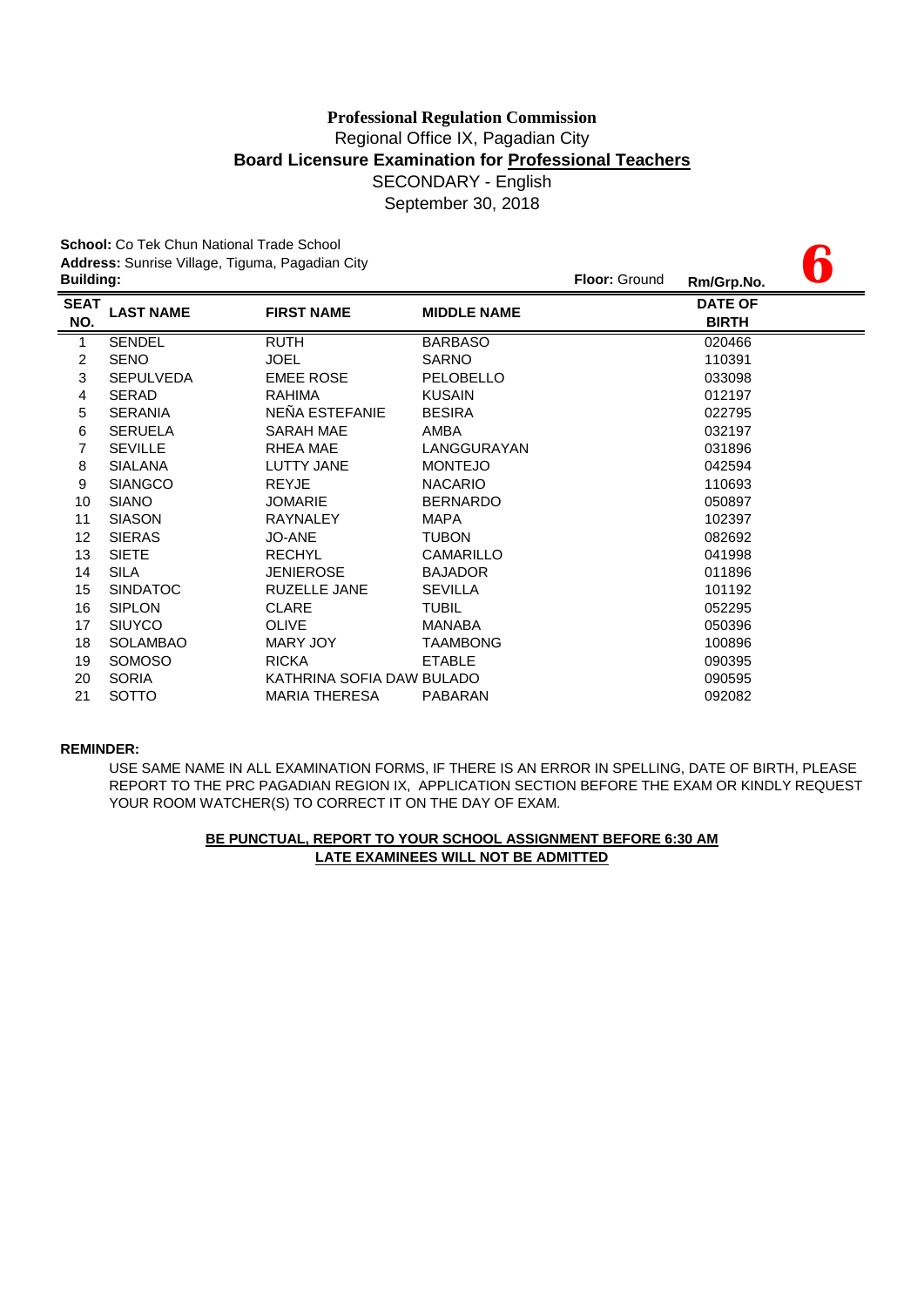September 30, 2018

|                  | <b>School:</b> Co Tek Chun National Trade School |                      |                    |               |                |  |  |  |
|------------------|--------------------------------------------------|----------------------|--------------------|---------------|----------------|--|--|--|
|                  | Address: Sunrise Village, Tiguma, Pagadian City  |                      |                    |               |                |  |  |  |
| <b>Building:</b> |                                                  |                      |                    | Floor: Ground | Rm/Grp.No.     |  |  |  |
| <b>SEAT</b>      | <b>LAST NAME</b>                                 | <b>FIRST NAME</b>    | <b>MIDDLE NAME</b> |               | <b>DATE OF</b> |  |  |  |
| NO.              |                                                  |                      |                    |               | <b>BIRTH</b>   |  |  |  |
| $\mathbf{1}$     | <b>STA ELENA</b>                                 | <b>EMELYN</b>        | LAYSON             |               | 110579         |  |  |  |
| $\overline{2}$   | STA, MARIA                                       | <b>ANNA CHARISSE</b> | <b>PINES</b>       |               | 010990         |  |  |  |
| 3                | <b>SUAN</b>                                      | <b>DEMOCRITO</b>     | <b>LOBIRANES</b>   |               | 102968         |  |  |  |
| 4                | <b>SUBRADIL</b>                                  | <b>MICHEIL</b>       | <b>CABITO</b>      |               | 122996         |  |  |  |
| 5                | <b>SUERTE</b>                                    | <b>JOLEVIE KENDI</b> | <b>APATAN</b>      |               | 071898         |  |  |  |
| $\,6$            | <b>SUGOT</b>                                     | <b>RONILYN</b>       | SANIEL             |               | 051097         |  |  |  |
| 7                | <b>SUICO</b>                                     | <b>KIMBERLY</b>      | <b>GONZALES</b>    |               | 082997         |  |  |  |
| 8                | <b>SULTAN</b>                                    | <b>JUVY GRACE</b>    | <b>ORILLA</b>      |               | 010598         |  |  |  |
| 9                | <b>SULTAN</b>                                    | <b>SAMSIAH</b>       | <b>DIAMLA</b>      |               | 112890         |  |  |  |
| 10               | <b>SUMAGANG</b>                                  | <b>MAXIELINDA</b>    | <b>TORTAL</b>      |               | 072497         |  |  |  |
| 11               | <b>SUMAIL</b>                                    | SITTIE SAADA         | <b>UTTO</b>        |               | 070891         |  |  |  |
| 12               | <b>SUMALAY</b>                                   | <b>JOHARABAI</b>     | <b>GANOY</b>       |               | 050698         |  |  |  |
| 13               | <b>SUMALI</b>                                    | <b>SUNDY</b>         | <b>ENGUITO</b>     |               | 051098         |  |  |  |
| 14               | <b>SUMALINOG</b>                                 | <b>JEBOY</b>         | ARCENAL            |               | 060898         |  |  |  |
| 15               | <b>SUMALINOG</b>                                 | <b>MERCY</b>         | <b>NANO</b>        |               | 072993         |  |  |  |
| 16               | <b>SUMALPONG</b>                                 | <b>CRIS MARIE</b>    | TINGTINGAN         |               | 120394         |  |  |  |
| 17               | <b>SUMATRA</b>                                   | <b>JOY</b>           | <b>RECORTE</b>     |               | 092494         |  |  |  |
| 18               | <b>SUMAYANG</b>                                  | <b>EUTIMIA</b>       | <b>CAGAMPANG</b>   |               | 012083         |  |  |  |
| 19               | <b>SUMICAD</b>                                   | <b>REMEGIO</b>       | <b>PIEDAD</b>      |               | 012161         |  |  |  |
| 20               | <b>SUMIGUIN</b>                                  | <b>HERLIE JEAN</b>   | <b>MARTILLANO</b>  |               | 100197         |  |  |  |
| 21               | <b>SUMILE</b>                                    | <b>DOLORFEY</b>      | <b>LIWANAG</b>     |               | 040976         |  |  |  |

#### **REMINDER:**

USE SAME NAME IN ALL EXAMINATION FORMS, IF THERE IS AN ERROR IN SPELLING, DATE OF BIRTH, PLEASE REPORT TO THE PRC PAGADIAN REGION IX, APPLICATION SECTION BEFORE THE EXAM OR KINDLY REQUEST YOUR ROOM WATCHER(S) TO CORRECT IT ON THE DAY OF EXAM.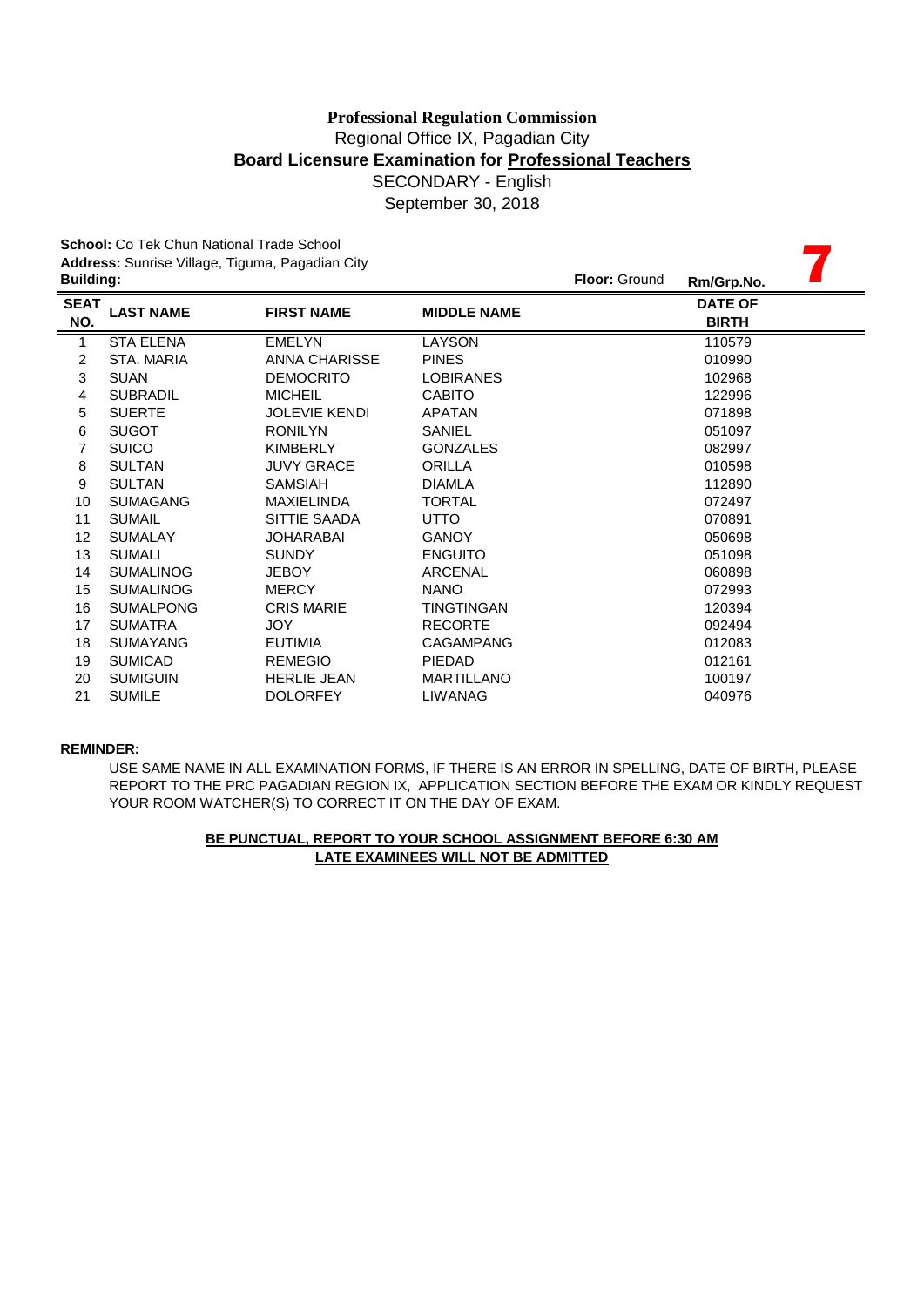September 30, 2018

|                    | <b>School:</b> Co Tek Chun National Trade School<br>Address: Sunrise Village, Tiguma, Pagadian City |                      |                    |               |                                |  |
|--------------------|-----------------------------------------------------------------------------------------------------|----------------------|--------------------|---------------|--------------------------------|--|
| <b>Building:</b>   |                                                                                                     |                      |                    | Floor: Ground | Rm/Grp.No.                     |  |
| <b>SEAT</b><br>NO. | <b>LAST NAME</b>                                                                                    | <b>FIRST NAME</b>    | <b>MIDDLE NAME</b> |               | <b>DATE OF</b><br><b>BIRTH</b> |  |
| 1                  | <b>SUMOGBA</b>                                                                                      | <b>JULIE CARMEN</b>  | <b>GUMANAD</b>     |               | 071697                         |  |
| $\overline{2}$     | <b>SUNOGAN</b>                                                                                      | <b>RUSHEL</b>        | <b>BAUTISTA</b>    |               | 100996                         |  |
| 3                  | <b>SUPERABLE</b>                                                                                    | <b>VIOLETA DIANA</b> | ON                 |               | 050285                         |  |
| $\overline{4}$     | <b>SUPILANAS</b>                                                                                    | <b>CHRISTLYN</b>     | <b>SALVADOR</b>    |               | 050998                         |  |
| 5                  | <b>SUSAS</b>                                                                                        | <b>JERILYN</b>       | SALI-OT            |               | 070995                         |  |
| 6                  | <b>TABAÑAG</b>                                                                                      | <b>GRACEILLA</b>     | <b>LAQUINON</b>    |               | 040681                         |  |
| 7                  | <b>TABANIERA</b>                                                                                    | <b>CRISABEL</b>      | <b>KAPA</b>        |               | 080496                         |  |
| 8                  | <b>TABILIRAN</b>                                                                                    | <b>CHARITY</b>       | <b>PALMORES</b>    |               | 120996                         |  |
| 9                  | <b>TABINAS</b>                                                                                      | <b>GRACE</b>         | <b>BAYLON</b>      |               | 022181                         |  |
| 10                 | <b>TABOR</b>                                                                                        | <b>NOVIE</b>         | <b>APOTOL</b>      |               | 060596                         |  |
| 11                 | <b>TABOTABO</b>                                                                                     | ANNEKA               | <b>VIDAL</b>       |               | 012198                         |  |
| 12                 | <b>TACTACON</b>                                                                                     | <b>MELVIN</b>        | <b>GERBOLINGO</b>  |               | 071178                         |  |
| 13                 | <b>TAGAB</b>                                                                                        | <b>SHANNON LEI</b>   | <b>LOMOCSO</b>     |               | 101797                         |  |
| 14                 | <b>TAGADIAD</b>                                                                                     | <b>JANE</b>          | <b>TAMBUS</b>      |               | 041294                         |  |
| 15                 | <b>TAGHAP</b>                                                                                       | SHEILAH MAE          | MAG-ALASIN         |               | 111792                         |  |
| 16                 | <b>TALUMPA</b>                                                                                      | <b>RAHAINI</b>       | <b>GULOY</b>       |               | 092195                         |  |
| 17                 | <b>TAMONDONG</b>                                                                                    | <b>CHERRY MAE</b>    | <b>NAONG</b>       |               | 090784                         |  |
| 18                 | <b>TAMPARONG</b>                                                                                    | ARJANE               | <b>MAGANTE</b>     |               | 120392                         |  |
| 19                 | <b>TAMPARONG</b>                                                                                    | <b>ENELIZA</b>       | <b>PACULBA</b>     |               | 041796                         |  |
| 20                 | <b>TANASAK</b>                                                                                      | <b>SHERWINA</b>      | <b>GANDINGAN</b>   |               | 071993                         |  |
| 21                 | TAÑEZA                                                                                              | <b>FLOREMIE</b>      | <b>DUHILAG</b>     |               | 051996                         |  |

### **REMINDER:**

USE SAME NAME IN ALL EXAMINATION FORMS, IF THERE IS AN ERROR IN SPELLING, DATE OF BIRTH, PLEASE REPORT TO THE PRC PAGADIAN REGION IX, APPLICATION SECTION BEFORE THE EXAM OR KINDLY REQUEST YOUR ROOM WATCHER(S) TO CORRECT IT ON THE DAY OF EXAM.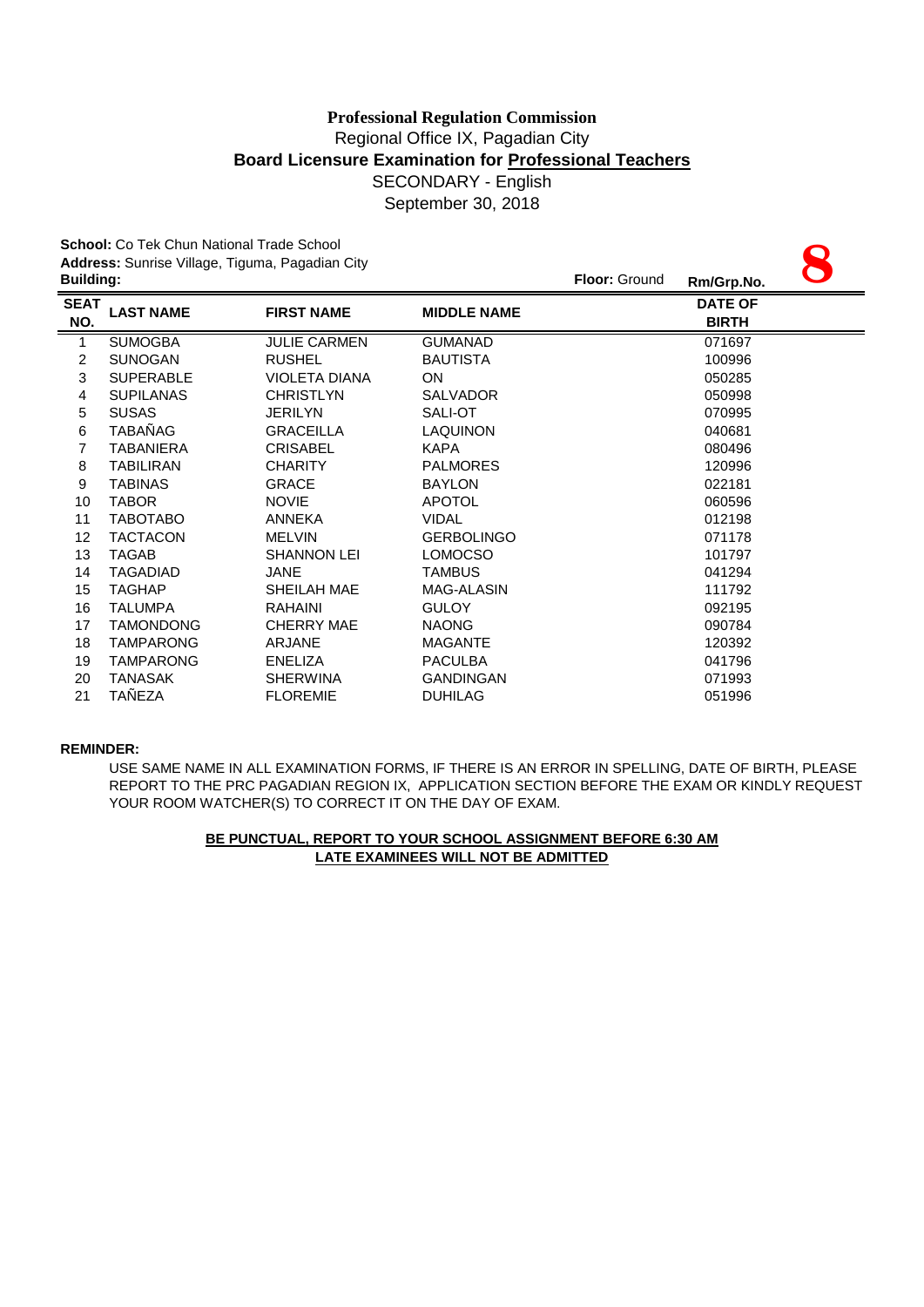# Regional Office IX, Pagadian City **Board Licensure Examination for Professional Teachers** SECONDARY - English **Professional Regulation Commission**

September 30, 2018

|                  | <b>School:</b> Co Tek Chun National Trade School |                     |                    |               |                |  |
|------------------|--------------------------------------------------|---------------------|--------------------|---------------|----------------|--|
|                  | Address: Sunrise Village, Tiguma, Pagadian City  |                     |                    |               |                |  |
| <b>Building:</b> |                                                  |                     |                    | Floor: Ground | Rm/Grp.No.     |  |
| <b>SEAT</b>      | <b>LAST NAME</b>                                 | <b>FIRST NAME</b>   | <b>MIDDLE NAME</b> |               | <b>DATE OF</b> |  |
| NO.              |                                                  |                     |                    |               | <b>BIRTH</b>   |  |
| 1                | <b>TANGALIN</b>                                  | <b>HARVEY</b>       | <b>MONTIZA</b>     |               | 052698         |  |
| $\overline{2}$   | <b>TANGARO</b>                                   | ANGEL               | <b>MAGLANGIT</b>   |               | 061897         |  |
| 3                | <b>TANGON</b>                                    | <b>JEZYL MAE</b>    | <b>RESPUESTO</b>   |               | 062198         |  |
| 4                | <b>TANGPOS</b>                                   | <b>QUILENA</b>      | <b>SULATORIO</b>   |               | 042397         |  |
| 5                | <b>TANGUB</b>                                    | <b>MARIGOLD</b>     | <b>CLAVERIA</b>    |               | 032090         |  |
| 6                | <b>TANJAY</b>                                    | <b>SHERILYN</b>     | <b>CABAÑELES</b>   |               | 110296         |  |
| 7                | <b>TANO</b>                                      | <b>JACEBELLE</b>    | <b>LANGUIDO</b>    |               | 091988         |  |
| 8                | <b>TANSICO</b>                                   | <b>SHIERRAH</b>     | <b>ALBAO</b>       |               | 051798         |  |
| 9                | <b>TANTONG</b>                                   | SAUDI               | <b>ELIAN</b>       |               | 040183         |  |
| 10               | <b>TAOY</b>                                      | <b>SALMIE</b>       | <b>MAGHUYOP</b>    |               | 012197         |  |
| 11               | <b>TAPIA</b>                                     | <b>RUBELYN</b>      | <b>PAGATPAT</b>    |               | 092997         |  |
| 12               | <b>TAPING</b>                                    | SHIELA MAY          | <b>ESMAS</b>       |               | 052593         |  |
| 13               | <b>TARUC</b>                                     | <b>GRACE</b>        | <b>CARBONILLA</b>  |               | 102097         |  |
| 14               | <b>TAUG</b>                                      | <b>BAI SALMA</b>    | <b>LUNGCAYO</b>    |               | 080181         |  |
| 15               | <b>TAUG</b>                                      | <b>BRYAN JAAMIL</b> | <b>EMBAN</b>       |               | 101097         |  |
| 16               | <b>TAWAKAL</b>                                   | <b>JAVER</b>        | <b>MAMISCAL</b>    |               | 092596         |  |
| 17               | <b>TAYANES</b>                                   | <b>LIEZEL</b>       | <b>SAMANTE</b>     |               | 031197         |  |
| 18               | <b>TAYROS</b>                                    | <b>ROSALIE</b>      | <b>LUMASAG</b>     |               | 032081         |  |
| 19               | <b>TECSON</b>                                    | <b>MARCHEL</b>      | <b>EDIANG</b>      |               | 031180         |  |
| 20               | <b>TENCHAVEZ</b>                                 | <b>VANESSA JEAN</b> |                    |               | 073097         |  |
| 21               | TENEFRANCIA                                      | <b>CLINT JHON</b>   | <b>SANTILLANA</b>  |               | 103095         |  |

### **REMINDER:**

USE SAME NAME IN ALL EXAMINATION FORMS, IF THERE IS AN ERROR IN SPELLING, DATE OF BIRTH, PLEASE REPORT TO THE PRC PAGADIAN REGION IX, APPLICATION SECTION BEFORE THE EXAM OR KINDLY REQUEST YOUR ROOM WATCHER(S) TO CORRECT IT ON THE DAY OF EXAM.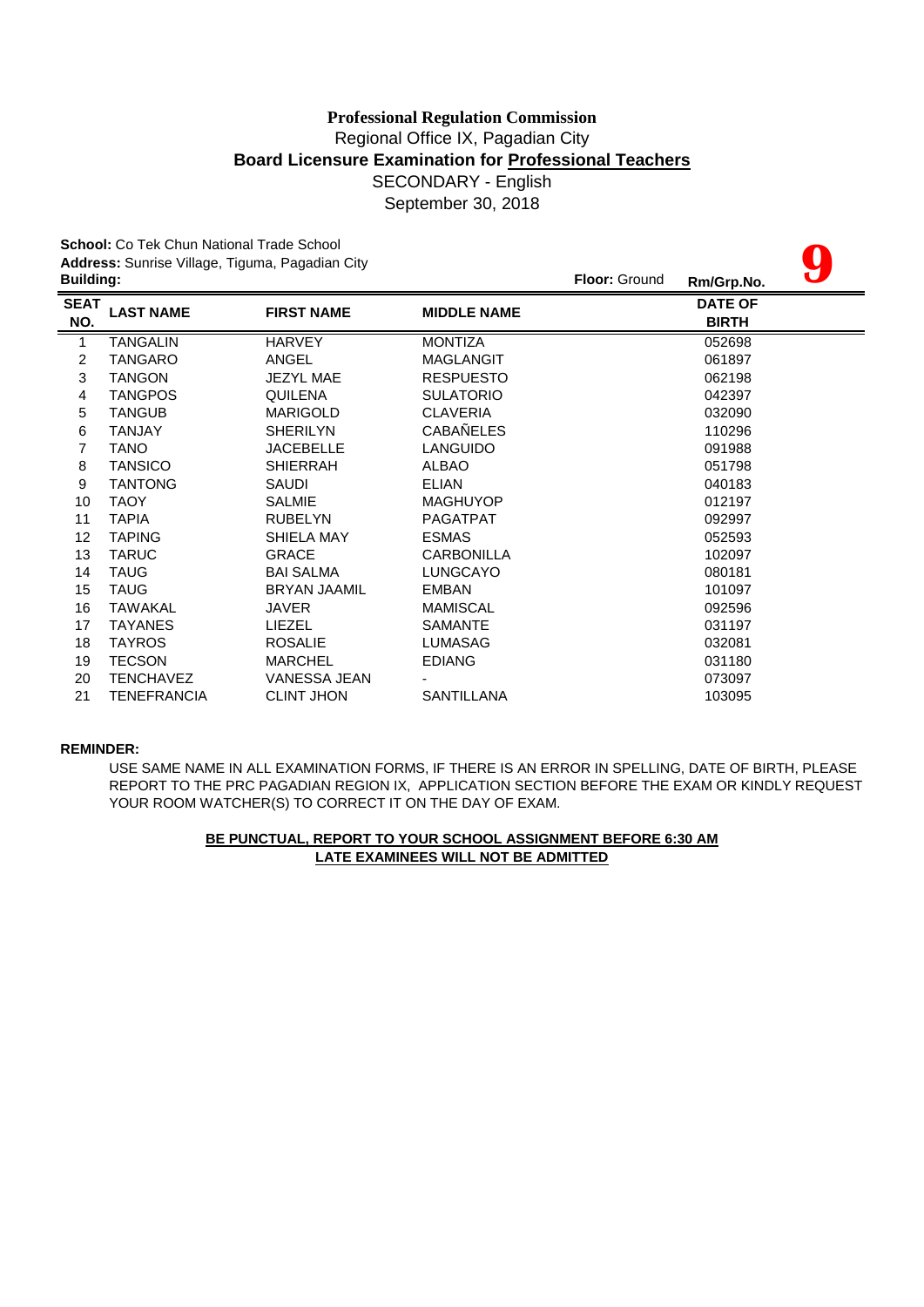# **Board Licensure Examination for Professional Teachers** SECONDARY - English **Professional Regulation Commission** Regional Office IX, Pagadian City

September 30, 2018

|                  | <b>School:</b> Co Tek Chun National Trade School |                      |                    |               |                |  |
|------------------|--------------------------------------------------|----------------------|--------------------|---------------|----------------|--|
|                  | Address: Sunrise Village, Tiguma, Pagadian City  |                      |                    |               |                |  |
| <b>Building:</b> |                                                  |                      |                    | Floor: Ground | Rm/Grp.No.     |  |
| <b>SEAT</b>      | <b>LAST NAME</b>                                 | <b>FIRST NAME</b>    | <b>MIDDLE NAME</b> |               | <b>DATE OF</b> |  |
| NO.              |                                                  |                      |                    |               | <b>BIRTH</b>   |  |
| $\mathbf{1}$     | <b>TERO</b>                                      | <b>ARCHIVAL</b>      | DUGO-AN            |               | 021398         |  |
| 2                | <b>TEVES</b>                                     | <b>DEVRIEN JOY</b>   | <b>TUBIO</b>       |               | 031697         |  |
| 3                | <b>TIBONG</b>                                    | <b>ELVIRA</b>        | <b>QUILAT</b>      |               | 011689         |  |
| 4                | <b>TINDOG</b>                                    | <b>RUEL</b>          | <b>TALASAN</b>     |               | 092193         |  |
| 5                | <b>TINGHOLO</b>                                  | <b>CHERRY MAE</b>    | <b>ABONG</b>       |               | 050897         |  |
| 6                | <b>TINGIG</b>                                    | <b>RANDY</b>         | AKLAN              |               | 081492         |  |
| 7                | <b>TIZON</b>                                     | <b>GINALYN</b>       | <b>LIBRANZA</b>    |               | 123189         |  |
| 8                | <b>TOLEDO</b>                                    | <b>MAUREEN AVA</b>   | <b>DALONOS</b>     |               | 021885         |  |
| 9                | <b>TOLENTINO</b>                                 | <b>PRINCESS LOVE</b> | <b>DECIN</b>       |               | 090997         |  |
| 10               | <b>TOLINO</b>                                    | ARBAYA               | <b>DARO</b>        |               | 083192         |  |
| 11               | <b>TOME</b>                                      | <b>GERYL</b>         | <b>DONDINGON</b>   |               | 102697         |  |
| 12               | <b>TOME</b>                                      | <b>JULIE MAE</b>     | <b>MONDING</b>     |               | 072397         |  |
| 13               | <b>TOMO</b>                                      | <b>MHERIE CRIS</b>   | <b>BERONDO</b>     |               | 122297         |  |
| 14               | <b>TOMOTOP</b>                                   | <b>JANICE</b>        | <b>SAMORIN</b>     |               | 012094         |  |
| 15               | <b>TONGCO</b>                                    | <b>NEZIEL</b>        | <b>VERGARA</b>     |               | 081287         |  |
| 16               | <b>TOPIA</b>                                     | ANALYN               | <b>ROBLES</b>      |               | 072297         |  |
| 17               | <b>TORRES</b>                                    | <b>AIREN</b>         | <b>GUMAYAO</b>     |               | 080487         |  |
| 18               | <b>TORRES</b>                                    | <b>ALLAN</b>         | <b>CABALLERO</b>   |               | 042485         |  |
| 19               | <b>TORRES</b>                                    | <b>MARK KEVIN</b>    | <b>OBEJA</b>       |               | 061491         |  |
| 20               | <b>TRAHAN</b>                                    | <b>JERIC</b>         | <b>YEE</b>         |               | 090496         |  |
| 21               | <b>TUAZON</b>                                    | <b>JANICE</b>        | <b>VERZANO</b>     |               | 020887         |  |

#### **REMINDER:**

USE SAME NAME IN ALL EXAMINATION FORMS, IF THERE IS AN ERROR IN SPELLING, DATE OF BIRTH, PLEASE REPORT TO THE PRC PAGADIAN REGION IX, APPLICATION SECTION BEFORE THE EXAM OR KINDLY REQUEST YOUR ROOM WATCHER(S) TO CORRECT IT ON THE DAY OF EXAM.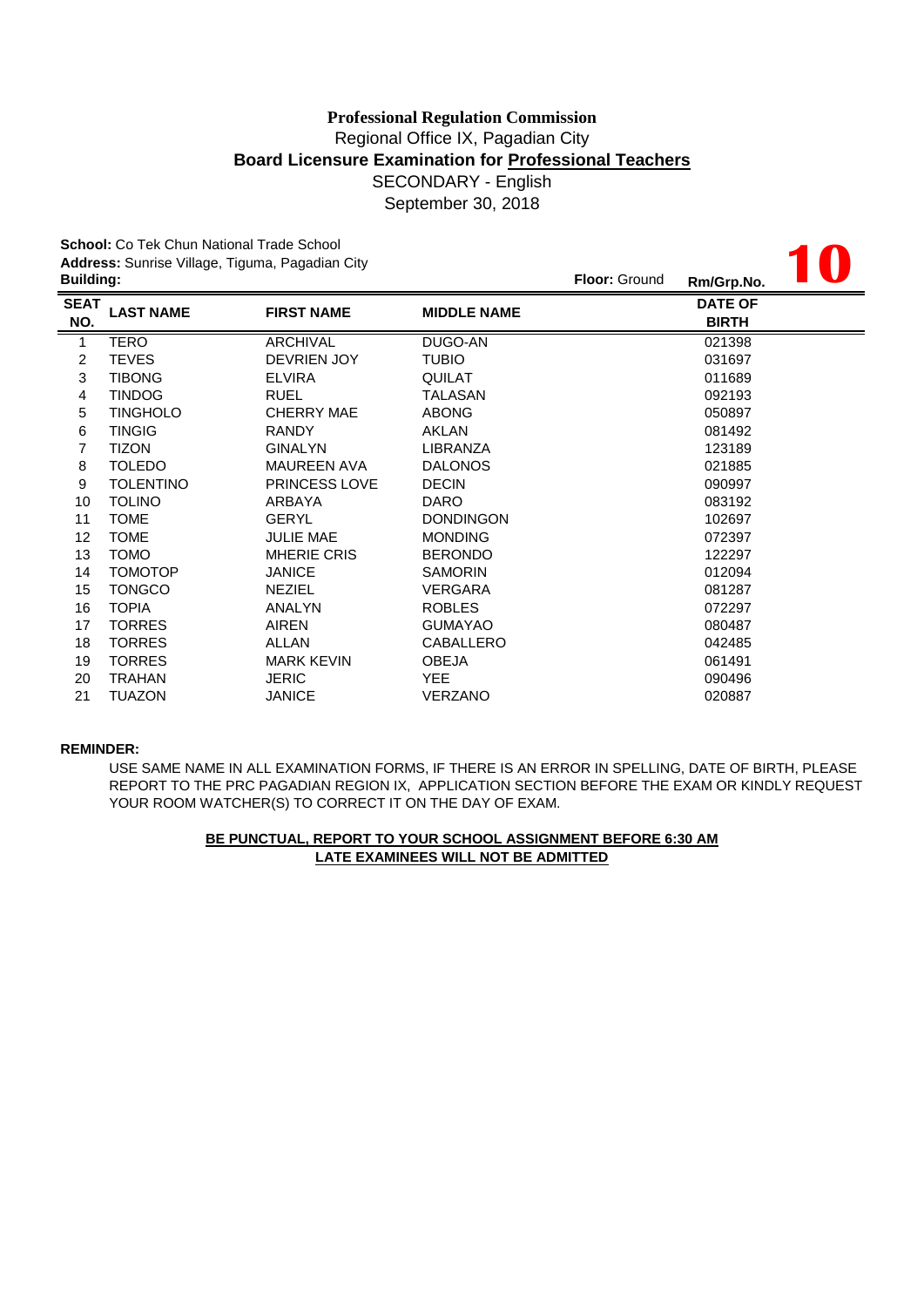# SECONDARY - English **Professional Regulation Commission** Regional Office IX, Pagadian City **Board Licensure Examination for Professional Teachers**

September 30, 2018

| <b>Building:</b>        | <b>School:</b> Co Tek Chun National Trade School<br>Address: Sunrise Village, Tiguma, Pagadian City |                   | <b>Floor: Ground</b> | Rm/Grp.No. |                                |  |
|-------------------------|-----------------------------------------------------------------------------------------------------|-------------------|----------------------|------------|--------------------------------|--|
| <b>SEAT</b><br>NO.      | <b>LAST NAME</b>                                                                                    | <b>FIRST NAME</b> | <b>MIDDLE NAME</b>   |            | <b>DATE OF</b><br><b>BIRTH</b> |  |
| 1                       | <b>TUBADA</b>                                                                                       | <b>REYNALDO</b>   | <b>EMPENIDA</b>      |            | 032680                         |  |
| $\overline{\mathbf{c}}$ | <b>TUBAL</b>                                                                                        | <b>RECHELLE</b>   | <b>GONGOB</b>        |            | 062995                         |  |
| 3                       | <b>TUDTUD</b>                                                                                       | <b>BETH EDEN</b>  | <b>DOLDOL</b>        |            | 020388                         |  |
| 4                       | <b>TUGAS</b>                                                                                        | <b>ROSEMARIE</b>  | <b>DALAH</b>         |            | 071693                         |  |
| 5                       | <b>TUMALA</b>                                                                                       | <b>MIRELYN</b>    | <b>ENDEREZ</b>       |            | 110587                         |  |
| 6                       | <b>TUMANGOB</b>                                                                                     | <b>LETICIA</b>    | <b>AWA</b>           |            | 051774                         |  |
| 7                       | <b>TUMBOCON</b>                                                                                     | <b>MARY JANE</b>  | <b>MANGMANG</b>      |            | 103196                         |  |
| 8                       | <b>TUNGAO</b>                                                                                       | <b>GENE ROSE</b>  | DUMA-OG              |            | 021398                         |  |
| 9                       | <b>TURNO</b>                                                                                        | <b>MARY ROSE</b>  | <b>SOLIVA</b>        |            | 111797                         |  |
| 10                      | <b>TUTOR</b>                                                                                        | <b>HELYN</b>      | <b>SAZON</b>         |            | 062897                         |  |
| 11                      | <b>TUYAC</b>                                                                                        | <b>GRACELA</b>    | ANGCATAN             |            | 020797                         |  |
| 12                      | <b>TUYAC</b>                                                                                        | <b>ROSELYN</b>    | ANGCATAN             |            | 111794                         |  |
| 13                      | <b>TUYAC</b>                                                                                        | <b>SHARLYN</b>    | <b>MALAAY</b>        |            | 100296                         |  |
| 14                      | <b>TUYOR</b>                                                                                        | <b>ROSALYN</b>    | <b>ALBURO</b>        |            | 062797                         |  |
| 15                      | <b>UBA</b>                                                                                          | <b>RINA</b>       | <b>TICMON</b>        |            | 122396                         |  |
| 16                      | <b>UDTOHAN</b>                                                                                      | <b>DEONARDA</b>   | <b>MAGTORTOR</b>     |            | 042893                         |  |
| 17                      | <b>UNABIA</b>                                                                                       | EUNICE AINEO      | <b>LUMINGKIT</b>     |            | 061390                         |  |
| 18                      | <b>UNDAN</b>                                                                                        | ALI               | <b>BALAWAG</b>       |            | 071686                         |  |
| 19                      | <b>UNDING</b>                                                                                       | <b>FERDIHAIDA</b> | <b>DANDAI</b>        |            | 010671                         |  |
| 20                      | <b>UNTONG</b>                                                                                       | <b>BENJIE</b>     | <b>ESMAIL</b>        |            | 122682                         |  |
| 21                      | <b>UNTONG</b>                                                                                       | <b>HANINA</b>     | <b>KASAN</b>         |            | 010969                         |  |

#### **REMINDER:**

USE SAME NAME IN ALL EXAMINATION FORMS, IF THERE IS AN ERROR IN SPELLING, DATE OF BIRTH, PLEASE REPORT TO THE PRC PAGADIAN REGION IX, APPLICATION SECTION BEFORE THE EXAM OR KINDLY REQUEST YOUR ROOM WATCHER(S) TO CORRECT IT ON THE DAY OF EXAM.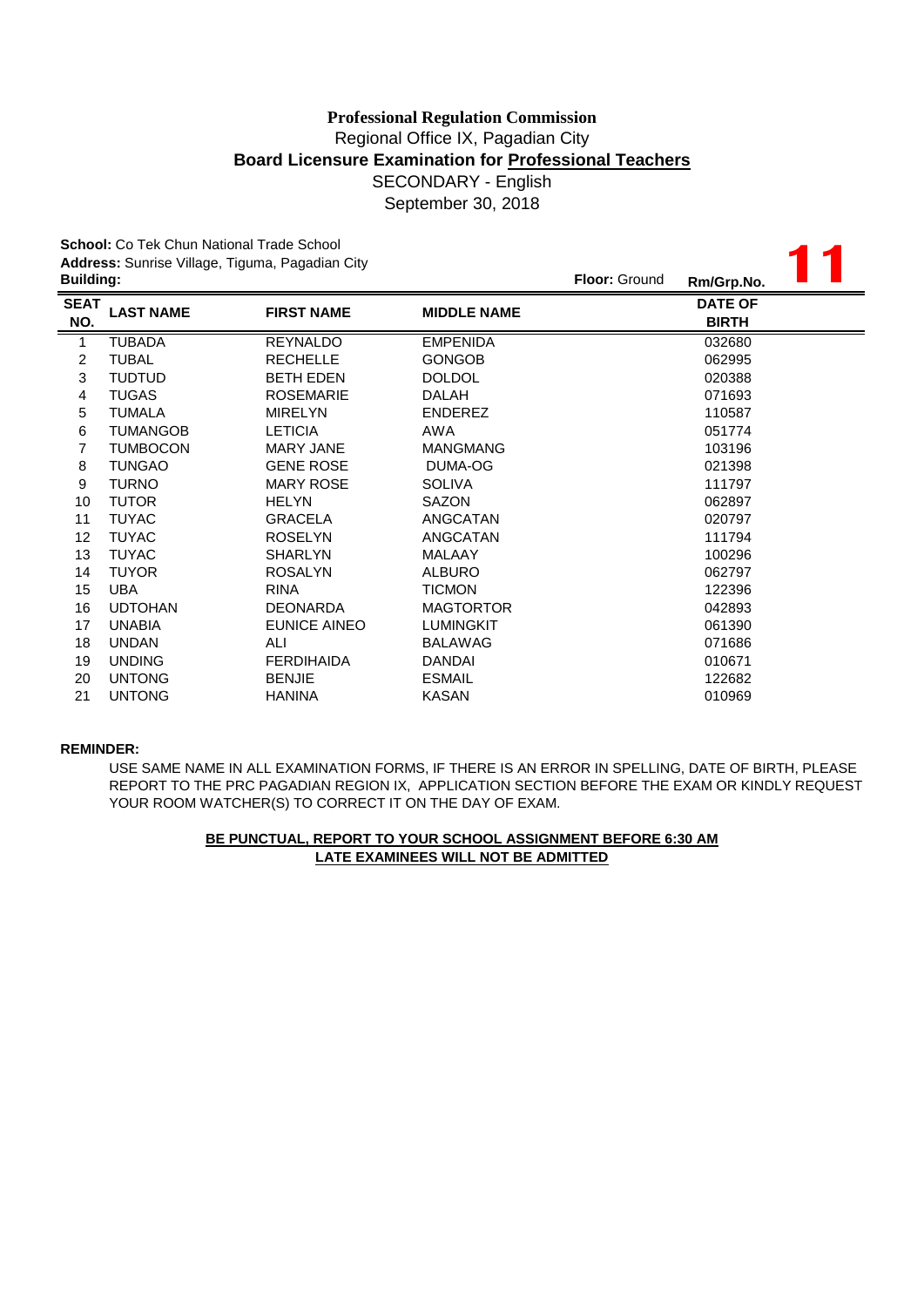**12**

**School:** Co Tek Chun National Trade School **Address:** Sunrise Village, Tiguma, Pagadian City

| <b>Building:</b>   |                   |                    |                    | <b>Floor: Ground</b> | Rm/Grp.No.                     |  |
|--------------------|-------------------|--------------------|--------------------|----------------------|--------------------------------|--|
| <b>SEAT</b><br>NO. | <b>LAST NAME</b>  | <b>FIRST NAME</b>  | <b>MIDDLE NAME</b> |                      | <b>DATE OF</b><br><b>BIRTH</b> |  |
| $\mathbf{1}$       | <b>UNTONG</b>     | <b>NORHANA</b>     | <b>ADAM</b>        |                      | 102896                         |  |
| $\overline{c}$     | <b>URBINA</b>     | EVA MAE            | <b>DELA TORRE</b>  |                      | 040498                         |  |
| 3                  | <b>UROT</b>       | <b>CRIS DIVINE</b> | <b>SOBRETODO</b>   |                      | 030697                         |  |
| $\overline{4}$     | <b>URSONAL</b>    | JAN CHRISTEL       | <b>DAMILES</b>     |                      | 102797                         |  |
| 5                  | <b>UYAG</b>       | JALLOUD            | <b>MASCUD</b>      |                      | 022275                         |  |
| 6                  | <b>VACUNADOR</b>  | <b>GILBERT</b>     | <b>DALIS</b>       |                      | 082194                         |  |
| 7                  | <b>VALLINAS</b>   | <b>HYDIE</b>       | <b>MANIGOS</b>     |                      | 120497                         |  |
| 8                  | <b>VARQUEZ</b>    | <b>JUNEL</b>       | <b>CALIMPONG</b>   |                      | 062595                         |  |
| 9                  | <b>VARRON</b>     | JAYSON             | TALARA             |                      | 021197                         |  |
| 10                 | VEGA              | EDEL JOY           | <b>GONZAGA</b>     |                      | 080996                         |  |
| 11                 | <b>VELASCO</b>    | <b>DAISY</b>       | TANDUYAN           |                      | 042387                         |  |
| 12                 | <b>VELENCIO</b>   | <b>BEA AMOR</b>    | <b>SAMSON</b>      |                      | 012598                         |  |
| 13                 | <b>VERGARA</b>    | <b>JUN MAR</b>     | <b>LIMOCON</b>     |                      | 041697                         |  |
| 14                 | <b>VERTUDASO</b>  | <b>JOAN</b>        | <b>LICO</b>        |                      | 091392                         |  |
| 15                 | <b>VERZANO</b>    | AIRA               | <b>VIADNES</b>     |                      | 120896                         |  |
| 16                 | <b>VICENTE</b>    | JUDY MAE           | ALCANTARA          |                      | 031492                         |  |
| 17                 | <b>VIERNES</b>    | <b>ROCHEL</b>      | <b>ESCUADRO</b>    |                      | 102598                         |  |
| 18                 | <b>VILLA</b>      | <b>MARIZLIE</b>    | <b>CANDIA</b>      |                      | 101396                         |  |
| 19                 | <b>VILLACORA</b>  | <b>IVY GRACE</b>   | CABALLERO          |                      | 013198                         |  |
| 20                 | <b>VILLAFLOR</b>  | <b>NICHOL</b>      | <b>TOLADRO</b>     |                      | 041696                         |  |
| 21                 | <b>VILLAGANAS</b> | <b>HONEY MAE</b>   | <b>ESTRANGCO</b>   |                      | 041697                         |  |
|                    |                   |                    |                    |                      |                                |  |

### **REMINDER:**

USE SAME NAME IN ALL EXAMINATION FORMS, IF THERE IS AN ERROR IN SPELLING, DATE OF BIRTH, PLEASE REPORT TO THE PRC PAGADIAN REGION IX, APPLICATION SECTION BEFORE THE EXAM OR KINDLY REQUEST YOUR ROOM WATCHER(S) TO CORRECT IT ON THE DAY OF EXAM.